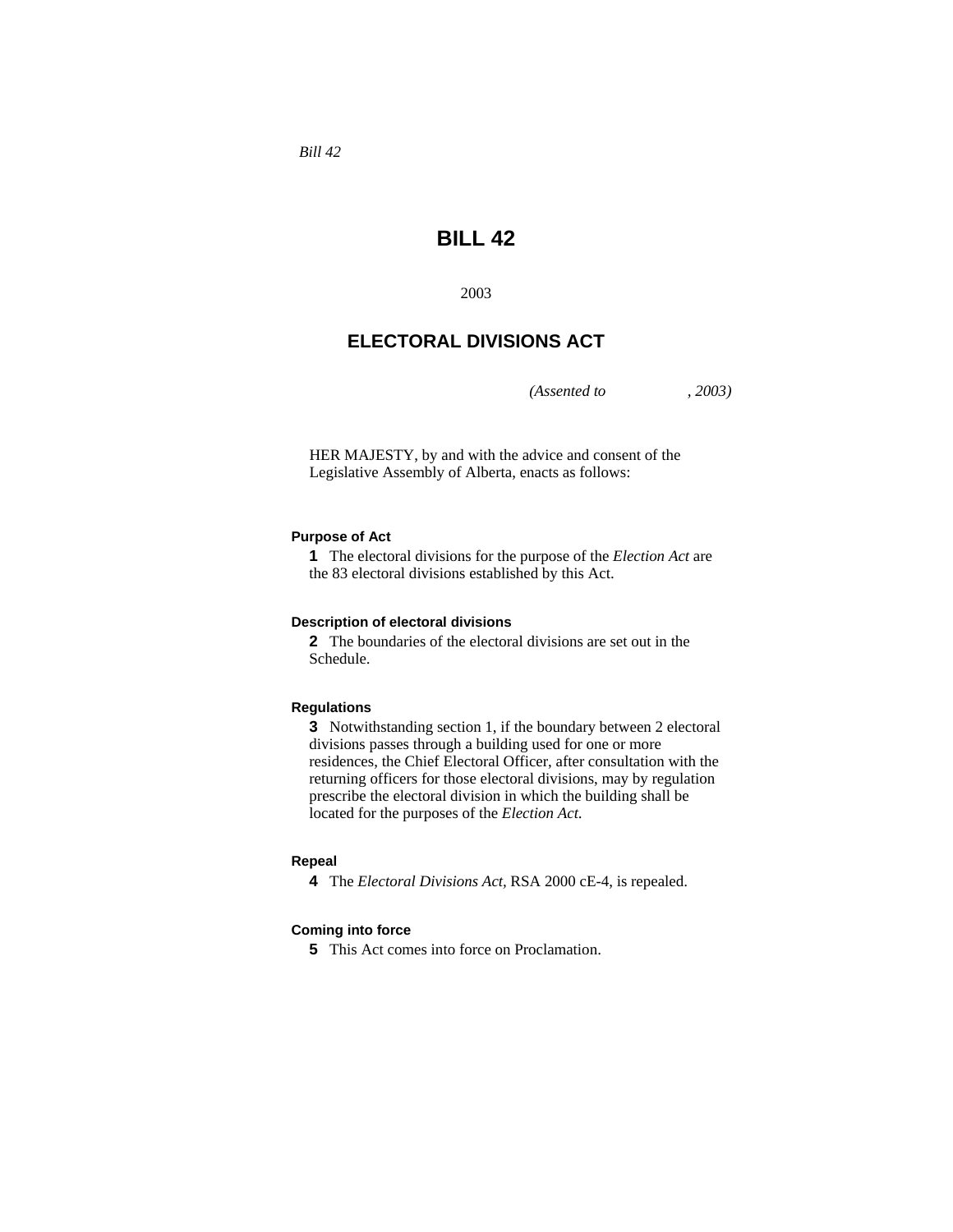# **Schedule**

# **List of Electoral Divisions**

| $\mathbf{1}$   | Dunvegan                       |
|----------------|--------------------------------|
| $\overline{c}$ | Calgary - Bow                  |
| 3              | Calgary - Buffalo              |
| 4              | Calgary - Cross                |
| 5              | Calgary - Currie               |
| 6              | Calgary - East                 |
| $\overline{7}$ | Calgary - Egmont               |
| 8              | Calgary - Elbow                |
| 9              | Calgary - Fish Creek           |
| 10             | Calgary - Foothills            |
| 11             | Calgary - Fort                 |
| 12             | Calgary - Glenmore             |
| 13             | Calgary - Hays                 |
| 14             | Calgary - Lougheed             |
| 15             | Calgary - Mackay               |
| 16             | Calgary - McCall               |
| 17             | Calgary - Montrose             |
| 18             | Calgary - Mountain View        |
| 19             | Calgary - North Hill           |
| 20             | Calgary - North West           |
| 21             | Calgary - Nose Hill            |
| 22             | Calgary - Shaw                 |
| 23             | Calgary - Varsity              |
| 24             | Calgary - West                 |
| 25             | Edmonton - Beverly - Clareview |
| 26             | Edmonton - Calder              |
| 27             | <b>Edmonton - Castle Downs</b> |
| 28             | Edmonton - Centre              |
| 29             | <b>Edmonton - Decore</b>       |
| 30             | Edmonton - Ellerslie           |
| 31             | Edmonton - Glenora             |
| 32             | Edmonton - Gold Bar            |
| 33             | Edmonton - Highlands - Norwood |
| 34             | Edmonton - Jasper Place        |
| 35             | Edmonton - Manning             |
| 36             | Edmonton - McClung             |
| 37             | Edmonton - Mill Creek          |
| 38             | Edmonton - Mill Woods          |
| 39             | Edmonton - Riverview           |
| 40             | Edmonton - Rutherford          |
| 41             | Edmonton - Strathcona          |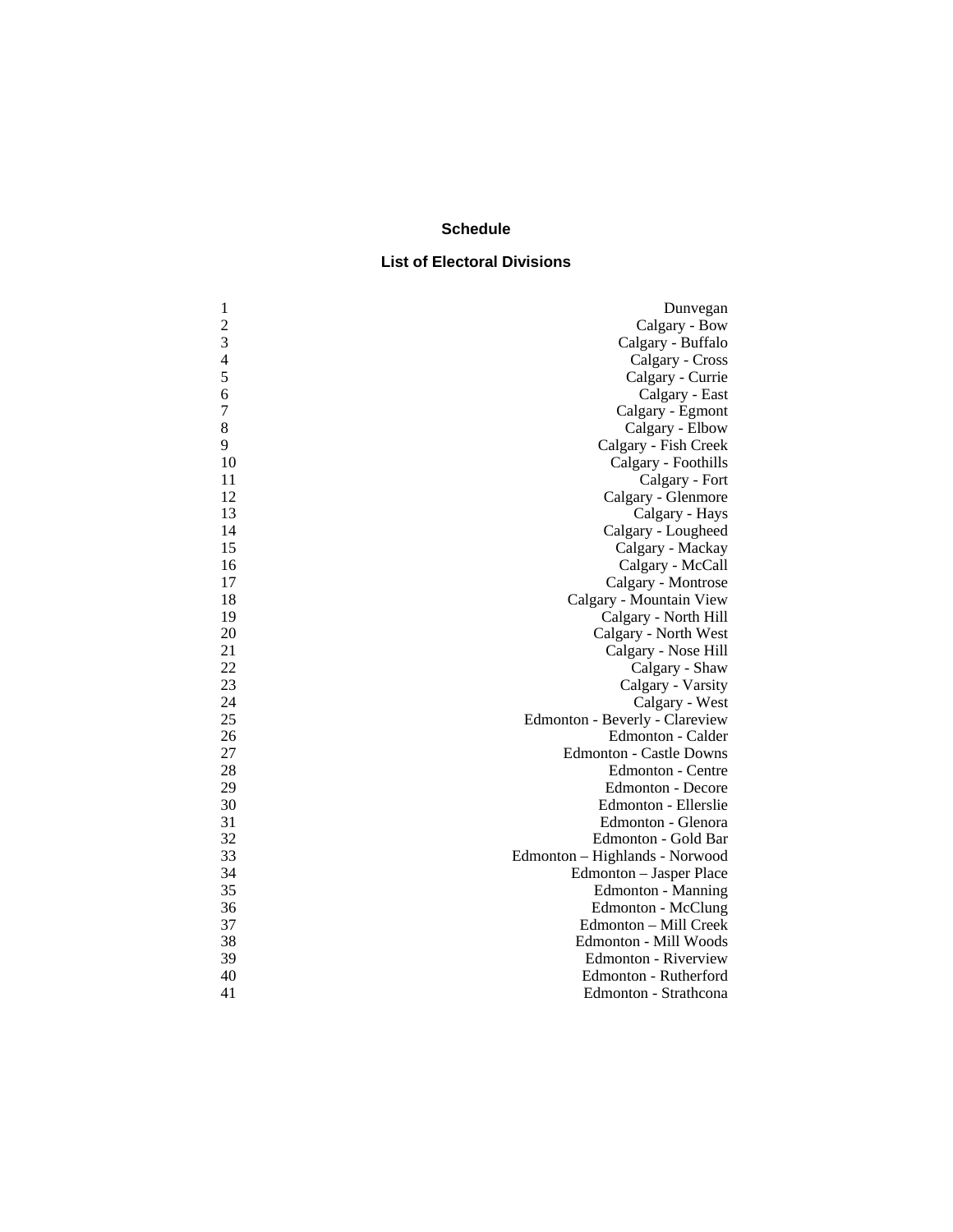| 42 | Edmonton - Whitemud                   |
|----|---------------------------------------|
| 43 | Airdrie - Chestermere                 |
| 44 | Athabasca - Redwater                  |
| 45 | Banff - Cochrane                      |
| 46 | Barrhead - Morinville - Westlock      |
| 47 | Battle River - Wainwright             |
| 48 | Bonnyville - Cold Lake                |
| 49 | Calmar - Drayton Valley - Millet      |
| 50 | Cardston - Taber - Warner             |
| 51 | Cypress - Medicine Hat                |
| 52 | Drumheller - Stettler                 |
| 53 | Foothills - Rocky View                |
| 54 | Fort Saskatchewan - Vegreville        |
| 55 | Grande Prairie - Smoky                |
| 56 | Grande Prairie - Wapiti               |
| 57 | Highwood                              |
| 58 | Innisfail - Sylvan Lake               |
| 59 | Lac La Biche - St. Paul               |
| 60 | Lacombe - Ponoka                      |
| 61 | Leduc - Beaumont - Devon              |
| 62 | Lesser Slave Lake                     |
| 63 | Lethbridge - East                     |
| 64 | Lethbridge - West                     |
| 65 | Little Bow                            |
| 66 | Livingstone - Macleod                 |
| 67 | Medicine Hat                          |
| 68 | Olds - Didsbury - Three Hills         |
| 69 | Peace River                           |
| 70 | Red Deer - North                      |
| 71 | Red Deer - South                      |
| 72 | Rocky Mountain House                  |
| 73 | Sherwood Park                         |
| 74 | Spruce Grove - Sturgeon - St. Alberta |
| 75 | St. Albert                            |
| 76 | <b>Stony Plain</b>                    |
| 77 | Strathcona                            |
| 78 | Strathmore - Brooks                   |
| 79 | Vermilion - Lloydminster              |
| 80 | West Yellowhead                       |
| 81 | Wetaskiwin - Camrose                  |
| 82 | Whitecourt - Ste. Anne                |
| 83 | Wood Buffalo                          |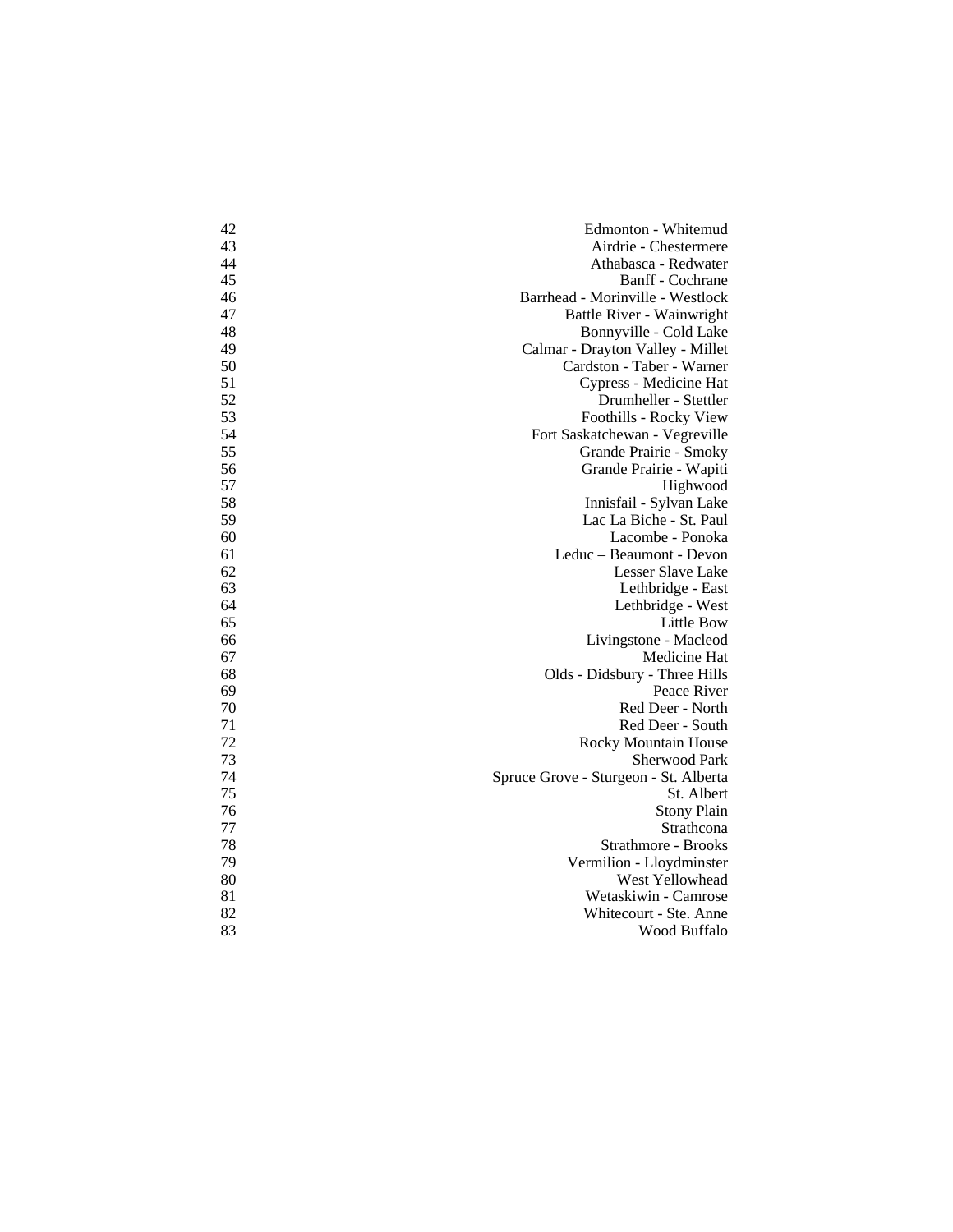## **1 Dunvegan**

Starting at the intersection of the west boundary of the Province of Alberta and the north boundary of Twp. 104; then

- 1. east along the north boundary to the 6th meridian;
- 2. south along the meridian to the north boundary of Twp. 96;
- 3. west along the north boundary to the east boundary of Rge. 2 W6;
- 4. south along the east boundary to the north boundary of Twp. 85;
- 5. east along the north boundary to the 6th meridian;
- 6. south along the meridian to the north boundary of Twp. 83;
- 7. east along the north boundary of Twp. 83 to the east boundary of Rge. 23 W5;
- 8. south along the east boundary of Rge. 23 W5 to the north boundary of Twp. 82;
- 9. east along the north boundary of Twp. 82 to the right bank of the Peace River;
- 10. downstream along the right bank of the Peace River to the right bank of the Smoky River;
- 11. upstream along the right bank of the Smoky River to the north boundary of Twp. 80;
- 12. east along the north boundary of Twp. 80 to the east boundary of Rge. 22 W5;
- 13. south along the east boundary of Rge. 22 W5 to the north boundary of Sec. 18 in Twp. 80, Rge. 21 W5;
- 14. east along the north boundary of Secs. 18, 17, 16, 15, 14 and 13 in Rges. 21 and 20 to the east boundary of Rge. 20 W5;
- 15. south along the east boundary of Rge. 20 W5 to the north boundary of Twp. 78;
- 16. east along the north boundary to the east boundary of Sec. 31, Twp. 78, Rge. 19 W5;
- 17. south along the east boundary of Secs. 31, 30, 19, 18 and 7 to the north boundary of Sec. 5 in the Twp.;
- 18. east along the north boundary of Secs. 5, 4 and 3 to the east boundary of Sec. 3 in the Twp.;
- 19. south along the east boundary to the north boundary of Twp. 77;
- 20. east along the north boundary to the east boundary of Rge. 19 W5;
- 21. south along the east boundary to the north boundary of Twp. 73;
- 22. west along the north boundary to the east boundary of Rge. 24 W5;
- 23. north along the east boundary to the right bank of the Little Smoky River;
- 24. downstream along the right bank of the Little Smoky River to the right bank of the Smoky River;
- 25. upstream along the right bank of the Smoky River to the north boundary of Twp. 75;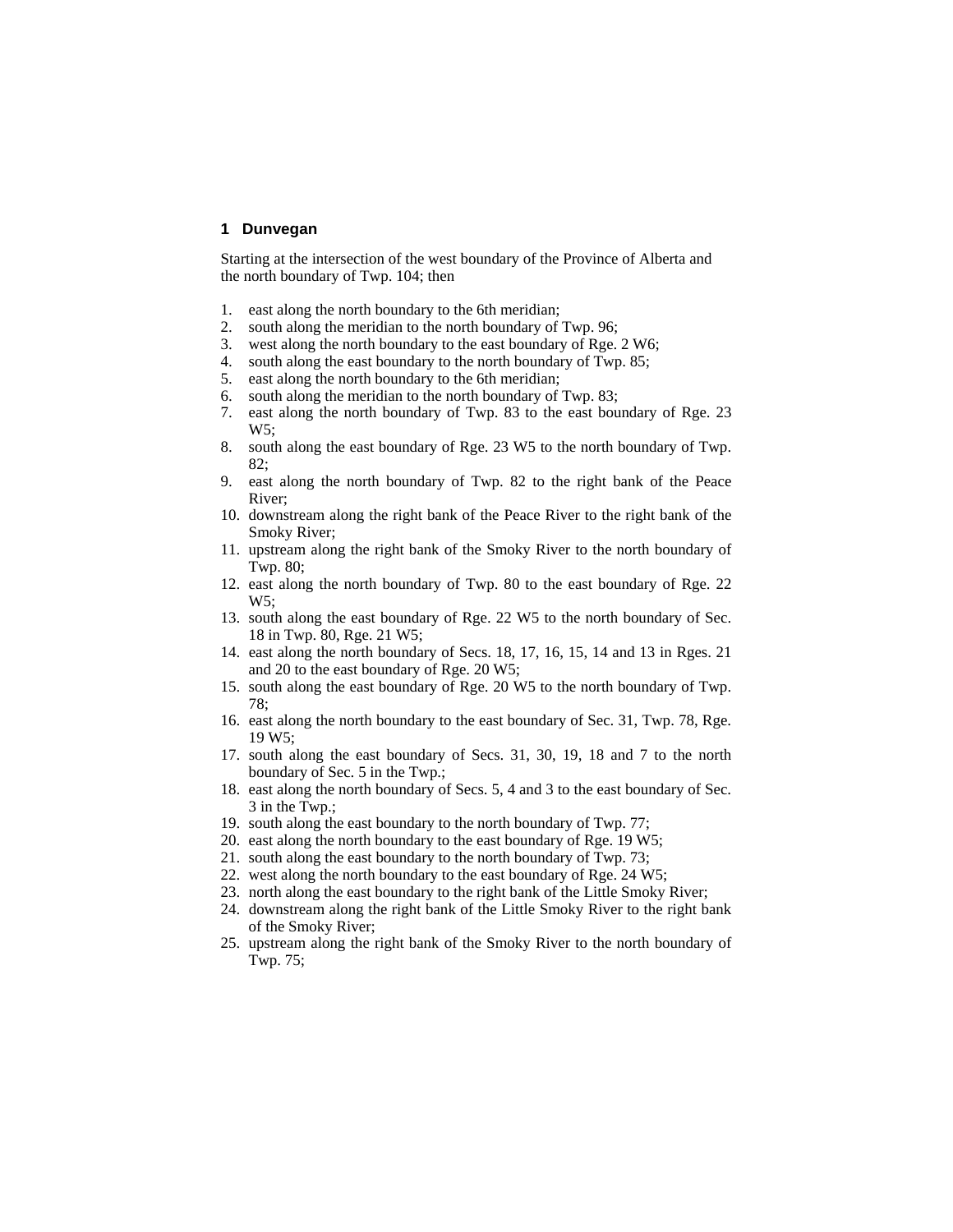- 26. west along the north boundary to the east boundary of Sec. 3 in Twp. 76, Rge. 2 W6;
- 27. north along the east boundary to the north boundary of Sec. 3 in the Twp.;
- 28. west along the north boundary of Secs. 3 and 4 to the east boundary of Sec. 5 in the Twp.;
- 29. south along the east boundary to the north boundary of the south half of Sec. 5 in the Twp.;
- 30. west along the north boundary to the east boundary of the west half of Sec. 5 in the Twp.;
- 31. south along the east boundary of the west half of Sec. 5 in the Twp. and east boundary of the west half of Sec. 32 in Twp. 75, Rge. 2 W6 to the north boundary of the south half of Sec. 32 in the Twp.;
- 32. west along the north boundary of the south half of Secs. 32 and 31 to the east boundary of the west half of Sec. 31 in the Twp.;
- 33. south along the east boundary to the north boundary of Sec. 30 in the Twp.;
- 34. west along the north boundary to the east boundary of Rge. 3 W6;
- 35. south along the east boundary to the north boundary of the south half of Sec. 25 in Twp. 75, Rge. 3 W6;
- 36. west along the north boundary of the south half of Secs. 25 and 26 to the east boundary of Sec. 27 in the Twp.;
- 37. south along the east boundary of Secs. 27, 22, 15, 10 and 3 in the Twp. to the north boundary of Twp. 74;
- 38. west along the north boundary to the east boundary of Rge. 5 W6;
- 39. north along the east boundary to the north boundary of Sec. 12 in Twp. 75, Rge. 5 W6;
- 40. west along the north boundary of Secs. 12, 11, 10, 9, 8 and 7 in Twp. 75, Rges. 5, 6 and 7 W6 and the north boundary of Secs. 12, 11 and 10 in Rge. 8 W6 to the east boundary of Sec. 16 in Twp. 75, Rge. 8 W6;
- 41. north along the east boundary of Secs. 16, 21, 28 and 33 in the Twp. to the north boundary of Twp. 75;
- 42. west along the north boundary to the east boundary of Sec. 35 in Twp. 75, Rge. 10 W6;
- 43. south along the east boundary to the north boundary of Sec. 26 in the Twp.;
- 44. west along the north boundary to the east boundary of Sec. 27 in the Twp.;
- 45. south along the east boundary to the north boundary of Sec. 22 in the Twp.;
- 46. west along the north boundary of Secs. 22, 21 and 20 to the east boundary of Sec. 19 in the Twp.;
- 47. south along the east boundary of Secs. 19 and 18 to the north boundary of Sec. 7 in the Twp.;
- 48. west along the north boundary of Sec. 7 in the Twp. and the north boundary of Sec. 12 in Twp. 75, Rge. 11 W6 to the east boundary of Sec. 11 in the Twp.;
- 49. south along the east boundary of Secs. 11 and 2 in the Twp. to the north boundary of Twp. 74;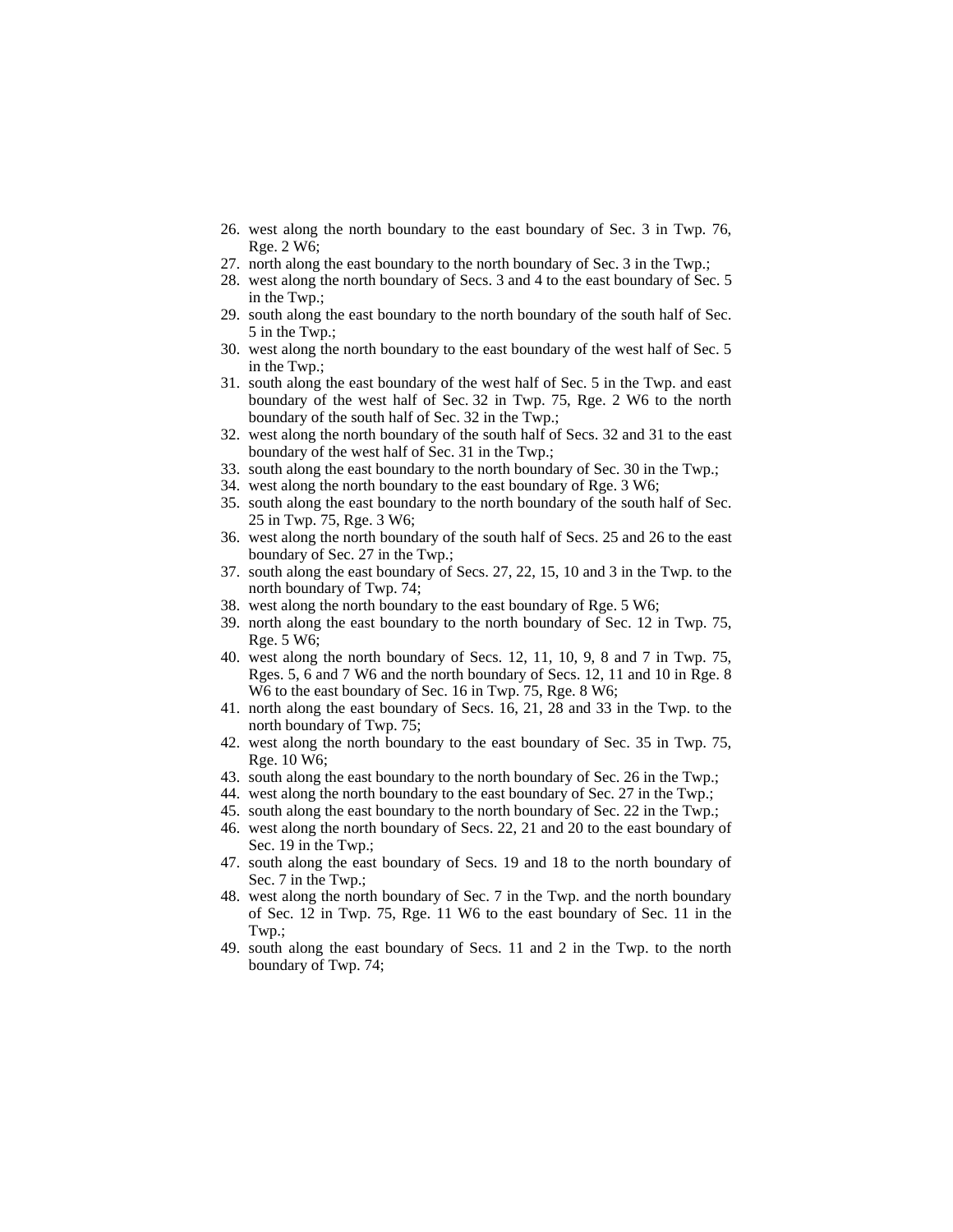- 50. west along the north boundary to the east boundary of Sec. 3 in Twp. 75, Rge. 12 W6;
- 51. north along the east boundary to the north boundary of Sec. 3 in the Twp.;
- 52. west along the north boundary of Secs. 3, 4 and 5 to the east boundary of Sec. 7 in the Twp.;
- 53. north along the east boundary to the north boundary of Sec. 7 in the Twp.;
- 54. west along the north boundary of Sec. 7 in the Twp. and the north boundary of Secs. 12, 11, 10, 9, 8 and 7 in Twp. 75, Rge. 13 W6 to the west boundary of the Province;
- 55. north along the west boundary to the starting point.

## **2 Calgary - Bow**

Starting at the intersection of Stoney Trail NW with Scenic Acres Link NW; then

- 1. northeast along Scenic Acres Link NW to the intersection with Scurfield Drive NW;
- 2. north and east along Scurfield Drive NW to the intersection with Scenic Acres Boulevard NW;
- 3. southeast along Scenic Acres Boulevard NW to the intersection with Nose Hill Drive NW;
- 4. north along Nose Hill Drive NW to the intersection with Crowchild Trail NW;
- 5. southeast along Crowchild Trail NW to the intersection with Silver Springs Gate NW;
- 6. south and west along Silver Springs Gate NW to the intersection with Silver Springs Boulevard NW;
- 7. south along Silver Springs Boulevard NW and its extension to the right bank of the Bow River;
- 8. south and east along the right bank of the Bow River to the westerly extension of 32 Avenue NW;
- 9. east along the extension and 32 Avenue NW to Shaganappi Trail NW;
- 10. south along Shaganappi Trail NW to the southeasterly extension of 23 Avenue NW;
- 11. northwest along the extension and 23 Avenue NW to the intersection with 48 Street NW;
- 12. southwest along 48 Street NW to its intersection with Bowness Road NW;
- 13. west along Bowness Road NW to its intersection with Home Road NW;
- 14. south along Home Road NW and its extension to the right bank of the Bow River;
- 15. southeast along the right bank of the Bow River to the northerly extension of 37 Street SW;
- 16. south along the extension and 37 Street SW to 8 Avenue SW;
- 17. west along 8 Avenue SW to 45 Street SW;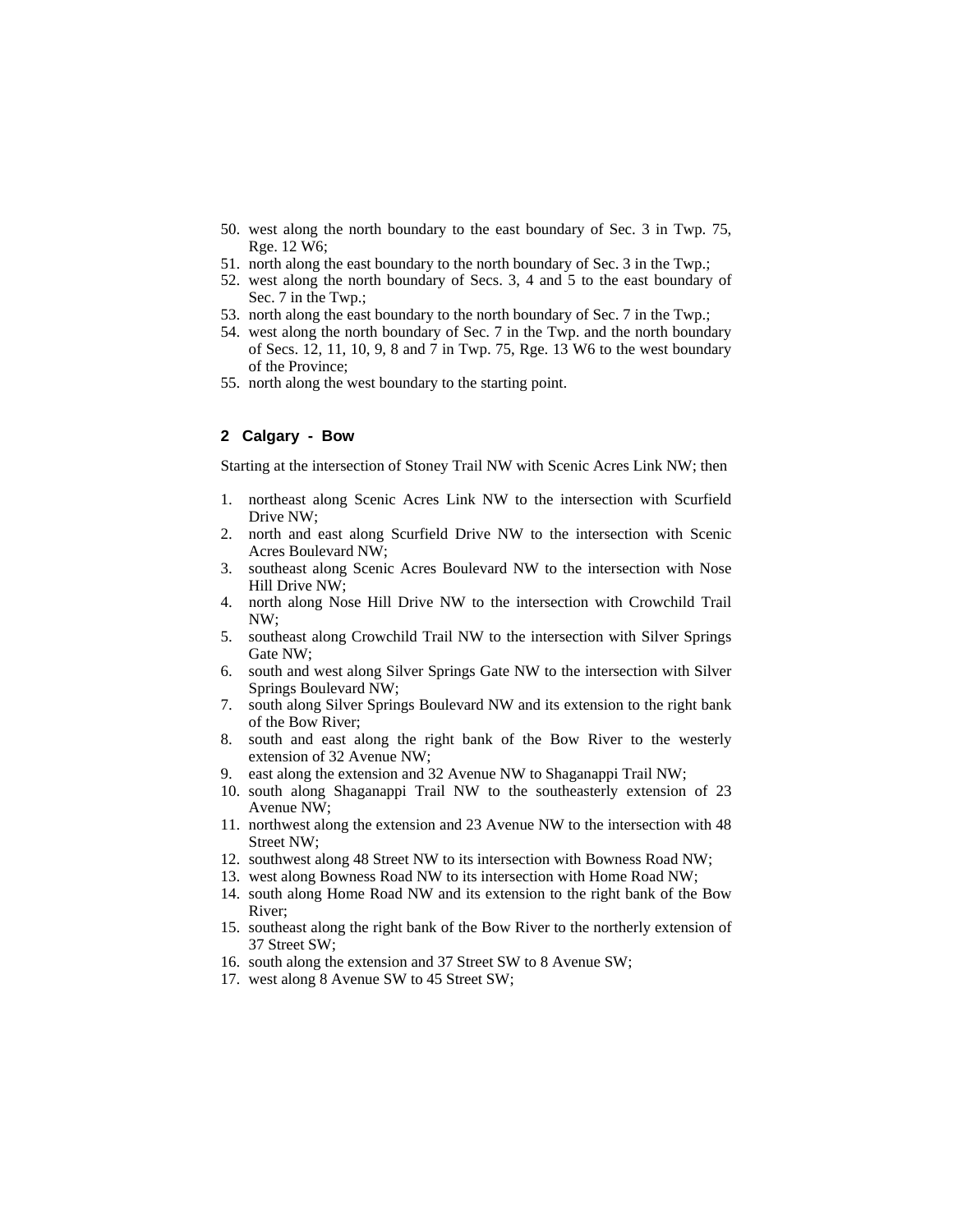- 18. south along 45 Street SW to 17 Avenue SW;
- 19. west along 17 Avenue SW and its westerly extension to Sarcee Trail SW;
- 20. north and northwest along Sarcee Trail to the intersection with the north boundary of the south half of Sec. 26, Twp. 24, Rge. 2 W5;
- 21. west along the north boundary of the south half of Secs. 26, 27 and 28 to the west Calgary city boundary;
- 22. north, west, north and east along the west city boundary to the left bank of the Bow River;
- 23. east along the left bank of the Bow River to its intersection with Stoney Trail NW;
- 24. north along Stoney Trail NW to the starting point.

# **3 Calgary - Buffalo**

Starting at the intersection of the northerly extension of 37 Street SW with the right bank of the Bow River; then

- 1. southeast along the right bank of the Bow River to the left bank of the Elbow River;
- 2. south and west along the left bank of the Elbow River to 1 Street SE;
- 3. north along 1 Street SE to 17 Avenue SE;
- 4. west along 17 Avenue SE and 17 Avenue SW to 45 Street SW;
- 5. north along 45 Street SW to 8 Avenue SW;
- 6. east along 8 Avenue SW to 37 Street SW;
- 7. north along 37 Street SW and its northerly extension to the starting point.

# **4 Calgary - Cross**

Starting at the intersection of 36 Street NE with McKnight Boulevard NE; then

- 1. east along McKnight Boulevard NE to the east Calgary city boundary (84 Street NE);
- 2. south along the city boundary to the easterly extension of 32 Avenue NE;
- 3. west along the extension and 32 Avenue NE to the northerly extension of the east boundary of Block 10, Plan 8411285 (Monterey Park Estates);
- 4. generally south, west and north along the block boundary and its northerly extension to 32 Avenue NE;
- 5. west along 32 Avenue NE to Rundlehorn Drive NE;
- 6. south along Rundlehorn Drive NE to 22 Avenue NE;
- 7. east along 22 Avenue NE to 68 Street NE;
- 8. south along 68 Street NE to 16 Avenue NE;
- 9. west along 16 Avenue NE to 52 Street NE;
- 10. north along 52 Street NE to 32 Avenue NE;
- 11. west along 32 Avenue NE to 36 Street NE;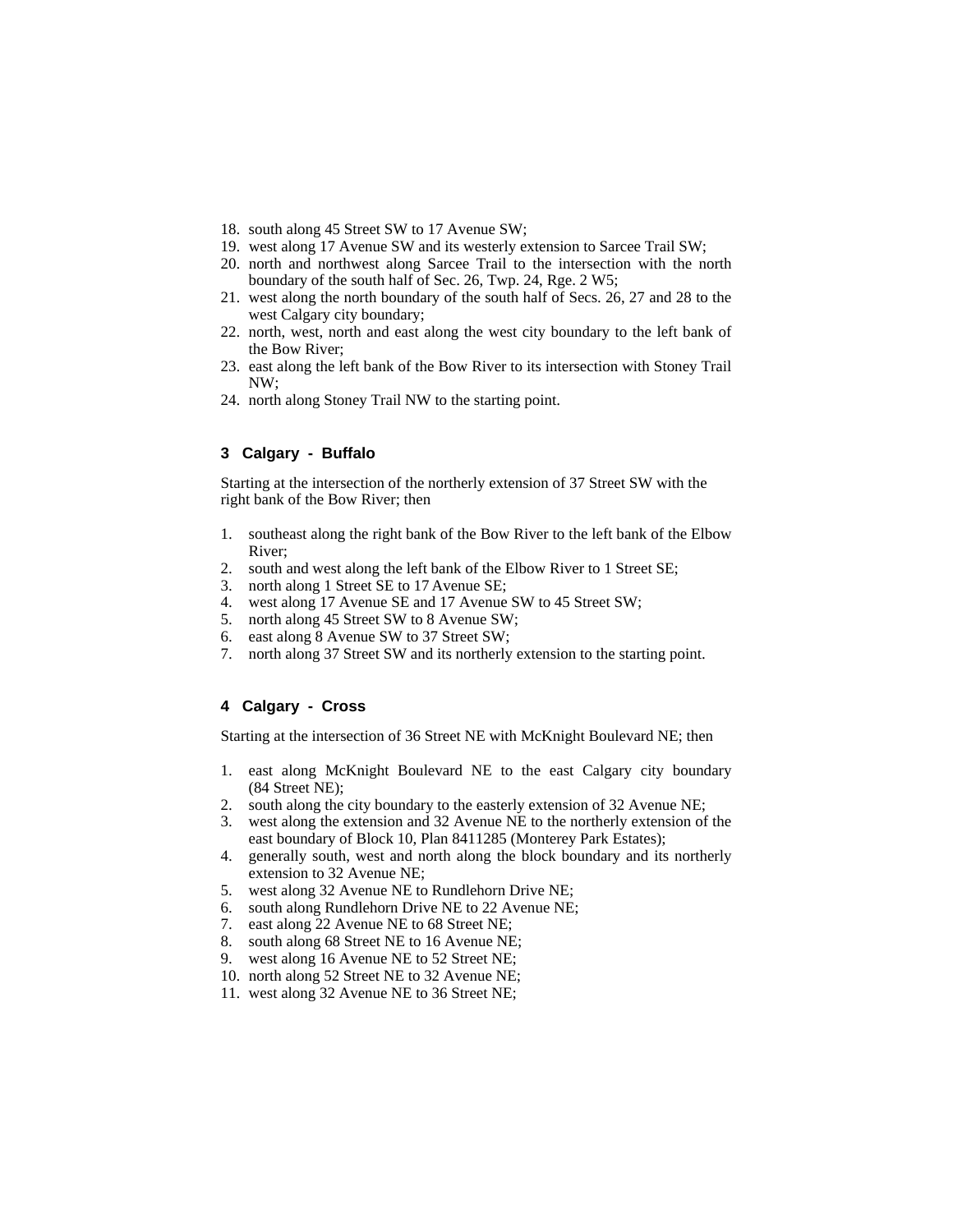12. north along 36 Street NE to the starting point.

# **5 Calgary - Currie**

Starting at the intersection of Sarcee Trail SW with the westerly extension of 17 Avenue SW; then

- 1. east along the extension, 17 Avenue SW and 17 Avenue SE to 1 Street SE;
- 2. south along 1 Street SE to the left bank of the Elbow River;
- 3. southwest along the left bank of the Elbow River to the easterly extension of 29 Avenue SW;
- 4. west along the extension and 29 Avenue SW to 7 Street SW;
- 5. south along 7 Street SW to 30 Avenue SW;
- 6. west along 30 Avenue SW to Premier Way SW;
- 7. southwest along Premier Way SW to 10 Street SW;
- 8. south along 10 Street SW to Council Way SW;
- 9. west along Council Way SW to 14 Street SW;
- 10. south along 14 Street SW to 38 Avenue SW;
- 11. east along 38 Avenue SW to the northwest extension of the westerly boundary of Block 4, Plan 8035 AG;
- 12. southeast along the extension and the westerly block boundary and its southeast extension to the left bank of the Elbow River;
- 13. generally south and southeast along the left bank of the Elbow River to the east extension of 50 Avenue SW;
- 14. west along the extension and 50 Avenue SW to Crowchild Trail SW;
- 15. north along Crowchild Trail SW to Richmond Road SW;
- 16. southwest along Richmond Road SW to 37 Street SW;
- 17. north along 37 Street SW to 26 Avenue SW;
- 18. west along 26 Avenue SW to 40 Street SW;
- 19. south along 40 Street SW to 28 Avenue SW ;
- 20. west along 28 Avenue SW to 43 Street SW;
- 21. north along 43 Street SW to 26 Avenue SW;
- 22. west along 26 Avenue SW and its westerly extension to Sarcee Trail SW;
- 23. north along Sarcee Trail SW to the starting point.

# **6 Calgary - East**

Starting at the intersection of 19 Street NE with 16 Avenue NE; then

- 1. east along 16 Avenue NE to Barlow Trail NE;
- 2. north along Barlow Trail NE to 32 Avenue NE;
- 3. east along 32 Avenue NE to 52 Street NE;
- 4. south along 52 Street NE to Memorial Drive E;
- 5. west along Memorial Drive E to 47 Street SE;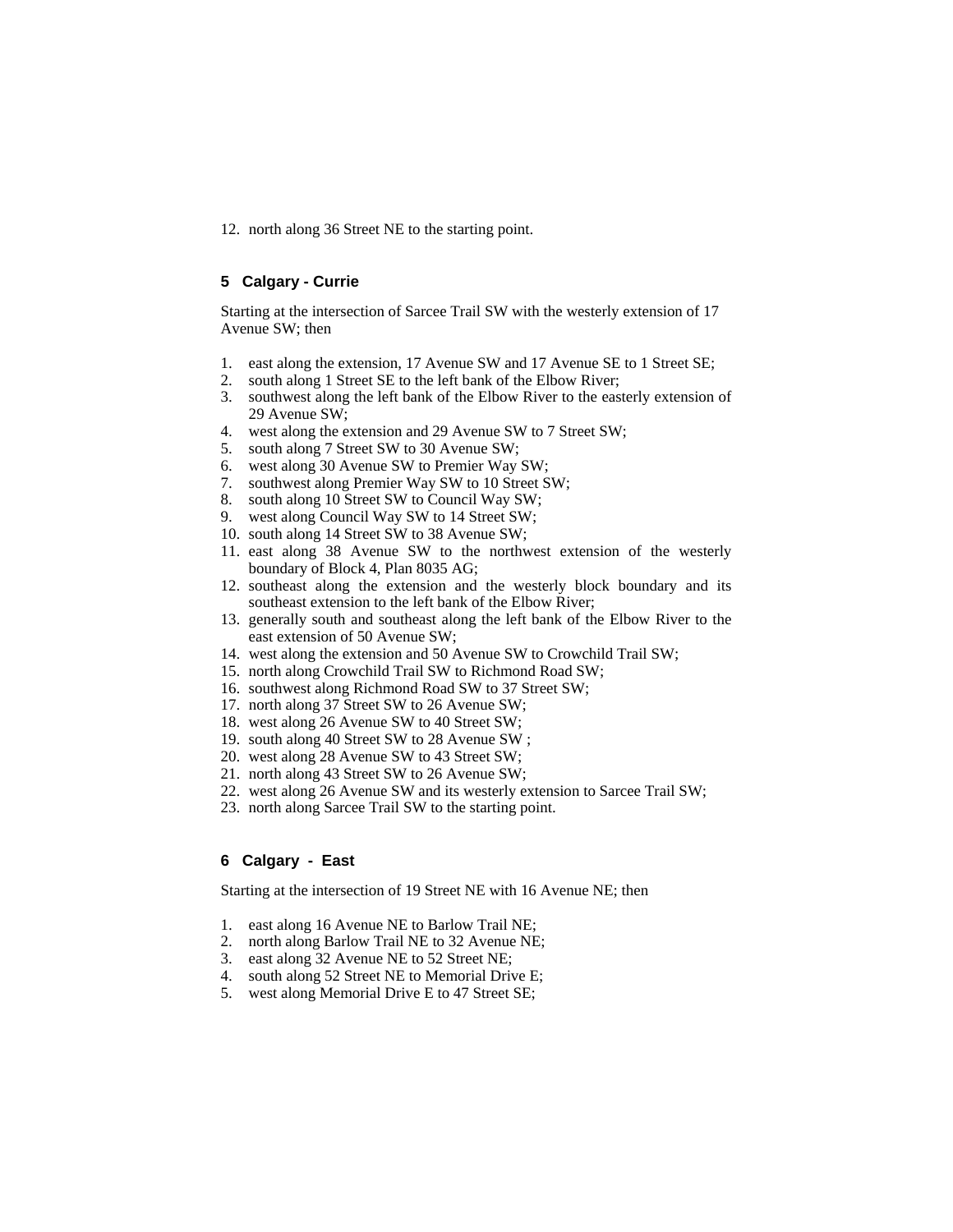- 6. southwest and south along 47 Street SE to 8 Avenue SE;
- 7. west along 8 Avenue SE to 36 Street SE;
- 8. south along 36 Street SE to 26 Avenue SE;
- 9. west along 26 Avenue SE and its extension to the right bank of the Bow River;
- 10. northwest along the right bank of the Bow River to the Canadian Pacific Railway line;
- 11. north along the Canadian Pacific Railway line to the Light Rail Transit (LRT) line;
- 12. east along the LRT line to Deerfoot Trail NE;
- 13. north along Deerfoot Trail NE to 8 Avenue NE;
- 14. east along 8 Avenue NE to 19 Street NE;
- 15. north along 19 Street NE to the starting point.

# **7 Calgary - Egmont**

Starting at the intersection of the left bank of the Elbow River with the Canadian Pacific Railway (CPR) line; then

- 1. southeast along the CPR line to the right bank of the Bow River;
- 2. in a generally southerly direction along the right bank of the Bow River to Glenmore Trail SE;
- 3. southeast along Glenmore Trail SE to 18 Street SE;
- 4. south along 18 Street SE and its southerly extension to the north boundary of Sec. 13, Twp. 23, Rge. 1 W5;
- 5. west along the north boundary of Sec. 13, Twp. 23, Rge. 1 W5 to the right bank of the Bow River;
- 6. south along the Bow River to Deerfoot Trail SE;
- 7. west along Deerfoot Trail SE to Anderson Road SE;
- 8. west along Anderson Road SE to Acadia Drive SE;
- 9. southwest along Acadia Drive SE to the south arm of Lake Bonavista Drive SE;
- 10. northwest along Lake Bonavista Drive SE to Bonaventure Drive SE;
- 11. north along Bonaventure Drive SE to Anderson Road SE;
- 12. west along Anderson Road SE to the Light Rail Transit (LRT) line;
- 13. north along the LRT Line to Heritage Drive SW;
- 14. west along Heritage Drive SW to Elbow Drive SW;
- 15. north along Elbow Drive SW to Glenmore Trail SW;
- 16. east along Glenmore Trail SW to Macleod Trail S;
- 17. north along Macleod Trail S to the left bank of the Elbow River;
- 18. southeast and northeast along the left bank of the Elbow River to the starting point.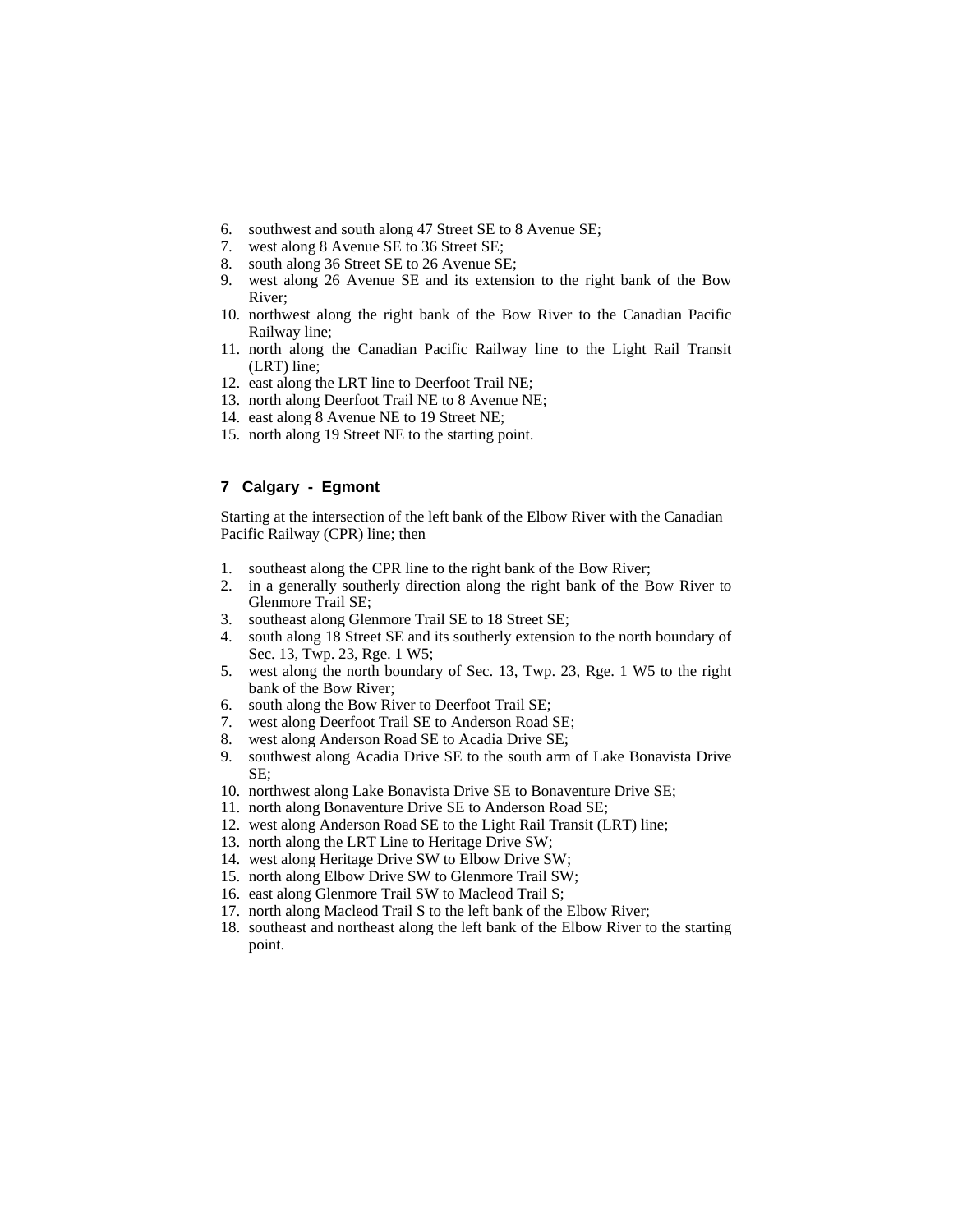## **8 Calgary - Elbow**

Starting at the intersection of Sarcee Trail SW and Richmond Road SW; then

- 1. northeast along Richmond Road SW to Crowchild Trail SW;
- 2. south along Crowchild Trail SW to 50 Avenue SW;
- 3. east along 50 Avenue SW and its easterly extension to the left bank of the Elbow River;
- 4. generally northwest and north along the left bank of the Elbow River to the south easterly extension of the southwest boundary of Block 4, Plan 8035 AG;
- 5. northwesterly along the extension and the west boundary of Block 4, Plan 8035 AG to its northerly extension with 38 Avenue SW;
- 6. west along 38 Avenue SW to 14 Street SW;
- 7. north along 14 Street SW to Council Way SW;
- 8. northeast along Council Way SW to 10 Street SW;
- 9. north along 10 Street SW to Premier Way SW;
- 10. northeasterly along Premier Way SW to 30 Avenue SW;
- 11. east along 30 Avenue SW to 7 Street SW;
- 12. north along 7 Street SW to 29 Avenue SW;
- 13. east along 29 Avenue SW and its extension to the left bank of the Elbow River;
- 14. generally northeast along the left bank of the Elbow River to Macleod Trail S;
- 15. south along Macleod Trail S to Glenmore Trail SW;
- 16. west along Glenmore Trail SW to Elbow Drive SW;
- 17. south along Elbow Drive SW to Heritage Drive SW;
- 18. west along Heritage Drive SW and its westerly extension to the east shore of Glenmore Reservoir;
- 19. in a generally westerly and northerly direction along the east shore of Glenmore Reservoir to Glenmore Trail SW;
- 20. northwest along Glenmore Trail SW to the west shore of Glenmore Reservoir;
- 21. in a generally southwesterly and northwesterly direction along the west shore of Glenmore Reservoir to the east boundary of Sec. 25, Twp. 23, Rge. 2 W5;
- 22. north along the east boundary of Sec. 25 to the west city boundary (near 66 Avenue SW);
- 23. north and west along the west city boundary to a southerly extension of the Sarcee Trail SW;
- 24. north along the extension and the Sarcee Trail SW to the starting point.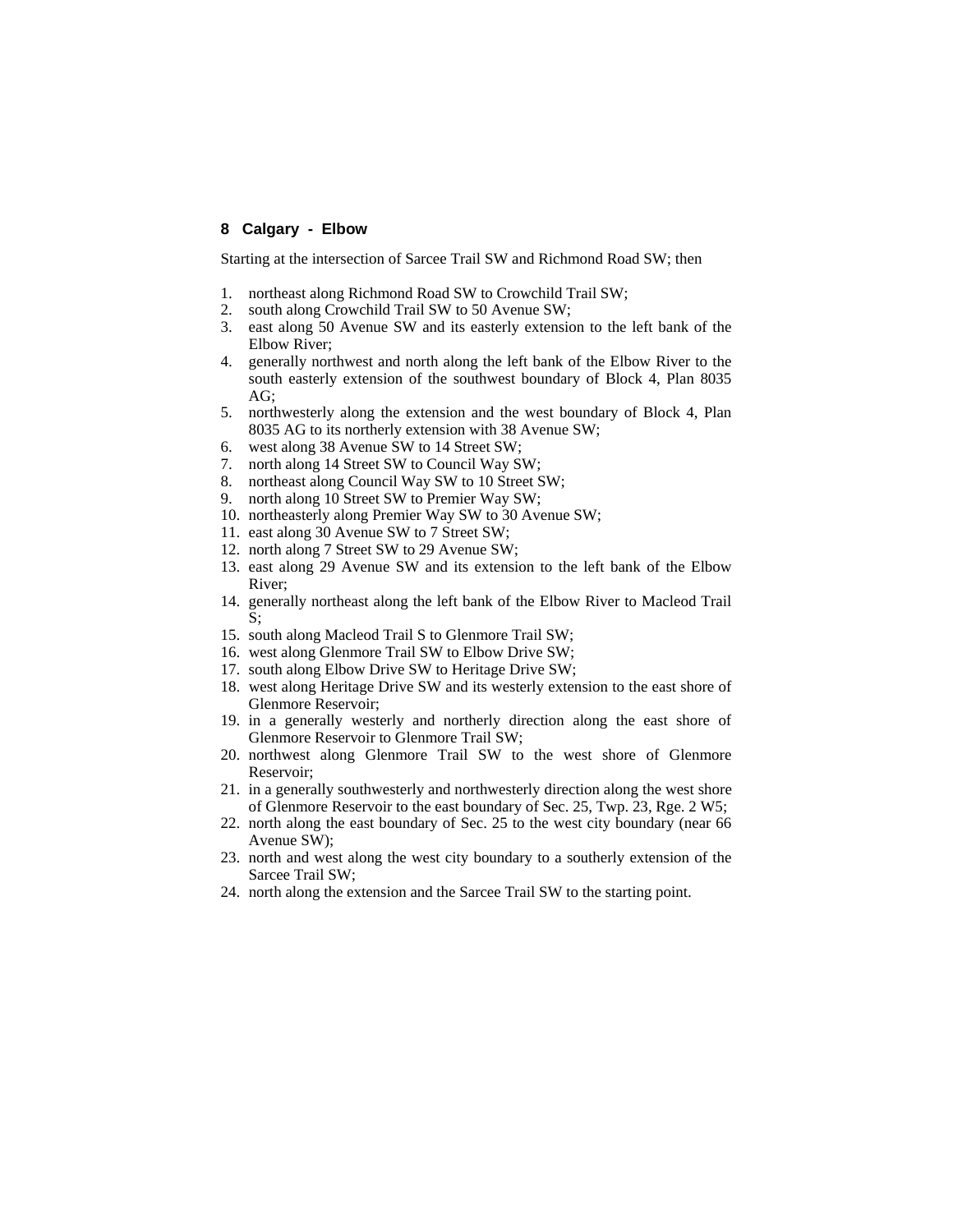# **9 Calgary - Fish Creek**

Starting at the intersection of Elbow Drive SW with Anderson Road SW; then

- 1. east along Anderson Road SW and Anderson Road SE to Bonaventure Drive SE;
- 2. south along Bonaventure Drive SE to the south arm of Lake Bonavista Drive SE;
- 3. southeast and east along Lake Bonavista Drive SE to Acadia Drive SE;
- 4. northeast along Acadia Drive SE to Anderson Road SE;
- 5. northeasterly along Anderson Road SE to Deerfoot Trail SE;
- 6. east along Deerfoot Trail SE to the right bank of the Bow River;
- 7. south along the right bank of the Bow River to Fish Creek;
- 8. northwest along Fish Creek to the intersection with MacLeod Trail S;
- 9. north along Macleod Trail S to Canyon Meadows Drive SW;
- 10. northwest along Canyon Meadows Drive SW to Elbow Drive SW;
- 11. north along Elbow Drive SW to the starting point.

# **10 Calgary - Foothills**

Starting at the intersection of the north Calgary city boundary with the west Calgary city boundary; then

- 1. east along the north city boundary to Simons Valley Road NW;
- 2. south along Simons Valley Road NW and Beddington Trail NW to Country Hills Boulevard NW;
- 3. west along Country Hills Boulevard NW to Shaganappi Trail NW;
- 4. southwest along Shaganappi Trail NW to John Laurie Boulevard NW;
- 5. northwest along John Laurie Boulevard NW to Sarcee Trail NW;
- 6. north along Sarcee Trail NW to Country Hills Boulevard NW;
- 7. northwest along Country Hills Boulevard NW to 112 Avenue NW;
- 8. west along 112 Avenue NW to the west Calgary city boundary;
- 9. north along the west Calgary city boundary to the starting point.

# **11 Calgary - Fort**

Starting at the intersection of the left bank of the Elbow River with the right bank of the Bow River; then

- 1. southeast along the right bank of the Bow River to the westerly extension of 26 Avenue SE;
- 2. east along the extension and 26 Avenue SE to 36 Street SE;
- 3. north along 36 Street SE to 8 Avenue SE;
- 4. east along 8 Avenue SE to 52 Street SE;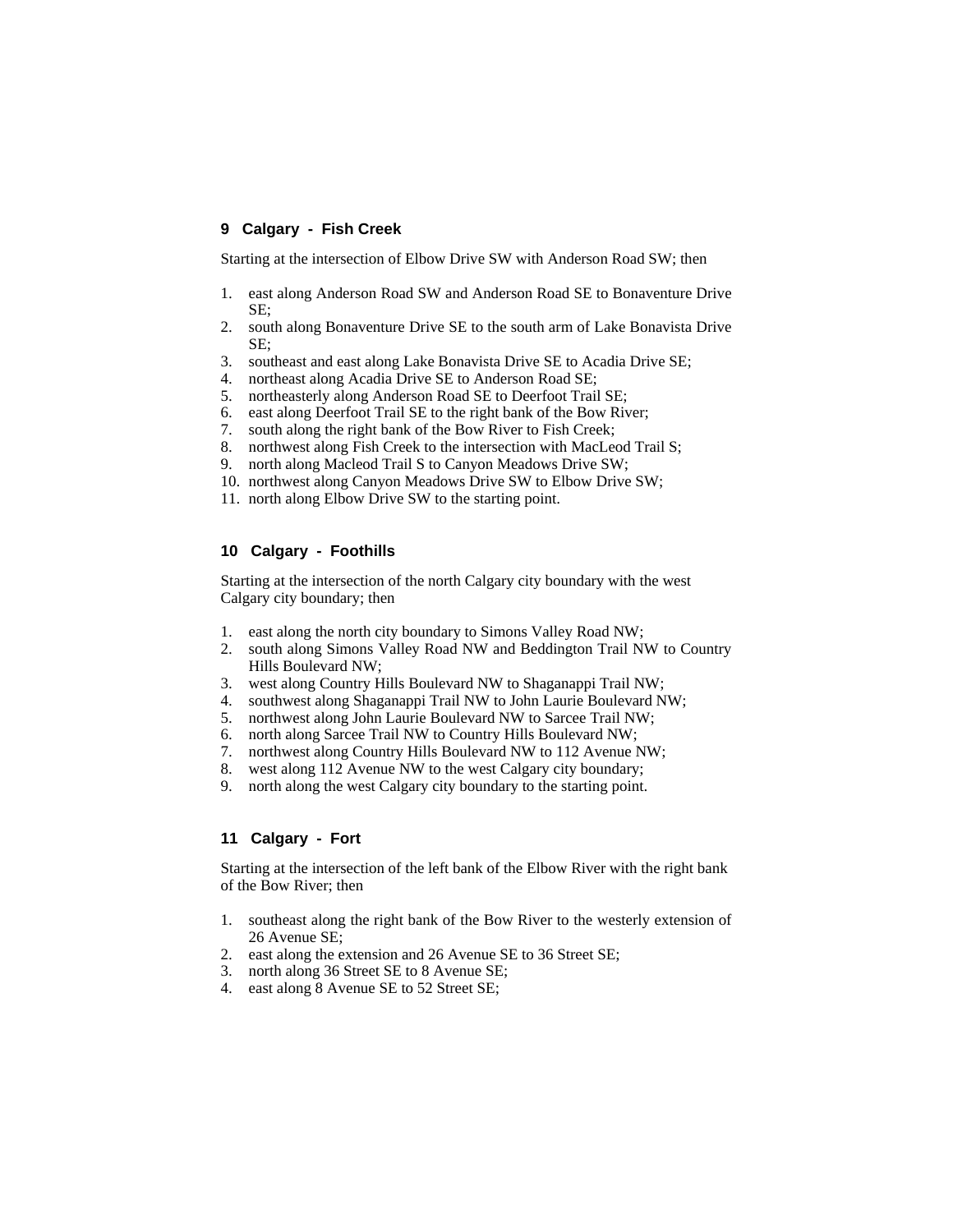- 5. south along 52 Street SE to 17 Avenue SE;
- 6. east along 17 Avenue SE to the east Calgary city boundary;
- 7. south along the east Calgary city boundary to Glenmore Trail SE;
- 8. west and northwest along Glenmore Trail SE to the right bank of the Bow River;
- 9. north along the right bank of the Bow River to the Canadian Pacific Railway (CPR) line;
- 10. in a north westerly direction along the CPR line to the left bank of the Elbow River;
- 11. downstream along the left bank of the Elbow River to the starting point.

## **12 Calgary - Glenmore**

Starting at the intersection of the west Calgary city boundary with the west boundary of Sec. 30 Twp. 23 Rge. 1 W5 (near 66 Avenue SW); then

- 1. south along the west boundary of Sec. 30 to the north shore of the Glenmore Reservoir;
- 2. generally southeast and northeast along the north shore of the Glenmore Reservoir to Glenmore Trail SW;
- 3. southeast along Glenmore Trail SW to the east shore of Glenmore Reservoir;
- 4. generally south, southwest and southeast along the east shore of Glenmore Reservoir to the westerly extension of Heritage Drive SW;
- 5. east along the extension and Heritage Drive SW to the Light Rail Transit (LRT) Line;
- 6. in a generally southerly direction along the LRT Line to Anderson Road SW;
- 7. west along Anderson Road SW to the west Calgary city boundary;
- 8. generally north, west, north and east along the west Calgary city boundary to the starting point.

#### **13 Calgary - Hays**

Starting at the intersection of 18 Street SE with Glenmore Trail SE; then

- 1. east along Glenmore Trail SE to the Calgary city boundary;
- 2. generally south and west along the city boundary to the right bank of the Bow River;
- 3. north along the right bank of the Bow River to the north boundary of Sec. 13, Twp. 23, Rge. 1 W5;
- 4. east along the north boundary of Sec. 13 to the southerly extension of 18 Street SE;
- 5. north along the extension and 18 Street SE to the starting point.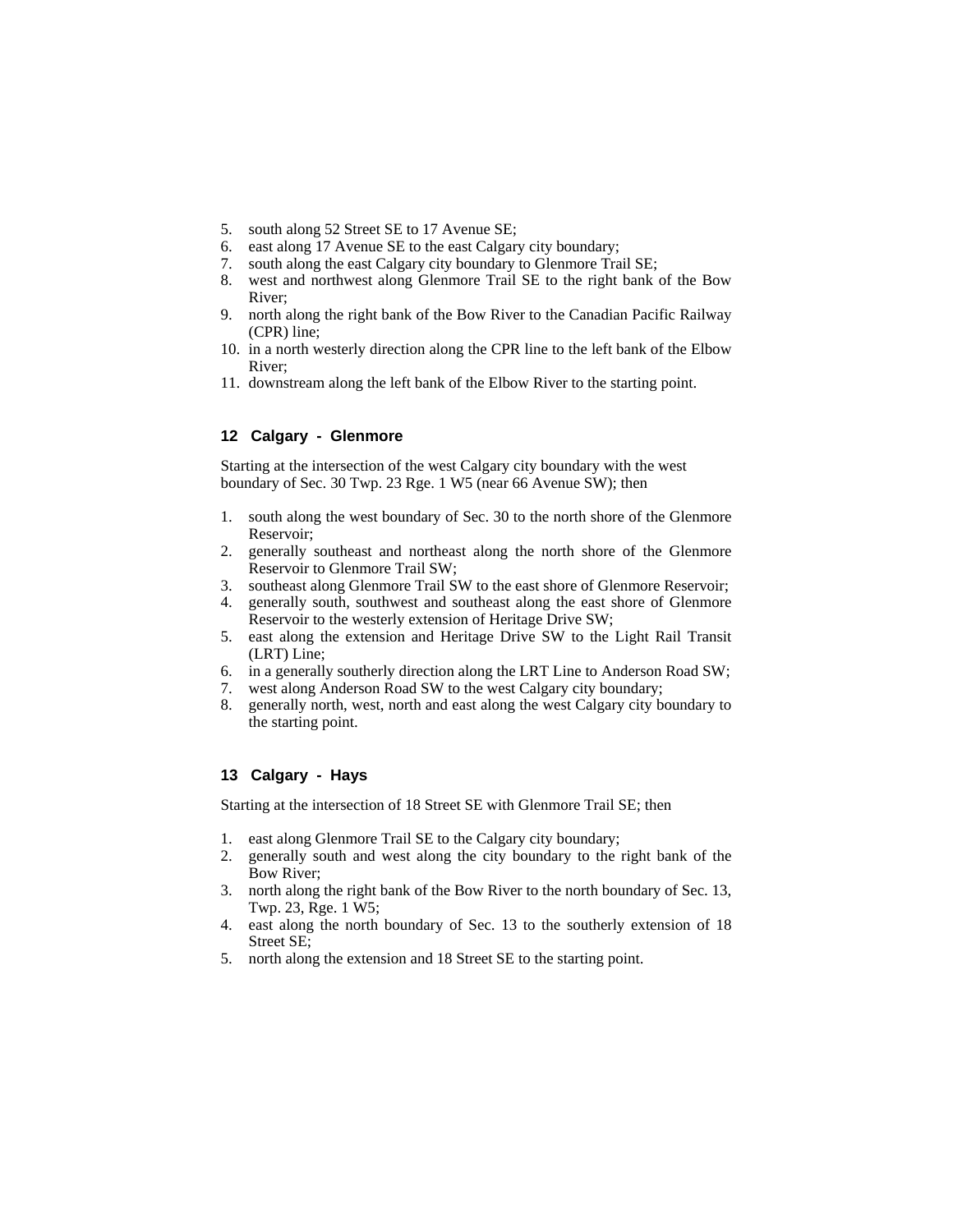#### **14 Calgary - Lougheed**

Starting at the intersection of the west Calgary city boundary with Anderson Road SW; then

- 1. east along Anderson Road SW to Elbow Drive SW;
- 2. south along Elbow Drive SW to Canyon Meadows Drive SW;
- 3. southeasterly along Canyon Meadows Drive SW to Macleod Trail S;
- 4. south along Macleod Trail S to Shawnessy Boulevard SW;
- 5. west along Shawnessy Boulevard SW to Shawinigan Drive SW;
- 6. south along Shawinigan Drive SW to Shawbrooke Drive SW;
- 7. south along Shawbrooke Drive SW to 162 Avenue SW;
- 8. west along 162 Avenue SW to James McKevitt Road SW;
- 9. south along James McKevitt Road SW and 14 Street SW to the south Calgary city boundary;
- 10. generally west, north, east and north along the city boundary to the starting point.

## **15 Calgary - Mackay**

Starting at the intersection of the north Calgary city boundary with Simons Valley Road NW; then

- 1. east along the city boundary to Deerfoot Trail NE;
- 2. generally south and southwest along Deerfoot Trail NE to Beddington Trail NE;
- 3. generally northwest along Beddington Trail NE and Beddington Trail NW to Berkshire Boulevard NW;
- 4. southwest along Berkshire Boulevard NW to MacEwan Glen Drive NW;
- 5. in a generally westerly direction along MacEwan Glen Drive NW to MacEwan Park View NW;
- 6. west along MacEwan Park View NW and its westerly extension to Utility Right of Way (UR/W) 9011734 (lying along the north boundary of Nose Hill Park);
- 7. west along the UR/W 9011734 and its westerly extension to Shaganappi Trail NW;
- 8. north along Shaganappi Trail NW to Country Hills Boulevard NW;
- 9. east along Country Hills Boulevard NW to Beddington Trail NW;
- 10. northwest along Beddington Trail NW and Simons Valley Road NW to the starting point.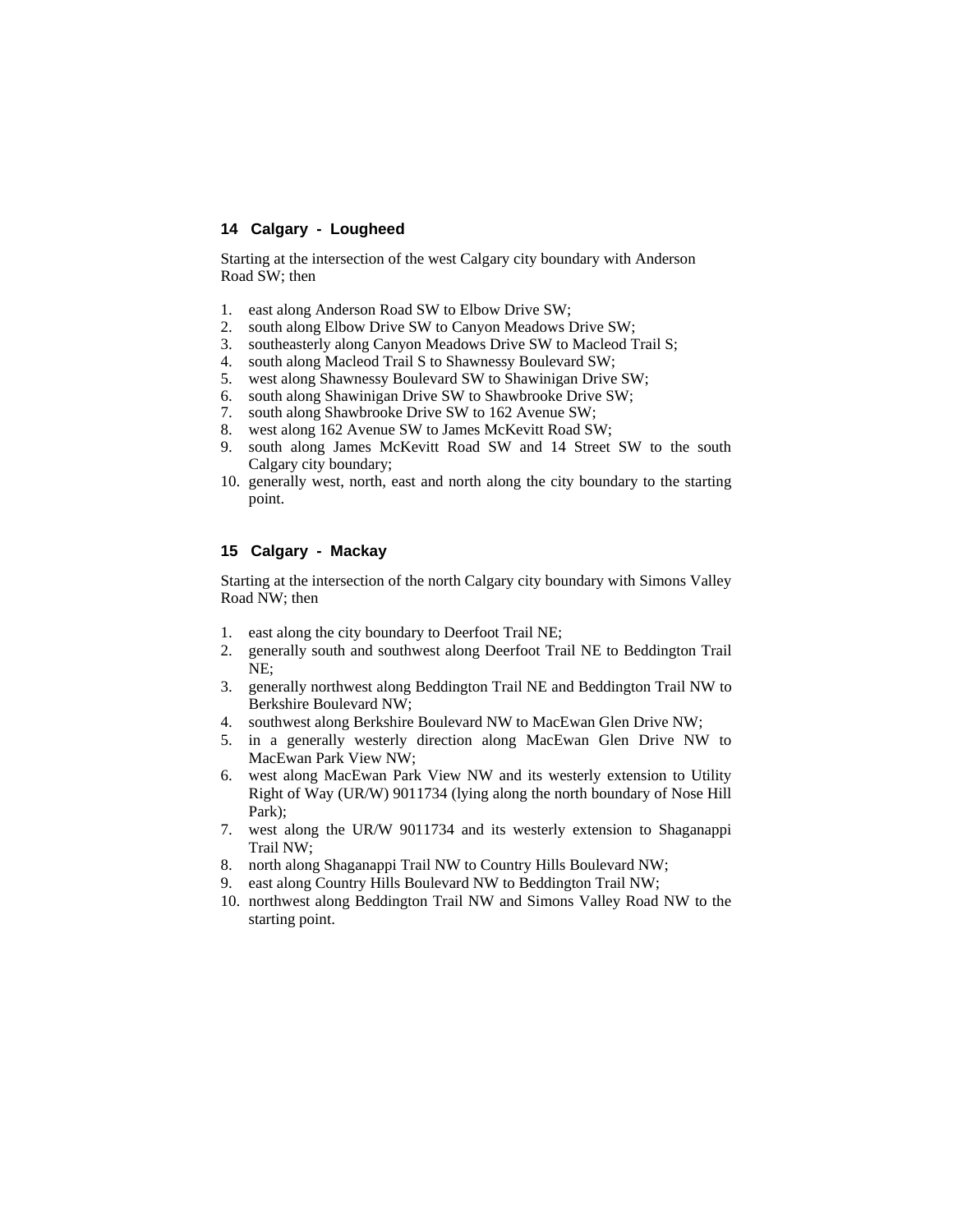#### **16 Calgary - McCall**

Starting at the intersection of the north Calgary city boundary with Deerfoot Trail NE; then

- 1. east and south along the city boundary to McKnight Boulevard NE;
- 2. west along McKnight Boulevard NE to 36 Street NE;
- 3. south along 36 Street NE to 32 Avenue NE;
- 4. west along 32 Avenue NE to Deerfoot Trail NE;
- 5. generally north and northeast along Deerfoot Trail NE to the starting point.

#### **17 Calgary - Montrose**

Starting at the intersection of Rundlehorn Drive NE with 32 Avenue NE; then

- 1. east along 32 Avenue NE to the west boundary of Block 10, Plan 8411285 (Monterey Park Estates);
- 2. generally south, east and north along the block boundary to 32 Avenue NE;
- 3. east along 32 Avenue NE and its easterly extension to the east Calgary city boundary;
- 4. south along the east city boundary to 17 Avenue SE;
- 5. west along 17 Avenue SE to 52 Street SE;
- 6. north along 52 Street SE to 8 Avenue SE;
- 7. west along 8 Avenue SE to 47 Street SE;
- 8. north along 47 Street SE to Memorial Drive East;
- 9. east along Memorial Drive East to 52 Street NE;
- 10. north along 52 Street NE to 16 Avenue NE;
- 11. east along 16 Avenue NE to 68 Street NE;
- 12. north along 68 Street NE to 22 Avenue NE;
- 13. west along 22 Avenue NE to Rundlehorn Drive NE;
- 14. north along Rundlehorn Drive NE to the starting point.

#### **18 Calgary - Mountain View**

Starting at the intersection of Home Road NW and Bowness Road NW; then

- 1. southeast along Bowness Road NW to 48 Street NW;
- 2. northeast along 48 Street NW to 23 Avenue NW;
- 3. southeast along 23 Avenue NW and its extension to Shaganappi Trail NW;
- 4. southeast along Shaganappi Trail NW to 16 Avenue NW;
- 5. east along 16 Avenue NW and 16 Avenue NE to Russett Road NE;
- 6. south along Russett Road NE and 9 Street NE to 7 Avenue NE;
- 7. east along 7 Avenue NE and Colgrove Avenue NE to Danloe Street NE;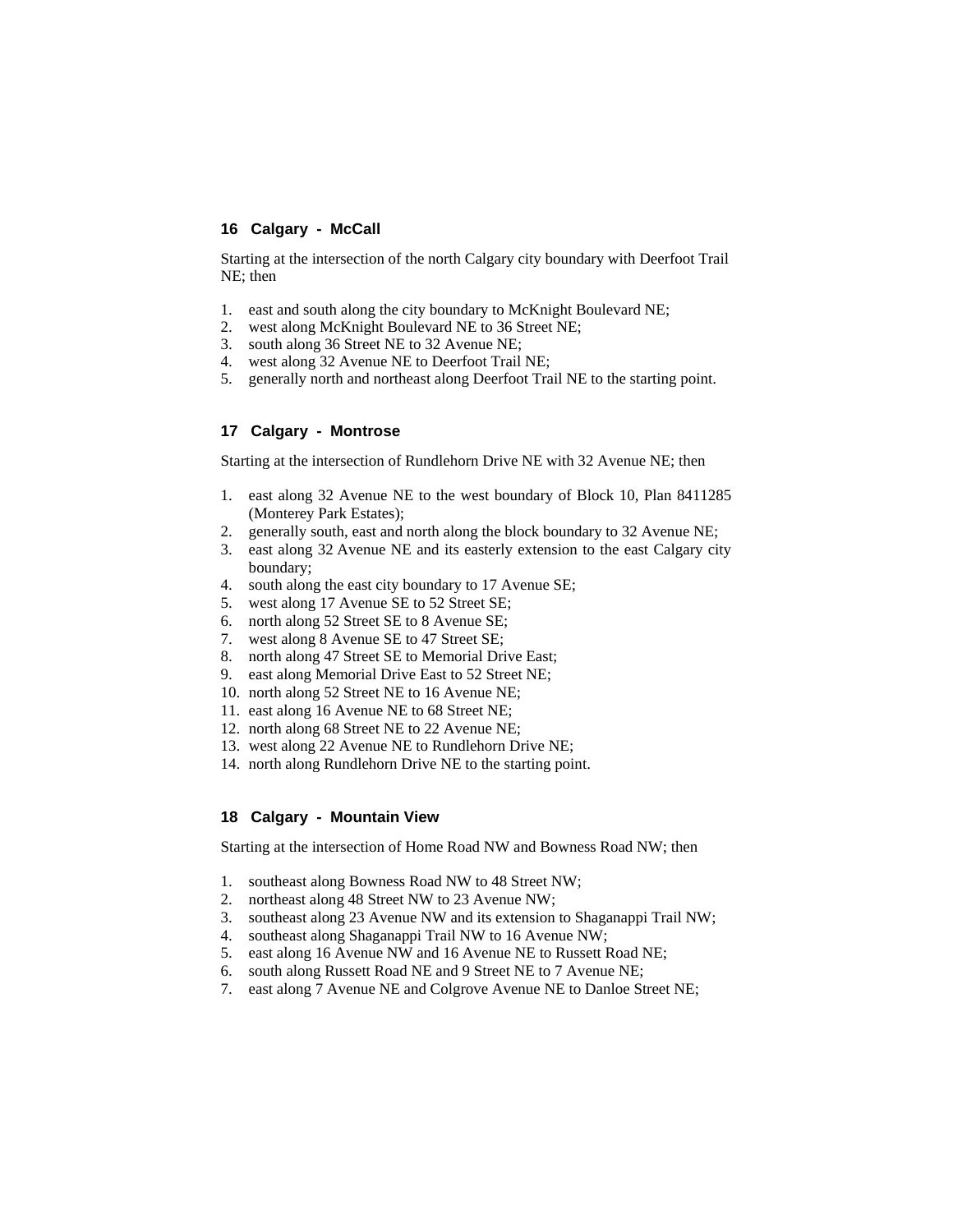- 8. northeast along Danloe Street NE to 8 Avenue NE;
- 9. east along 8 Avenue NE to Deerfoot Trail NE;
- 10. generally south and southeast along Deerfoot Trail NE to the Light Rail Transit (LRT) line;
- 11. west along the LRT line to the Canadian Pacific Railway line;
- 12. south along the railway line to the right bank of the Bow River;
- 13. generally west along the right bank of the Bow River to the southerly extension of Home Road NW (by Edworthy Park);
- 14. north along the extension and Home Road NW to the starting point.

# **19 Calgary - North Hill**

Starting at the intersection of 19 Street NW with John Laurie Boulevard NW; then

- 1. southeast along John Laurie Boulevard NW to 14 Street NW;
- 2. north easterly along 14 Street NW to North Haven Drive NW;
- 3. southeast and south along North Haven Drive NW to 48 Avenue NW;
- 4. east along 48 Avenue NW, McKnight Boulevard NW and McKnight Boulevard NE to Deerfoot Trail NE;
- 5. south along Deerfoot Trail NE to 32 Avenue NE;
- 6. east along 32 Avenue NE to Barlow Trail NE;
- 7. south along Barlow Trail NE to 16 Avenue NE;
- 8. west along 16 Avenue NE to 19 Street NE;
- 9. south along 19 Street NE to 8 Avenue NE;
- 10. west along 8 Avenue NE to Danloe Street NE;
- 11. southwest along Danloe Street NE to Colgrove Avenue NE;
- 12. west along Colgrove Avenue NE and 7 Avenue NE to 9 Street NE;
- 13. north along 9 Street NE and Russett Road NE to 16 Avenue NE;
- 14. west along 16 Avenue NE and 16 Avenue NW to 19 Street NW;
- 15. north along 19 Street NW to the starting point.

#### **20 Calgary - North West**

Starting at the intersection of the west Calgary city boundary with 112 Avenue NW; then

- 1. east along 112 Avenue NW to Country Hills Boulevard NW;
- 2. southeast along Country Hills Boulevard NW to Sarcee Trail NW;
- 3. south along Sarcee Trail NW to Crowchild Trail NW;
- 4. northwest along Crowchild Trail NW to Nose Hill Drive NW;
- 5. south along Nose Hill Drive NW to Scenic Acres Boulevard NW;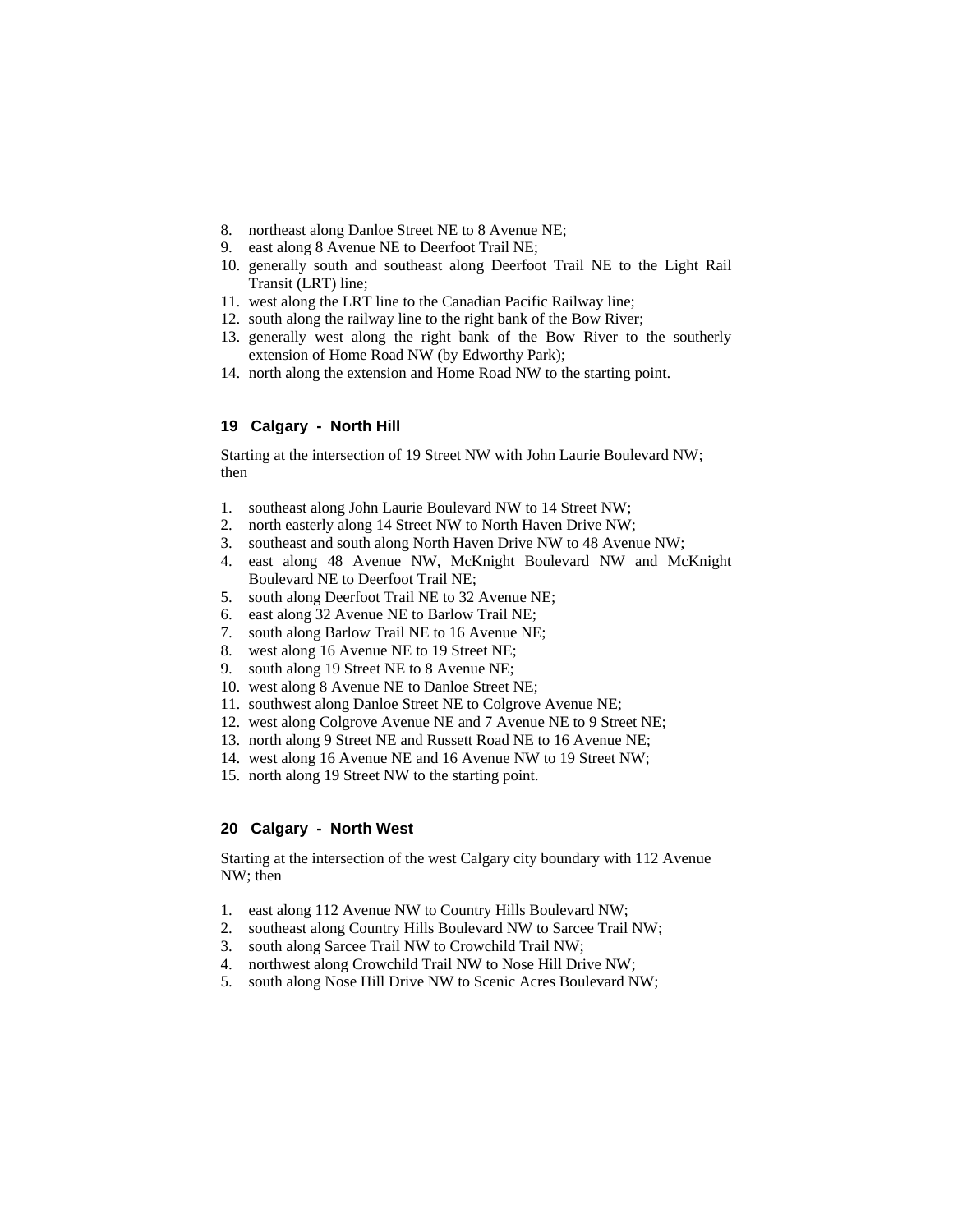- 6. west along Scenic Acres Boulevard NW to Scurfield Drive NW;
- 7. north, west and south along Scurfield Drive NW to Scenic Acres Link NW;
- 8. southwest along Scenic Acres Link NW to Stoney Trail NW;
- 9. south along Stoney Trail NW to the left bank of the Bow River;
- 10. west along the left bank of the Bow River to the west Calgary city boundary;
- 11. north along the west Calgary city boundary to the starting point.

# **21 Calgary - Nose Hill**

Starting at the intersection of Shaganappi Trail NW with the westerly extension of Utility Right of Way (UR/W) 9011734 (lying along the north boundary of Nose Hill Park); then

- 1. southeast along UR/W 9011734 to MacEwan Park View NW;
- 2. east along McEwan Park View NW to MacEwan Glen Drive NW;
- 3. east along MacEwan Glen Drive NW and Berkshire Boulevard NW to Beddington Trail NW;
- 4. southeast along Beddington Trail NW and Beddington Trail NE to Deerfoot Trail NE;
- 5. south along Deerfoot Trail NE to McKnight Boulevard NE;
- 6. west along McKnight Boulevard NE, McKnight Boulevard NW and 48 Avenue NW to North Haven Drive NW;
- 7. north and northwest along North Haven Drive to 14 Street NW;
- 8. south along 14 Street NW to John Laurie Boulevard NW;
- 9. northwest along John Laurie Boulevard NW to Shaganappi Trail NW;
- 10. north along Shaganappi Trail NW to the starting point.

# **22 Calgary - Shaw**

Starting at the intersection of MacLeod Trail S with Fish Creek; then

- 1. southeast along Fish Creek to the right bank of the Bow River;
- 2. generally southeast along the right bank of the Bow River to the south Calgary city boundary;
- 3. west and north along the city boundary to 14 Street SW;
- 4. north along 14 Street SW and James McKevitt Road SW to 162 Avenue SW;
- 5. east along 162 Avenue SW to Shawbrooke Drive SW;
- 6. north along Shawbrooke Drive SW to Shawinigan Drive SW;
- 7. north along Shawinigan Drive SW to Shawnessy Boulevard SW;
- 8. east along Shawnessy Boulevard SW to Macleod Trail S;
- 9. north along Macleod Trail S to the starting point.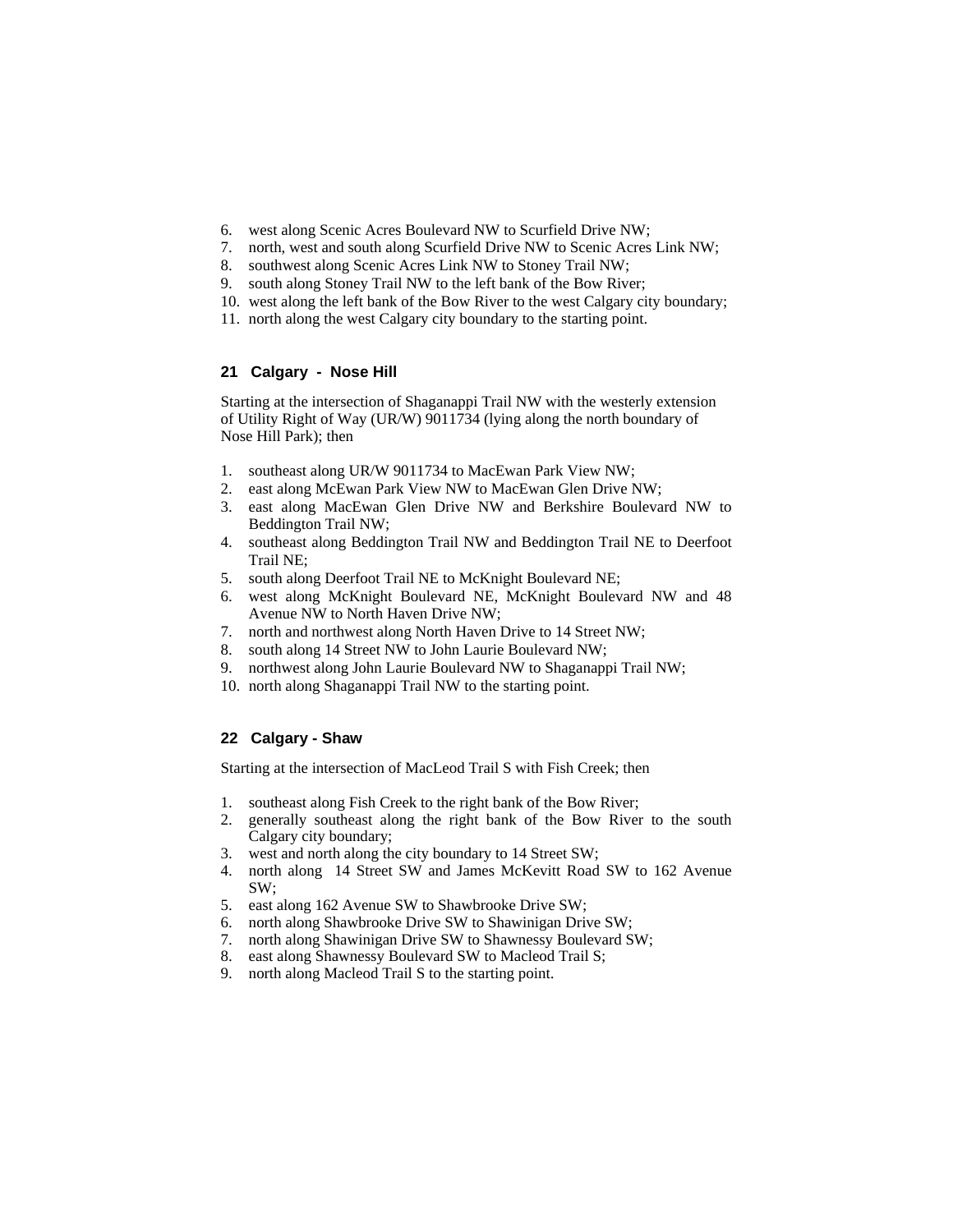## **23 Calgary - Varsity**

Starting at the intersection of Sarcee Trail NW with John Laurie Boulevard NW; then

- 1. southeast along John Laurie Boulevard NW to 19 Street NW;
- 2. south along 19 Street NW to 16 Avenue NW;
- 3. west along 16 Avenue NW to Shaganappi Trail NW;
- 4. north along Shaganappi Trail NW to 32 Avenue NW;
- 5. west along 32 Avenue NW and its westerly extension to the right bank of the Bow River;
- 6. north along the right bank of the Bow River to the southerly extension of Silver Springs Boulevard NW;
- 7. north along the extension and Silver Springs Boulevard NW to Silver Springs Gate NW;
- 8. east and north along Silver Springs Gate NW to Sarcee Trail NW;
- 9. north along Sarcee Trail NW to the starting point.

# **24 Calgary - West**

Starting at the intersection of the west Calgary city boundary and the north boundary of the south half of Sec. 28, Twp. 24, Rge. 2 W5; then

- 1. east along the north boundary of the south half of Secs. 28, 27 and 26 in Twp. 24, Rge. 2 W5 to its intersection with Sarcee Trail NW;
- 2. southeast and south along Sarcee Trail SW to the westerly extension of 26 Avenue SW;
- 3. east along 26 Avenue SW to 43 Street SW;
- 4. south along 43 Street SW to 28 Avenue SW;
- 5. east along 28 Avenue SW to 40 Street SW;
- 6. north along 40 Street SW to 26 Avenue SW;
- 7. east along 26 Avenue SW to 37 Street SW;
- 8. south along 37 Street SW to Richmond Road SW;
- 9. southwest along Richmond Road SW to Sarcee Trail SW;
- 10. south along Sarcee Trail SW to the south Calgary city boundary (50 Avenue SW);
- 11. west and north along the Calgary city boundary to the starting point.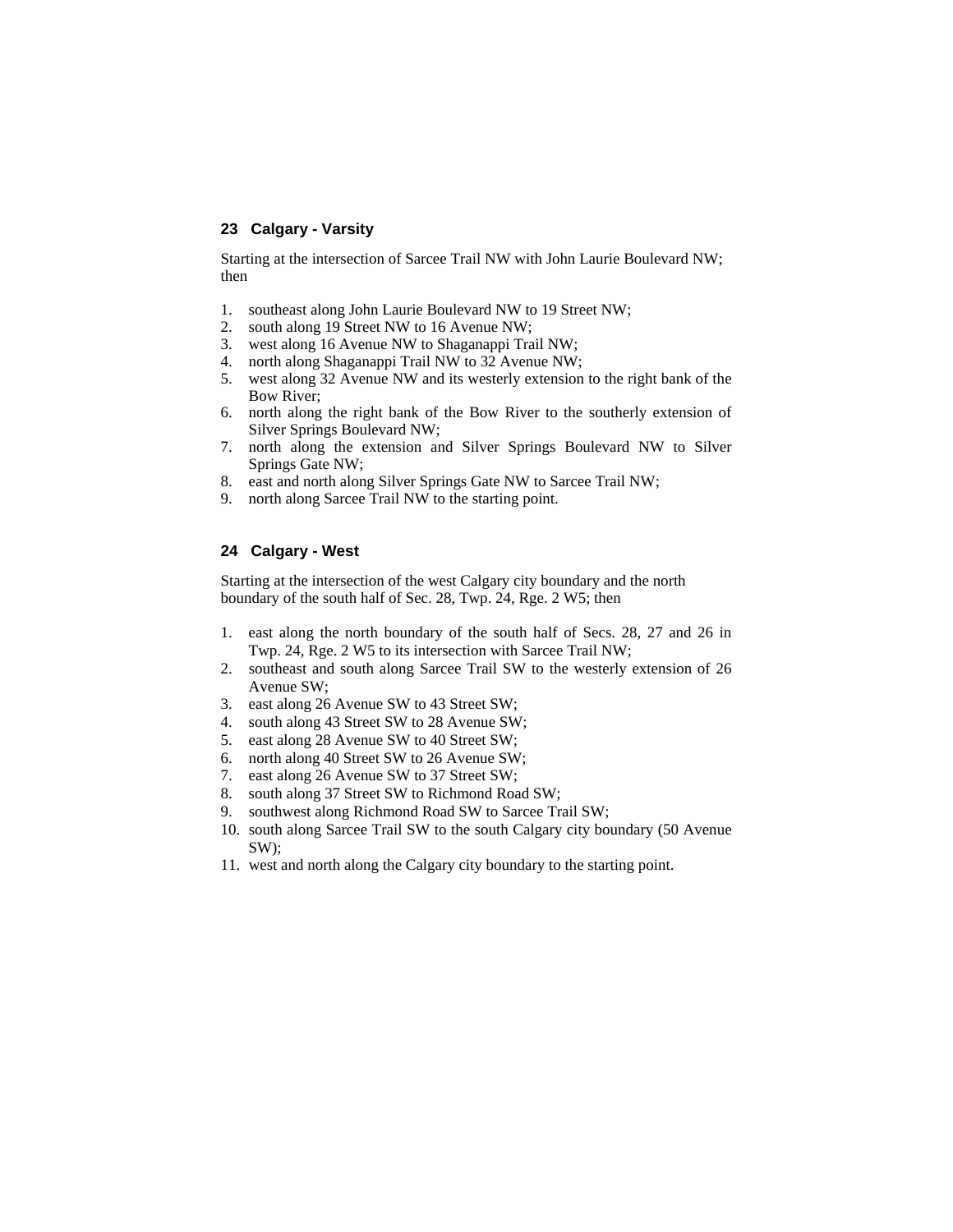#### **25 Edmonton - Beverly - Clareview**

Starting at the intersection of 82 Street with 137 Avenue; then

- 1. east along 137 Avenue and its extension to the right bank of the North Saskatchewan River;
- 2. generally northeast along the right bank of the North Saskatchewan River to the east Edmonton city boundary;
- 3. south and west along the east city boundary to the right bank of the North Saskatchewan River;
- 4. north along the right river bank to the east bound lanes of the Yellowhead Trail;
- 5. northwest along the east bound lanes of Yellowhead Trail to Victoria Trail;
- 6. southwest along Victoria Trail to 118 Avenue;
- 7. west along 118 Avenue to 50 Street;
- 8. north along 50 Street to Yellowhead Trail;
- 9. west along Yellowhead Trail to 66 Street;
- 10. north along 66 Street to the Canadian National Railway (CNR) line;
- 11. west along the CNR line to 82 Street;
- 12. north along 82 Street to the starting point.

#### **26 Edmonton - Calder**

Starting at the intersection of the west Edmonton city boundary with the south shore of Big Lake; then

- 1. northeast along the city boundary to the intersection with 137 Avenue;
- 2. east along 137 Avenue to 113A Street (Castle Downs Road);
- 3. north along 113A Street to 153 Avenue;
- 4. east along 153 Avenue to 97 Street;
- 5. south along 97 Street to 111 Avenue;
- 6. west along 111 Avenue to 121 Street;
- 7. north along 121 Street and its northerly extension to 118 Avenue;
- 8. west along 118 Avenue to the northbound lanes of 170 Street;
- 9. south along the northbound lanes of 170 Street to Stony Plain Road;
- 10. west along Stony Plain Road to the west Edmonton city boundary;
- 11. north along the west city boundary to the starting point.

# **27 Edmonton - Castle Downs**

Starting at the intersection of 142 Street with the north Edmonton city boundary; then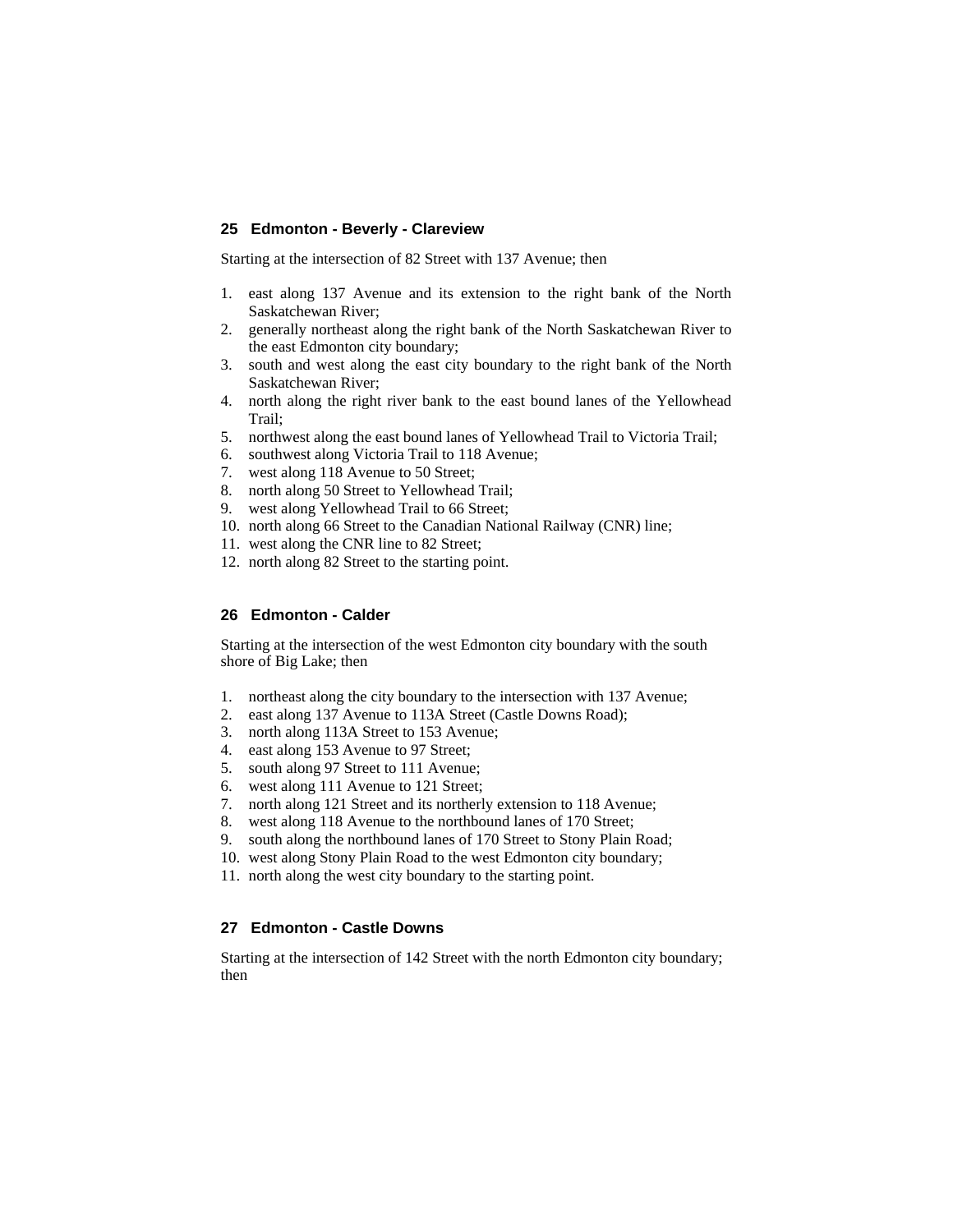- 1. east along the north city boundary to 97 Street;
- 2. south along 97 Street to 153 Avenue;
- 3. west along 153 Avenue to 113A Street (Castle Downs Road);
- 4. south along 113A Street to 137 Avenue;
- 5. west along 137 Avenue to the north city boundary at 184 Street;
- 6. north, northeast and north along the west Edmonton city boundary to the starting point.

#### **28 Edmonton - Centre**

Starting at the intersection of 111 Avenue with the northerly extension of 121 Street; then

- 1. east along 111 Avenue to 97 Street;
- 2. outheast along 97 Street and its extension to the right bank of the North Saskatchewan River;
- 3. in a south westerly direction along the right bank to Groat Road Bridge;
- 4. northeast across Groat Road Bridge to Victoria Park Road;
- 5. northeasterly along Victoria Park Road to the southerly extension of 124 Street;
- 6. north along the extension and 124 Street to Stony Plain Road;
- 7. southeast along Stony Plain Road to 121 Street;
- 8. north along 121 Street and its northerly extension to the starting point.

## **29 Edmonton - Decore**

Starting at the intersection of 97 Street with the north Edmonton city boundary; then

- 1. east along the north city boundary to 66 Street;
- 2. south along 66 Street to 167 Avenue;
- 3. east along 167 Avenue to the extension of 59A Street;
- 4. south along the extension and 59A Street to 153 Avenue;
- 5. west along 153 Avenue to 82 Street;
- 6. south along 82 Street to the Canadian National Railway (CNR) line;
- 7. west along the CNR line to 97 Street;
- 8. north along 97 Street to the starting point.

# **30 Edmonton - Ellerslie**

Starting at the intersection of Gateway Boulevard with 34 Avenue; then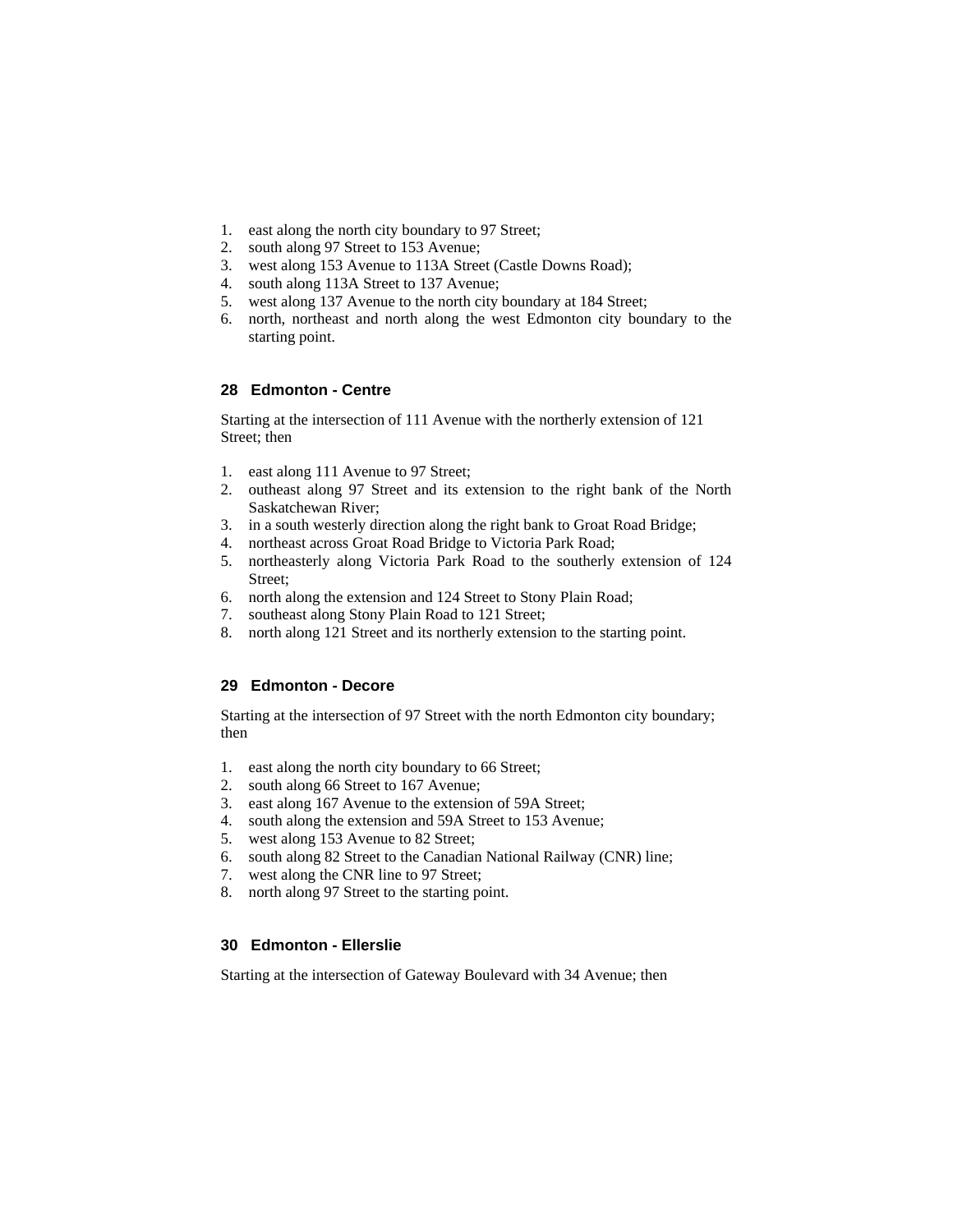- 1. east along 34 Avenue to 91 Street;
- 2. south along 91 Street to 28 Avenue;
- 3. east along 28 Avenue to 50 Street;
- 4. south along 50 Street to 23 Avenue;
- 5. east along 23 Avenue to the east Edmonton city boundary;
- 6. south and west along the east city boundary to Gateway Boulevard;
- 7. northeast along Gateway Boulevard to the starting point.

# **31 Edmonton - Glenora**

Starting at the intersection of 170 Street with 118 Avenue; then

- 1. east along 118 Avenue to the northerly extension of 121 Street;
- 2. south along the extension and 121 Street to Stony Plain Road;
- 3. northwest along Stony Plain Road to 124 Street;
- 4. south along 124 Street and its southerly extension to Victoria Park Road;
- 5. southwesterly along Victoria Park Road to the left bank of the North Saskatchewan River at Groat Road Bridge;
- 6. west along the left bank of the North Saskatchewan River to McKinnon Ravine;
- 7. northwest along McKinnon Ravine to Stony Plain Road at 148 Street;
- 8. west along Stony Plain Road to the north bound lanes of 170 Street;
- 9. north along the north bound lanes of 170 Street to the starting point.

## **32 Edmonton - Gold Bar**

Starting at the intersection of 97 Street with Norwood Boulevard; then

- 1. northeast along Norwood Boulevard and 112 Avenue to the Light Rail Transit (LRT) Line;
- 2. southwest along the LRT line to 84 Street;
- 3. south along 84 Street to Jasper Avenue;
- 4. northeast along Jasper Avenue to 82 Street;
- 5. south along the extension of 82 Street to the right bank of the North Saskatchewan River;
- 6. east along the right bank of the North Saskatchewan River to the east Edmonton city boundary;
- 7. south, east and south along the Edmonton city boundary to 92 Avenue;
- 8. west along 92 Avenue to 50 Street;
- 9. south along 50 Street to 90 Avenue;
- 10. northwest along 90 Avenue to Connors Road;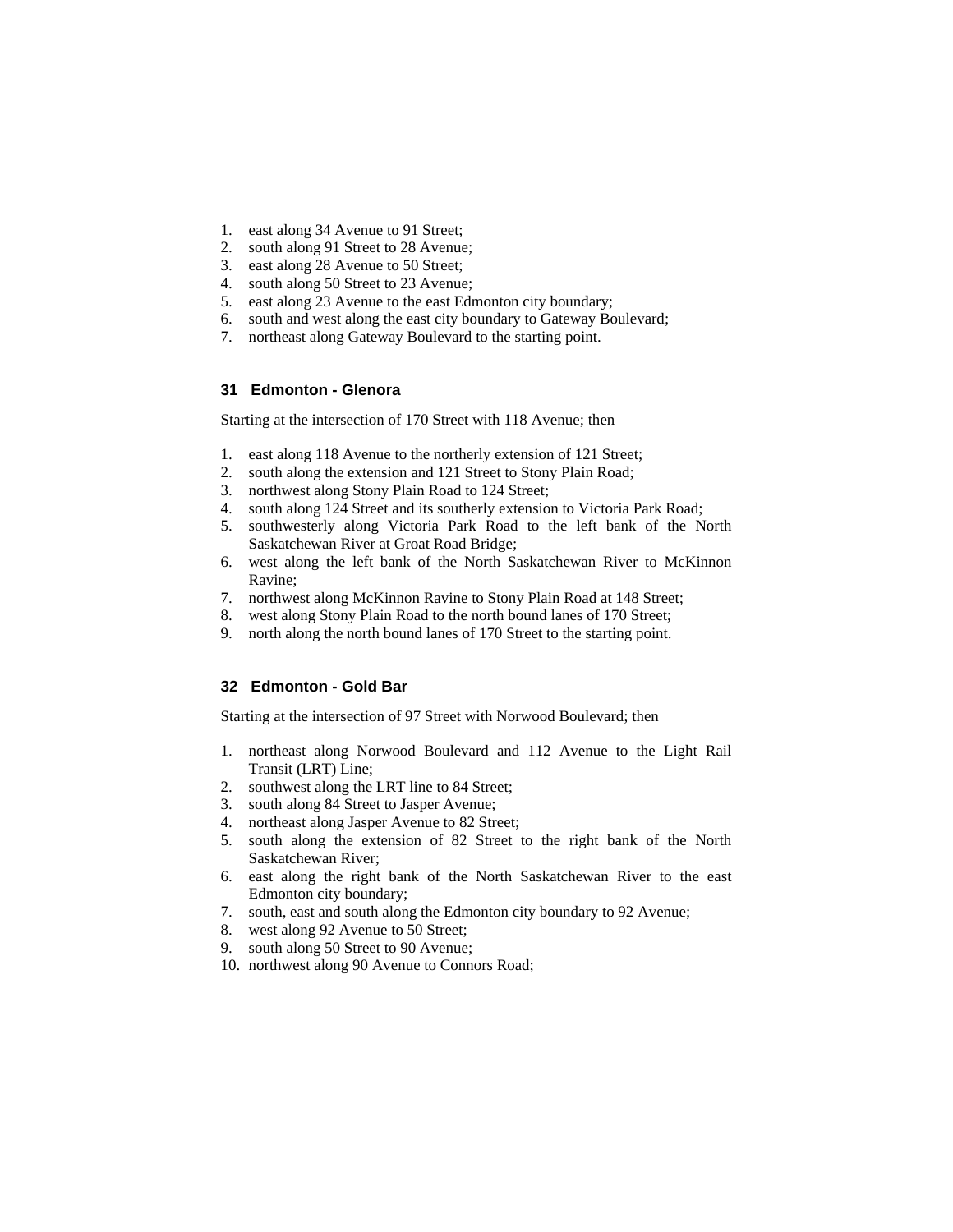- 11. northwest along Connors Road to the Low Level Bridge and the right bank of the North Saskatchewan River;
- 12. northeast along the right bank of the North Saskatchewan River to the southerly extension of 97 Street;
- 13. north along the extension and 97 Street to the starting point.

### **33 Edmonton - Highlands - Norwood**

Starting at the intersection of 97 Street with the Canadian National Railway (CNR) line; then

- 1. east along the CNR line to 66 Street;
- 2. south along 66 Street to Yellowhead Trail;
- 3. east along Yellowhead Trail to 50 Street;
- 4. south along 50 Street to 118 Avenue;
- 5. east along 118 Avenue to Victoria Trail;
- 6. northeast along Victoria Trail to the east bound lanes of Yellowhead Trail;
- 7. east along the eastbound lanes of Yellowhead Trail to the right bank of the North Saskatchewan River;
- 8. generally southwest and west along the right bank of the North Saskatchewan River to the southerly extension of 82 Street;
- 9. north along the extension of 82 Street to Jasper Avenue;
- 10. southwest along Jasper Avenue to 84 Street;
- 11. north along 84 Street to the Light Rail Transit (LRT) line;
- 12. northeast along the LRT line to 112 Avenue;
- 13. west along 112 Avenue and Norwood Boulevard to 97 Street;
- 14. north along 97 Street to the starting point.

# **34 Edmonton - Jasper Place**

Starting at the intersection of the west Edmonton city boundary with Stony Plain Road; then

- 1. east along Stony Plain Road to 156 Street;
- 2. south along 156 Street to 95 Avenue;
- 3. west along 95 Avenue to 163 Street;
- 4. south along 163 Street to 87 Avenue;
- 5. east along 87 Avenue to 159 Street;
- 6. south along 159 Street to Whitemud Drive;
- 7. west along Whitemud Drive to the west Edmonton city boundary;
- 8. west and north along the west city boundary to the starting point.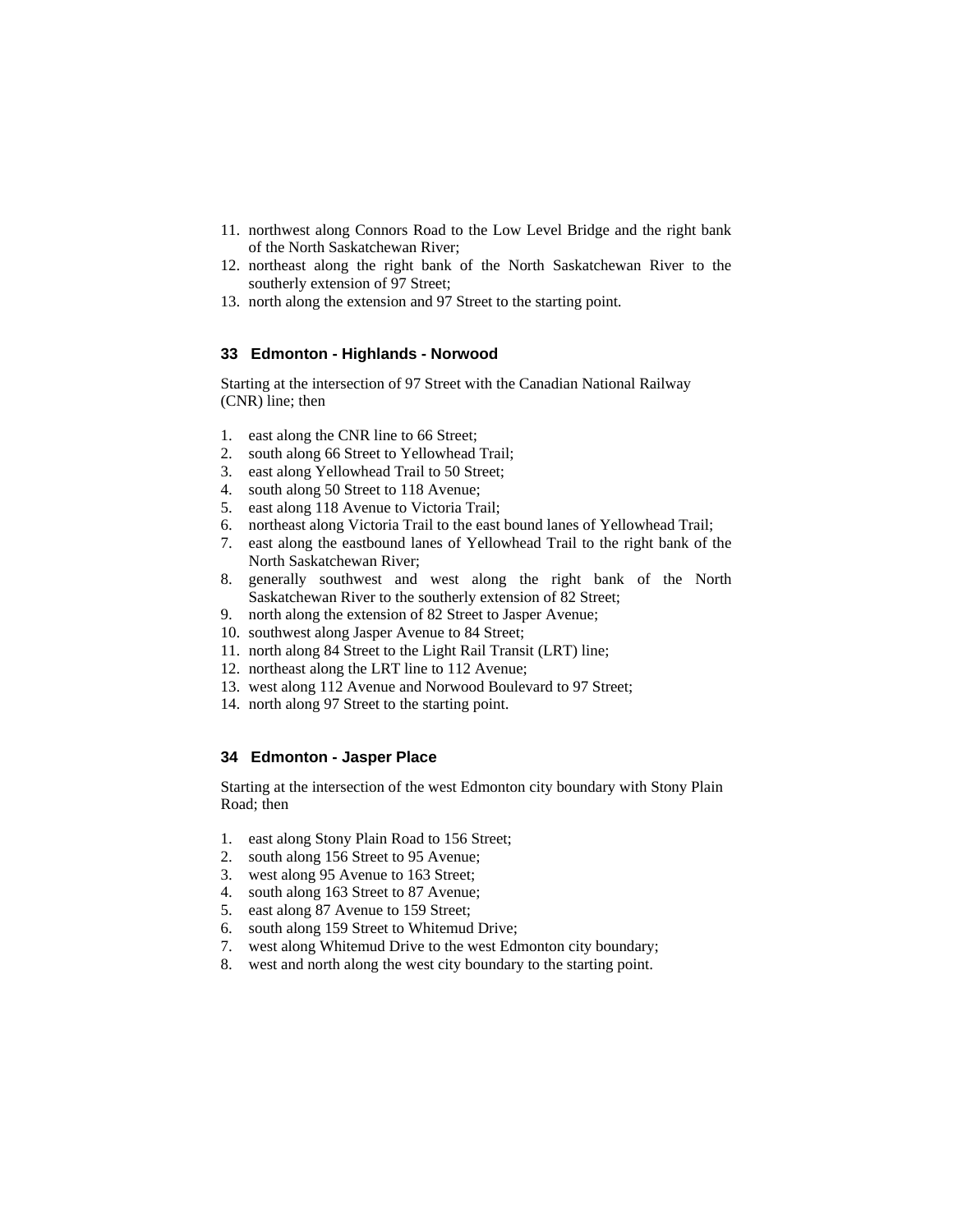#### **35 Edmonton - Manning**

Starting at the intersection of 66 Street with the north Edmonton city boundary; then

- 1. east, north, east and south along the city boundary to the right bank of the North Saskatchewan River near the easterly extension of 211 Avenue NE;
- 2. west along the right bank of the North Saskatchewan River to the easterly extension of 137 Avenue;
- 3. west along the extension and 137 Avenue to 82 Street;
- 4. north along 82 Street to 153 Avenue;
- 5. east along 153 Avenue to 59A Street;
- 6. north along 59A Street and its extension to 167 Avenue;
- 7. west along 167 Avenue to 66 Street;
- 8. north along 66 Street to the starting point.

#### **36 Edmonton - McClung**

Starting at the intersection of the west Edmonton city boundary with Whitemud Drive; then

- 1. east along Whitemud Drive to the left bank of the North Saskatchewan River;
- 2. generally southwest along the left bank of the North Saskatchewan River to the south Edmonton city boundary;
- 3. west and north along the Edmonton city boundary to the starting point.

#### **37 Edmonton - Mill Creek**

Starting at the intersection of Gateway Boulevard with Whyte Avenue (82 Avenue); then

- 1. east along Whyte Avenue (82 Avenue) to 75 Street;
- 2. north along 75 Street to 90 Avenue;
- 3. east along 90 Avenue to 50 Street;
- 4. north along 50 Street to 92 Avenue;
- 5. east along 92 Avenue to the east Edmonton city boundary;
- 6. south, east and south along the east city boundary to 23 Avenue;
- 7. west along 23 Avenue to Mill Creek;
- 8. in a northwesterly direction along Mill Creek to 50 Street;
- 9. north along 50 Street to Whitemud Drive;
- 10. west along Whitemud Drive to Gateway Boulevard;
- 11. north along Gateway Boulevard to the starting point.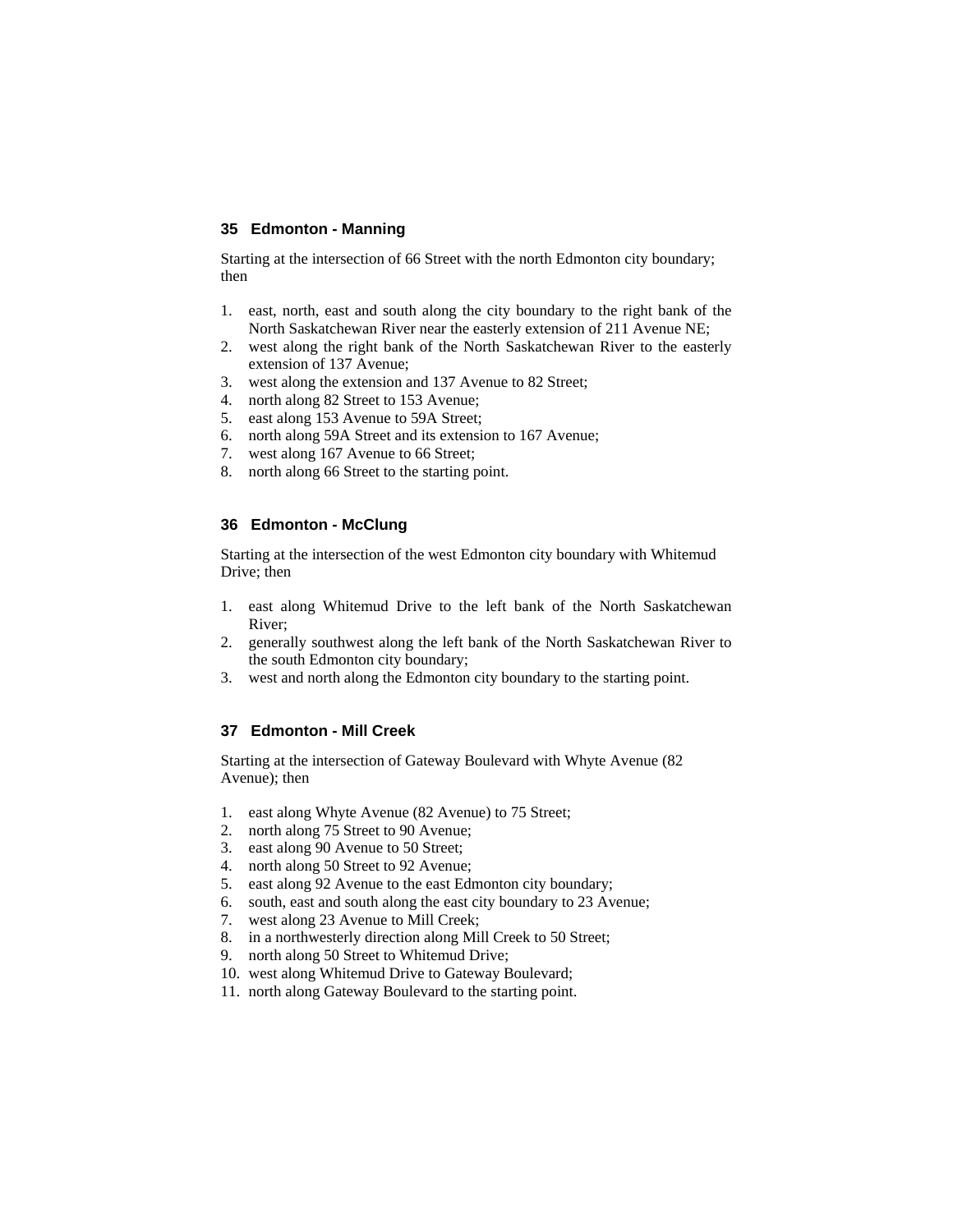#### **38 Edmonton - Mill Woods**

Starting at the intersection of Gateway Boulevard with Whitemud Drive; then

- 1. east along Whitemud Drive to 50 Street;
- 2. south along 50 Street to Mill Creek;
- 3. in a southeasterly direction along Mill Creek to 23 Avenue;
- 4. west along 23 Avenue to 50 Street;
- 5. north along 50 Street to 28 Avenue;
- 6. west along 28 Avenue to 91 Street;
- 7. north along 91 Street to 34 Avenue;
- 8. west along 34 Avenue to Gateway Boulevard;
- 9. north along Gateway Boulevard to the starting point.

### **39 Edmonton - Riverview**

Starting at the intersection of 156 Street with Stony Plain Road; then

- 1. east along Stony Plain Road to McKinnon Ravine at 148 Street;
- 2. southeast along McKinnon Ravine to the left bank of the North Saskatchewan River;
- 3. east along the left bank of the North Saskatchewan River to Groat Road Bridge;
- 4. southwest across Groat Road Bridge to the right bank of the North Saskatchewan River;
- 5. generally east along the right bank of the North Saskatchewan River to the northerly extension of 111 Street;
- 6. south along the extension and 111 Street to 87 Avenue;
- 7. west along 87 Avenue to 112 Street;
- 8. south along 112 Street to University Avenue;
- 9. southeast along University Avenue to 109 Street;
- 10. south along 109 Street to 61 Avenue;
- 11. west along 61 Avenue to the centre line of 111 Street;
- 12. south along the centre line of 111 Street to Whitemud Drive;
- 13. west along Whitemud Drive to Whitemud Creek;
- 14. north along Whitemud Creek to Fox Drive;
- 15. west along Fox Drive to Whitemud Drive;
- 16. north and west along Whitemud Drive to 159 Street;
- 17. north along 159 Street to 87 Avenue;
- 18. west along 87 Avenue to 163 Street;
- 19. north along 163 Street to 95 Avenue;
- 20. east along 95 Avenue to 156 Street;
- 21. north along 156 Street to the starting point.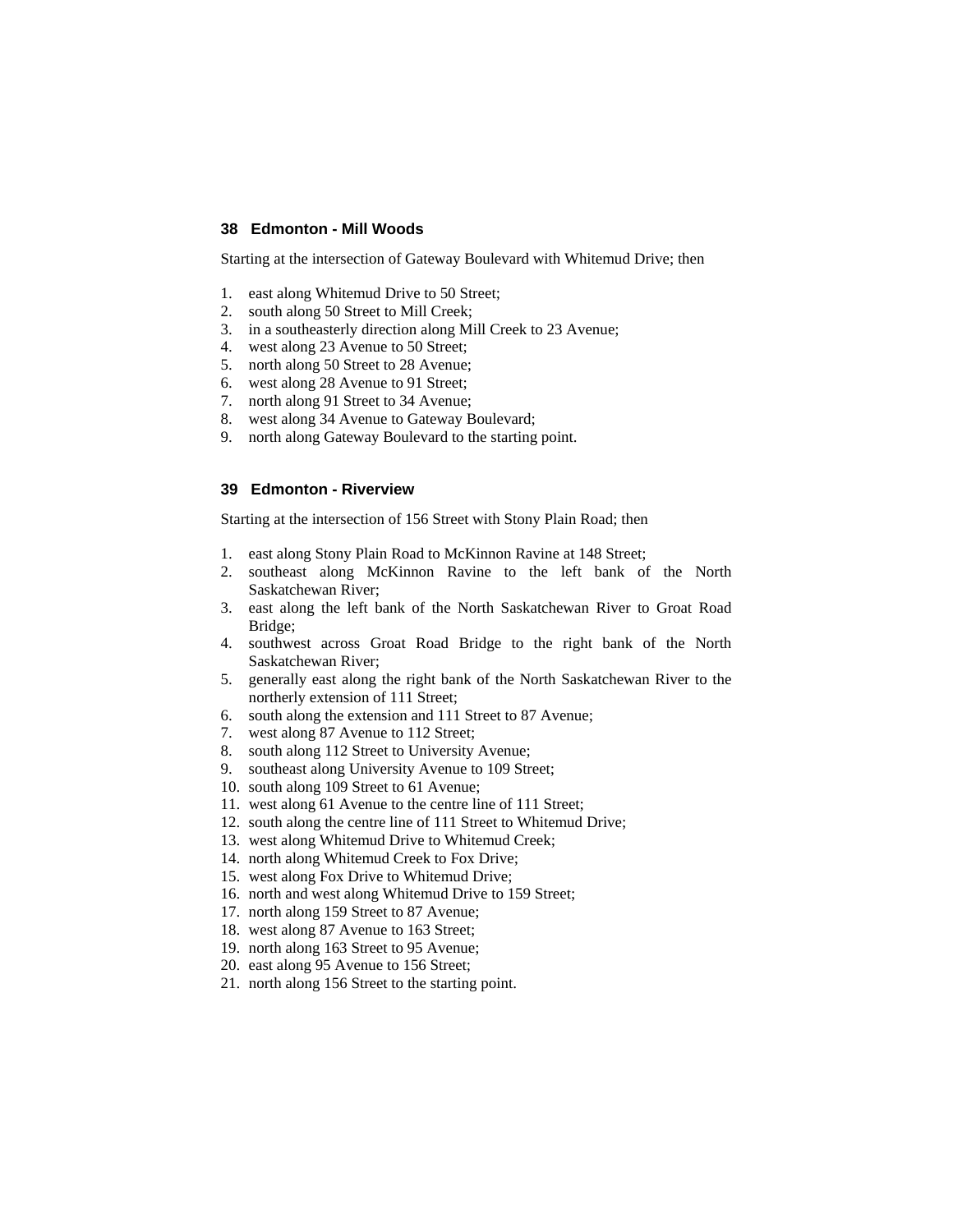#### **40 Edmonton - Rutherford**

Starting at the intersection of 122 Street with Whitemud Drive; then

- 1. east along Whitemud Drive to Gateway Boulevard;
- 2. south along Gateway Boulevard to the north boundary of Sec. 28, Twp. 51, Rge. 24 W4;
- 3. west along the north boundary of Secs. 28 and 29, Twp. 51, Rge. 24 W4 to Blackmud Creek;
- 4. in a northwesterly direction along Blackmud Creek to the power line right of way as shown in Plan 1225 KS;
- 5. east along the power line right of way to 119 Street;
- 6. north along 119/122 Street to the starting point.

### **41 Edmonton - Strathcona**

Starting at the intersection of the northerly extension of 111 Street with the right bank of the North Saskatchewan River; then

- 1. generally northeast along the right bank of the North Saskatchewan River to Connors Road;
- 2. generally southeast along Connors Road to 90 Avenue;
- 3. east along 90 Avenue to 75 Street;
- 4. south along 75 Street to Whyte Avenue (82 Avenue);
- 5. west along Whyte Avenue (82 Avenue) to Gateway Boulevard;
- 6. south along Gateway Boulevard to Whitemud Drive;
- 7. west along Whitemud Drive to the centre line of 111 Street;
- 8. north along the centre line of 111 Street to 61 Avenue;
- 9. east along 61 Avenue to 109 Street;
- 10. north along 109 Street to University Avenue;
- 11. northwest along University Avenue to 112 Street;
- 12. north along 112 Street to 87 Avenue;
- 13. east along 87 Avenue to 111 Street;
- 14. north along 111 Street and its northerly extension to the starting point.

#### **42 Edmonton - Whitemud**

Starting at the intersection of the left bank of the North Saskatchewan River with Whitemud Drive; then

- 1. south along Whitemud Drive to Fox Drive;
- 2. east along Fox Drive to Whitemud Creek;
- 3. south along Whitemud Creek to Whitemud Drive;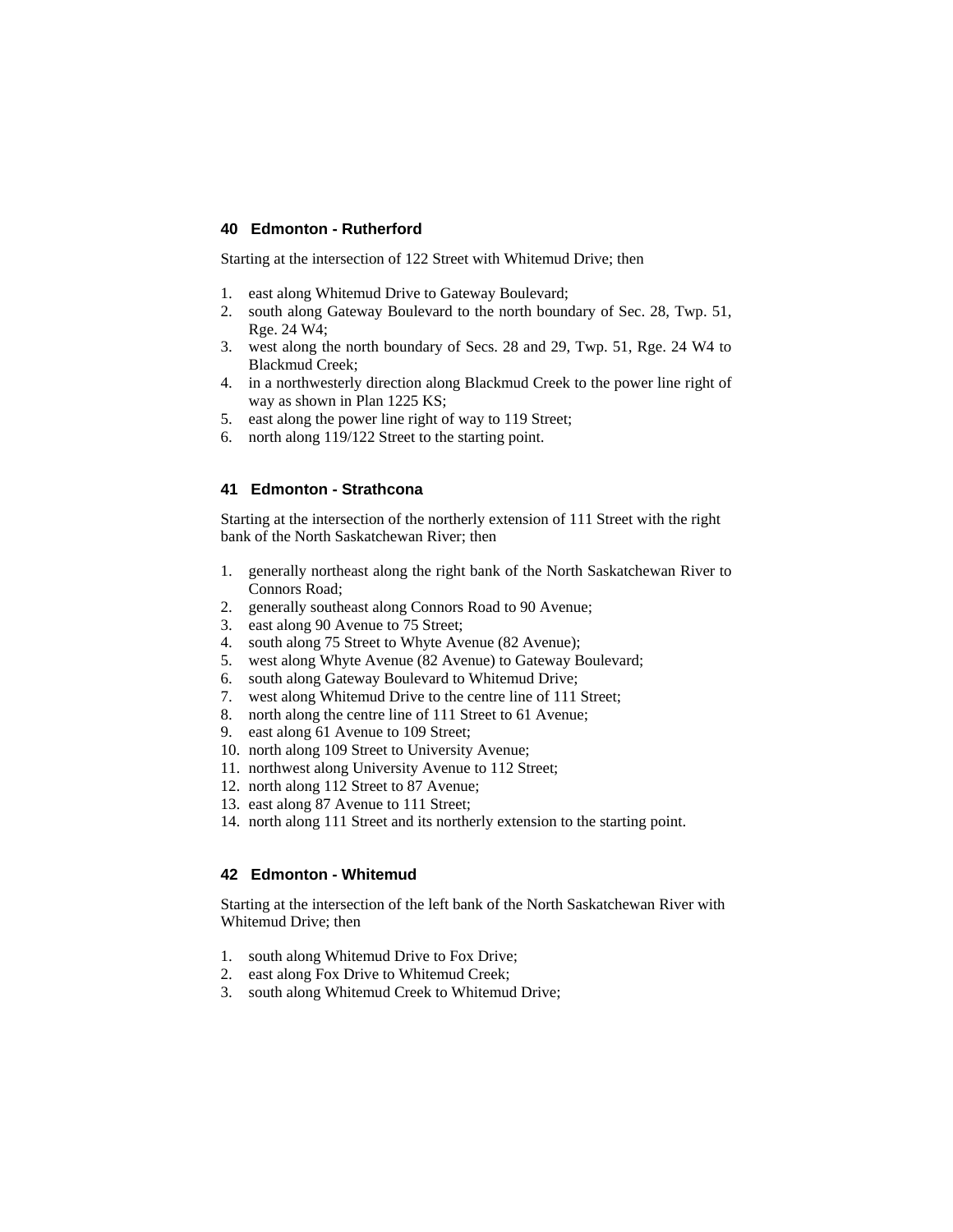- 4. east along Whitemud Drive to 122 Street;
- 5. south along 122/119 Street to the power line right of way as shown in Plan 1225 KS;
- 6. west along the power line right of way to Blackmud Creek;
- 7. in a southeasterly direction along Blackmud Creek to the north boundary of Sec. 29, Twp. 51, Rge. 24 W4;
- 8. east along the north boundary of Secs. 29 and 28, Twp. 51, Rge. 24 W4 to Gateway Boulevard;
- 9. south along Gateway Boulevard to the south Edmonton city boundary;
- 10. west along the south city boundary to the left bank of the North Saskatchewan River;
- 11. generally north and northeast along the left bank of the North Saskatchewan River to the starting point.

#### **43 Airdrie - Chestermere**

Starting at the intersection of the north boundary of Sec. 13 in Twp. 29, Rge. 1 W5 and the centre line of Highway 2; then

- 1. east along the north boundary of Sec. 13 in the Twp. and the north boundary of Sec. 15, 14 and 13 in Twp. 29, Rge. 29 W4 and the north boundary of Secs. 18 and 17 in Twp. 29, Rge. 28 W4 to the east boundary of Sec. 17 in the Twp.;
- 2. south along the east boundary of Secs. 17 and 8 to the north boundary of Sec. 4 in the Twp.;
- 3. east along the north boundary of Secs. 4, 3, 2 and 1 in the Twp. to the east boundary of Rge. 28 W4;
- 4. south along the east boundary to the north boundary of Twp. 28;
- 5. east along the north boundary to the east boundary of Rge. 25 W4;
- 6. south along the east boundary to the north boundary of Twp. 26;
- 7. east along the north boundary to the east boundary of Sec. 35 in Twp. 26, Rge. 25 W4;
- 8. south along the east boundary of Secs. 35 and 26 in the Twp. to the north boundary of Sec. 23 in the Twp.;
- 9. west along the north boundary of Secs. 23, 22, 21, 20 and 19 in the Twp. to the east boundary of Rge. 26 W4;
- 10. south along the east boundary to the north boundary of Twp. 25;
- 11. west along the north boundary to the east boundary of Sec. 32 in Twp. 25, Rge. 26 W4;
- 12. south along the east boundary of Secs. 32 and 29 in the Twp. to the north boundary of Sec. 20 in the Twp.;
- 13. west along the north boundary of Sec. 20 to the east boundary of Sec. 19 in the Twp.;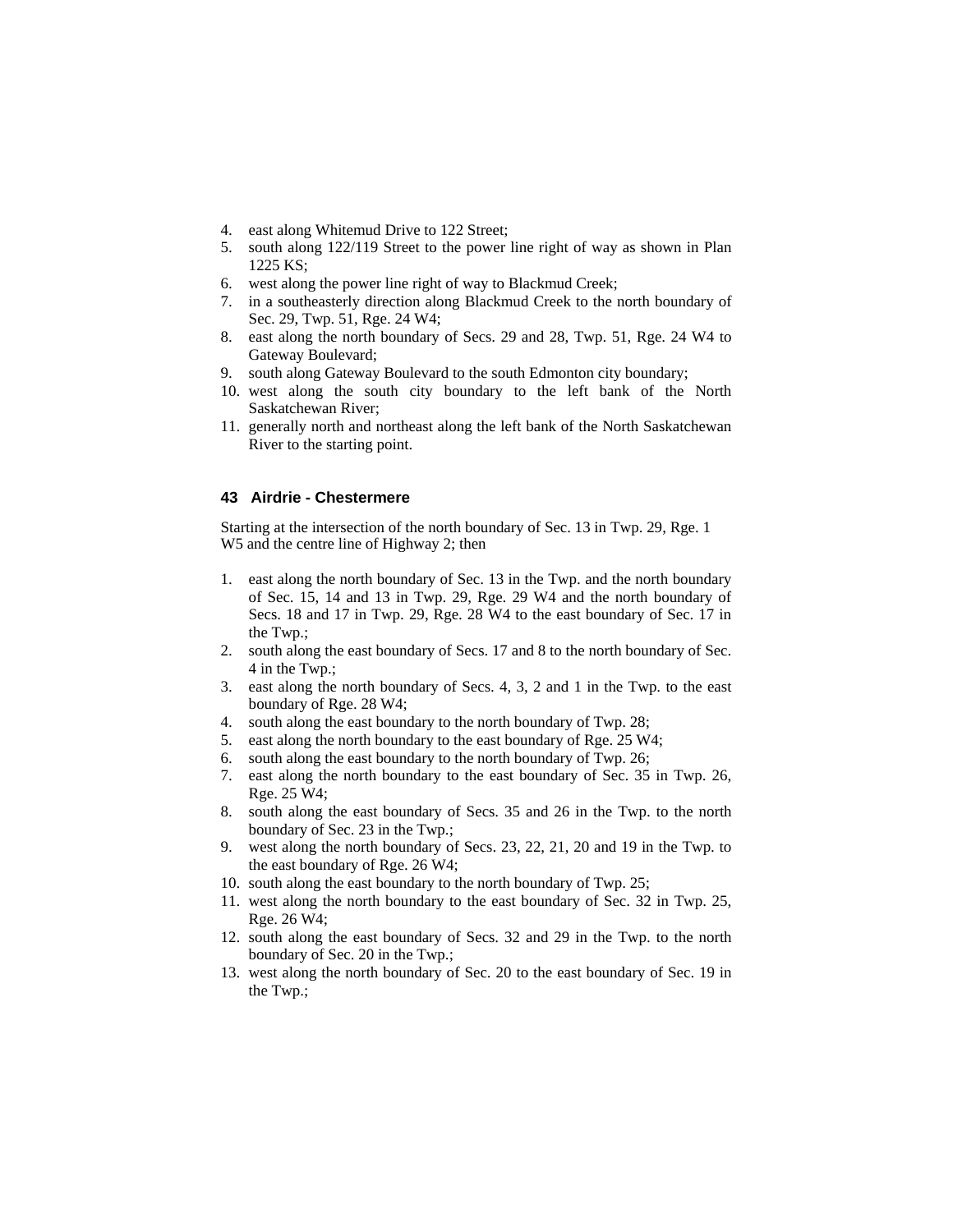- 14. south along the east boundary of Secs. 19 and 18 in the Twp. to the north boundary of Sec. 7 in the Twp.;
- 15. west along the north boundary to the east boundary of Rge. 27;
- 16. south along the east boundary of Rge. 27 to the right bank of the Bow River;
- 17. upstream along the right bank of the Bow River to the southerly extension of 88 Street SE in the City of Calgary;
- 18. north along the extension of 88 Street SE to the east Calgary city boundary;
- 19. north and west along the east city boundary to its intersection with the centre line of Highway 2;
- 20. north along the centre line of Highway 2 to the north boundary of Sec. 12 in Twp. 26, Rge. 1 W5 (Highway 566);
- 21. west along the north boundary of Secs. 12, 11 and 10 to the east boundary of Sec. 16 in the Twp.;
- 22. north along the east boundary of Secs. 16, 21, 28 and 33 in Twp. 26 and Secs. 4, 9, 16 and 21 in Twp. 27 to the north boundary of Sec. 22 in Twp. 27, Rge. 1 W5;
- 23. east along the north boundary of Secs. 22, 23 and 24 to the centre line of Highway 2;
- 24. north along Highway 2 to the starting point.

#### **44 Athabasca - Redwater**

Starting at the intersection of the north boundary of Twp. 68 and the east boundary of Rge. 25 W4; then

- 1. east along the north boundary to the east boundary of Rge. 23 W4;
- 2. north along the east boundary to the north boundary of Twp. 69;
- 3. east along the north boundary of the Twp. to the east boundary of Rge. 20 W4;
- 4. south along the east boundary of Rge. 20 to the right bank of the Athabasca River;
- 5. downstream along the right bank of the river to the intersection with the north boundary of Sec. 17 in Twp. 69, Rge. 18 W4;
- 6. east along the north boundary of Secs. 17, 16, 15, 14 and 13 in the Twp. and Secs. 18, 17, 16, 15, 14 and 13 in Twp. 69, Rge. 17 W4 to the east boundary of Rge. 17;
- 7. south along the east boundary of Rge. 17 to the north boundary of the Buffalo Lake Metis Settlement (at the north boundary of Twp. 64);
- 8. west and south along the Metis Settlement boundary the north boundary of Sec. 13 in Twp. 63, Rge. 18 W4;
- 9. south along the east boundary of Secs. 13, 12 and 1 to the north boundary of Twp. 62;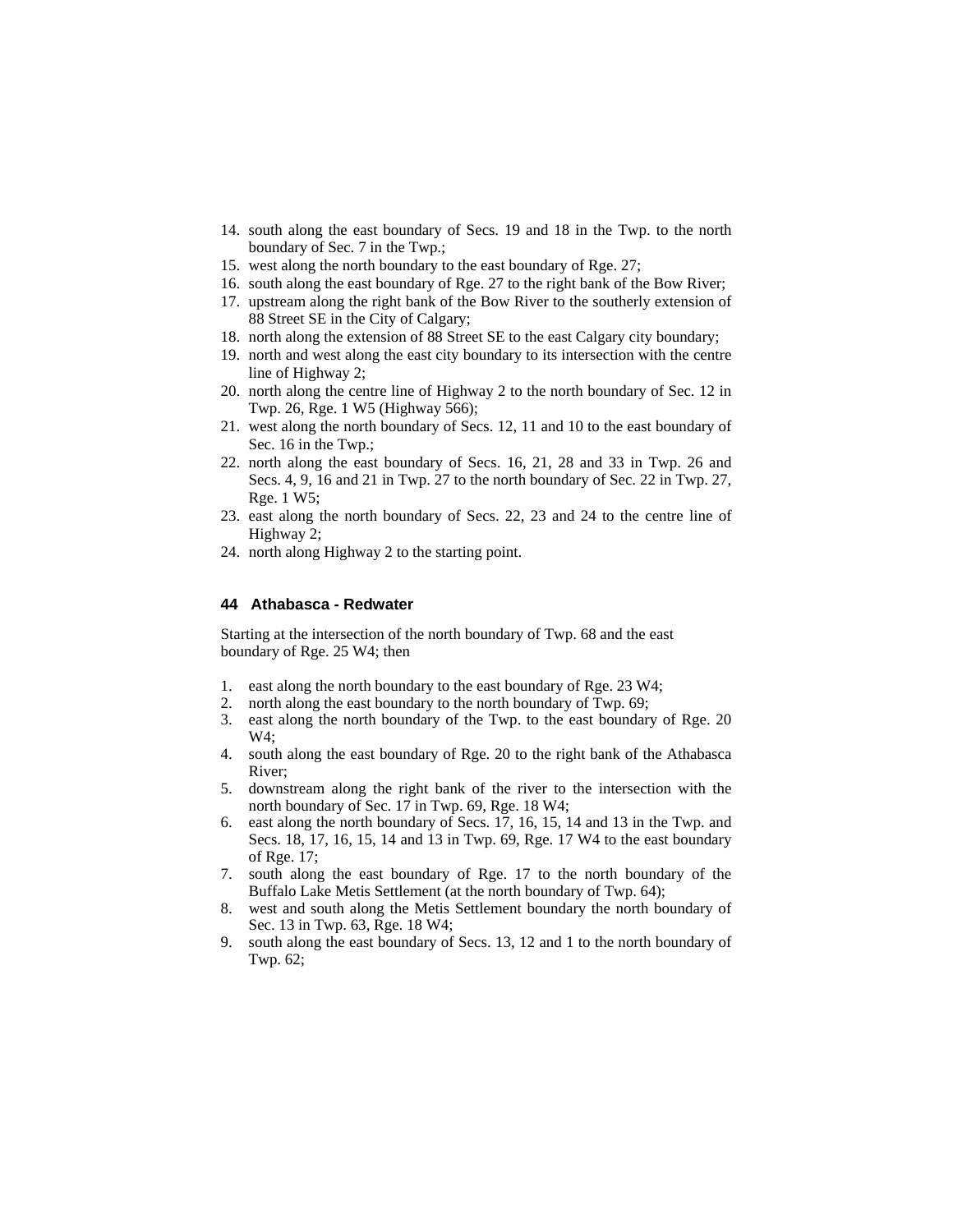- 10. west along the north boundary of Twp. 62 to the east boundary of Sec. 34 in Twp. 62, Rge. 18 W4;
- 11. south along the east boundary of Secs. 34, 27, 22, 15, 10 and 3 to the north boundary of Twp. 61;
- 12. east along the north boundary to the east boundary of Rge. 16 W4;
- 13. south along the east boundary of Rge. 16 to the right bank of the North Saskatchewan River;
- 14. upstream along the right bank to the Edmonton city boundary;
- 15. north, west, south and west along the north Edmonton city boundary and the north St. Albert city boundary to the centre line of Highway 2;
- 16. northerly along the centre line to the north boundary of Sec. 10 in Twp. 55, Rge. 25 W4;
- 17. east along the north boundary of Secs. 10, 11 and 12 in the Twp. and Secs. 7 and 8 in Rge. 24 W4 to the east boundary of Sec. 17;
- 18. north along the east boundary of Secs. 17, 20, 29 and 32 in the Twp. and Secs. 5, 8, 17, 20, 29 and 32 in Twps. 56 and 57 and Secs. 5, 8 and 17 in Twp. 58 to the north boundary of Sec. 16 in Twp. 58, Rge. 24 W4;
- 19. east along the north boundary of Secs. 16, 15, 14 and 13 in the Twp. and along the north boundary of Secs. 18, 17 and 16 in Twp. 58, Rge. 23 W4 to the east boundary of Sec. 21 in the Twp.;
- 20. north along the east boundary of Secs. 21, 28 and 33 in the Twp. to the north boundary of Twp. 58;
- 21. west along the north boundary of Twp. 58 to the east boundary of Sec. 3 in Twp. 59, Rge. 23 W4;
- 22. north along the east boundary of Secs. 3 and 10 in the Twp. to the north boundary of the Sec. 10;
- 23. west along the north boundary to the east boundary of Sec. 16 in the Twp.;
- 24. north along the east boundary of Secs. 16, 21, 28 and 33 in the Twp. and the east boundary of Secs. 4, 9, 16, 21, 28 and 33 in Twp. 60, Rge. 23 W4 and the east boundary of Secs. 4 and 9 in Twp. 61, Rge. 23 W4 to the north boundary of Sec. 10 in Twp. 61, Rge. 23 W4;
- 25. east along the north boundary of Secs. 10, 11 and 12 in the Twp. to the east boundary of Rge. 23 W4;
- 26. north along the east boundary of Rge. 23 W4 to the north boundary of Twp. 61;
- 27. west along the north boundary of Twp. 61 to the east boundary of Rge. 25  $W4:$
- 28. north along the east boundary of Rge. 25 W4 to the north boundary of Sec. 1 in Twp. 62, Rge. 25 W4;
- 29. west along the north boundary of Sec. 1 to the east boundary of the west half of Sec. 12;
- 30. norh along the east boundary the west half of Secs. 12 and 13 to the north boundary of the south half of Sec. 13;
- 31. west along the north boundary of the south half of Secs. 13, 14 and 15 to the east boundary of Sec. 16 in Twp. 62, Rge. 25 W4;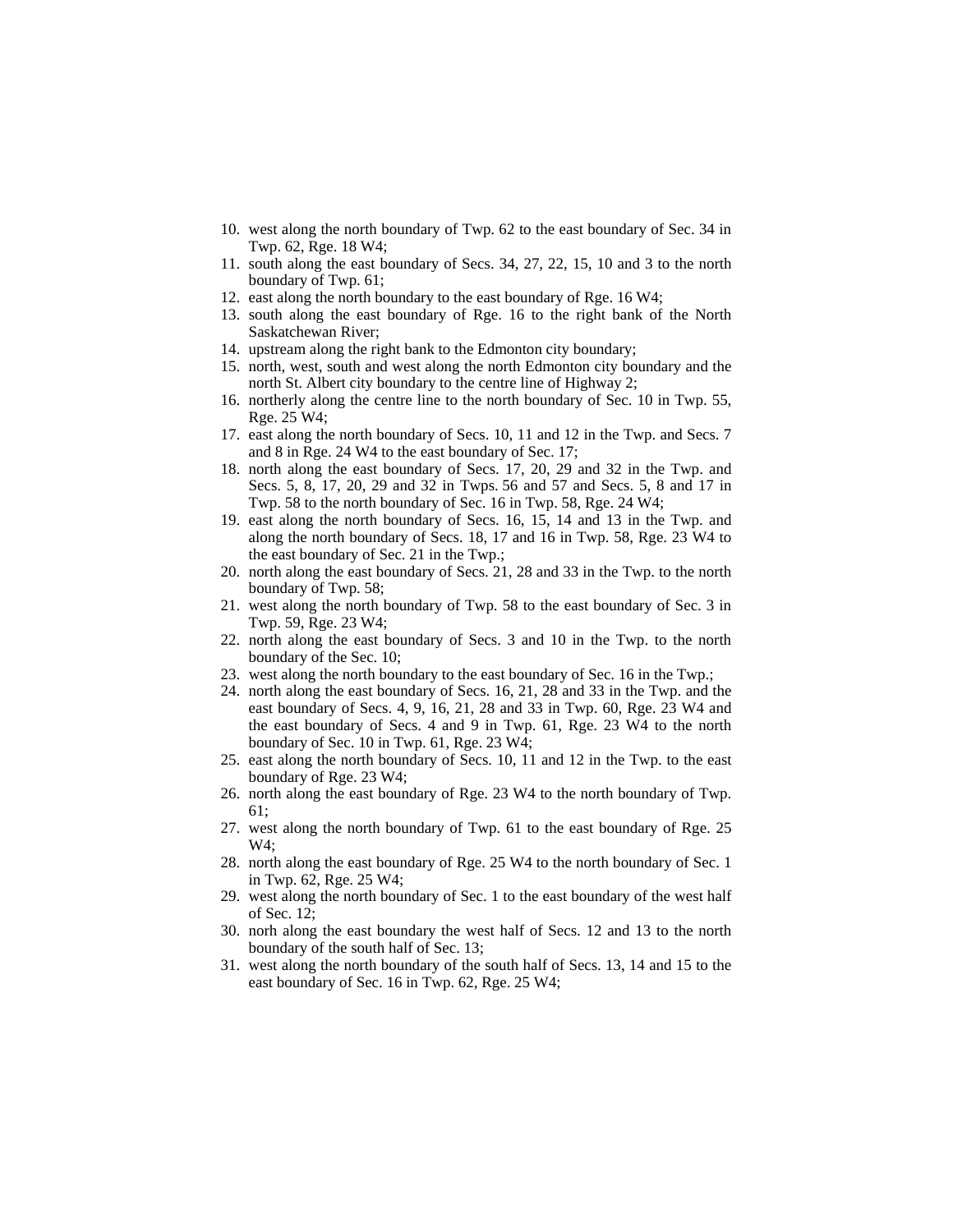- 32. north along the east boundary of Secs. 16, 21, 28 and 33 to the north boundary of Twp. 62;
- 33. west along the north boundary of Twp. 62 to the east boundary of Sec. 3 in Twp. 63, Rge. 25 W4;
- 34. north along the east boundary of Secs. 3, 10, 15, 22, 27 and 34 in Twps. 63, 64, 65 and 66 to the north boundary of Twp. 66;
- 35. east along the north boundary of Twp. 66 to the east boundary of Rge. 25 W4;
- 36. north along the east boundary of Rge. 25 to the starting point.

#### **45 Banff - Cochrane**

Starting at the intersection of the east boundary of Rge. 19 W5 and the east boundary of Banff National Park; then

- 1. in a generally southeasterly direction along the park boundary to the north boundary of Twp. 30;
- 2. east along the north boundary of the Twp. to the east boundary of Rge. 8 W5;
- 3. north along the east boundary of Rge. 8 W5 to the intersection with the right bank of the Red Deer River;
- 4. downstream along the right bank to the north boundary of Twp. 31;
- 5. east along the north boundary of the Twp. to the east boundary of Sec. 33 in Twp. 31, Rge. 6 W5;
- 6. south along the east boundary of Secs. 33, 28, 21 and 16 to the north boundary of Sec. 10 in the Twp.;
- 7. east along the north boundary of Secs. 10, 11 and 12 in the Twp. to the east boundary of Rge. 6;
- 8. south along the east boundary of Rge. 6 to the north boundary of Twp. 29, Rge. 6 W5;
- 9. west along the north boundary to the east boundary of Sec. 34;
- 10. south along the east boundary of Secs. 34 and 27 to the north boundary of Sec. 23 in the Twp.;
- 11. east along the north boundary of Sec. 23 to the east boundary of Sec. 23;
- 12. south along the east boundary to the north boundary of the south half of Sec. 24 in the Twp.;
- 13. east along the north boundary of the south half of Sec. 24 to the east boundary of the west half of Sec. 24;
- 14. south along the east boundary of the west half of Sec. 24 to the north boundary of Sec. 13;
- 15. east along the north boundary of Sec. 13 to the east boundary of Rge. 6 W5;
- 16. south along the east boundary of Rge. 6 to the north boundary of Sec. 12, Twp. 27, Rge. 6 W5;
- 17. west along the north boundary to the east boundary of Sec. 11;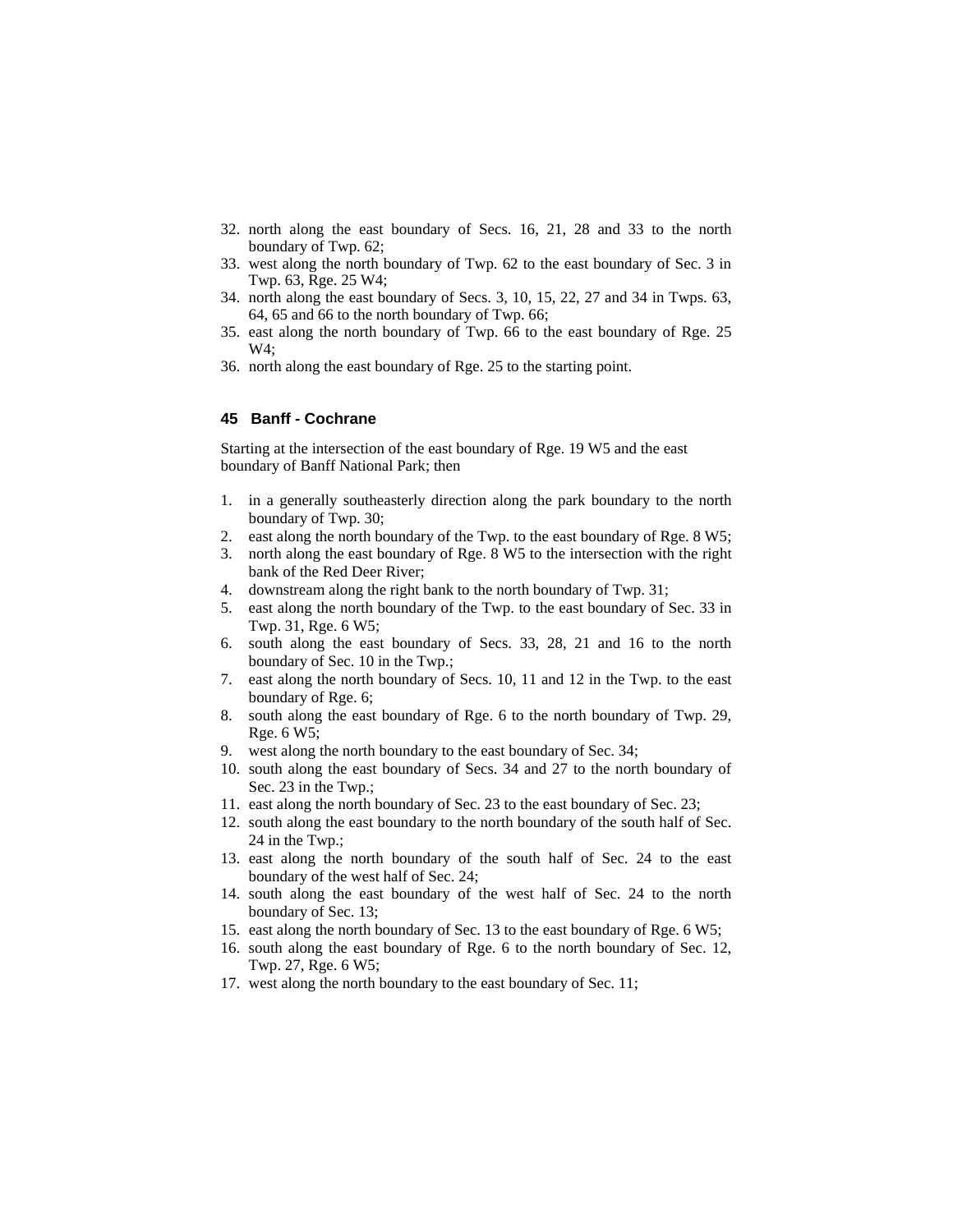- 18. south along the east boundary of Secs. 11 and 2 in Twp. 27 and the east boundary of Secs. 35, 26, and 23 in Twp. 26 to the west shore of the Ghost Lake Reservoir;
- 19. south along the west shore to the north boundary of Sec. 12 in the Twp.;
- 20. east along the north boundary of Sec. 12 to the southeast shore of the Ghost Lake Reservoir and the northeast boundary of the Stoney Indian Reserve No. 142, 143 and 144;
- 21. generally east and south along the Stoney Indian Reserve No. 142, 143 and 144 to the west town boundary of Cochrane (at the east boundary of Sec. 8 in Twp. 26, Rge. 4 W5);
- 22. north along the east boundary of Sec. 8 to the north boundary of Sec. 9;
- 23. east along the north boundary of Secs. 9, 10, 11 and 12 to the east boundary of Rge. 4 W5;
- 24. south along the east boundary of Rge. 4 W5 to the east town boundary of Cochrane;
- 25. south, west and north along the Cochrane town boundary to the east boundary of the Stoney Indian Reserve No. 142, 143 and 144;
- 26. westerly along the boundary of the Stoney Indian Reserve No. 142, 143 and 144 to the intersection with the east boundary of Rge. 6 W5;
- 27. south along the east boundary of Rge. 6 to the north boundary of Twp. 23 and the intersection with the east boundary of the Rocky Mountains Forest Reserve;
- 28. south and east along the east boundary of the Rocky Mountains Forest Reserve to the north boundary of Sec. 14 in Twp. 15, Rge. 3 W5 (Highway 532);
- 29. southwesterly along the boundary of the Cataract Creek Snow Vehicle Forest Land Use Zone described in Order In Council 998/79 to the east boundary of Rge. 6 W5;
- 30. south along the east boundary of Rge. 6 W5 to the north boundary of Twp. 13;
- 31. west along the north boundary of Twp. 13 to the Alberta-British Columbia boundary;
- 32. northwesterly along the boundary to its intersection with the north boundary of Twp. 32;
- 33. northeast along a projected line to the starting point.

#### **46 Barrhead - Morinville - Westlock**

Starting at the intersection of the east boundary of Rge. 14 W5 and the north boundary of Twp. 67; then

- 1. east along the north boundary to the right bank of the Athabasca River;
- 2. upstream along the right bank to the north boundary of Twp. 64;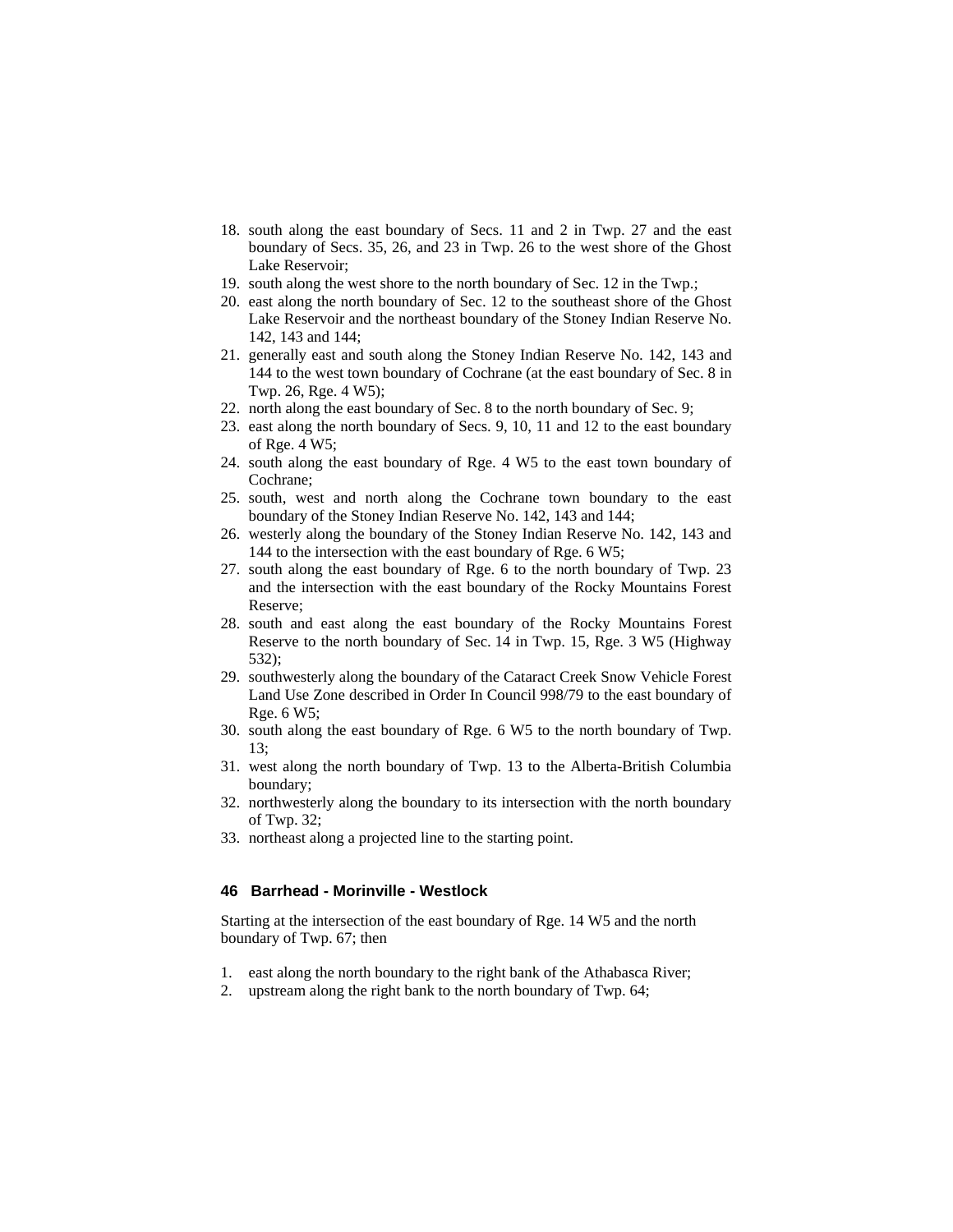- 3. east along the north boundary to the east boundary of Sec. 34, Twp. 64, Rge. 25 W4;
- 4. south along the east boundary of Secs. 34, 27, 22, 15, 10 and 3 in Twps. 64 and 63 to the north boundary of Twp. 62;
- 5. east along the north boundary of Twp. 62 to the east boundary of Sec. 33 in Twp. 62, Rge. 25 W4;
- 6. south along the east boundary of Secs. 33, 28, 21 and 16 to the north boundary of the south half of Sec. 15;
- 7. east along the north boundary of the south half of Secs. 15, 14 and 13 to the east boundary of the west half of Sec. 13;
- 8. south along the east boundary of the west half of Secs. 13 and 12 to the north boundary of Sec. 1 in Twp. 62, Rge. 25 W4;
- 9. east along the north boundary of Sec. 1 in Twp. 62, Rge. 25 W4 to the east boundary of Rge. 25 W4;
- 10. south along the east boundary of Rge. 25 W4 to the north boundary of Twp. 61;
- 11. east along the north boundary of Twp. 61 to the east boundary of Rge. 23 W4;
- 12. south along the east boundary to the north boundary of Sec. 12, Twp. 61, Rge. 23 W4;
- 13. west along the north boundary of Secs. 12, 11 and 10 in the Twp. to the east boundary of Sec. 9 in the Twp.;
- 14. south along the east boundary of Secs. 9 and 4 in the Twp. and along the east boundary of Secs. 33, 28, 21, 16, 9 and 4 in Twp. 60 and the east boundary of Secs. 33, 28, 21 and 16 in Twp. 59, Rge. 23 W4;
- 15. east along the north boundary of Sec. 10, Twp. 59, Rge. 23 W4 to the east boundary of Sec. 10 in the Twp.;
- 16. south along the east boundary of Secs. 10 and 3 in the Twp. and Secs. 33, 28 and 21 in Twp. 58 to the north boundary of Sec. 16 in Twp. 58;
- 17. west along the north boundary of Secs. 16, 17 and 18 in the Twp. and the north boundary of Secs. 13, 14, 15 and 16 in Twp. 58, Rge. 24 W4 to the east boundary of Sec. 17;
- 18. south along the east boundary of Secs. 17, 8 and 5 in Twp. 58 and the east boundary of Secs. 32, 29, 20, 17, 8 and 5 in Twps. 57 and 56 and the east boundary of Secs. 32, 29, 20 and 17 in Twp. 55 to the north boundary of Sec. 8;
- 19. west along the north boundary of Secs. 8 and 7 in Rge. 24 W4 and the north boundary of Secs. 12, 11 and 10 in Rge. 25 W4 to the centre line of Highway  $2:$
- 20. north along the centre line of Highway 2 to the north boundary of Twp. 56, Rge. 25 W4;
- 21. west along the north boundary of Twp. 56 to the east boundary of Sec. 34 in Twp. 56, Rge. 1 W5;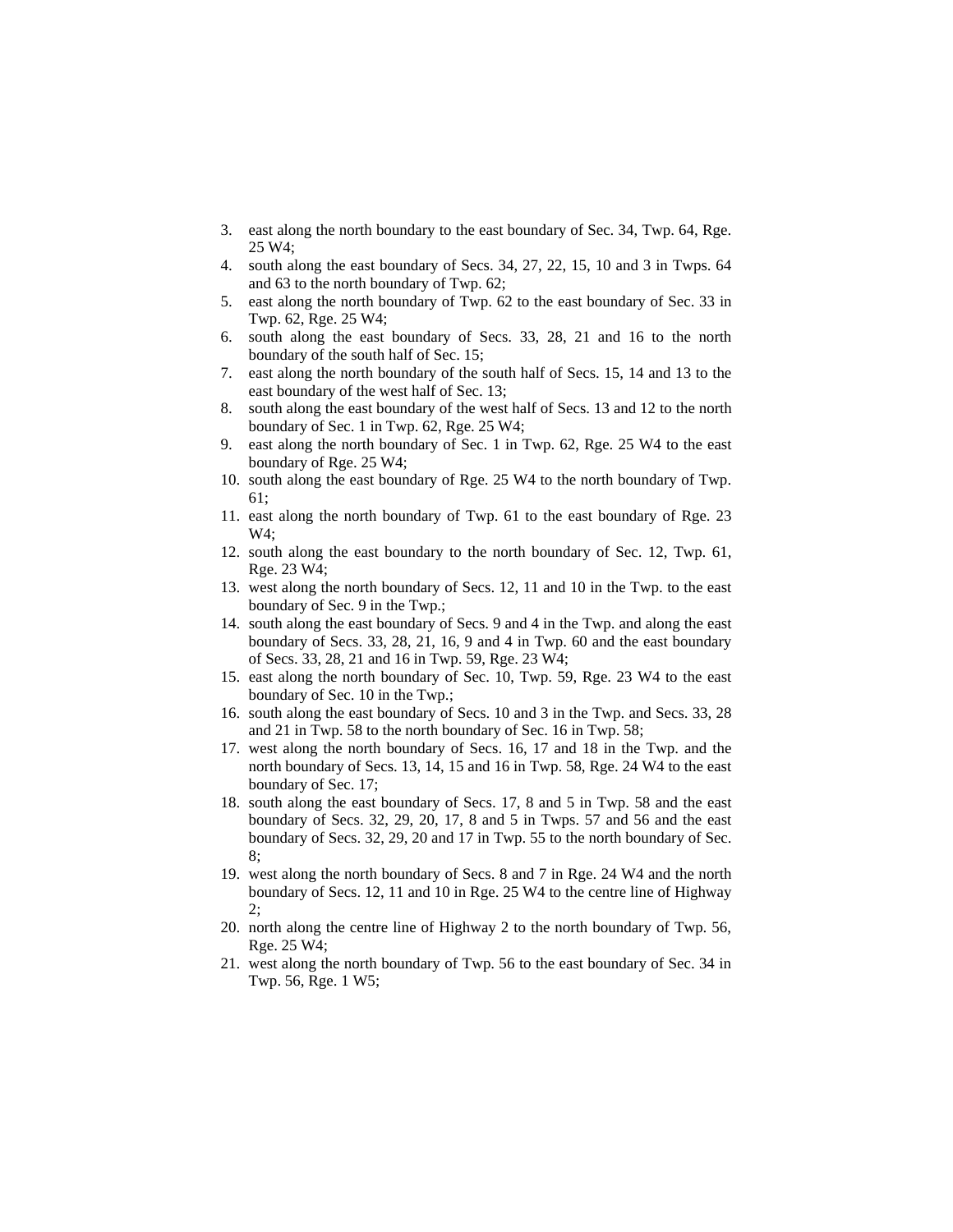- 22. south along the east boundary of Secs. 34, 27 and 22 in Twp. 56, Rge. 1 W5 to the north boundary of the south half of Sec. 22 in the Twp.;
- 23. west along the north boundary of the south half of Secs. 22, 21, 20 and 19 in the Twp. to the east boundary of Rge. 2 W5;
- 24. north along the east boundary to the north boundary of Twp. 56;
- 25. west along the north boundary to the east boundary of the west half of Sec. 6, Twp. 57, Rge. 2 W5;
- 26. north along the east boundary of the west half of Secs. 6 and 7 in the Twp. to the north boundary of Sec. 7;
- 27. west along the north boundary to the east boundary of Rge. 3 W5;
- 28. north along the east boundary to the north boundary of the south half of Sec. 13, Twp. 57, Rge. 3 W5;
- 29. west along the north boundary of the south half of Sec. 13 to the east boundary of the west half of Sec. 13;
- 30. north along the east boundary of the west half of Secs. 13 and 24 in the Twp. to the north boundary of the south half of Sec. 24;
- 31. west along the north boundary of the south half of Secs. 24 and 23 in the Twp. to the east boundary of Sec. 22 in the Twp.;
- 32. north along the east boundary of Secs. 22, 27 and 34 to the north boundary of Twp. 57;
- 33. west along the north boundary to the right bank of the Pembina River;
- 34. upstream along the right bank to the east boundary of the west half of Sec. 18, Twp. 57, Rge. 5 W5;
- 35. north along the east boundary of the west half of Secs. 18, 19, 30 and 31 in the Twp. to the north boundary of Twp. 57;
- 36. west along the north boundary to the east boundary of Sec. 3, Twp. 58, Rge. 6 W5;
- 37. north along the east boundary of Secs. 3, 10, 15 and 22 in the Twp. to the north boundary of Sec. 22;
- 38. west along the north boundary to the east boundary of Sec. 28 in the Twp.;
- 39. north along the east boundary of Secs. 28 and 33 in the Twp. to the north boundary of Twp. 58;
- 40. west along the north boundary to the east boundary of Sec. 4, Twp. 59, Rge. 6 W5;
- 41. north along the east boundary of Secs. 4, 9, 16 and 21 in the Twp. to the north boundary of Sec. 21;
- 42. west along the north boundary of Secs. 21, 20 and 19 in the Twp. and the north boundary of Secs. 24, 23, 22 and 21 in Twp. 59, Rge. 7 W5 to the east boundary of Sec. 29 in the Twp.;
- 43. north along the east boundary of Secs. 29 and 32 in the Twp. to the north boundary of Twp. 59;
- 44. west along the north boundary to the east boundary of Rge. 9 W5;
- 45. north along the east boundary to the right bank of the Athabasca River;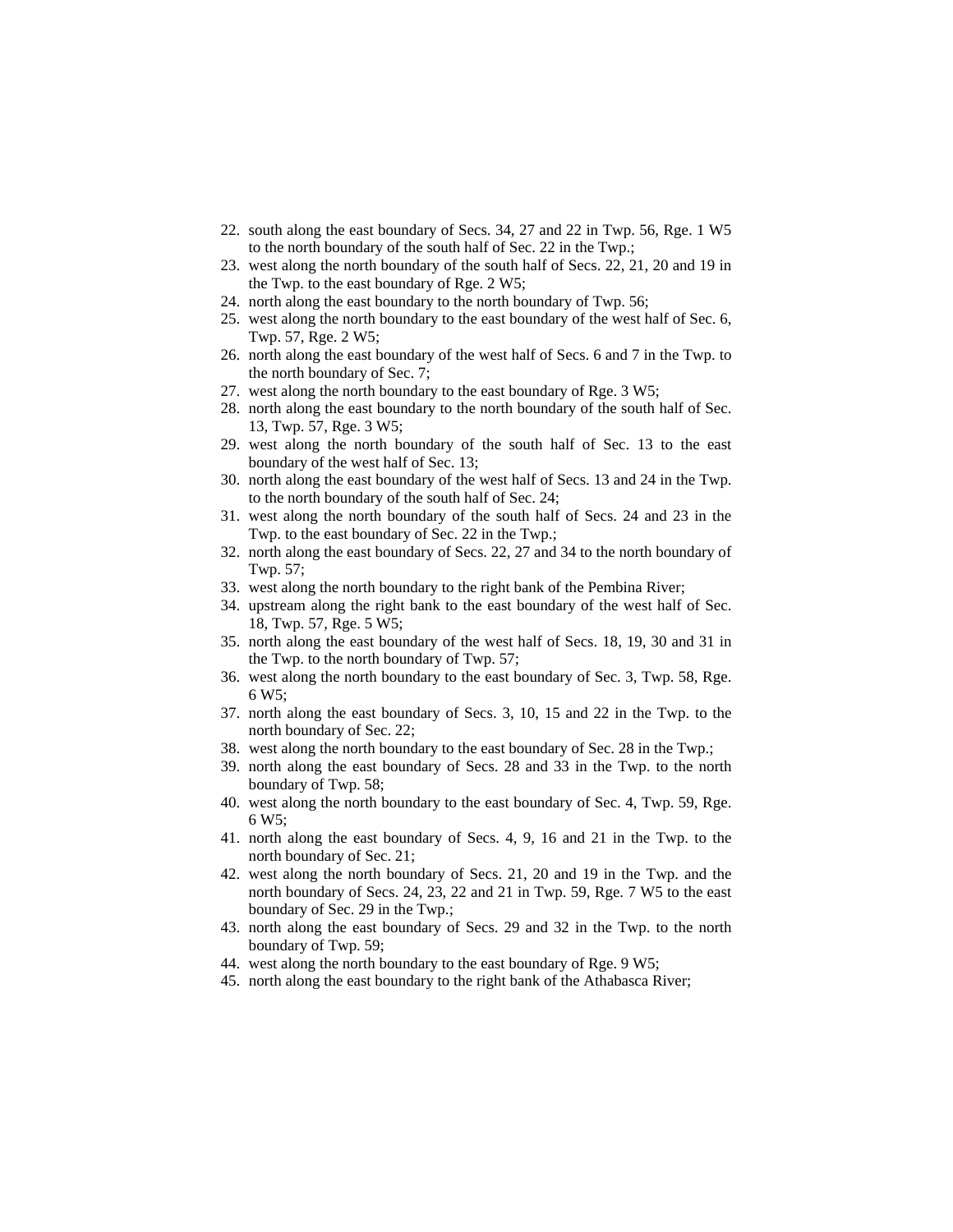- 46. downstream along the right bank to the north boundary of Twp. 60;
- 47. west along the north boundary to the east boundary of Rge. 11 W5;
- 48. north along the east boundary to the north boundary of Twp. 63;
- 49. west along the north boundary to the east boundary of Rge. 14 W5;
- 50. north along the east boundary to the starting point.

# **47 Battle River - Wainwright**

Starting at the east boundary of Rge. 19 W4 (Highway 834) with the north boundary of Twp. 47; then

- 1. east along the north boundary of Twp. 47 to the east boundary of Sec. 31 in Twp. 47, Rge. 16 W4;
- 2. south along the east boundary of Secs. 31, 30, 19, 18, 7 and 6 to the north boundary of Twp. 46;
- 3. east along the north boundary to the east boundary of Sec. 32 in Twp. 46, Rge. 14 W4;
- 4. south along the east boundary of Secs. 32, 29, 20 and 17 to the north boundary of Sec. 9 in the Twp.;
- 5. east along the north boundary of Secs. 9, 10, 11 and 12 in the Twp. to the east boundary of Rge. 14 W4;
- 6. south along the east boundary to the north boundary of Sec. 6 in Twp. 46, Rge. 13 W4;
- 7. east along the north boundary of Secs. 6, 5, 4 and 3 to the east boundary of Sec. 3 in the Twp.;
- 8. south along the east boundary to the north boundary of Twp. 45;
- 9. east along the north boundary to the east boundary of Sec. 5 in Twp. 46, Rge. 10 W4;
- 10. north along the east boundary of Secs. 5, 8, 17, 20, 29 and 32 in the Twp. to the north boundary of Twp. 46;
- 11. west along the north boundary to the east boundary of the west half of Sec. 5 in Twp. 47, Rge. 10 W4;
- 12. north along the east boundary of the west half of Secs. 5, 8, 17, 20, 29 and 32 in the Twp. and the east boundary of the west half of Secs. 5, 8 and 17 in Twp. 48, Rge. 10 W4 to the north boundary of Sec. 17 in the Twp.;
- 13. east along the north boundary of Secs. 17, 16, 15, 14 and 13 in the Twp. to the east boundary of Rge. 10 W4;
- 14. south along the east boundary to the north boundary of the south half of Sec. 18 in Twp. 48, Rge. 9 W4;
- 15. east along the north boundary of the south half of Sec. 18 to the east boundary of Sec. 18;
- 16. north along the east boundary to the north boundary of Sec. 17 in the Twp.;
- 17. east along the north boundary of Secs. 17, 16, 15 and 14 to the east boundary of the west half of Sec. 14 in the Twp.;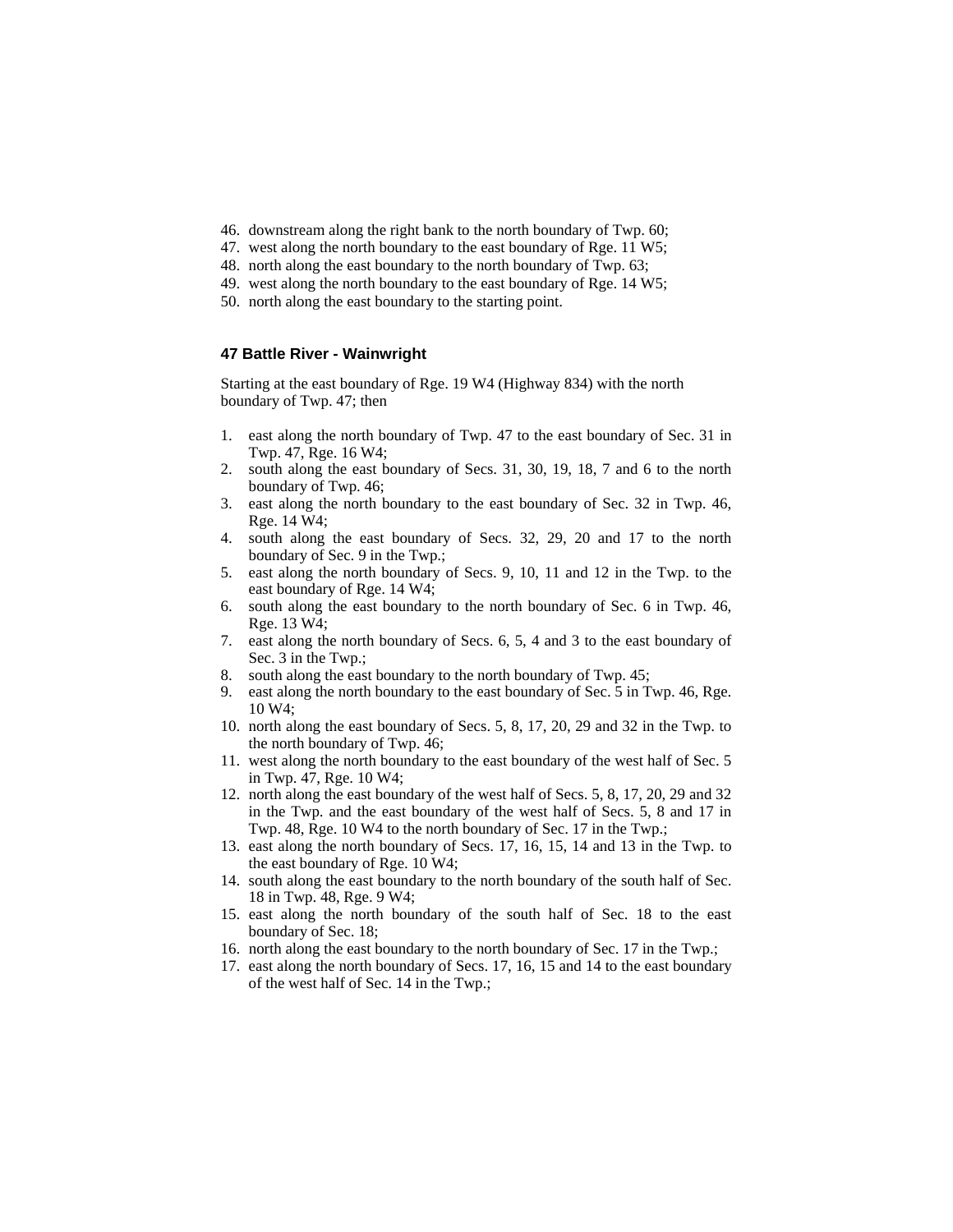- 18. south along the east boundary to the north boundary of the south half of Sec. 14 in the Twp.;
- 19. east along the north boundary of the south half of Secs. 14 and 13 to the east boundary of the west half of Sec. 13 in the Twp.;
- 20. south along the east boundary to the north boundary of Sec. 12 in the Twp.;
- 21. east along the north boundary to the east boundary of Rge. 9 W4;
- 22. south along the east boundary to the north boundary of Sec. 6 in Twp. 48, Rge. 8 W4;
- 23. east along the north boundary to the east boundary of the west half of Sec. 6 in the Twp.;
- 24. south along the east boundary to the north boundary of the south half of the Sec. 6 in the Twp.;
- 25. east along the north boundary to the east boundary of Sec. 6 in the Twp.;
- 26. south along the east boundary to the north boundary of Twp. 47;
- 27. east along the north boundary to the east boundary of Sec. 33 in Twp. 47, Rge. 8 W4;
- 28. south along the east boundary to the north boundary of the south half of Sec. 34 in the Twp.;
- 29. east along the north boundary to the east boundary of the Sec. 34 in the Twp.;
- 30. south along the east boundary to the north boundary of Sec. 26 in the Twp.;
- 31. east along the north boundary of Secs. 26 and 25 to the east boundary of the west half of the Sec. 25 in the Twp.;
- 32. south along the east boundary to the north boundary of Sec. 24 in the Twp.;
- 33. east along the north boundary to the east boundary of Rge. 8 W4;
- 34. south along the east boundary to the north boundary of Sec. 18 in Twp. 47, Rge. 7 W4;
- 35. east along the north boundary of Secs. 18, 17, 16, 15, 14 and 13 in Twp. 47, Rges. 7 and 6 W4 and the north boundary of Sec. 18 and 17 in Twp. 47, Rge. 5 W4 to the right bank of the Battle River;
- 36. downstream along the right bank to the east boundary of the Province;
- 37. south along the east boundary of the Province to the north boundary of Twp. 35;
- 38. west along the north boundary of Twp. 35 to the east boundary of Sec. 4 in Twp. 36, Rge. 2 W4;
- 39. north along the east boundary of Secs. 4, 9, 16 and 21 to the north boundary of Sec. 21;
- 40. west along the north boundary of Secs. 21, 20 and 19 in the Twp. and Secs. 24, 23 and 22 in Twp. 36, Rge. 3 W4 to the east boundary of Sec. 28;
- 41. north along the east boundary of Secs. 28 and 33 in the Twp. and Secs. 4, 9, 16, 21, 28 and 33 in Twp. 37, Rge. 3 W4 to the north boundary of Twp. 37;
- 42. west along the north boundary of Twp. 37 to the east boundary of Rge. 9 W4;
- 43. south along the east boundary of Rge. 9 W4 to the north boundary of Sec. 12 in Twp. 37;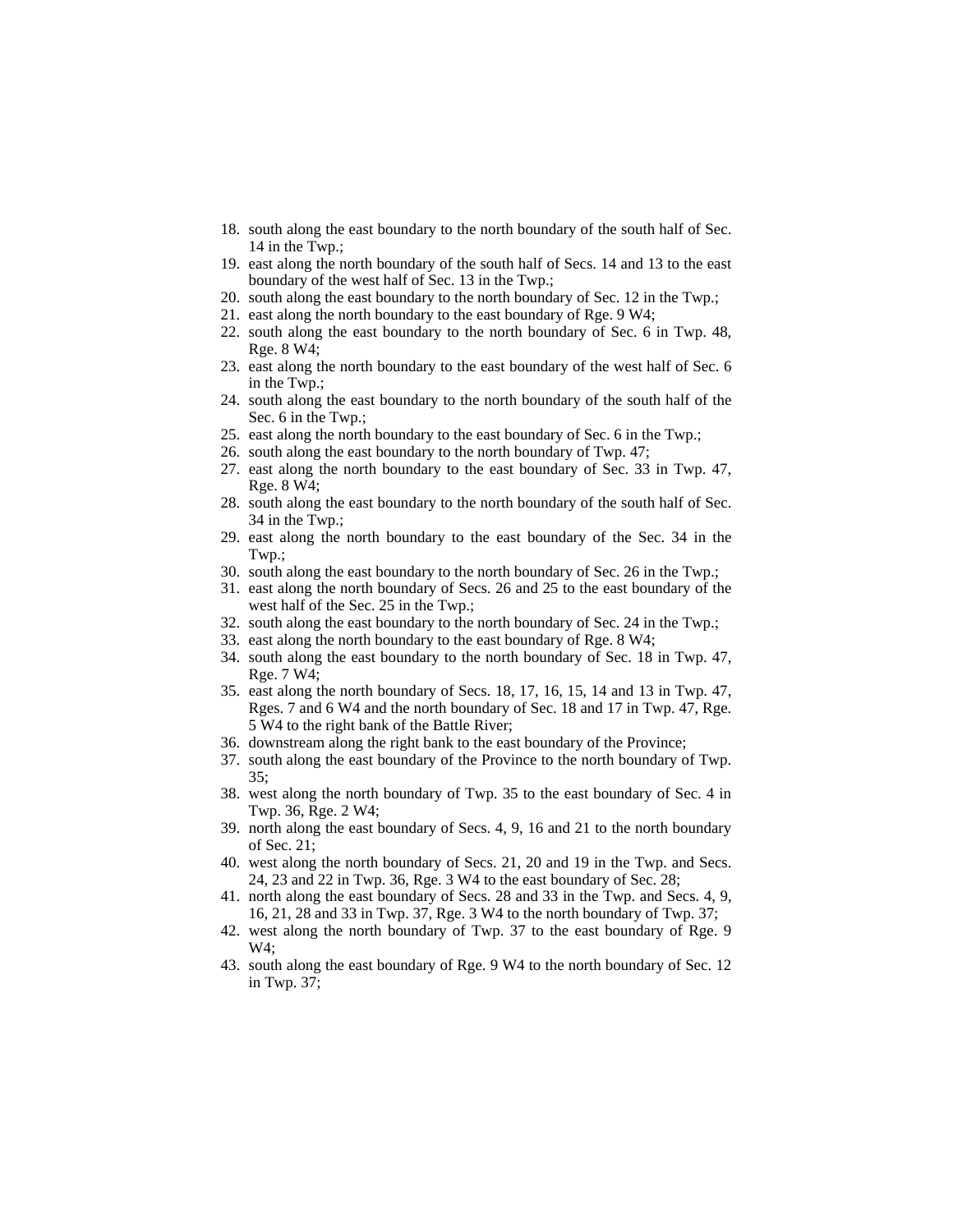- 44. west along the north boundary of Secs. 12 and 11 to the east boundary of Sec. 10;
- 45. south along the east boundary of Secs. 10 and 3 to the north boundary of Twp. 36;
- 46. west along the north boundary of Twp. 36 to the east boundary of Sec. 32 in Twp. 36, Rge. 9 W4;
- 47. south along the east boundary of Secs. 32, 29, 20, 17, 8 and 5 in the Twp. and Secs. 32, 29, 20, 17 and 8 in Twp. 35, Rge. 9 W4 to the north boundary of Sec. 5 in the Twp.;
- 48. west along the north boundary of Secs. 5 and 6 to the east boundary of Rge. 10 W4;
- 49. south along the east boundary of Rge. 10 W4 to the north boundary of Twp. 34;
- 50. west along the north boundary to the west shore of Sullivan Lake;
- 51. northwesterly along the west bank to the north boundary of Sec. 9 in Twp. 36, Rge. 15 W4;
- 52. west along the north boundary of Secs. 9, 8 and 7 in the Twp. and the north boundary of Secs. 12, 11 and 10 in Twp. 36, Rge. 16 W4 to the east boundary of Sec. 16 in the Twp.;
- 53. north along the east boundary of Secs. 16, 21, 28 and 33 to the north boundary of Twp. 36;
- 54. west along the north boundary to the east boundary of Sec. 5 in Twp. 37, Rge. 16 W4;
- 55. north along the east boundary of Secs. 5, 8, 17, 20, 29 and 32 in Twps. 37, 38, 39 and 40 and the east boundary of Secs. 5 and 8 in Twp. 41, Rge. 16 W4 to the right bank of the Battle River;
- 56. upstream along the right bank to the north boundary of Twp. 42;
- 57. west along the north boundary of Twp. 42 to the east boundary of Rge. 19;
- 58. south along the east boundary of Rge. 19 W4 to the north boundary of Sec. 24 in Twp. 42, Rge. 19 W4;
- 59. west along the north boundary of Secs. 24, 23, 22 and 21 to Highway 56;
- 60. north along Highway 56 to the north boundary of Twp. 45;
- 61. east along the north boundary of Twp. 45 to the east boundary of Rge. 19 W4;
- 62. north along the east boundary of Rge. 19 W4 to the starting point.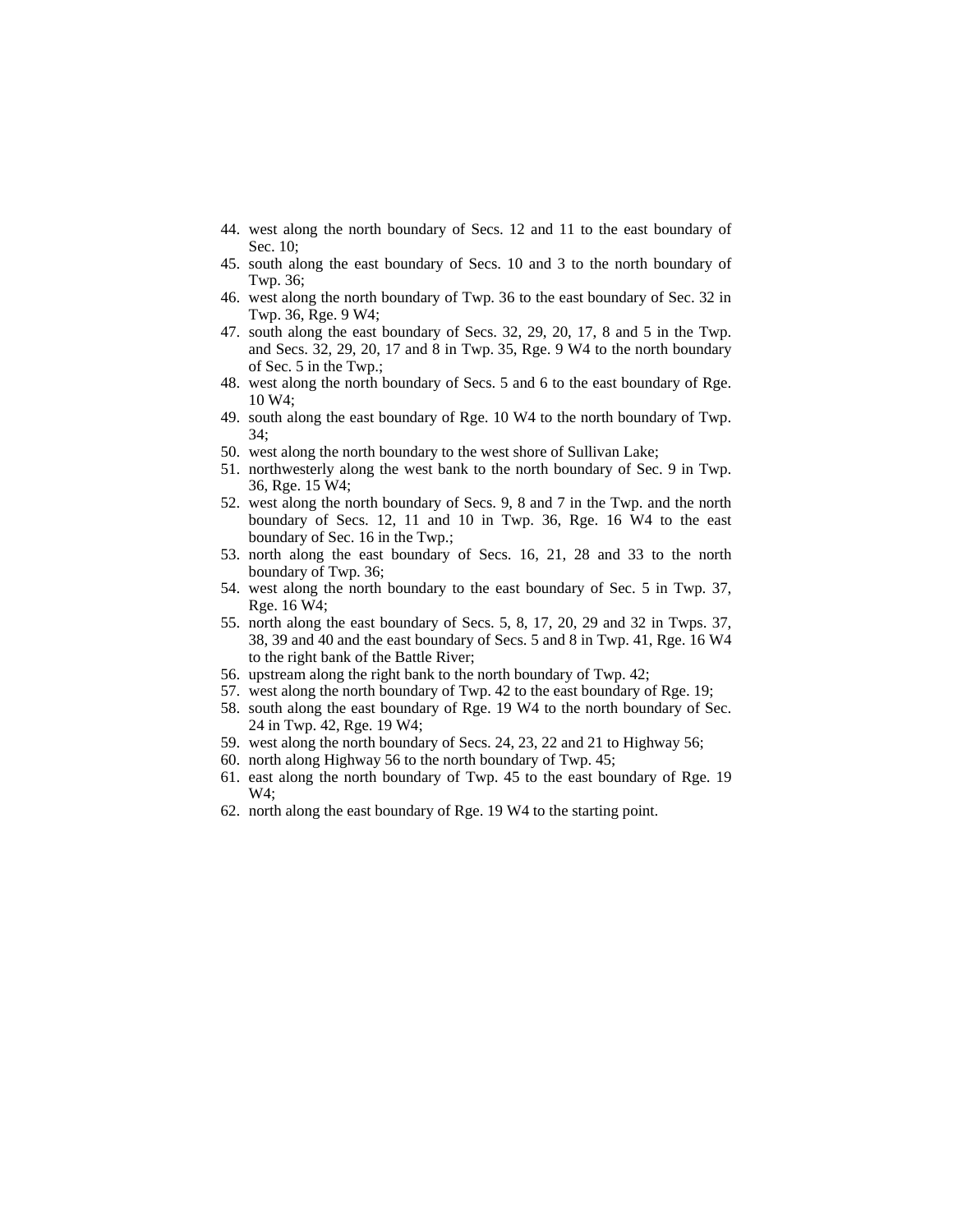### **48 Bonnyville - Cold Lake**

Starting at the east boundary of Sec. 35, Twp. 66, Rge. 9 W4 and the south boundary of the Cold Lake Air Weapons Range (CLAWR); then

- 1. east along the south boundary of CLAWR to the east boundary of the Province;
- 2. south along the east boundary of the Province to the right bank of the North Saskatchewan River;
- 3. upstream to the north boundary of Sec. 21 in Twp. 55, Rge. 4 W4;
- 4. west along the north boundary of Secs. 21, 20 and 19 in the Twp. and Secs. 24, 23, 22, 21, 20 and 19 in Twp. 55, Rges. 5 and 6 W4 to the intersection with Highway 41;
- 5. north along Highway 41 to the north boundary of Twp. 56;
- 6. east along the north boundary of Twp. 56 to the east boundary of Sec. 6 in Twp. 57, Rge. 6 W4;
- 7. north along the east boundary of Secs. 6 and 7 to the north boundary of Sec. 7;
- 8. west along the north boundary of Sec. 7 to the east boundary of Rge. 11 W4 (Highway 41);
- 9. north along Highway 41 to Kehewin Indian Reserve No. 123;
- 10. north along the west boundary of Kehewin Indian Reserve No. 123 to the north boundary of Twp. 58;
- 11. west along the north boundary to the east boundary of the west half of Sec. 1 in Twp. 59, Rge. 9 W4;
- 12. north along the east boundary of the west half of Secs. 1, 12, 13, 24, 25 and 36 in the Twp. and the east boundary of the west half of Secs. 1, 12 and 13 in Twp. 60, Rge. 9 W4 to the north boundary of Sec. 13 in the Twp.;
- 13. west along the north boundary of Secs. 13, 14, 15 and 16 to the east boundary of Sec. 20 in the Twp.;
- 14. north along the east boundary of Secs. 20, 29 and 32 in the Twp. to the north boundary of Twp. 60;
- 15. west along the north boundary to the east boundary of the west half of Sec. 5 in Twp. 61, Rge. 9 W4;
- 16. north along the east boundary of the west half of Secs. 5, 8, 17, 20, 29 and 32 in the Twp. to the north boundary of Twp. 61;
- 17. west along the north boundary to the east boundary of Sec. 6 in Twp. 62, Rge. 9 W4;
- 18. north along the east boundary to the north boundary of the south half of Sec. 6;
- 19. west along the north boundary of the south half of Sec. 6 in the Twp. and Secs. 1 and 2 in Twp. 62, Rge. 10 W4 to the east boundary of the west half of Sec. 2 in the Twp.;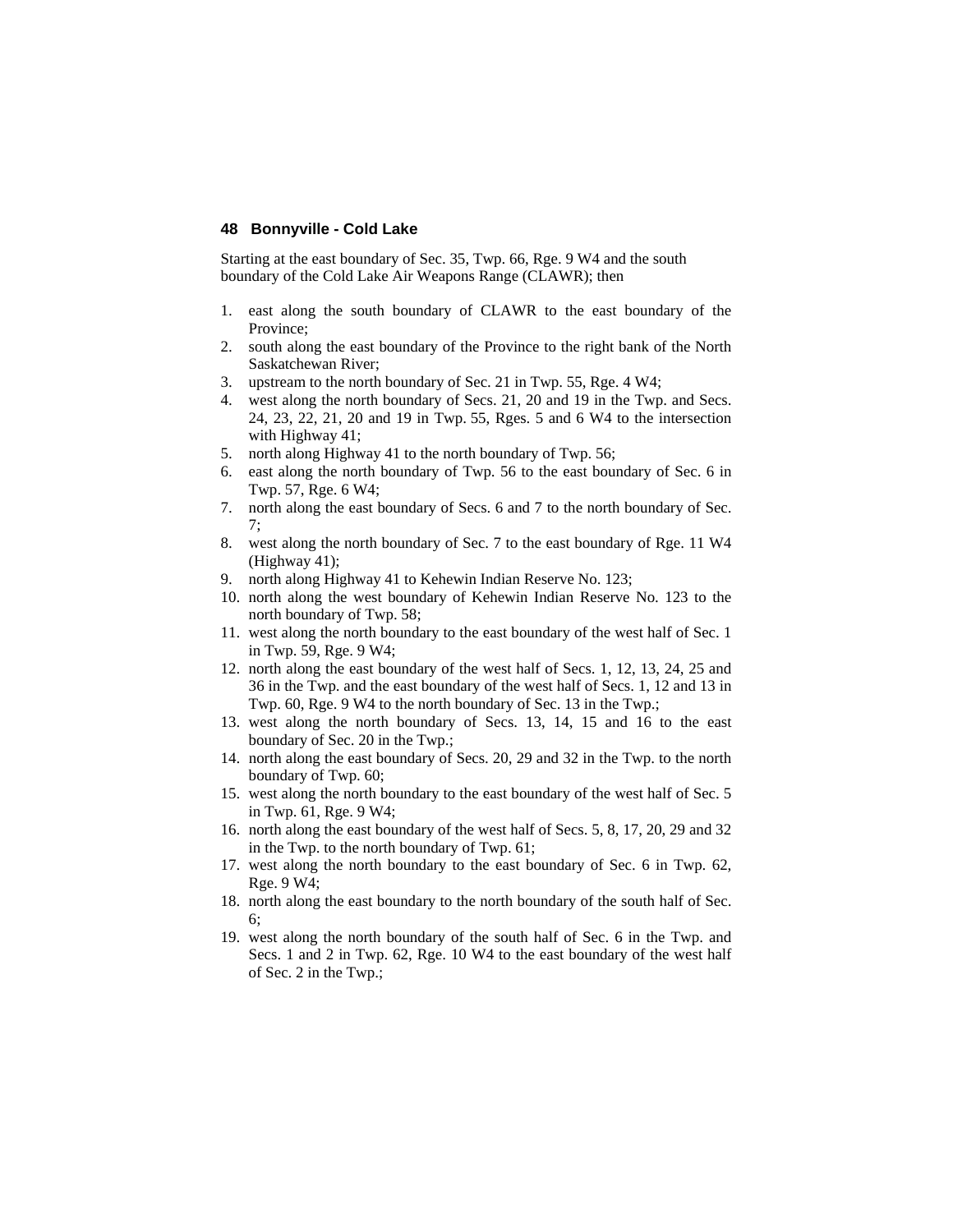- 20. north along the east boundary of the west half of Secs. 2, 11, 14, 23, 26 and 35 in the Twp. and north along the east boundary of Sec. 2 in Twp. 63 to the intersection with the Beaver River;
- 21. upstream along the right bank of the Beaver River to the east boundary of Sec. 9 in Twp. 63, Rge. 10 W4;
- 22. north along the east boundary of Secs. 9, 16, 21, 28 and 33 in the Twp. and the east boundary of Secs. 4, 9, 16, 21, 28 and 33 in Twp. 64, Rge. 10 W4 and the east boundary of Sec. 4 to the north boundary of Sec. 3 in Twp. 65, Rge. 10 W4;
- 23. east along the north boundary of Secs. 3, 2 and 1 in the Twp. and the north boundary of Secs. 6 and 5 in Rge. 9 to the east boundary of Sec. 8;
- 24. north along the east boundary of Secs. 8, 17, 20 and 29 to the north boundary of Sec. 28 in the Twp.;
- 25. east along the north boundary of Secs. 28, 27 and 26 to the east boundary of Sec. 35 in the Twp.;
- 26. north along the east boundary of Sec. 35 in the Twp. and Secs. 2, 11, 14, 23, 26 and 35 in Twp. 66, Rge. 9 W4 to the starting point.

### **49 Calmar - Drayton Valley - Millet**

Starting at the intersection of the east boundary of Rge. 16 W5 and the north boundary of Twp. 50; then

- 1. east along the north boundary of Twp. 50 to the east boundary of Rge. 7 W5;
- 2. south along the east boundary to the north boundary of Sec. 30, Twp. 50, Rge. 6 W5;
- 3. east along the north boundary to the east boundary of Sec. 30;
- 4. south along the east boundary to the north boundary of Sec. 20 in the Twp.;
- 5. east along the north boundary of Secs. 20 and 21 to the east boundary of Sec. 21 in the Twp.;
- 6. south along the east boundary to the right bank of the North Saskatchewan River;
- 7. downstream along the right bank to the west Devon Town Boundary;
- 8. south, east, south and east along the Devon town boundary to the intersection with Highway 60;
- 9. south along Highway 60 to the intersection with Highway 39;
- 10. east along Highway 39 to the east boundary of Rge. 26 W4;
- 11. south along the east boundary to the north boundary of Twp. 47;
- 12. east along the north boundary to the east boundary of Sec. 3 in Twp. 48, Rge. 25 W4;
- 13. north along the east boundary of Sec. 3 to the north boundary of Sec. 2;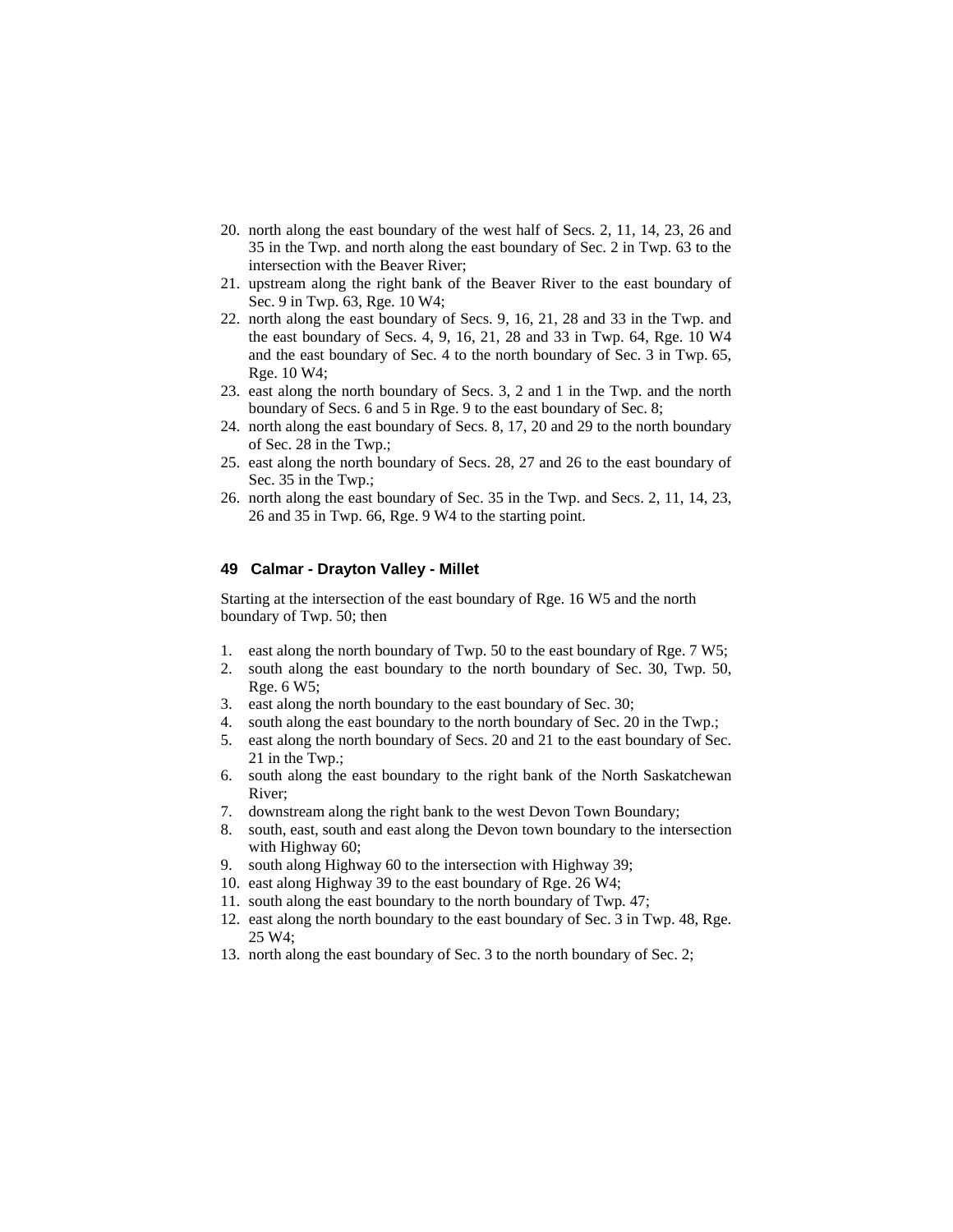- 14. east along the north boundary of Secs. 2 and 1 in the Twp. and Secs. 6, 5, 4, 3, 2 and 1 in Twp. 48, Rge. 24 W4 to the east boundary of Rge. 24 W4 (Highway 814);
- 15. south along the east boundary of Rge. 24 W4 to the north boundary of Twp. 46;
- 16. west along the north boundary of Twp. 46 to the centre line of Highway 2;
- 17. south along the centre line of Highway 2 to the intersection with Highway 53;
- 18. west along Highway 53 to the intersection with Highway 20;
- 19. northwest along the highway to the north boundary of Sec. 16 in Twp. 45, Rge. 3 W5;
- 20. west along the north boundary of Secs. 16, 17 and 18 in the Twp. and along the north boundary of Secs. 13, 14, 15 and 16 in Twp. 45, Rge. 4 W5 to the east boundary of Sec. 17 in the Twp.;
- 21. south along the east boundary of Secs. 17, 8 and 5 in the Twp. to the north boundary of Twp. 44;
- 22. west along the north boundary to the east boundary of Rge. 8 W5;
- 23. north along the east boundary to the right bank of the North Saskatchewan River;
- 24. upstream along the right bank to the north boundary of Twp. 44;
- 25. west along the north boundary to the east boundary of O'Chiese Indian Reserve No. 203;
- 26. north, west and south along the boundary to the north boundary of Twp. 44;
- 27. west along the north boundary to the east boundary of Rge. 15; W5;
- 28. north along the east boundary to the north boundary of Twp. 47;
- 29. west along the north boundary to the east boundary of Rge. 16 W5;
- 30. north along the east boundary to the starting point.

# **50 Cardston - Taber - Warner**

Starting at the intersection of the Alberta-British Columbia boundary and the north boundary of Waterton Lakes National Park; then

- 1. in a generally easterly direction along the north park boundary to the right bank of the Waterton River;
- 2. downstream in a northeast direction to the intersection with the Belly River and the Blood Indian Reserve No. 148;
- 3. along the west, south and east boundary of the Indian Reserve to its intersection with the right bank of Pothole Creek;
- 4. upstream along the right bank to the north boundary of Sec. 8 in Twp. 7, Rge. 21 W4;
- 5. east along the north boundary of Secs. 8, 9, 10 and 11 to the east boundary of Sec. 11 in the Twp.;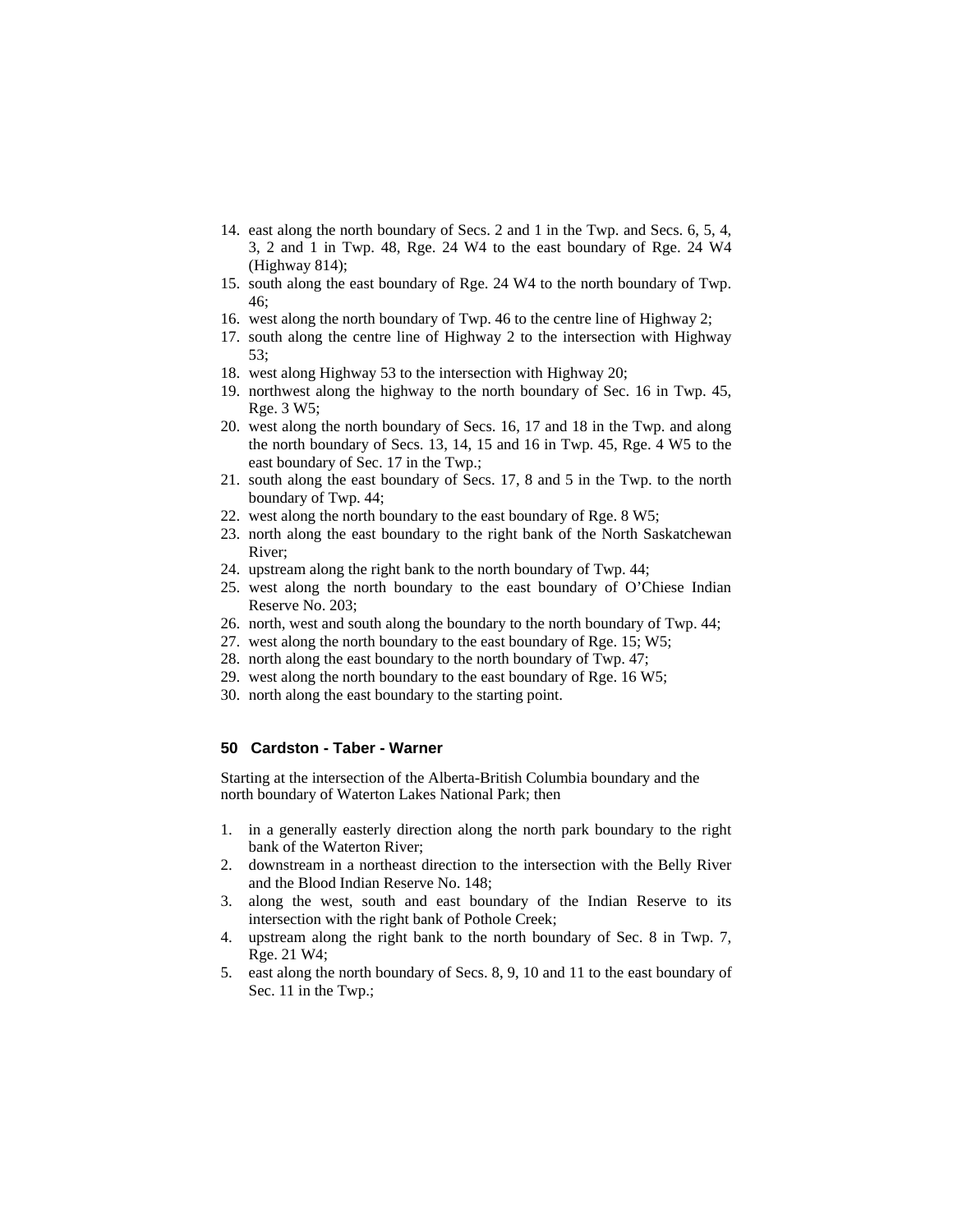- 6. south along the east boundary to the north boundary of Sec. 1 in the Twp.;
- 7. east along the north boundary of Sec. 1 in the Twp. and the north boundary of Secs. 6, 5, 4, 3, 2 and 1 in Twp. 7, Rge. 20 W4 to the east boundary of Rge. 20 W4;
- 8. south along the east boundary to the north boundary of Twp. 6;
- 9. east along the north boundary to the east boundary of Sec. 6 in Twp. 7, Rge. 19 W4;
- 10. north along the east boundary of Secs. 6, 7 and 18 to the north boundary of Sec. 17 in the Twp.;
- 11. east along the north boundary of Secs. 17, 16, 15, 14 and 13 in Twp. 7, Rge. 19 W4 and Secs. 18, 17, 16 and 15 in Twp. 7, Rge. 18 W4 to the east boundary of Sec. 22 in the Twp.;
- 12. north along the east boundary of Secs. 22, 27 and 34 in the Twp. to the north boundary of Twp. 7;
- 13. east along the north boundary to the east boundary of Sec. 3 in Twp. 8, Rge. 17 W4;
- 14. north along the east boundary to the north boundary of the south half of Sec. 3 in the Twp.;
- 15. west along the north boundary of the south half of Sec. 3 to the east boundary of Sec. 4 in the Twp.;
- 16. north along the east boundary to the north boundary of Sec. 4 in the Twp.;
- 17. west along the north boundary to the east boundary of the west half of Sec. 9 in the Twp.;
- 18. north along the east boundary of the west half of Secs. 9 and 16 to the north boundary of the south half of Sec. 16 in the Twp.;
- 19. west along the north boundary to the east boundary of Sec. 17 in the Twp.;
- 20. north along the east boundary to the north boundary of Sec. 17 in the Twp.;
- 21. west along the north boundary to the east boundary of the west half of Sec. 20 in the Twp.;
- 22. north along the east boundary to the north boundary of the south half of Sec. 20 in the Twp.;
- 23. west along the north boundary of the south half of Secs. 20 and 19 to the east boundary of Rge. 18 W4;
- 24. north along the east boundary to the north boundary of Sec. 24 in Twp. 8, Rge. 18 W4;
- 25. west along the north boundary to the east boundary of Sec. 26 in the Twp.;
- 26. north along the east boundary to the north boundary of the south half of Sec. 26 in the Twp.;
- 27. west along the north boundary to the east boundary of the west half of Sec. 26 in the Twp.;
- 28. north along the east boundary to the north boundary of Sec. 26 in the Twp.;
- 29. west along the north boundary of Secs. 26 and 27 to the east boundary of the west half of Sec. 34 in the Twp.;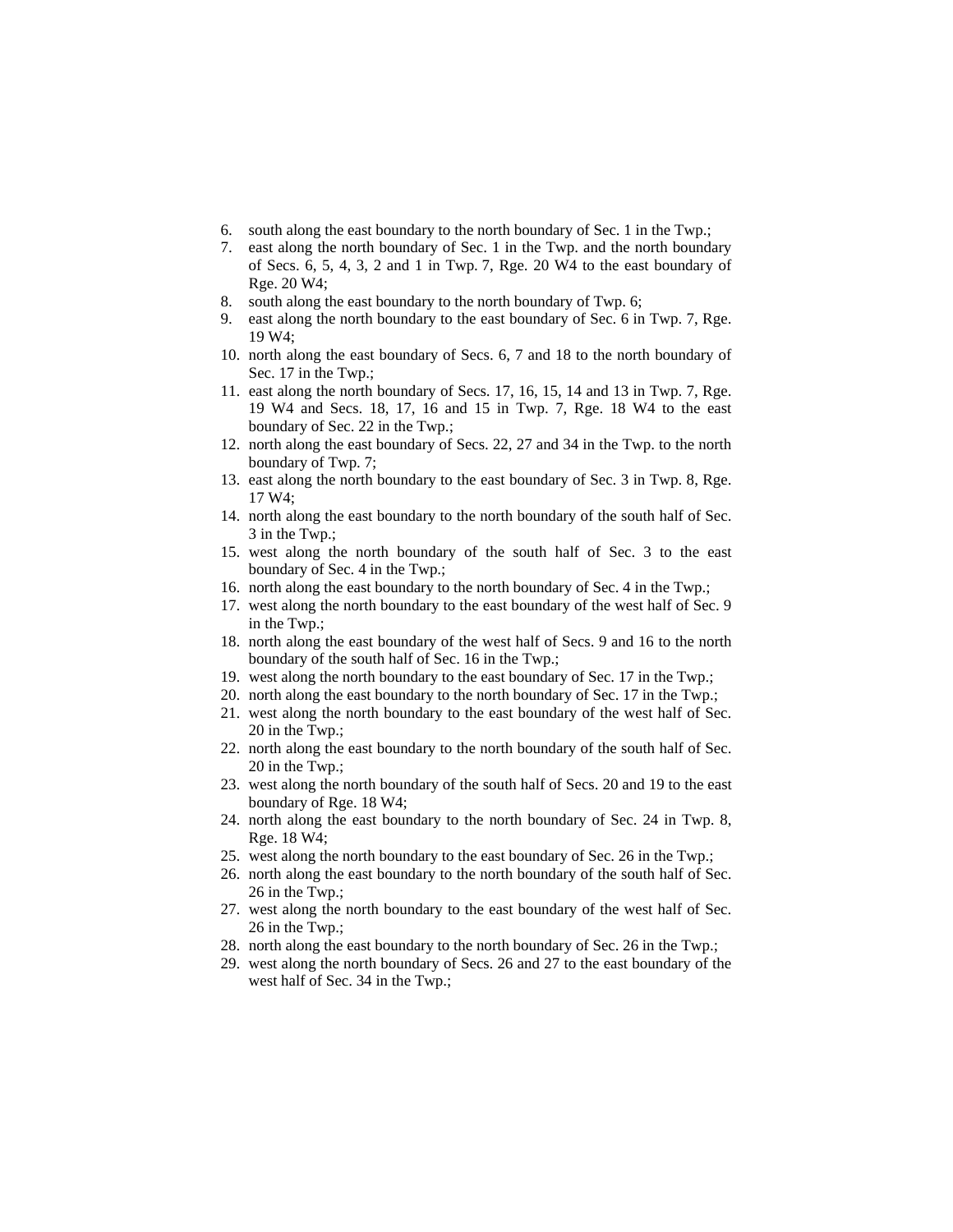- 30. north along the east boundary to the north boundary of the south half of Sec. 34 in the Twp.;
- 31. west along the north boundary of the south half of Secs. 34 and 33 to the east boundary of Sec. 32 in the Twp.;
- 32. north along the east boundary to the north boundary of Twp. 8;
- 33. west along the north boundary to the east boundary of Sec. 6 in Twp. 9, Rge. 18 W4;
- 34. north along the east boundary of Sec. 6 to the north boundary of the south half of Sec. 6;
- 35. west along the north boundary of the south half to the east boundary of the west half of Sec. 6;
- 36. north along the east boundary of the west half of Secs. 6 and 7 to the north boundary of the south half of Sec. 7 in the Twp.;
- 37. west along the north boundary to the east boundary of Rge. 19 W4;
- 38. north along the east boundary to the right bank of the Oldman River;
- 39. downstream along the right bank of the Oldman River to the right bank of the South Saskatchewan River;
- 40. downstream along the right bank of the South Saskatchewan River to the east boundary of Rge. 13 W4;
- 41. south along the east boundary to the north boundary of the south half of Sec. 1 in Twp. 7, Rge. 13 W4;
- 42. west along the north boundary of the south half of Secs. 1 and 2 to the east boundary of Sec. 3 in the Twp.;
- 43. north along the east boundary to the north boundary of Sec. 3 in the Twp.;
- 44. west along the north boundary to the east boundary of Sec. 9 in the Twp.;
- 45. north along the east boundary to the north boundary of the south half of Sec. 9 in the Twp.;
- 46. west along the north boundary of the south half of Secs. 9, 8 and 7 in the Twp. to the east boundary of Rge. 14 W4;
- 47. north along the east boundary to the north boundary of Sec. 12 in Twp. 7, Rge. 14 W4;
- 48. west along the north boundary to the east boundary of Sec. 14 in the Twp.;
- 49. north along the east boundary to the north boundary of the south half of Sec. 14 in the Twp.;
- 50. west along the north boundary of the south half of Secs. 14 and 15 to the east boundary of Sec. 16 in the Twp.;
- 51. north along the east boundary to the north boundary of Sec. 16 in the Twp.;
- 52. west along the north boundary of Secs. 16, 17 and 18 in the Twp. to the east boundary of Rge. 15 W4;
- 53. south along the east boundary to the north boundary of Twp. 4;
- 54. east along the north boundary to the east boundary of Rge. 14 W4;
- 55. south along the east boundary to the north boundary of Twp. 3;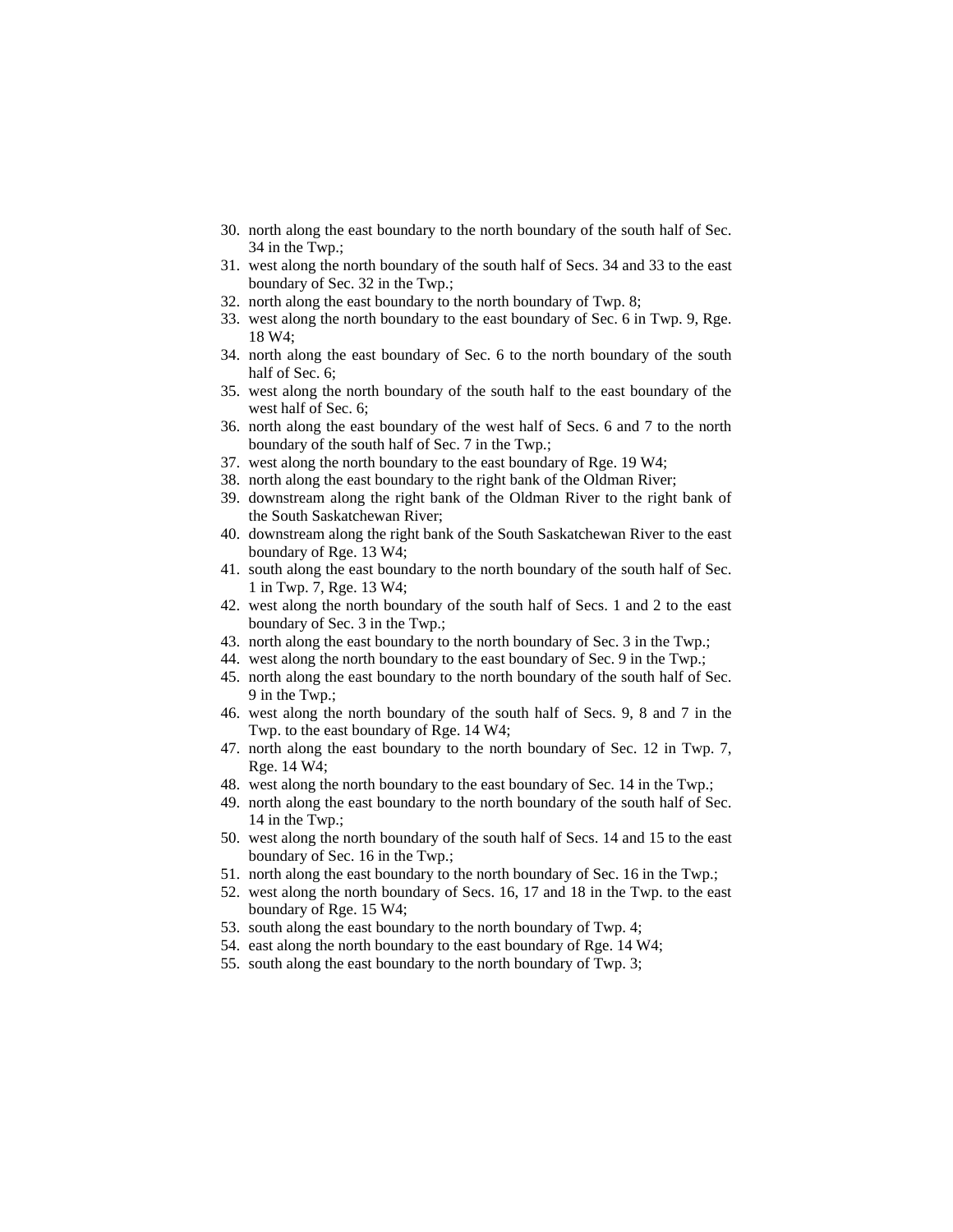- 56. east along the north boundary to the east boundary of Sec. 32 in Twp. 3, Rge. 11 W4 (Highway 879);
- 57. south along the east boundary of Secs. 32, 29, 20, 17, 8 and 5 in the Twp. and the east boundary of Secs. 32, 29 and 20 in Twp. 2 to the right bank of the Milk River;
- 58. downstream along the right bank to the east boundary of Rge. 11 W4;
- 59. south along the east boundary to the south boundary of the province;
- 60. west along the south boundary to the Alberta-British Columbia boundary;
- 61. in a northwesterly direction to the starting point.

### **51 Cypress - Medicine Hat**

Starting at the east boundary of Rge. 11 W4 and the north boundary of Sec. 18, Twp. 20, Rge. 10 W4; then

- 1. east along the north boundary of Secs. 18, 17, 16, 15, 14, 13 in Rges. 10, 9, 8, 7, 6, 5, 4 and 3 to the east boundary of Rge. 3 W4;
- 2. south along the east boundary of Rge. 3 W4 to the right bank of South Saskatchewan River;
- 3. downstream along the right bank of the river to the east boundary of the Province;
- 4. south and west along the boundary of the Province to the east boundary of Rge. 11 in Twp. 1 W4;
- 5. north along the east boundary to the right bank of the Milk River;
- 6. upstream along the right bank of the Milk River to the east boundary of Sec. 20 in Twp. 2, Rge. 11 W4;
- 7. north along the east boundary of Secs. 20, 29 and 32 in the Twp. and along the east boundary of Secs. 5, 8, 17, 20, 29 and 32 in Twp. 3 to the north boundary of Twp. 3;
- 8. west along the north boundary to the east boundary of Rge. 14 W4;
- 9. north along the east boundary to the north boundary of Twp. 4;
- 10. west along the north boundary to the east boundary of Rge. 15 W4;
- 11. north along the east boundary to the north boundary of Sec. 18 in Twp. 7, Rge. 14 W4;
- 12. east along the north boundary of Secs. 18, 17 and 16 in the Twp. to the east boundary of Sec. 16 in the Twp.;
- 13. south along the east boundary to the north boundary of the south half of Sec. 15 in the Twp.;
- 14. east along the north boundary of the south half of Secs. 15 and 14 to the east boundary of Sec. 14 in the Twp.;
- 15. south along the east boundary to the north boundary of Sec. 12 in the Twp.;
- 16. east along the north boundary to the east boundary of Rge. 14 W4;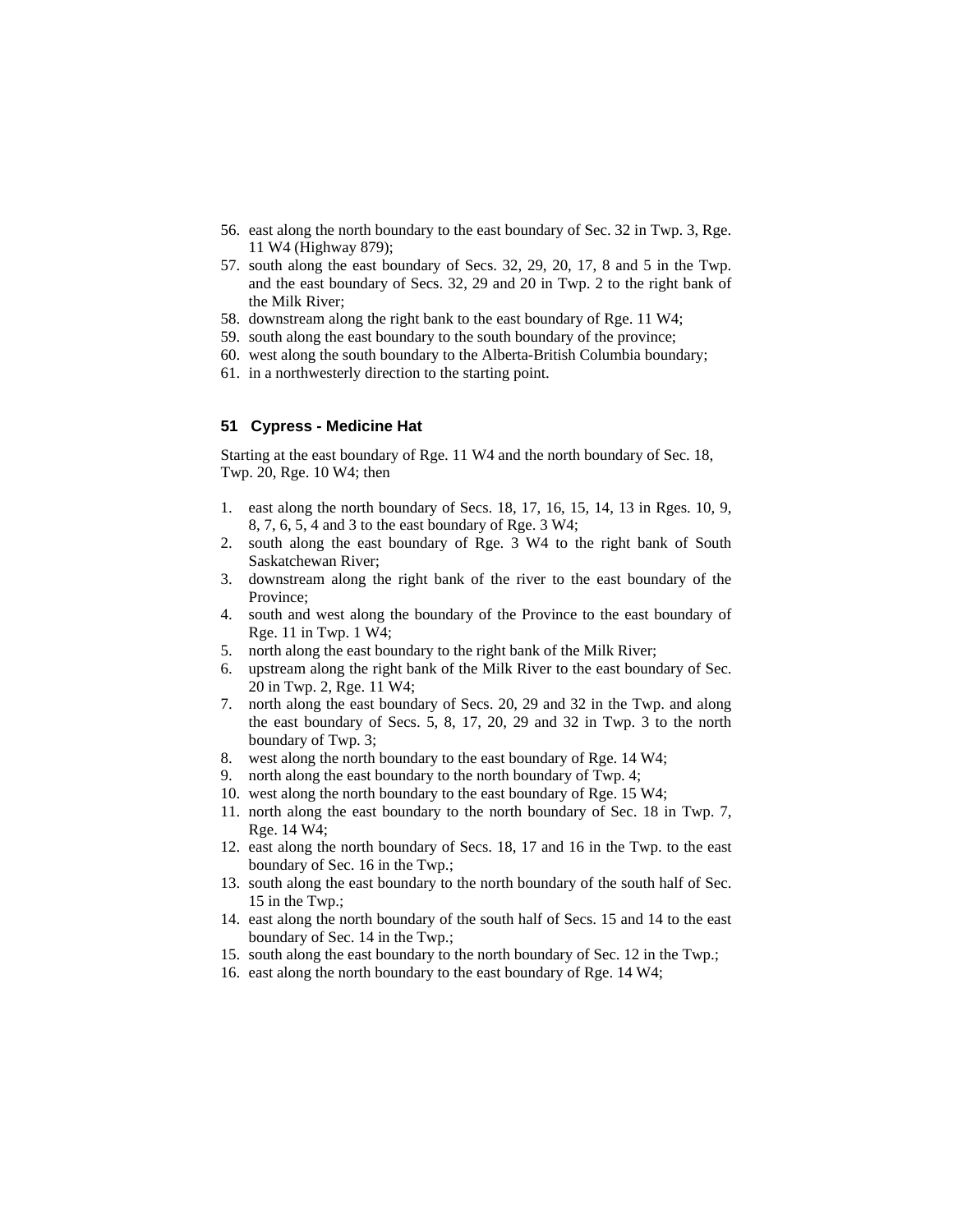- 17. south along the east boundary to the north boundary of the south half of Sec. 7 in Twp. 7, Rge. 13 W4;
- 18. east along the north boundary of the south half of Secs. 7, 8 and 9 to the east boundary of Sec. 9 in the Twp.;
- 19. south along the east boundary to the north boundary of Sec. 3 in the Twp.;
- 20. east along the north boundary to the east boundary of Sec. 3 in the Twp.;
- 21. south along the east boundary to the north boundary of the south half of Sec. 2 in the Twp.;
- 22. east along the north boundary of the south half of Secs. 2 and 1 to the east boundary of Rge. 13 W4;
- 23. north along the east boundary to the right bank of the South Saskatchewan River;
- 24. upstream along the right bank of the South Saskatchewan River to the right bank of the Bow River;
- 25. upstream along the right bank of the Bow River to the north boundary of Twp. 13;
- 26. east along the north boundary to the east boundary of Rge. 11 W4;
- 27. north along the east boundary of Rge. 11 to the starting point; excluding the Electoral Division of Medicine Hat.

#### **52 Drumheller - Stettler**

Starting at the intersection of the north boundary of Twp. 42 and the east boundary of Rge. 19; then

- 1. east along the north boundary to the right bank of the Battle River;
- 2. downstream along the right bank to the east boundary of Sec. 8 in Twp. 41, Rge. 16 W4;
- 3. south along the east boundary of Secs. 8 and 5 in the Twp. and the east boundary of Secs. 32, 29, 20, 17, 8 and 5 in Twps. 40, 39, 38 and 37, Rge. 16 W<sub>4</sub> to the north boundary of Twp. 36;
- 4. east along the north boundary to the east boundary of Sec. 33 in the Twp.;
- 5. south along the east boundary of Secs. 33, 28, 21 and 16 in the Twp. to the north boundary of Sec. 10 in the Twp.;
- 6. east along the north boundary of Secs. 10, 11 and 12 in the Twp. and the north boundary of Secs. 7, 8 and 9 in Twp. 36, Rge. 15 W4 to the west shore of Sullivan Lake;
- 7. southeasterly along the west shore to the north boundary of Twp. 34, Rge. 15 W4;
- 8. east along the north boundary of Twp. 34 to the east boundary of Rge. 10;
- 9. north along the east boundary of Rge. 10 to the north boundary of Sec. 6 in Twp. 35, Rge. 9 W4;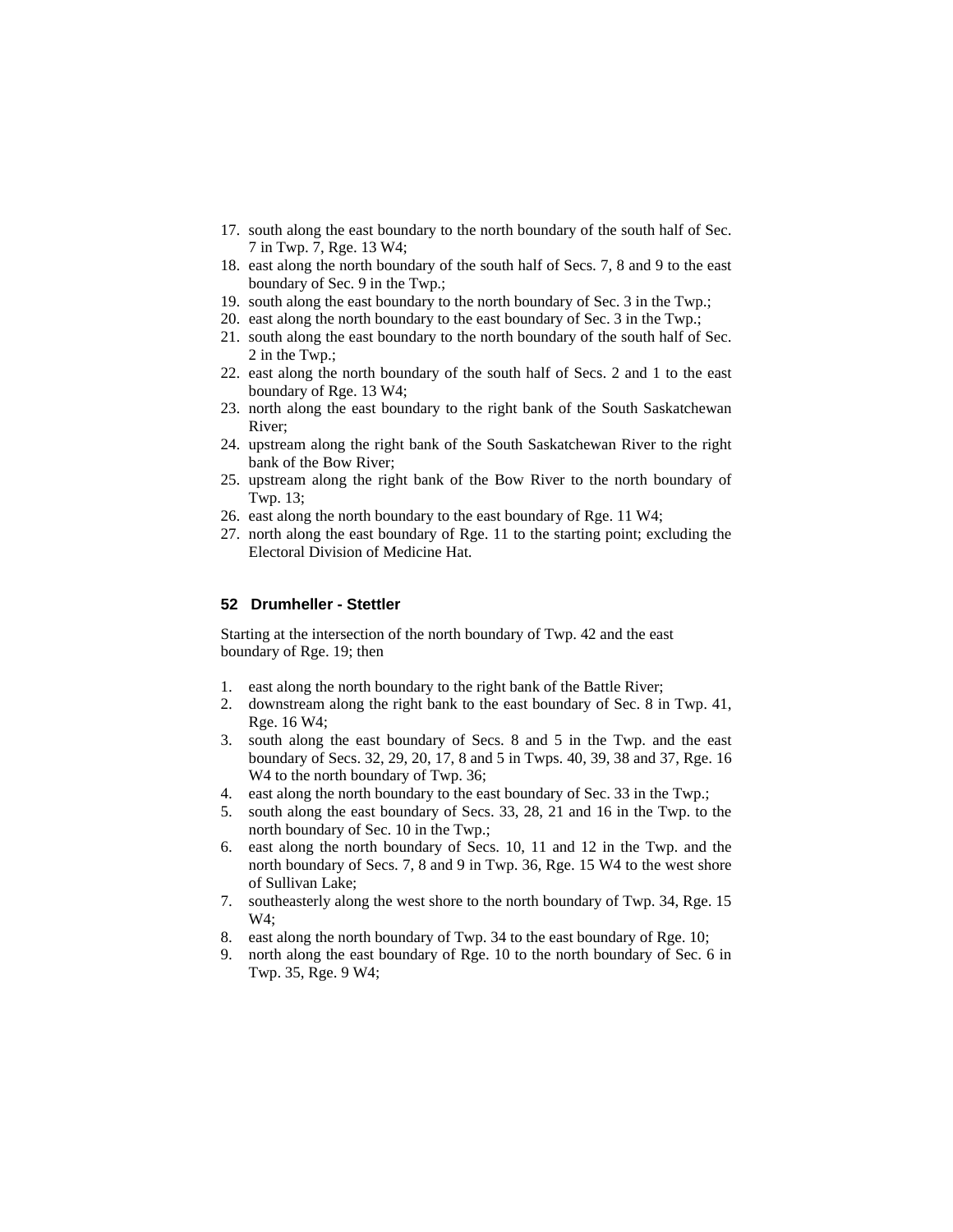- 10. east along the north boundary of Secs. 6 and 5 to the east boundary of Sec. 8 in the Twp.;
- 11. north along the east boundary of Secs. 8, 17, 20, 29 and 32 in the Twp. and Secs. 5, 8, 17, 20, 29 and 32 in Twp. 36 to the north boundary of Twp. 36;
- 12. east along the north boundary of Twp. 36 to the east boundary of Sec. 3 in Twp. 37, Rge. 9, W4;
- 13. north along the east boundary of Secs. 3 and 10 to the north boundary of Sec. 11;
- 14. east along the north boundary of Secs. 11 and 12 to the east boundary of Rge. 9 W4;
- 15. north along the east boundary of Rge. 9 to the north boundary of Twp. 37;
- 16. east along the north boundary of Twp. 37 to the east boundary of Sec. 33 in Twp. 37, Rge. 3 W4;
- 17. south along the east boundary of Secs. 33, 28, 21, 16, 9 and 4 in the Twp. and the east boundary of Secs. 33 and 28 in Twp. 36, Rge. 3 W4 to the north boundary of Sec. 22 in the Twp.;
- 18. east along the north boundary of Secs. 22, 23 and 24 in Rge. 3 W4 and the north boundary of Secs. 19, 20 and 21 in Twp. 36, Rge. 2 W4 to the east boundary of Sec. 21;
- 19. south along the east boundary of Secs. 21, 16, 9 and 4 to the north boundary of Twp. 35;
- 20. east along the north boundary of Twp. 35 to the east boundary of the Province;
- 21. south along the east boundary of the Province to the right bank of the South Saskatchewan River;
- 22. upstream along the right bank of the river to the east boundary of Rge. 3 W4;
- 23. north along the east boundary of Rge. 3 W4 to the north boundary of Sec. 13 in Twp. 20, Rge. 3 W4;
- 24. west along the north boundary of Secs. 13, 14, 15, 16, 17 and 18 in Rges. 3, 4, 5, 6, 7, 8, 9 and 10 to the east boundary of Rge. 11 W4;
- 25. north along the east boundary of Rge. 11 W4 to the right bank of the Red Deer River;
- 26. upstream along the right bank to the southeasterly point of the municipal boundary of the Town of Drumheller (at Sec. 22 in Twp. 27, Rge. 18 W4);
- 27. generally west and north along the municipal boundary of the Town of Drumheller to the intersection with the right bank of the Red Deer River (at Sec. 18, Twp. 29, Rge. 20 W4);
- 28. upstream along the right bank of the Red Deer River to the north boundary of Twp. 38;
- 29. east along the north boundary of Twp. 38 to the east boundary of Sec. 3 in the Twp.;
- 30. north along the east boundary of Secs. 3, 10, 15 and 22 to the north boundary of Sec. 23;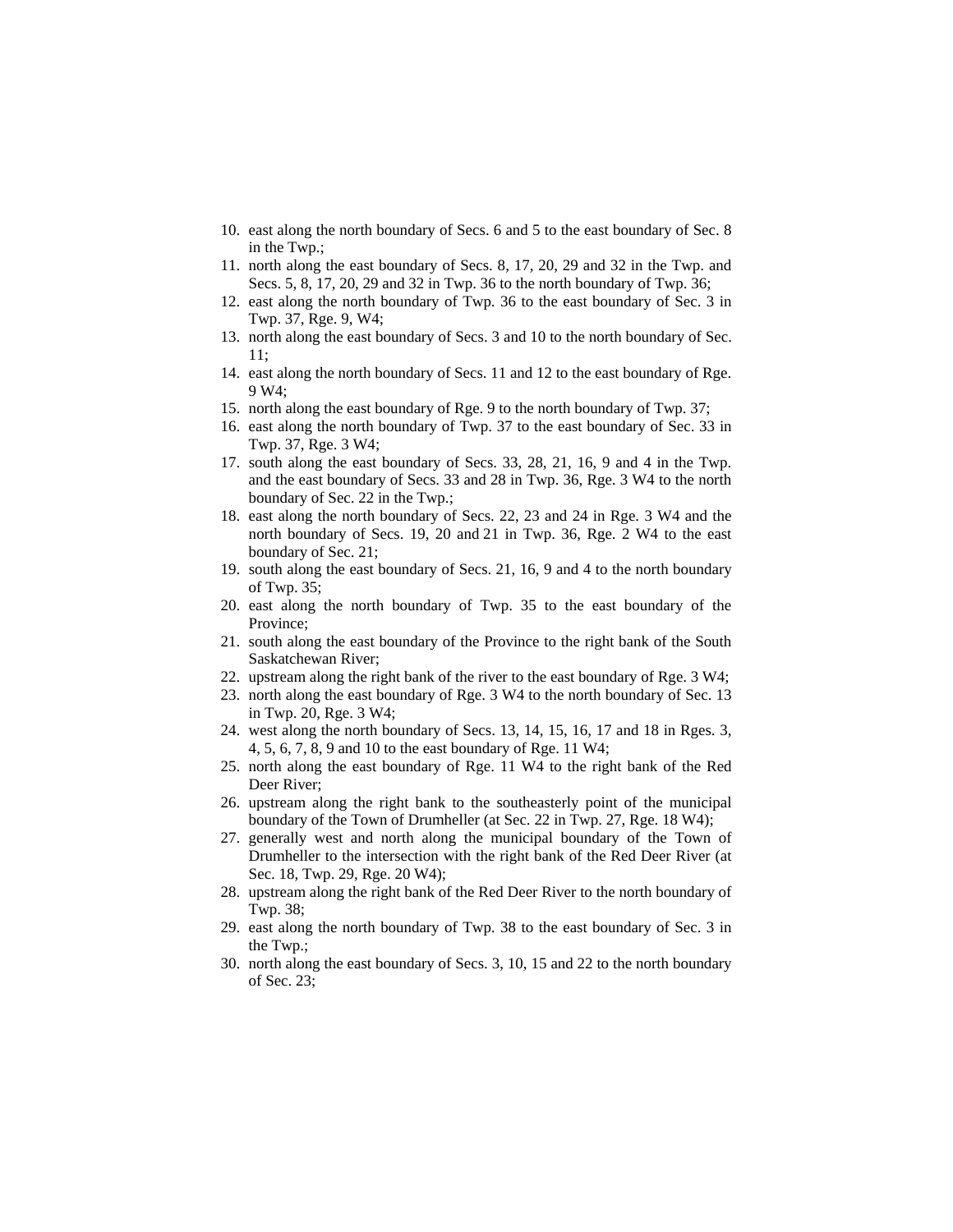- 31. east along the north boundary of Secs. 23 and 24 to the east boundary of Rge. 22;
- 32. north along the east boundary of Rge. 22 to the south shore of Buffalo Lake;
- 33. in a northerly direction along the west shore of Buffalo Lake to the east boundary of Rge. 22;
- 34. north along the east boundary of Rge. 22 to the west shore of Buffalo Lake;
- 35. northeasterly along the west shore to the north boundary of Twp. 40;
- 36. east along the north boundary to the east shore of Buffalo Lake;
- 37. in a generally northerly direction along the east shore to the north boundary of Sec. 22 in Twp. 41, Rge. 20 W4;
- 38. east along the north boundary to the east boundary of Sec. 27;
- 39. north along the east boundary of Secs. 27 and 34 in the Twp. to the north boundary of Twp. 41;
- 40. east along the north boundary of Twp. 41 to the east boundary of the west half of Sec. 4 in Twp. 42, Rge. 19 W4;
- 41. north along the east boundary of the west half of Secs. 4, 9, 16 and 21 in the Twp. to the north boundary of Sec. 21;
- 42. east along the north boundary of Secs. 21, 22, 23 and 24 in the Twp. to the east boundary of Rge. 19 W4;
- 43. north along the east boundary of Rge. 19 to the starting point.

#### **53 Foothills - Rocky View**

Starting at the intersection of the east boundary of Rge. 6 W5 and the north boundary of Twp. 28; then

- 1. east along the north boundary to the east boundary of Sec. 3 in Twp. 29, Rge. 2 W5;
- 2. north along the east boundary of Secs. 3 and 10 to the north boundary of Sec. 11 in the Twp.;
- 3. east along the north boundary of Secs. 11 and 12 in the Twp. and the north boundary of Secs. 7, 8 and 9 in Twp. 29, Rge. 1 W5 to the east boundary of Sec. 16 in the Twp.;
- 4. north along the east boundary of Sec. 16 to the north boundary of Sec. 15 in the Twp.;
- 5. east along the north boundary of Secs. 15 and 14 in the Twp. to its intersection with the centre line of Highway 2;
- 6. south along Highway 2 to the north boundary of Sec. 24 in Twp. 27, Rge. 1 W5;
- 7. west along the north boundary of Secs. 24, 23 and 22 to the east boundary of Sec. 21;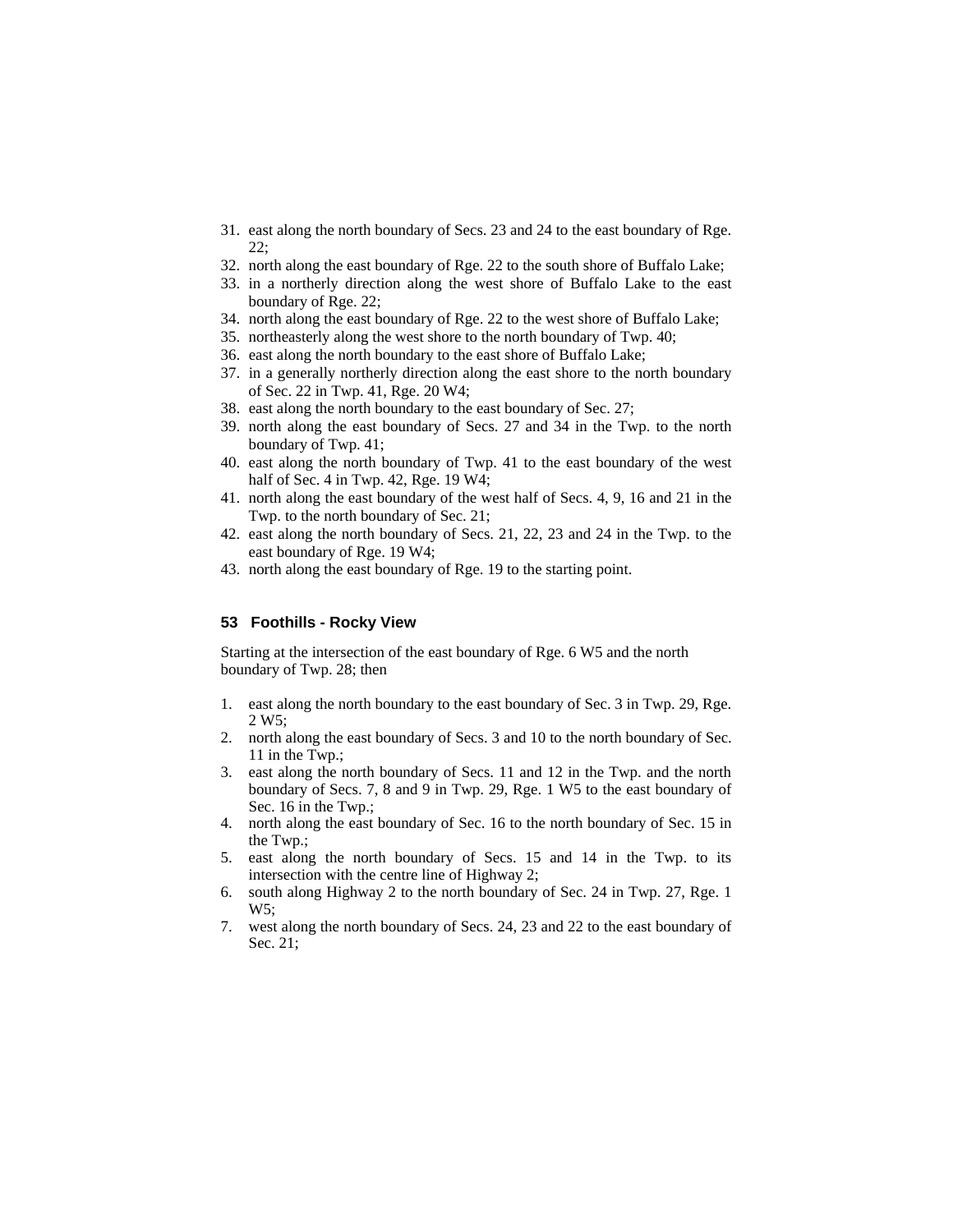- 8. south along the east boundary of Secs. 21, 16, 9 and 4 in the Twp. and Secs. 33, 28, 21 and 16 in Twp. 26, Rge. 1 W5 to the north boundary of Sec. 10 in the Twp.;
- 9. east along the north boundary of Secs. 10, 11 and 12 (Highway 566) to the centre line of Highway 2;
- 10. south along the centre line of Highway 2 to the north Calgary city boundary;
- 11. west, south and east along the Calgary city boundary to the intersection with the centre line of Highway 2;
- 12. south along Highway 2 to the intersection with Highway 2A;
- 13. south along Highway 2A to the north boundary of Sec. 5 in Twp. 21, Rge. 29 W4;
- 14. west along the north boundary of Sec. 5 in Twp. 21, Rge. 29 W4 and the north boundary of Sec. 1 in Twp. 21, Rge. 1 W5 to the east boundary of Sec. 2 in Twp. 21, Rge. 1 W5;
- 15. south along the east boundary of Sec. 2 in Twp. 21, Rge. 1 W5 and Secs. 35, 26 and 23 in Twp. 20, Rge. 1 W5 to Highway 7;
- 16. west and south along Highway 7 to the north boundary of Sec. 9 in Twp. 20, Rge. 2 W5;
- 17. south along the east boundary of Sec. 9 and 4 in the Twp. and Secs. 33 and 28 in Twp. 19 to the north boundary of Sec. 21 in Twp. 19, Rge. 2 W5;
- 18. west along Secs. 21, 20 and 19 in the Twp. and Sec. 24 in Twp. 19, Rge. 3 W5 to the east boundary of Sec. 26 in Twp. 19, Rge. 3 W5;
- 19. north along the east boundary of Secs. 26 and 35 to the north boundary of Twp. 19, Rge. 3 W5;
- 20. west along the north boundary of Twp. 19 to Highway 546;
- 21. in a southwesterly direction along Highway 546 to the east boundary of the Rocky Mountain Forest Reserve (at north boundary of Sec. 26, Twp. 19, Rge. 4 W5);
- 22. north along the Rocky Mountain Forest Reserve to the north boundary of Twp. 23, Rge. 6 W5;
- 23. north along the east boundary of Rge. 6 to the south boundary of the Stoney Indian Reserve No. 142, 143 and 144;
- 24. generally in an easterly direction along the boundary of the Stoney Indian Reserve to the west boundary of the Town of Cochrane;
- 25. in a southeasterly and northerly direction along the Cochrane town boundary to the north Cochrane boundary (at the north boundary of Sec. 1, Twp. 26, Rge. 4 W5);
- 26. north along the east boundary of Sec. 12 to the north boundary of Sec. 12;
- 27. west along the north boundary of Secs. 12, 11, 10 and 9 to the east boundary of Sec. 8;
- 28. south along the east boundary of Sec. 8 to the north boundary of the Stoney Indian Reserve No. 142, 143 and 144;
- 29. in a westerly direction along the Stoney Indian Reserve boundary to the east shore of Ghost Lake Reservoir at the north boundary of Sec. 12 in Twp. 26, Rge. 6 W5;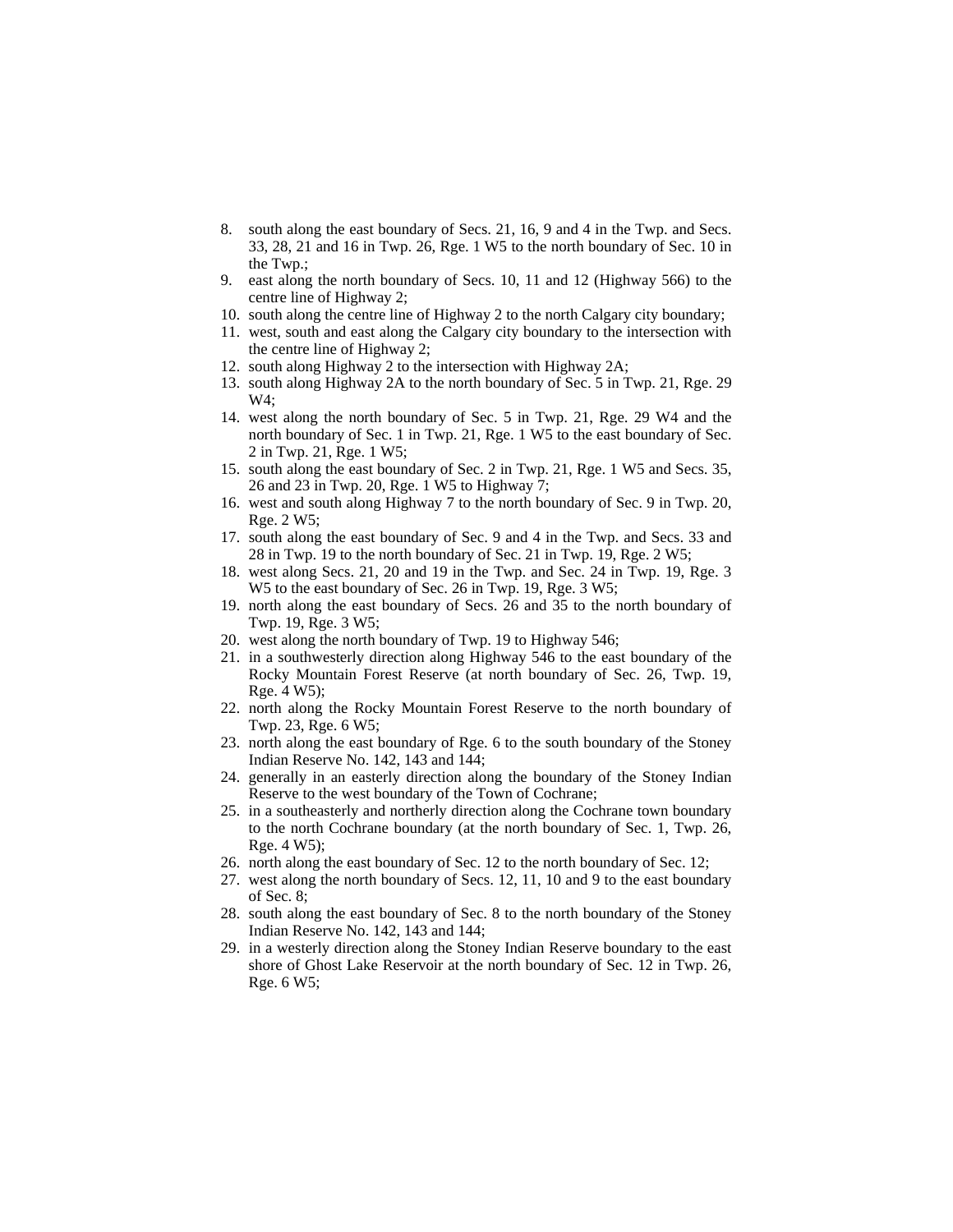- 30. west along the north boundary of Sec. 12 to the northwest shore of the Ghost Lake Reservoir;
- 31. in a northerly direction along the west shore of the Ghost Lake Reservoir to the east boundary of Sec. 23;
- 32. north along the east boundary of Secs. 23, 26 and 35 in the Twp. and the east boundary of Secs. 2 and 11 in Twp. 27, Rge. 6 W5 to the south boundary of the Stoney Indian Reserve 142B;
- 33. east along the south boundary of the Stoney Indian Reserve 142B to the east boundary of Rge. 6 W5;
- 34. north along the east boundary of Rge. 6 to the north boundary of Twp. 28, the starting point.

## **54 Fort Saskatchewan - Vegreville**

Starting at the intersection of the right bank of the North Saskatchewan River with the south Fort Saskatchewan city boundary; then

- 1. downstream along the right bank of the river to the intersection with the north boundary of Twp. 57, Rge. 15 W4;
- 2. west along the north boundary to the east boundary of Sec. 32;
- 3. south along the east boundary of Secs. 32, 29, 20, 17, 8 and 5 in the Twp. and the east boundary of Secs. 32 and 29 in Twp. 56 to the north boundary of Sec. 20;
- 4. west along the north boundary of Sec. 20 to the east boundary of the west half of Sec. 20;
- 5. south along the east boundary of the west half of Sec. 20 to the north boundary of Sec. 17;
- 6. west along the north boundary of Secs. 17 and 18 in Twp. 56, Rge. 15 W4 to the east boundary of Rge. 16 W4;
- 7. south along the east boundary of Rge. 16 to the north boundary of Sec. 7 in Twp. 55;
- 8. east along the north boundary of Sec. 7 to the east boundary of Sec. 7 in Twp. 55, Rge. 15 W4;
- 9. south along the east boundary of Secs. 7 and 6 to the north boundary of Twp. 54;
- 10. west along the north boundary of Twp. 54 to the east boundary of Rge. 16  $W5:$
- 11. south along the east boundary of Rge. 16 to the north boundary of Sec. 7 in Twp. 54;
- 12. east along the north boundary of Secs. 7, 8, 9, 10, 11 and 12 in Rges. 15 and 14, Twp. 54 W4 to the east boundary of Rge. 14;
- 13. south along the east boundary of Rge. 14 to the north boundary of Sec. 19, Rge. 13, Twp. 53 W4;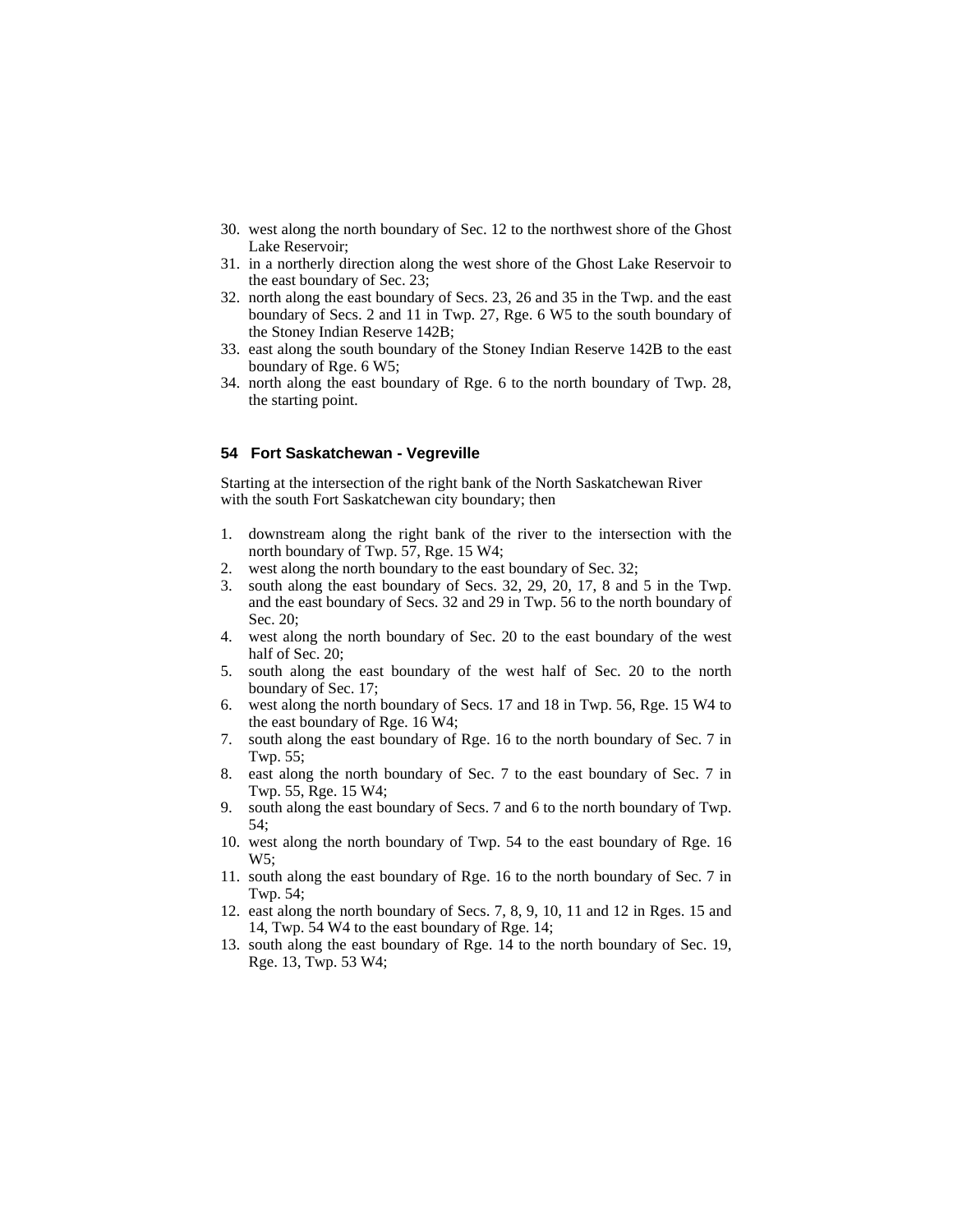- 14. east along the north boundary of Secs. 19, 20, 21 and 22 to the east boundary of Sec. 22;
- 15. south along the east boundary of Secs. 22 and 15 to the north boundary of Sec. 11;
- 16. east along the north boundary of Secs. 11 and 12 to the east boundary of Rge. 13 W4 (Highway 36);
- 17. south along Highway 36 to the north boundary of Sec. 23, Twp. 48, Rge. 13 W4;
- 18. west along the north boundary of Secs. 23, 22 and 21 to the east boundary of Sec. 20;
- 19. south along the east boundary of Secs. 20, 17, 8 and 5 in Twp. 48 and Secs. 32, 29, 20, 17, 8 and 5 in Twp. 47 and the east boundary of Secs. 32, 29, 20, 17 and 8 in Twp. 46 (Highway 36) to the north boundary of Sec. 5;
- 20. west along the north boundary of Secs. 5 and 6 in Twp. 46, Rge. 13 W4 to the east boundary of Rge. 14 W4;
- 21. north along the east boundary to the north boundary of Sec. 12 in Twp. 46, Rge. 14 W4;
- 22. west along the north boundary of Secs. 12, 11, 10 and 9 in the Twp. to the east boundary of Sec. 17 in the Twp.;
- 23. north along the east boundary of Secs. 17, 20, 29 and 32 in the Twp. to the north boundary of Twp. 46 (Highway 26);
- 24. west along the north boundary of Twp. 46 (Highway 26) to the east boundary of Sec. 6 in Twp. 47, Rge. 16 W4;
- 25. north along the east boundary of Secs. 6, 7, 18, 19, 30 and 31 in the Twp. to the north boundary of Twp. 47;
- 26. west along the north boundary to the east boundary of Rge. 18 W4;
- 27. north along the east boundary to the north boundary of Twp. 48;
- 28. west along the north boundary to the east boundary of Sec. 3 in Twp. 49, Rge. 19 W4;
- 29. north along the east boundary of Secs. 3, 10, 15, 22, 27 and 34 in the Twp. to the north boundary of Twp. 49;
- 30. west along the north boundary of Twp. 49 to the east boundary of Rge. 20 W4;
- 31. north along the east boundary of Rge. 20 to the north boundary of Sec. 1 in Twp. 50, Rge. 20 W4;
- 32. west along the north boundary of Secs. 1, 2 ,3, 4, 5 and 6 in the Twp. and the north boundary of Secs. 1, 2 and 3 in Twp. 50, Rge. 21 W4 to the east boundary of Sec. 9 in the Twp.;
- 33. north along the east boundary of Secs. 9, 16 and 21 in the Twp. to the north boundary of Sec. 21;
- 34. west along the north boundary to the east boundary of Sec. 29 in the Twp.;
- 35. north along the east boundary of Sec. 29 to the north boundary of Sec. 29;
- 36. west along the north boundary to the east boundary of Sec. 31 in the Twp.;
- 37. north along the east boundary to the north shore of Ministik Lake;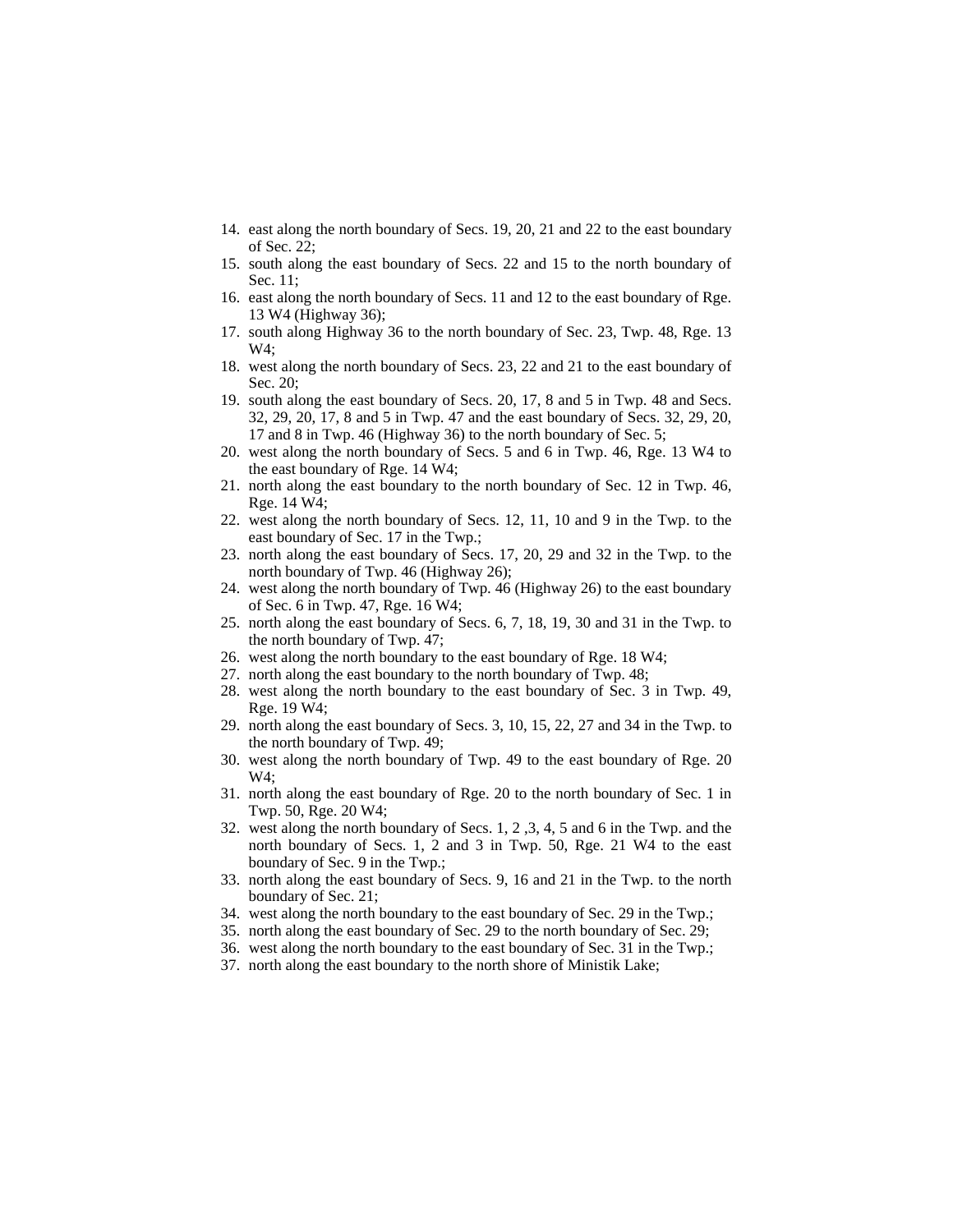- 38. in a generally easterly direction along the north shore of the lake to the east boundary of Sec. 34 in Twp. 50, Rge. 21 W4;
- 39. north along the east boundary of Sec. 34 to the north boundary of Twp. 50;
- 40. east along the north boundary of Twp. 50 to the east boundary of the west half of Sec. 2 in Twp. 51, Rge. 20 W4;
- 41. north along the east boundary of the west half of Secs. 2, 11 and 14 to the north boundary of Sec. 14;
- 42. west along the north boundary of Sec. 14 to the east boundary of Sec. 22;
- 43. north along the east boundary of Secs. 22, 27, 34 in Twp. 51 and the east boundary of Sec. 3 in Twp. 52 to the north boundary of the south half of Sec. 3;
- 44. west along the north boundary of the south half of Sec. 3 to the east boundary of Sec. 4;
- 45. north along the east boundary of Sec. 4 to the north boundary of Sec. 4;
- 46. west along the north boundary of Sec. 4 to the east boundary of Sec. 8;
- 47. north along the east boundary of Sec. 8 to the north boundary of Sec. 8;
- 48. west along the north boundary of Secs. 8 and 7 to the east boundary of Rge. 21 W4;
- 49. north along the east boundary of Rge. 21 W4 to the west boundary of Elk Island National Park;
- 50. northerly along the west boundary to the intersection of the west park boundary with the north boundary of Twp. 54;
- 51. west along the north boundary of Twp. 54 to the east boundary of Sec. 5 in Twp. 55, Rge. 20 W4;
- 52. north along the east boundary of Secs. 5, 8, 17 and 20 to Highway 15;
- 53. west and southwesterly along Highway 15 to the east Fort Saskatchewan city boundary;
- 54. southerly and westerly along the city boundary to its intersection with the right bank of the North Saskatchewan River, the starting point.

## **55 Grande Prairie - Smoky**

Starting at the intersection of the east boundary of Rge. 7 W6 and the north boundary of Sec. 7 in Twp. 75, Rge. 6 W6; then

- 1. east along the north boundary of Secs. 7, 8, 9, 10, 11 and 12 in Twp. 75, Rges. 6 and 5 W6 to the east boundary of Rge. 5 W6;
- 2. south along the east boundary of Rge. 5 to the north boundary of Twp. 74;
- 3. east along the north boundary of Twp. 74 to the east boundary of Sec. 3 in Twp. 75, Rge. 3 W6;
- 4. north along the east boundary of Secs. 3, 10, 15, 22 and 27 of the Twp. to the north boundary of the south half of Sec. 26 in the Twp.;
- 5. east along the north boundary of the south half of Secs. 26 and 25 in the Twp. to the east boundary of Rge. 3 W6;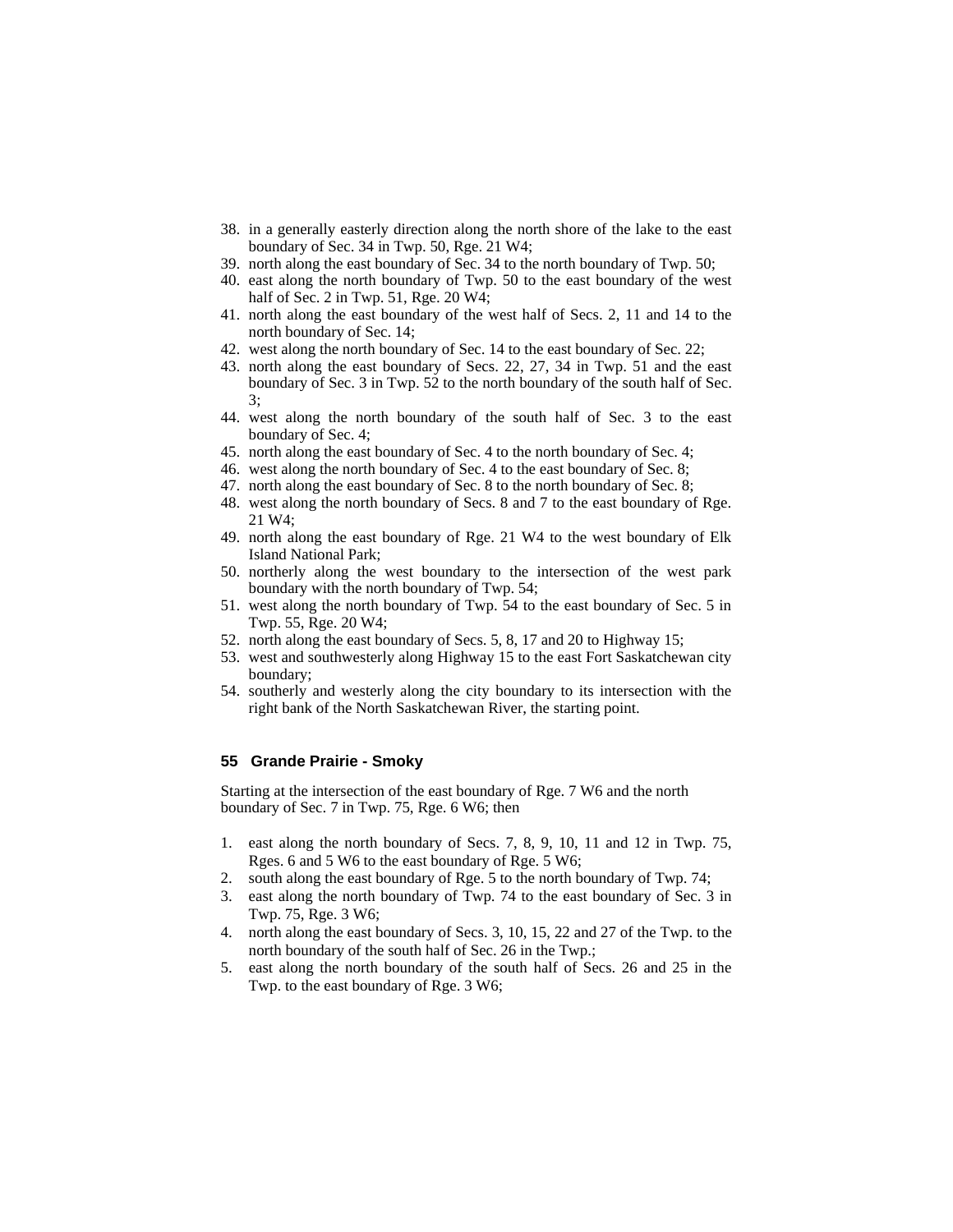- 6. north along the east boundary to the north boundary of Sec. 30 in Twp. 75, Rge. 2 W6;
- 7. east along the north boundary to the east boundary of the west half of Sec. 31 in the Twp.;
- 8. north along the east boundary to the north boundary of the south half of Sec. 31;
- 9. east along the north boundary of the south half of Secs. 31 and 32 in the Twp. to the east boundary of the west half of Sec. 32;
- 10. north along the east boundary of the west half of Sec. 32 in the Twp. and Sec. 5 in Twp. 76, Rge. 2 W6 to the north boundary of the south half of Sec. 5;
- 11. east along the north boundary to the east boundary of Sec. 5 in the Twp.;
- 12. north along the east boundary to the north boundary of Sec. 4 in the Twp.;
- 13. east along the north boundary of Secs. 4 and 3 in the Twp. to the east boundary of Sec. 3 in the Twp.;
- 14. south along the east boundary to the north boundary of Twp. 75;
- 15. east along the north boundary to the right bank of the Smoky River;
- 16. downstream along the right bank of the Smoky River to the right bank of the Little Smoky River;
- 17. upstream along the right bank of the Little Smoky River to the east boundary of Rge. 24 W5;
- 18. south along the east boundary to the north boundary of Twp. 73;
- 19. east along the north boundary to the east boundary of Rge. 20 W5;
- 20. south along the east boundary to the north boundary of Twp. 70;
- 21. east along the north boundary of Twp. 70 to the east boundary of Rge. 19 W5;
- 22. south along Rge. 19 to the north boundary of Twp. 67;
- 23. east along the north boundary to the east boundary of Rge. 14 W5;
- 24. south along the east boundary to the north boundary of Twp. 62;
- 25. west along the north boundary of Twp. 62 to the east boundary of Rge. 15 W5;
- 26. south along the east boundary to the north boundary of Twp. 61;
- 27. west along the north boundary of Twp. 61 to the east boundary of Rge. 16 W5;
- 28. south along the east boundary to the right bank of the Athabasca River;
- 29. upstream along the right bank of the Athabasca River to the right bank of the Berland River;
- 30. upstream along the right bank of the Berland River to the east boundary of Rge. 25 W5;
- 31. north along the east boundary to the north boundary of Twp. 62;
- 32. west along the north boundary to its most westerly intersection with the left bank of the Smoky River;
- 33. downstream along the left bank to the right bank of the Wapiti River;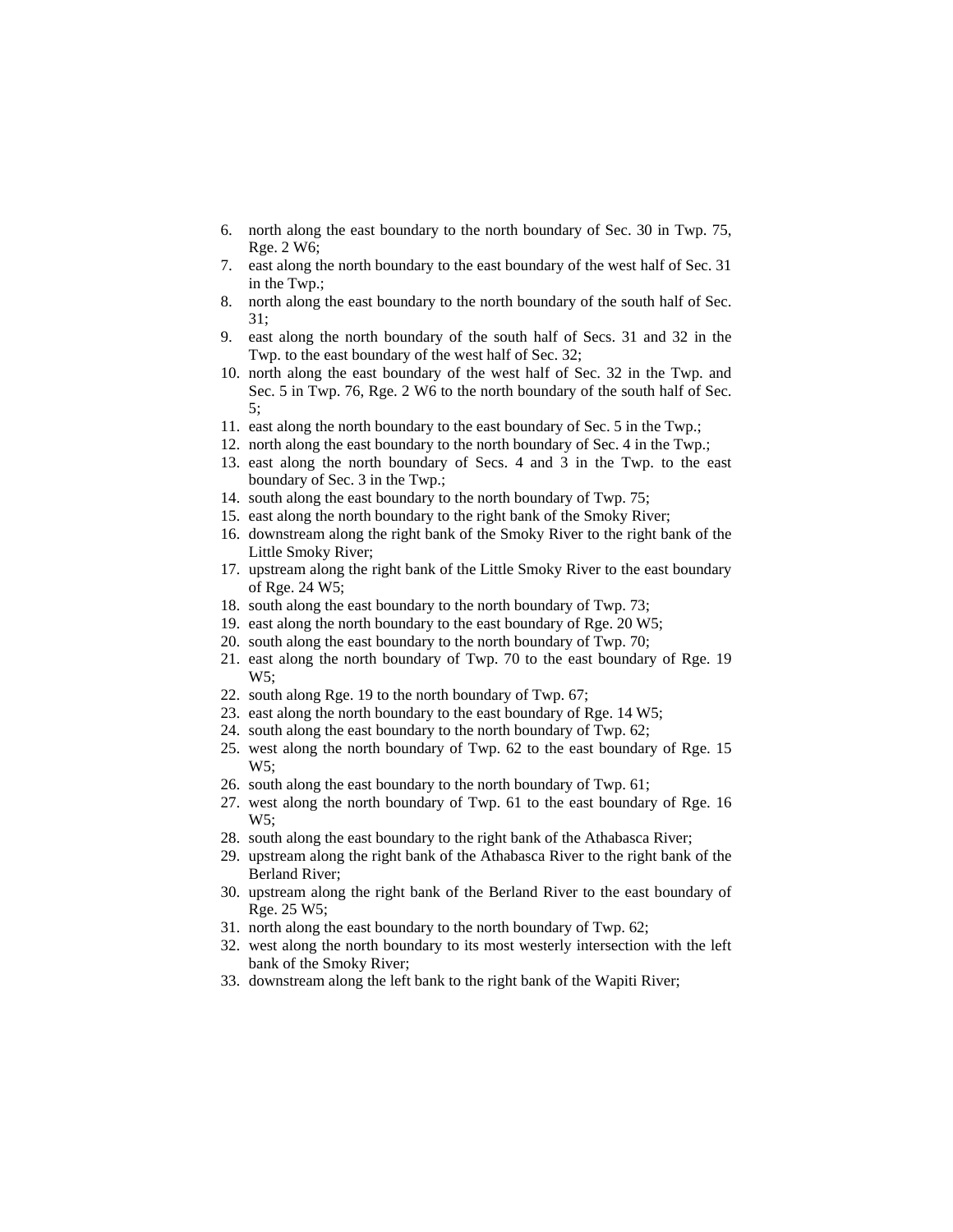- 34. upstream along the right bank to the east boundary of Sec. 19 in Twp. 70, Rge. 5 W6;
- 35. north along the east boundary of Secs. 19, 30 and 31 in the Twp. to the north boundary of Twp. 70;
- 36. west along the north boundary to the centre line of the Canadian National Railway;
- 37. in a generally northerly direction along the centre line of the Canadian National Railway to the centre line of 100 Avenue (Richmond Avenue);
- 38. west along the centre line of 100 Avenue to the west Grande Prairie city boundary;
- 39. in a generally northerly and easterly direction along the city boundary to the intersection with the right bank of the Bear River;
- 40. upstream along the right bank of the Bear River to the intersection with the right bank of the Grande Prairie Creek;
- 41. upstream along the right bank of the Grande Prairie Creek to the north boundary of Twp. 72;
- 42. west along the north boundary to the east boundary of Rge. 7;
- 43. north along the east boundary of Rge. 7 to the starting point.

## **56 Grande Prairie - Wapiti**

Starting at the intersection of the west boundary of the Province and the north boundary of Sec. 7 in Twp. 75, Rge. 13 W6; then

- 1. east along the north boundary of Secs. 7, 8, 9, 10, 11 and 12 in the Twp. and the north boundary of Sec. 7 in Twp. 75, Rge. 12 W6 to the east boundary of the Sec.;
- 2. south along the east boundary to the north boundary of Sec. 5 in the Twp.;
- 3. east along the north boundary of Secs. 5, 4 and 3 in the Twp. to the east boundary of Sec. 3 in the Twp.;
- 4. south along the east boundary to the north boundary of Twp. 74;
- 5. east along the north boundary to the east boundary of Sec. 2 in Twp. 75, Rge. 11 W6;
- 6. north along the east boundary to the north boundary of Sec. 12 in the Twp.;
- 7. east along the north boundary of Sec. 12 in Twp. 75, Rge. 11 W6 and east along the north boundary of Sec. 7, Rge. 10 in Twp. 75 to the east boundary of Sec. 18 in the Twp.;
- 8. north along the east boundary of Secs. 18 and 19 in the Twp. to the north boundary of Sec. 20 in the Twp.;
- 9. east along the north boundary of Secs. 20, 21 and 22 in the Twp. to the east boundary of Sec. 27 in the Twp.;
- 10. north along the east boundary to the north boundary of Sec. 26 in the Twp.;
- 11. east along the north boundary to the east boundary of Sec. 35 in the Twp.;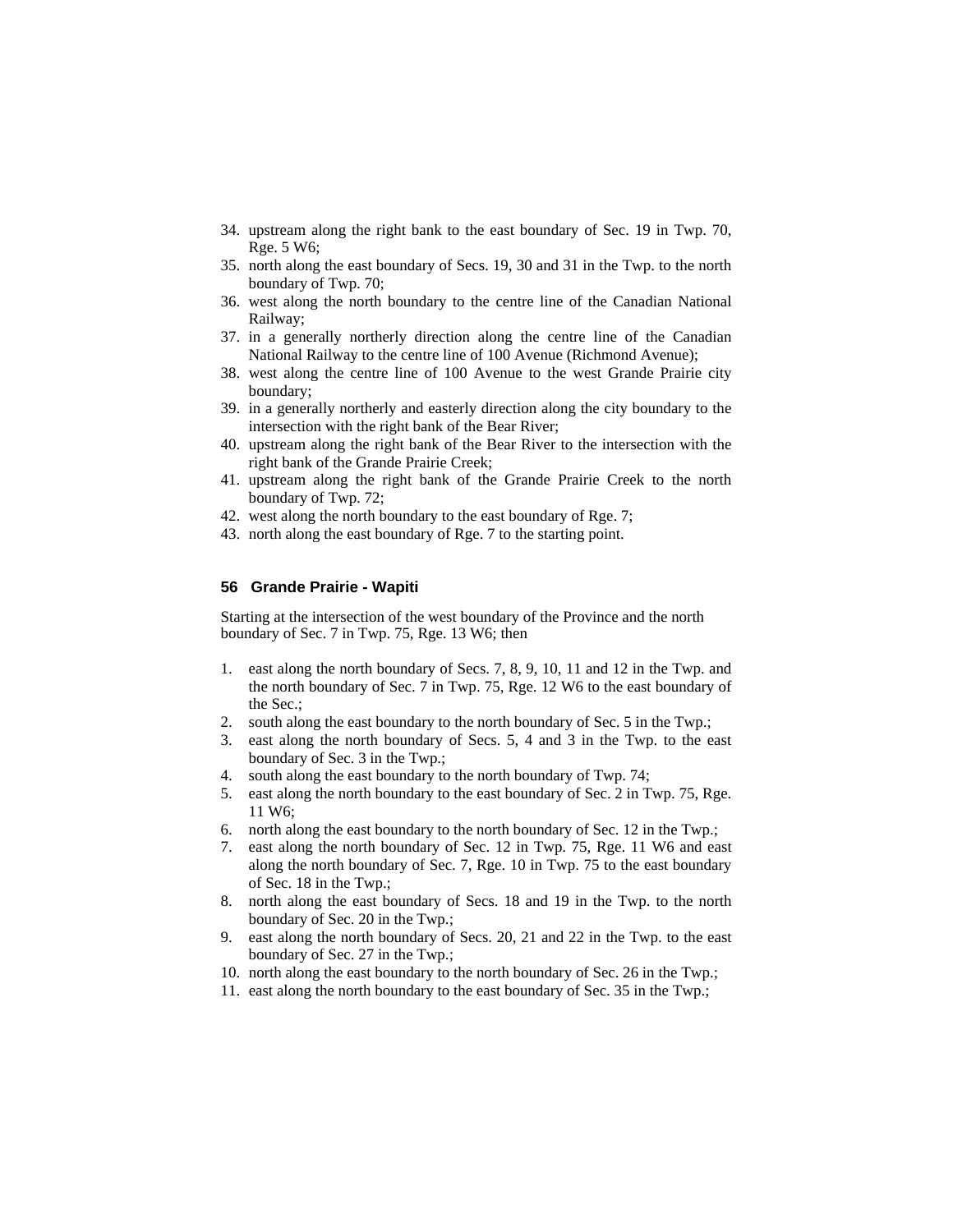- 12. north along the east boundary to the north boundary of Twp. 75;
- 13. east along the north boundary to the east boundary of Sec. 33 in Twp. 75, Rge. 8 W6;
- 14. south along the east boundary of Secs. 33, 28, 21 and 16 in the Twp. to the north boundary of Sec. 10 in the Twp.;
- 15. east along the north boundary of Secs. 10, 11 and 12 in the Twp. and the north boundary of Secs. 7, 8, 9, 10, 11 and 12 in Twp. 75, Rge. 7 W6 to the east boundary of Rge. 7 W6;
- 16. south along the east boundary to the north boundary of Twp. 72, Rge. 6 W6;
- 17. east along the north boundary of the Twp. to the intersection with the right bank of the Grande Prairie Creek;
- 18. downstream along the Grande Prairie Creek to the intersection with the Bear River;
- 19. downstream along the Bear River to the north Grande Prairie city boundary;
- 20. in a generally southerly, westerly and southerly direction along the city boundary to the centre line of 100 Avenue (Richmond Avenue);
- 21. east along the centre line of 100 Avenue to the centre line of the Canadian National Railway;
- 22. in a generally southerly direction along the centre line of the Canadian National Railway to the north boundary of Twp. 70;
- 23. east along the north boundary to the east boundary of Sec. 31 in Twp. 70, Rge. 5 W6;
- 24. south along the east boundary of Secs. 31, 30 and 19 in the Twp. to the right bank of the Wapiti River;
- 25. downstream along the right bank of the Wapiti River to the left bank of the Smoky River;
- 26. upstream along the left bank of the Smoky River to the north boundary of Twp. 58;
- 27. west along the north boundary to the west boundary of the Province;
- 28. north along the west boundary of the Province to the starting point.

#### **57 Highwood**

Starting at the intersection of the centre line of Highway 2 and the south Calgary city boundary; then

- 1. east along the Calgary city boundary to the southerly extension of 88 Street SE;
- 2. south along the extension of 88 Street SE to the right bank of the Bow River;
- 3. downstream along the right bank of the Bow River to the east boundary of Sec. 23 in Twp. 21, Rge. 26 W4;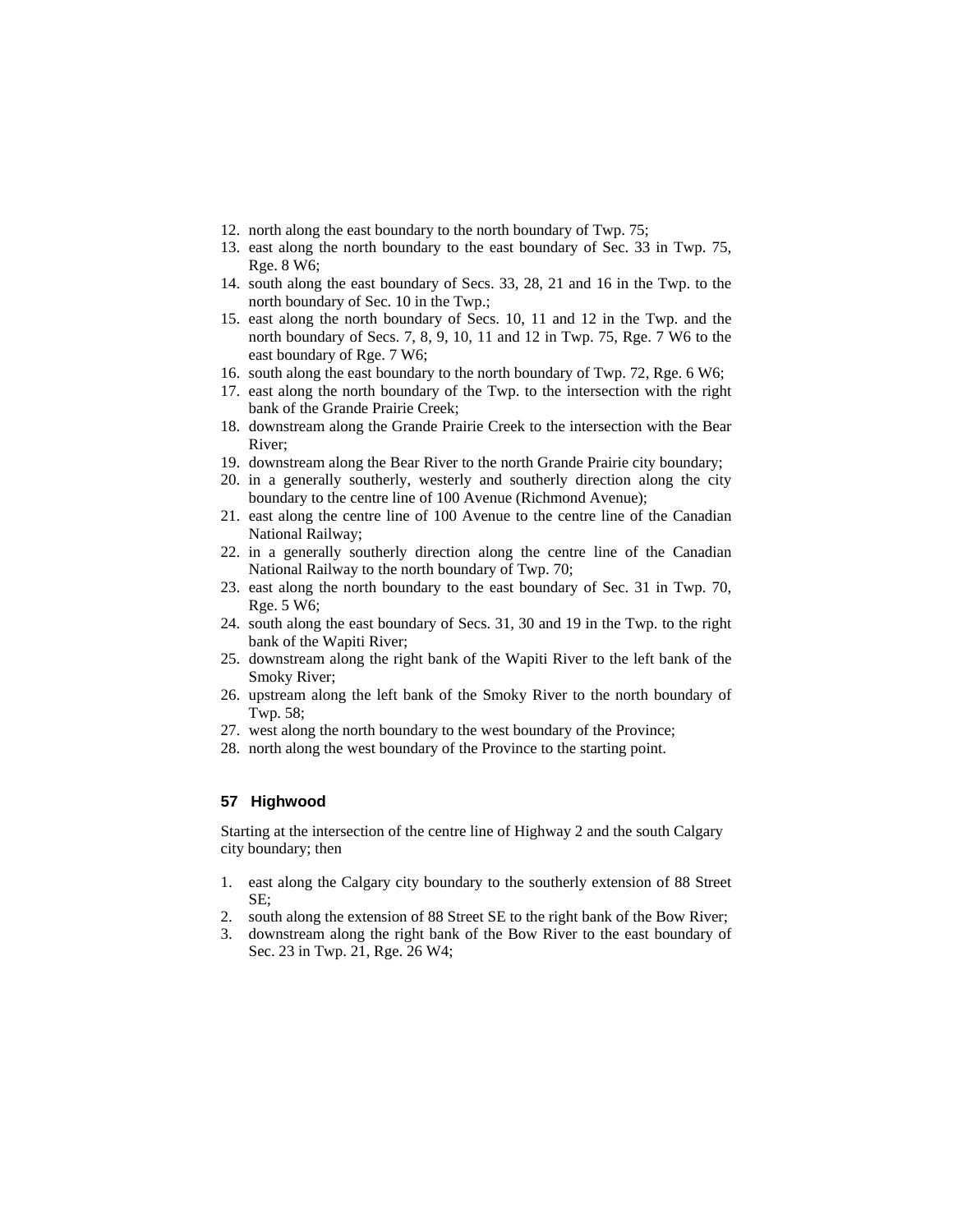- 4. south along the east boundary of Secs. 23, 14, 11 and 2 in the Twp. and the east boundary of Secs. 35, 26, 23, 14, 11 and 2 in Twps. 20 and 19, Rge. 26 W<sub>4</sub> to the north boundary of Twp. 18 (Highway 23);
- 5. west along the north boundary of Twp. 18 (Highway 23) to the east boundary of Sec. 35 in Twp. 18, Rge. 27 W4;
- 6. south along the east boundary of Secs. 35, 26, 23, 14, 11 and 2 in the Twp. and the east boundary of Secs. 35, 26 and 23 in Twp. 17, Rge. 27 W4 to the right bank of the Little Bow River;
- 7. downstream along the right bank of the Little Bow River to the north boundary of Sec. 6 in Twp. 17, Rge. 26 W4;
- 8. west along the north boundary of Sec. 6 in Twp. 17, Rge. 26 and the north boundary of Secs. 1, 2, 3, 4, 5 and 6 in Rge. 27 and the north boundary of Secs. 1, 2, 3, 4 and 5 to the east boundary of Sec. 6 in Rge. 28 W4;
- 9. south along the east boundary of Sec. 6 in Twp. 17, Rge. 28 W4 to the north boundary of Twp. 16;
- 10. west along the north boundary of Twp. 16 to the east boundary of Sec. 33, Rge. 2 W5;
- 11. south along the east boundary of Secs. 33, 28, 21, 16, 9 and 4 in the Twp. to the north boundary of Twp. 15;
- 12. west along the north boundary to the east boundary of the Rocky Mountain Forest Reserve;
- 13. in a northerly direction to the intersection with Highway 546 in Sec. 26, Twp. 19, Rge. 4 W5;
- 14. northeast along Highway 546 to the north boundary of Twp. 19, Rge. 3 W5;
- 15. east along the north boundary to the east boundary of Sec. 35;
- 16. south along the east boundary of Secs. 35 and 26 to the north boundary of Sec. 24;
- 17. east along the north boundary of Sec. 24 in the Twp. and Secs. 19, 20 and 21 in Rge. 2 W5 to the east boundary of Sec. 28 in the Twp.;
- 18. north along the east boundary of Secs. 28 and 33 in the Twp. and Secs. 4 and 9 in Twp. 20, Rge. 2 W5 to Highway 7;
- 19. north and east along Highway 7 to the east boundary of Sec. 23, Twp. 20, Rge. 1 W5;
- 20. north along the east boundary of Secs. 23, 26 and 35 in the Twp. and the east boundary of Sec. 2 in Twp. 21, Rge. 1 W5 to the north boundary of Sec. 1;
- 21. east along the north boundary of Sec. 1 in Twp. 21, Rge. 1 W5 and Sec. 5 in Twp. 21, Rge. 29 W4 to Highway 2A;
- 22. north along Highway 2A to the centre line of Highway 2;
- 23. northwest along Highway 2 to the starting point.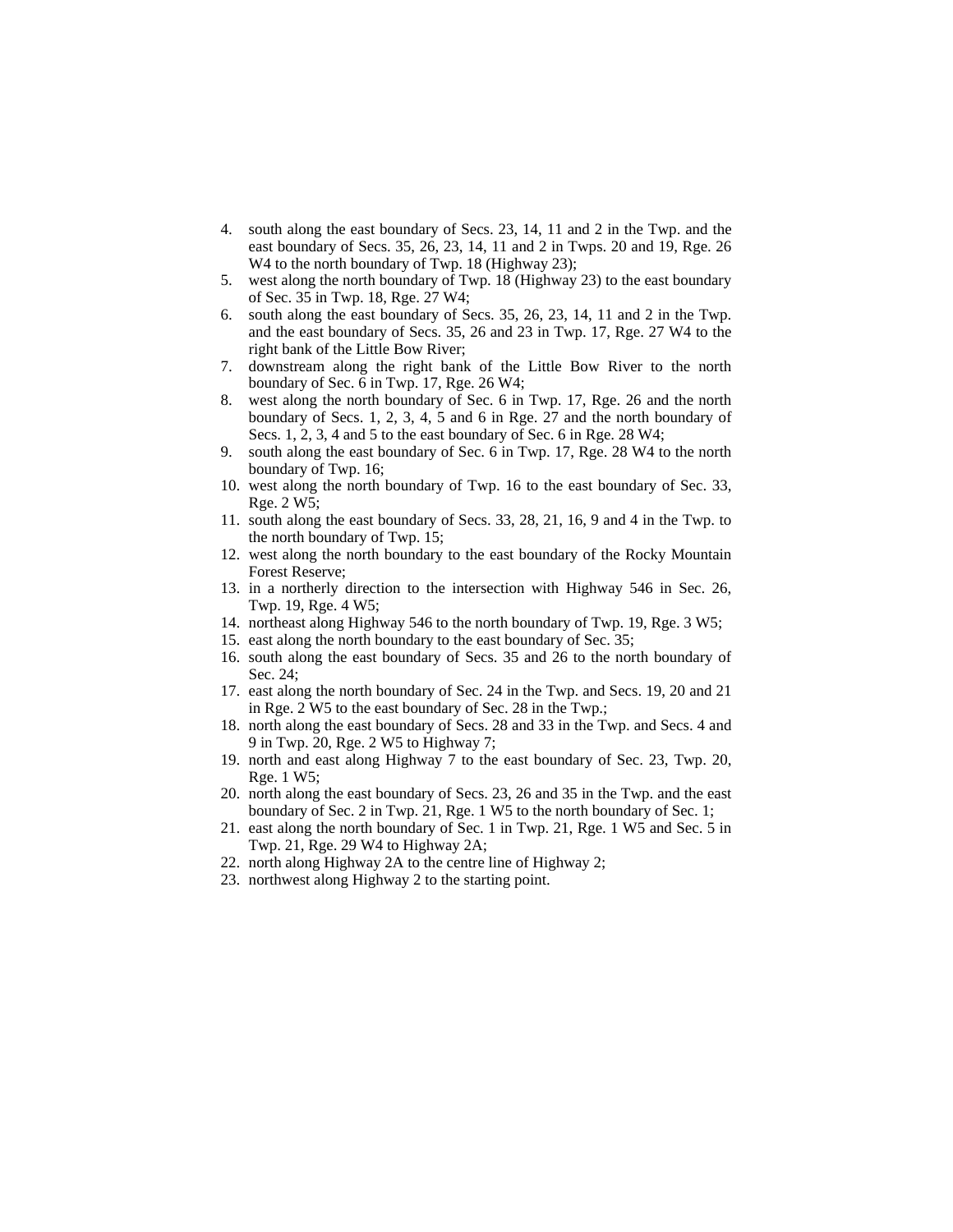## **58 Innisfail - Sylvan Lake**

Starting at the intersection of the east boundary of Rge. 4 W5 and the north boundary of Sec. 18 in Twp. 38 Rge. 3 W5; then

- 1. east along the north boundary of Secs. 18, 17, 16 and 15 to the east boundary of Sec. 22 in the Twp.;
- 2. north along the east boundary to the north boundary of the south half of Sec. 23 in the Twp.;
- 3. east along the north boundary to the east boundary of the west half of Sec. 23 in the Twp.;
- 4. north along the east boundary to the north boundary of Sec. 23 in the Twp.;
- 5. east along the north boundary of Sec. 23 to the east boundary of Sec. 26;
- 6. north along the east boundary of Sec. 26 to the right bank of the Medicine River;
- 7. upstream along the right bank of the Medicine River to the north boundary of Twp. 38;
- 8. east along the north boundary to the east boundary of the west half of Sec. 6 in Twp. 39, Rge. 2 W5;
- 9. north along the east boundary to the north boundary of the south half of Sec. 6 in the Twp.;
- 10. east along the north boundary of the south half of Secs. 6, 5, 4, 3 and 2 to the east boundary of Sec. 2 in the Twp.;
- 11. north along the east boundary of Secs. 2, 11 and 14 to the north boundary of the south half of Sec. 13 in the Twp.;
- 12. east along the north boundary to the east boundary of Rge. 2 W5;
- 13. south along the east boundary to the north boundary of Sec. 7 in Twp. 39, Rge. 1 W5;
- 14. east along the north boundary of Secs. 7, 8, 9, 10, 11 and 12 in the Twp. and the north boundary of Secs. 8, 9 and 10 in Twp. 39, Rge. 28 W4 to the east boundary of Sec. 15;
- 15. north along the east boundary of Sec. 15 to the right bank of the Blindman River;
- 16. downstream along the right bank of the Blindman River to the east boundary of Rge. 28 W4;
- 17. south along the east boundary of Rge. 28 to the north boundary of Twp. 38 (Highway 11A);
- 18. east along the north boundary of Twp. 38 (Highway 11A) to the west Red Deer city boundary;
- 19. south, southeast, east and north along the Red Deer City boundary to the intersection with Highway 11;
- 20. east along Highway 11 to the intersection with the right bank of the Red Deer River;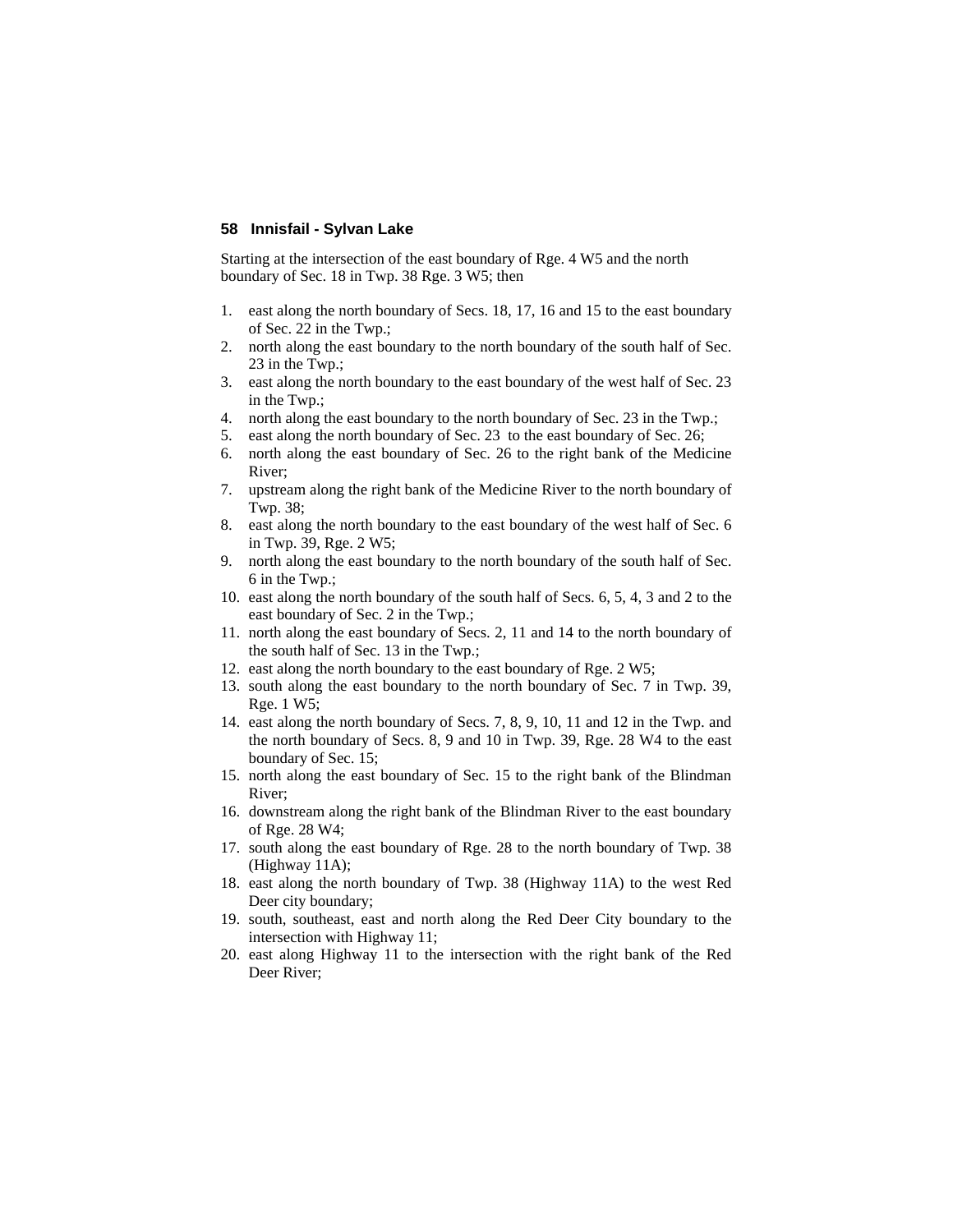- 21. downstream along the right bank of the Red Deer River to the north boundary of Twp. 34 in Rge. 21 W4;
- 22. west along the north boundary to the east boundary of Rge. 24 W4;
- 23. north along the east boundary to the north boundary of Sec. 1 in Twp. 35, Rge. 24 W4;
- 24. west along the north boundary of Secs. 1, 2, 3, 4, 5 and 6 in the Twp. and the north boundary of Secs. 1 and 2 in Twp. 35, Rge. 25 W4 to the east boundary of Sec. 3 in the Twp.;
- 25. south along the east boundary to the north boundary of Twp. 34;
- 26. east along the north boundary of Twp. 34 to the east boundary of Sec. 33 in Twp. 34, Rge. 25 W4;
- 27. south along the east boundary to the north boundary of Sec. 28 in the Twp.;
- 28. west along the north boundary of Secs. 28, 29 and 30 in the Twp. and the north boundary of Secs. 25, 26, 27 and 28 to the east boundary of Sec. 29 in Twp. 34, Rge. 26 W4;
- 29. south along the east boundary of Secs. 29, 20, 17 and 8 to the north boundary of Sec. 5;
- 30. west along the north boundary of Secs. 5 and 6 in the Twp. and Secs. 1, 2, 3, 4, 5 and 6 to the east boundary of Rge. 28 W4;
- 31. south along the east boundary to the north boundary of Twp. 33;
- 32. west along the north boundary of Twp. 33 to the east boundary of Sec. 2 in Twp. 34, Rge. 2 W5;
- 33. north along the east boundary of Sec. 2 to the north boundary of Sec. 2;
- 34. west along the north boundary of Sec. 2 to the east boundary of Sec. 10 in the Twp.;
- 35. north along the east boundary of Sec. 10 to the north boundary of Sec. 10;
- 36. west along the north boundary of Secs. 10, 9, 8 and 7 in the Twp. and Secs. 12, 11, 10, 9, 8 and 7 in Twp. 34, Rge. 3 W5 and the north boundary of Sec. 12 in Twp. 34, Rge. 4 W5 to the east boundary of Sec. 14;
- 37. north along the east boundary of Secs. 14 and 23 to the north boundary of Sec. 23, Twp. 34, Rge. 4 W5 (Highway 587);
- 38. west along the north boundary of Secs. 23 and 22 (Highway 587) to the east boundary of Sec. 28 in Twp. 34, Rge. 4 W5;
- 39. north along the east boundary of Secs. 28 and 33 in the Twp. and the east boundary of Secs. 4, 9, 16, 21, 28 and 33 in Twp. 35 and the east boundary of Sec. 4 in Twp. 36, Rge. 4 W5 to the north boundary of Sec. 4 in Twp. 36;
- 40. west along the north boundary of Secs. 4, 5 and 6 in the Twp. to the east boundary of Rge. 5 W5;
- 41. north along the east boundary to the north boundary of Sec. 30 in Twp. 36, Rge. 4 W5;
- 42. east along the north boundary of Secs. 30, 29, 28, 27, 26 and 25 in the Twp. to the east boundary of Rge. 4 W5;
- 43. north along the east boundary to the starting point.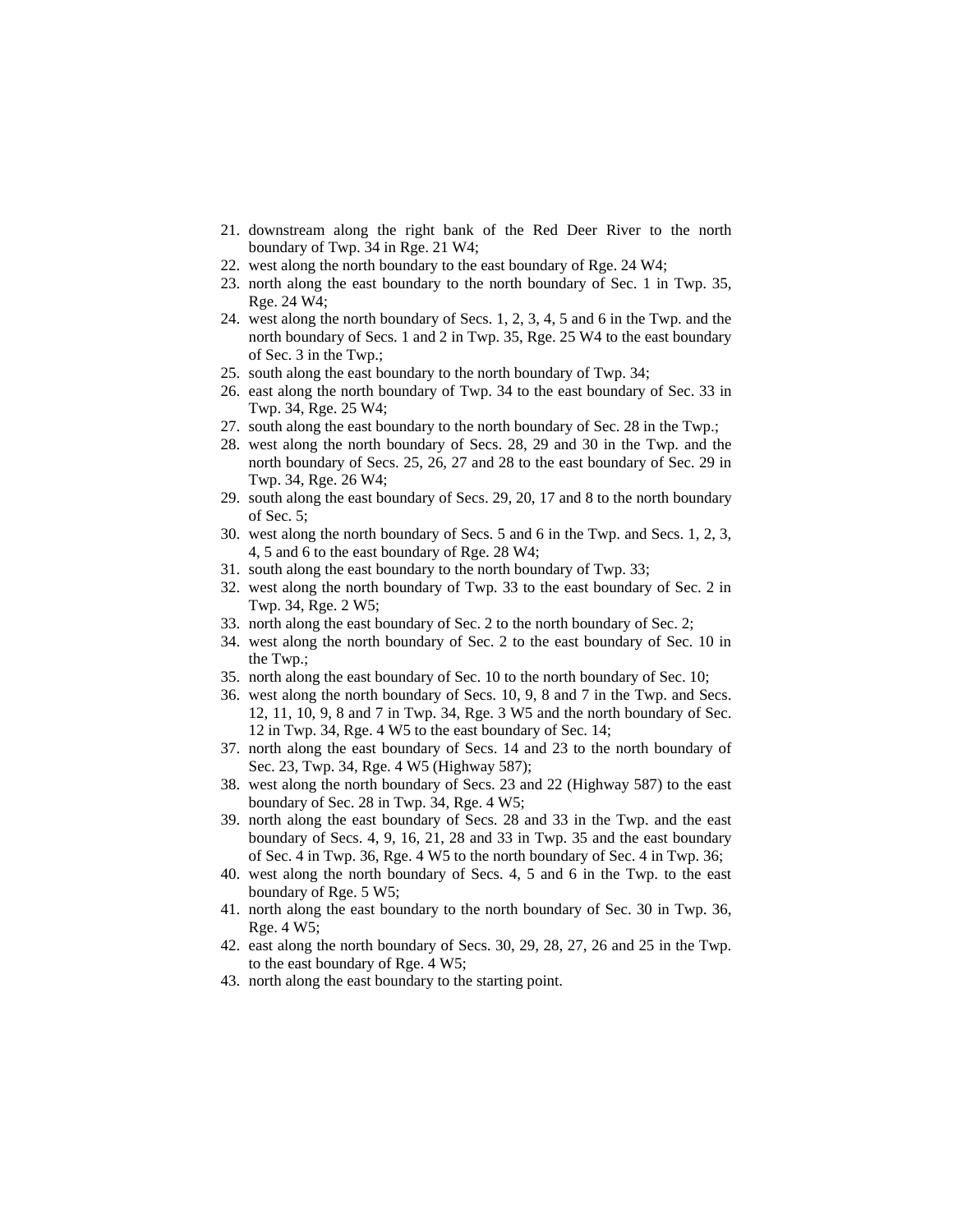## **59 Lac La Biche - St. Paul**

Starting at the right bank of the Athabasca River and the north boundary of Twp. 80 Rge. 17 W4; then

- 1. east along the north boundary of Twp. 80 to the east boundary of Rge. 14  $W4:$
- 2. south along the east boundary of Rge. 14 to the north boundary of Sec. 18 in Twp. 80, Rge. 13 W4;
- 3. east along the north boundary of Secs. 18, 17, 16, 15, 14 and 13 to the east boundary of Rge. 13 W4;
- 4. north along the east boundary of Rge. 13 to the north boundary of Twp. 80;
- 5. east along the north boundary of Twp. 80 to the east boundary of Rge. 10 W4;
- 6. south along Rge. 10 W4 to the north boundary of Twp. 74;
- 7. east along the north boundary of Twp. 74 to the east boundary of Sec. 33 in the Twp.;
- 8. south along the east boundary of Secs. 33, 28, 21, 16, 9 and 4 in the Twp. and Secs. 33, 28 and 21 in Twp. 73, Rge. 9 W4 to the north boundary of the Cold Lake Air Weapons Range (CLAWR);
- 9. east along the north boundary of the CLAWR to the east boundary of the Province;
- 10. south along the east boundary of the Province to the south boundary of the CLAWR;
- 11. west along the south boundary of the CLAWR to the east boundary of Sec. 35 in Twp. 66, Rge. 9 W4;
- 12. south along the east boundary of Secs. 35, 26, 23, 14, 11 and 2 in the Twp. and the east boundary of Sec. 35 in Twp. 65 to the north boundary of Sec. 26 in Twp. 65, Rge. 9 W4;
- 13. west along the north boundary of Secs. 26, 27 and 28 in the Twp. to the east boundary of Sec. 29;
- 14. south along the east boundary of Secs. 29, 20, 17 and 8 to the north boundary of Sec. 5;
- 15. west along the north boundary of Secs. 5 and 6 in the Twp. and the north boundary of Secs. 1, 2 and 3 in Twp. 65, Rge. 10 W4 to the east boundary of Sec. 4;
- 16. south along the east boundary of Sec. 4 in the Twp. and Secs. 33, 28, 21, 16, 9 and 4 in Twp. 64 and Secs. 33, 28, 21, 16 and 9 in Twp. 63, Rge. 10 W4 to the intersection with the right bank of the Beaver River;
- 17. downstream along the right bank of the Beaver River to the east boundary of Sec. 2 in the Twp.;
- 18. south along the east boundary to the north boundary of Twp. 62;
- 19. east along the north boundary of Twp. 62 to the east boundary of the west half of Sec. 35 in Twp. 62, Rge. 10 W4;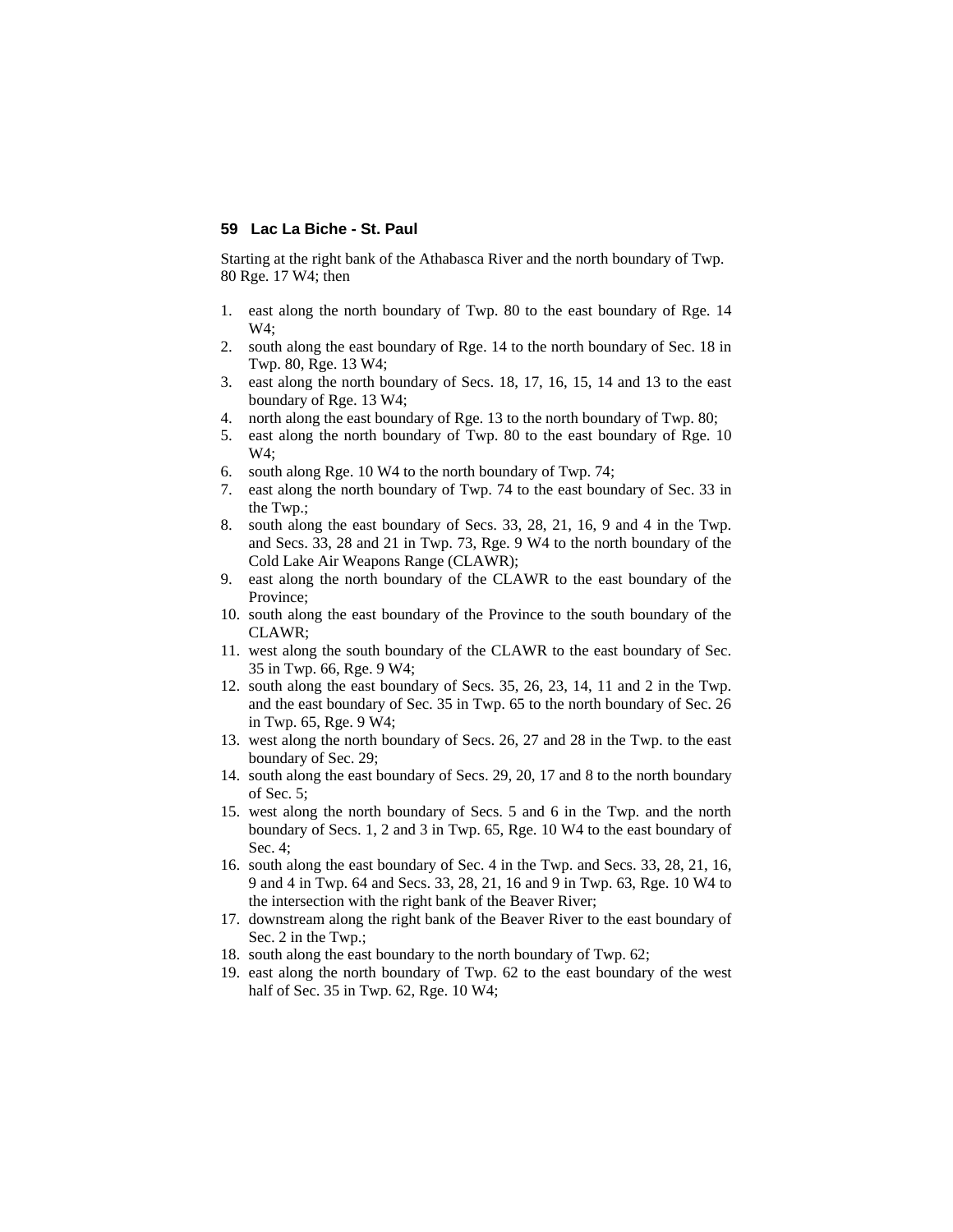- 20. south along the east boundary of the west half of Secs. 35, 26, 23, 14, 11 and 2 to the north boundary of the south half of Sec. 2 in the Twp.;
- 21. east along the north boundary of the south half of Secs. 2 and 1 in the Twp. and along the north boundary of the south half of Sec. 6 in Twp. 62, Rge. 9 W<sub>4</sub> to the east boundary of Sec. 6;
- 22. south along the east boundary to the north boundary of Twp. 61;
- 23. east along the north boundary to the east boundary of the west half of Sec. 32 in Twp. 61, Rge. 9 W4;
- 24. south along the east boundary of the west half of Secs. 32, 29, 20, 17, 8 and 5 in Twp. 61 to the north boundary of Twp. 60;
- 25. east along the north boundary to the east boundary of Sec. 32 in Twp. 60, Rge. 9 W4;
- 26. south along the east boundary of Secs. 32, 29 and 20 to the north boundary of Sec. 16 in the Twp.;
- 27. east along the north boundary of Secs. 16, 15, 14 and 13 to the east boundary of the west half of Sec. 13 in the Twp.;
- 28. south along the east boundary of the west half of Secs. 13, 12 and 1 in the Twp. and the east boundary of the west half of Secs. 36, 25, 24, 13, 12 and 1 in Twp. 59, Rge. 9 W4 to the north boundary of Twp. 58;
- 29. east along the north boundary to the west boundary of Kehewin Indian Reserve No. 123;
- 30. south and east along the Kehewin Indian Reserve No. 123 boundary to the intersection with Highway 41;
- 31. south along Highway 41 to the north boundary of Sec. 7 in Twp. 57, Rge. 6 W4;
- 32. east along the north boundary of Sec. 7 to the east boundary of Sec. 7;
- 33. south along the east boundary of Secs. 7 and 6 to the north boundary of Twp. 56 (Highway 646);
- 34. west along the north boundary of Twp. 56 to Highway 41;
- 35. south along Highway 41 to the intersection with the north boundary of Sec. 19 in Twp. 55, Rge. 6 W4;
- 36. east along the north boundary of Secs. 19, 20, 21 and 22 to the east boundary of Sec. 22 in the Twp.;
- 37. south along Secs. 22, 15, 10 and 3 in the Twp. and Secs. 34, 27, 22, 15, 10 and 3 in Twp. 54, Rge. 6 W4;
- 38. south along the east boundary of Secs. 34, 27 and 22 to the north boundary of Sec. 15 in Twp. 53;
- 39. west along the north boundary of Secs. 15, 16, 17 and 18 in Twp. 53, Rge. 6 W4;
- 40. west along Secs. 13 and 14 to the east boundary of Sec. 15 in Rge. 7 W4;
- 41. south along the east boundary of Secs. 15, 10 and 3 in the Twp. and south along the east boundary of Sec. 34 to the north boundary of Sec. 27 in Twp. 52, Rge. 7 W4;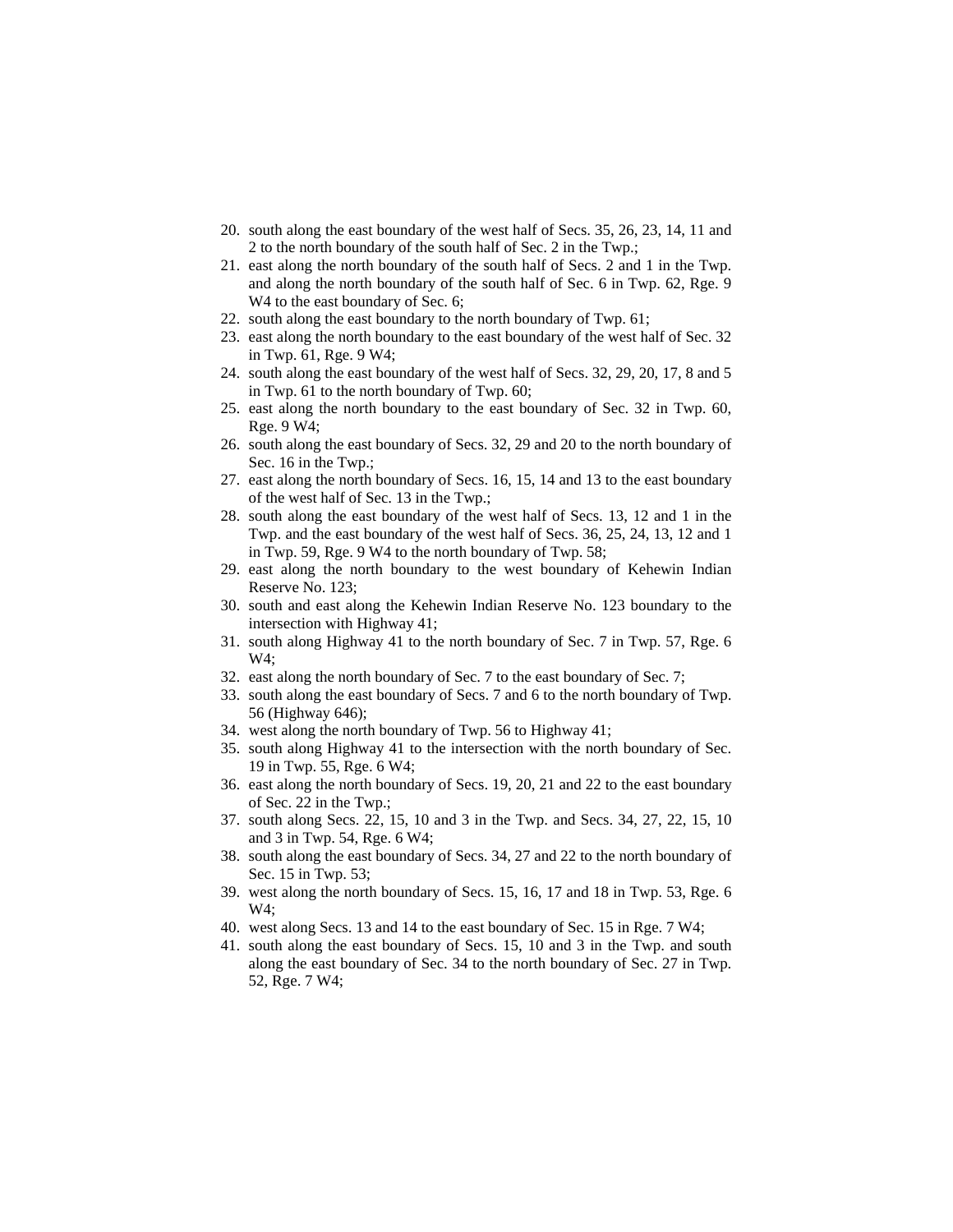- 42. west along the north boundary of Secs. 27, 28, 29 and 30 in the Twp. and the north boundary of Secs. 25 and 26 in Twp. 52, Rge. 8 W4 to the east boundary of the west half of Sec. 35;
- 43. north along the east boundary of the west half of Sec. 35 to the north boundary of the south half of Sec. 35;
- 44. west along the north boundary of the south half of Secs. 35 and 34 to the east boundary of the west half of Sec. 34;
- 45. north along the east boundary of the west half of Sec. 34 to the north boundary of Twp. 52, Rge. 8 W4;
- 46. west along the north boundary to the east boundary of Rge. 11 (Highway 870);
- 47. north along the east boundary to the north boundary of Sec. 1 in the Twp.;
- 48. west along the north boundary of Secs. 1, 2, 3, 4, 5 and 6 in Rges. 11 and 12 to the east boundary of Rge. 13;
- 49. north along the east boundary of Rge. 13 to the north boundary of Sec. 12 in Twp. 53, Rge. 13 W4;
- 50. west along the north boundary of Secs. 12 and 11 to the east boundary of Sec. 15 in the Twp.;
- 51. north along the east boundary of Secs. 15 and 22 to the north boundary of Sec. 22;
- 52. west along the north boundary of Secs. 22, 21, 20 and 19 to the east boundary of Rge. 14;
- 53. north along the east boundary of Rge. 14 to the north boundary of Sec. 12 in Twp. 54, Rge. 14 W4;
- 54. west along the north boundary of Secs. 12, 11, 10, 9, 8 and 7 in Twp. 54, Rges. 14 and 15 W4 to the east boundary of Rge. 16 W4;
- 55. north along the east boundary of Rge. 16 to the north boundary of Twp. 54;
- 56. east along the north boundary to the east boundary of Sec. 6 in Twp. 55, Rge. 15 W4;
- 57. north along the east boundary of Secs. 6 and 7 to the north boundary of Sec. 7 in Twp. 55, Rge. 15 W4;
- 58. west along the north boundary of Sec. 7 to the east boundary of Rge. 16;
- 59. north along the east boundary of Rge. 16 to the north boundary of Sec. 18 in Twp. 56, Rge. 15 W4;
- 60. east along the north boundary of Secs. 18 and 17 to the east boundary of the west half of Sec. 20 in Twp. 56, Rge. 15 W4;
- 61. north along the east boundary of the west half of Sec. 20 to the north boundary of Sec. 20;
- 62. east along the north boundary of the Sec. to the east boundary of Sec. 29;
- 63. north along the east boundary of Secs. 29 and 32 in the Twp. and north along the east boundary of Secs. 5, 8, 17, 20, 29 and 32 in Twp. 57 to the north boundary of Twp. 57;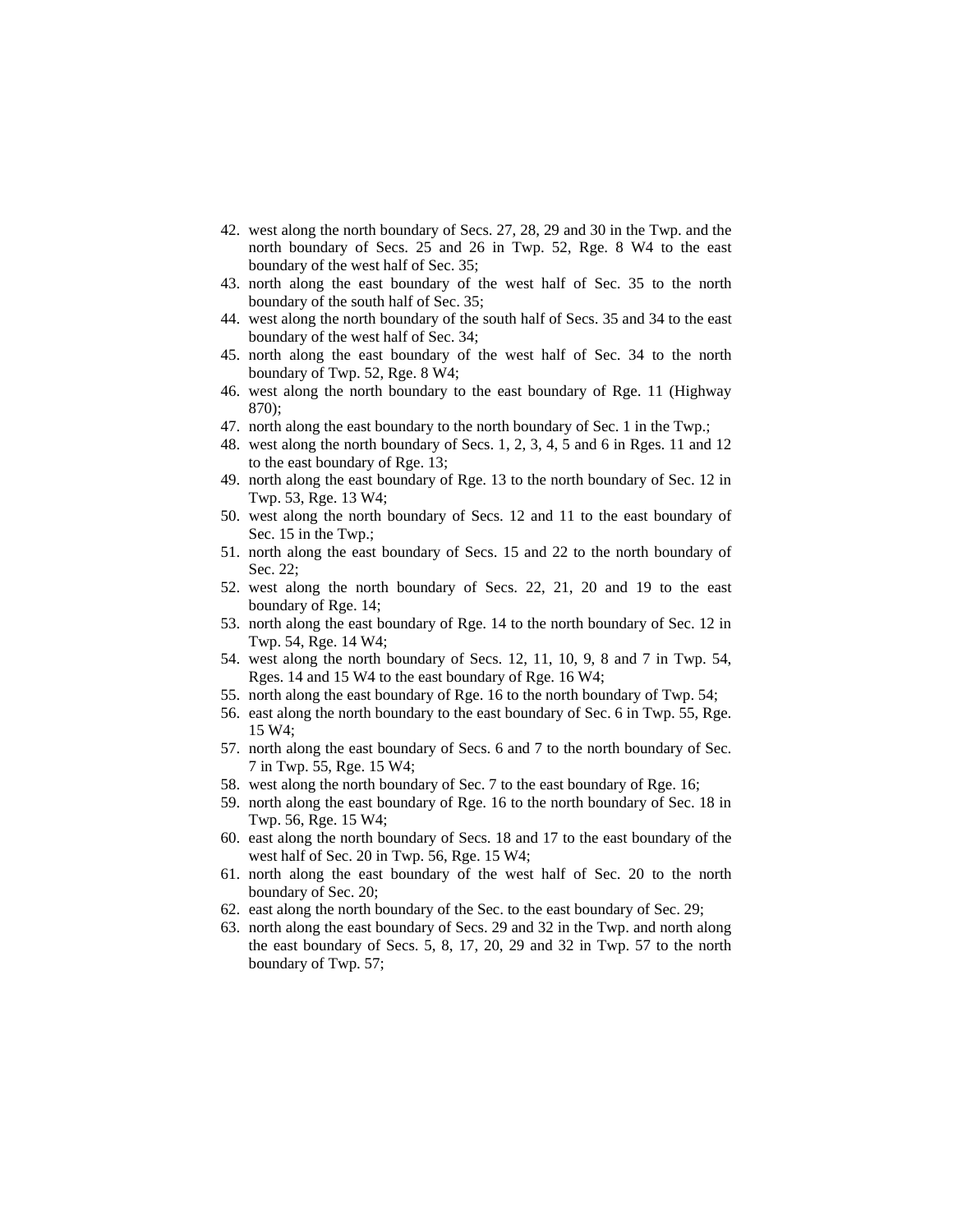- 64. east along the north boundary of the Twp. to the right bank of the North Saskatchewan River;
- 65. upstream along the right bank of the North Saskatchewan River to the east boundary of Rge. 16 W4;
- 66. north along the east boundary to the north boundary of Twp. 61;
- 67. west along the north boundary to the east boundary of Sec. 3 in Twp. 62, Rge. 18 W4;
- 68. north along the east boundary of Secs. 3, 10, 15, 22, 27 and 34 in the Twp. to the north boundary of Twp. 62;
- 69. east along the north boundary to the east boundary of Rge. 18 W4;
- 70. north along the east boundary to the west boundary of the Buffalo Lake Metis Settlement;
- 71. north and east along the boundary of the Buffalo Lake Metis Settlement to the east boundary of Rge. 17 W4;
- 72. north along the east boundary to the north boundary of Sec. 13 in Twp. 69, Rge. 17 W4;
- 73. west along the north boundary of Secs. 13, 14, 15, 16 ,17 and 18 in the Twp. and Secs. 13, 14, 15, 16 and 17 in Rge. 18 W4 to the intersection with the right bank of the Athabasca River;
- 74. north along the right bank to the starting point.

#### **60 Lacombe - Ponoka**

Starting at the centre line of Highway 2 and the north boundary of Twp. 44 (Highway 611); then

- 1. east along the north boundary of Twp. 44 to the south boundary of the Ermineskin Indian Reserve No. 138;
- 2. east, south, east, north, west and north along the boundaries of Indian Reserves No. 138, 137, 139, 137 and 138 to the north boundary of Twp. 45 at the east boundary of Sec. 33, Rge. 24 W4;
- 3. east along the north boundary of Twp. 45 to Highway 56;
- 4. south along Highway 56 to the north boundary of Sec. 21 in Twp. 42, Rge. 19 W4;
- 5. east along the north boundary to the east boundary of the west half of the Sec. 21;
- 6. south along the east boundary of the west half of Secs. 21, 16, 9 and 4 in the Twp. to the north boundary of Twp. 41 (Highway 53);
- 7. west along the north boundary to the east boundary of Sec. 34 in Twp. 41, Rge. 20 W4;
- 8. south along the east boundary of Secs. 34 and 27 in the Twp. to the north boundary of Sec. 22 in the Twp.;
- 9. west along the north boundary to the east shore of Buffalo Lake;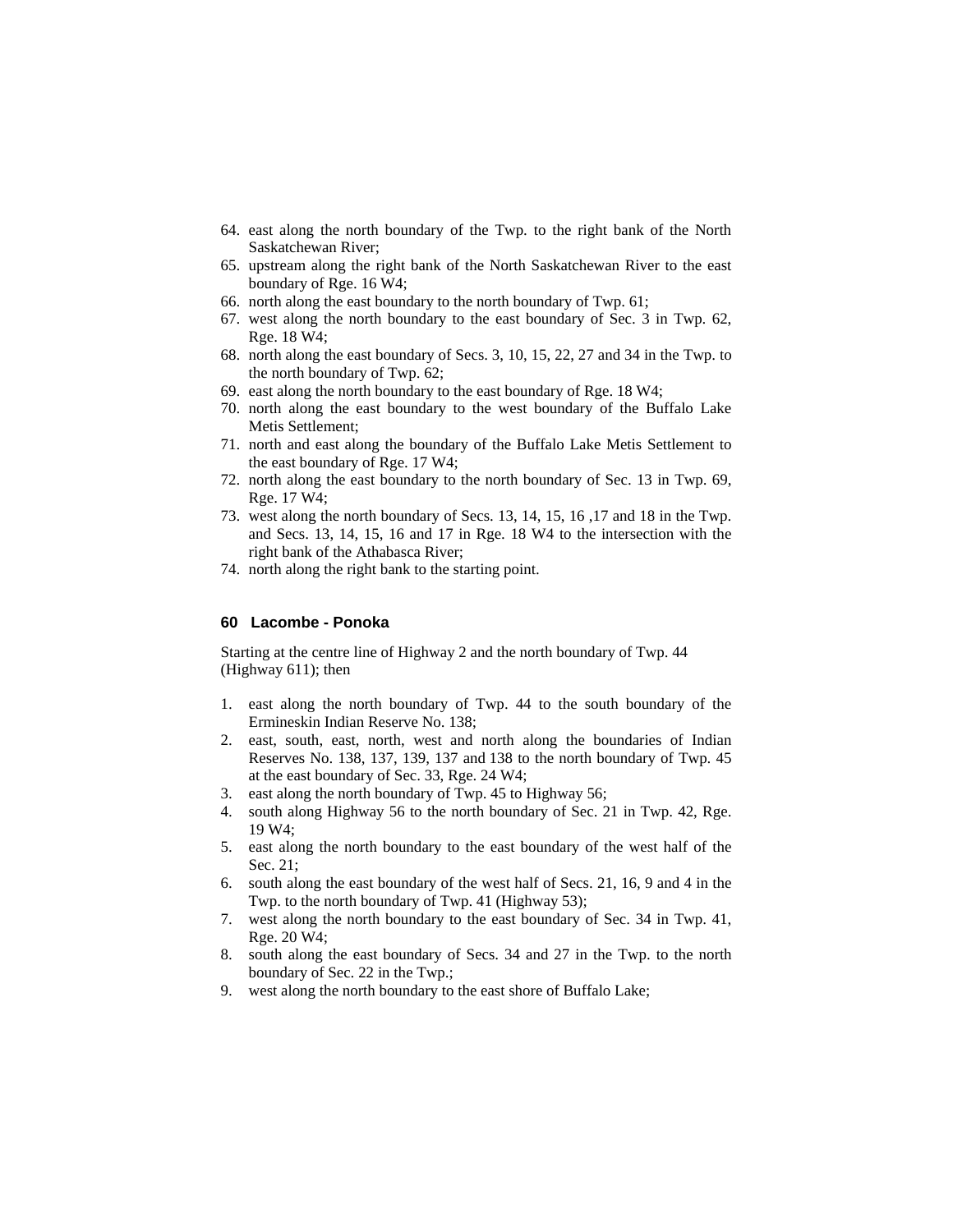- 10. in a generally southerly direction along the east shore to the north boundary of Twp. 40;
- 11. west along the north boundary to the west shore of Buffalo Lake;
- 12. in a generally southwesterly direction along the west shore to the east boundary of Rge. 22 W4;
- 13. south along the east boundary of Rge. 22 W4 to the south shore of Buffalo Lake;
- 14. in an easterly and southwesterly direction along the lake shore to its intersection with the east boundary of Rge. 22;
- 15. south along the east boundary of Rge. 22 to the north boundary of Sec. 24, Twp. 39, Rge. 22;
- 16. west along the north boundary of Secs. 24 and 23 to the east boundary of Sec. 22 in the Twp.;
- 17. south along the east boundary of Secs. 22, 15, 10 and 3 to the north boundary of Twp. 38;
- 18. west along the north boundary of Twp. 38 to the right bank of the Red Deer River;
- 19. upstream along the right bank of the river to the east boundary of Rge. 27 W4;
- 20. north along the east boundary to the north boundary of Twp. 39, Rge. 27 W4;
- 21. west along the north boundary to the east boundary of Rge. 28 W4;
- 22. north along the east boundary of Rge. 28 W4 to the north boundary of Twp. 40, Rge. 28 W4;
- 23. west along the north boundary of Twp. 40, Rge. 28 W4 to the east shore of Gull Lake;
- 24. northwest along the east shore of Gull Lake to the north boundary of Twp. 41;
- 25. west along the north boundary of Twp. 41 to the east boundary of Rge. 3 W5;
- 26. north along the east boundary of Rge. 3 W5 to the north boundary of Twp. 42, Rge. 2 W5;
- 27. east along the north boundary of Twp. 42 and Highway 53 to the intersection with the centre line of Highway 2;
- 28. north along the centre line of Highway 2 to the starting point.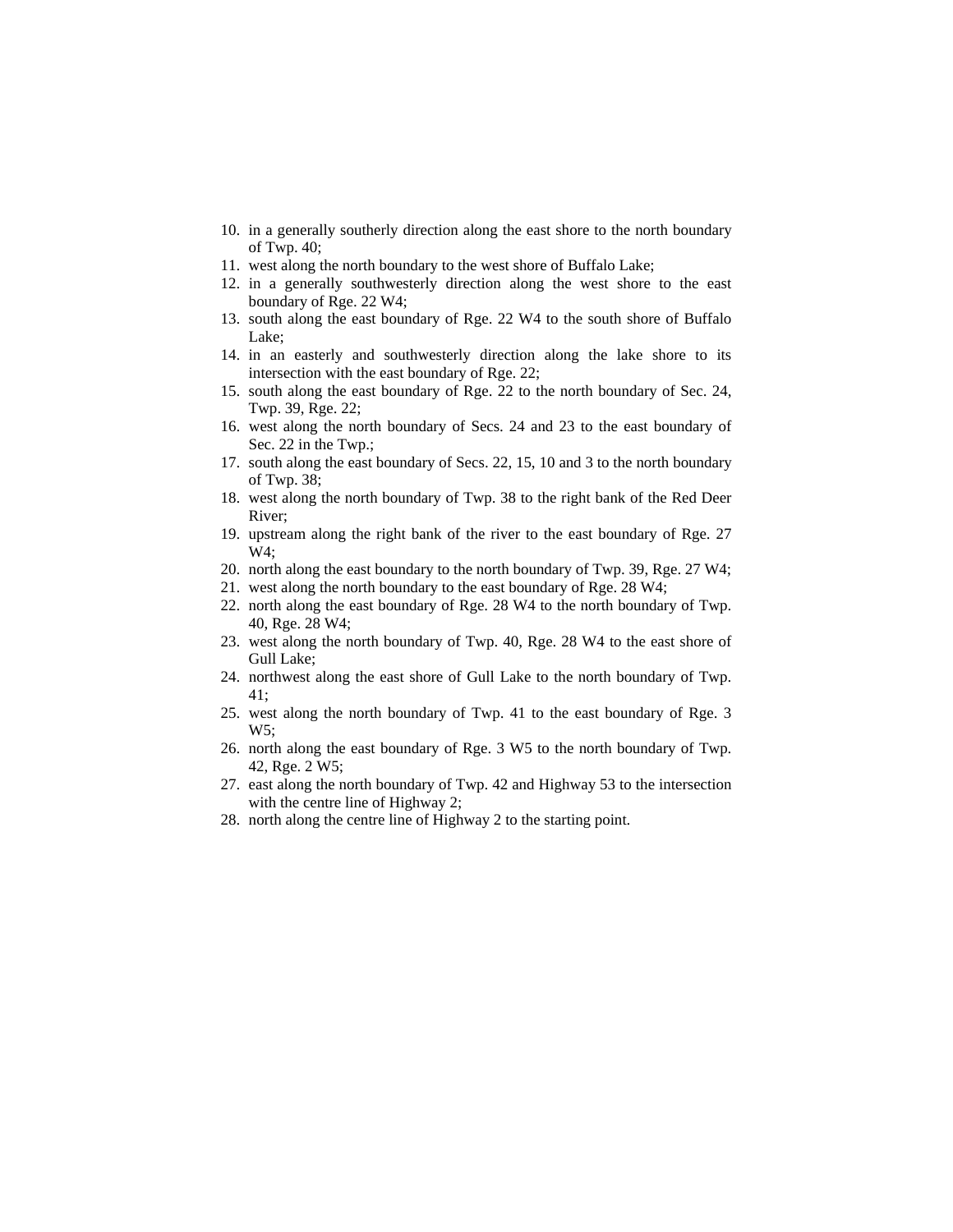## **61 Leduc - Beaumont - Devon**

Starting at the intersection of the right bank of the North Saskatchewan River and the south boundary of the Edmonton city boundary; then

- 1. east along the city boundary to the east boundary of Sec. 8, Twp. 51, Rge. 23  $W4:$
- 2. south along the east boundary of Secs. 8 and 5 in the Twp. to the north boundary of Twp. 50;
- 3. east along the north boundary to the east boundary of Sec. 31, Twp. 50, Rge. 21 W4;
- 4. south along the east boundary to the north boundary of Sec. 29 in the Twp.;
- 5. east along the north boundary to the east boundary of Sec. 29;
- 6. south along the east boundary to the north boundary of Sec. 21 in the Twp.;
- 7. east along the north boundary to the east boundary of Sec. 21;
- 8. south along the east boundary of Secs. 21, 16 and 9 to the north boundary of Sec. 3 in the Twp.;
- 9. east along the north boundary of Secs. 3, 2 and 1 in the Twp. and the north boundary of Secs. 6, 5, 4, 3, 2 and 1 in Twp. 50, Rge. 20 W4 to the east boundary of Rge. 20 W4;
- 10. south along the east boundary to the north boundary of Twp. 49;
- 11. east along the north boundary to the east boundary of Sec. 34, Twp. 49, Rge. 19 W4;
- 12. south along the east boundary of Secs. 34, 27, 22, 15, 10 and 3 in the Twp. to the north boundary of Twp. 48;
- 13. east along the north boundary to the east boundary of Rge. 18 W4;
- 14. south along the east boundary to the north boundary of Twp. 47;
- 15. west along the north boundary to the east boundary of Sec. 2, Twp. 48, Rge. 22 W4;
- 16. north along the east boundary to the north boundary of Sec. 2;
- 17. west along the north boundary of Secs. 2, 3, 4, 5 and 6 in the Twp. and the north boundary of Secs. 1, 2, 3, 4, 5 and 6 in Twp. 48, Rges. 23 and 24 W4 and the north boundary of Secs. 1 and 2 in Twp. 48, Rge. 25 W4 to the east boundary of Sec. 3 in the Twp.;
- 18. south along the east boundary of Sec. 3 to the north boundary of Twp. 47;
- 19. west along the north boundary to the east boundary of Rge. 26 W4;
- 20. north along the east boundary to the intersection with Highway 39;
- 21. west along Highway 39 to the intersection with Highway 60;
- 22. north along Highway 60 to the Devon Town Boundary;
- 23. west, north, west and north along the Devon town boundary to the right bank of the North Saskatchewan River;
- 24. downstream along the right bank to the starting point.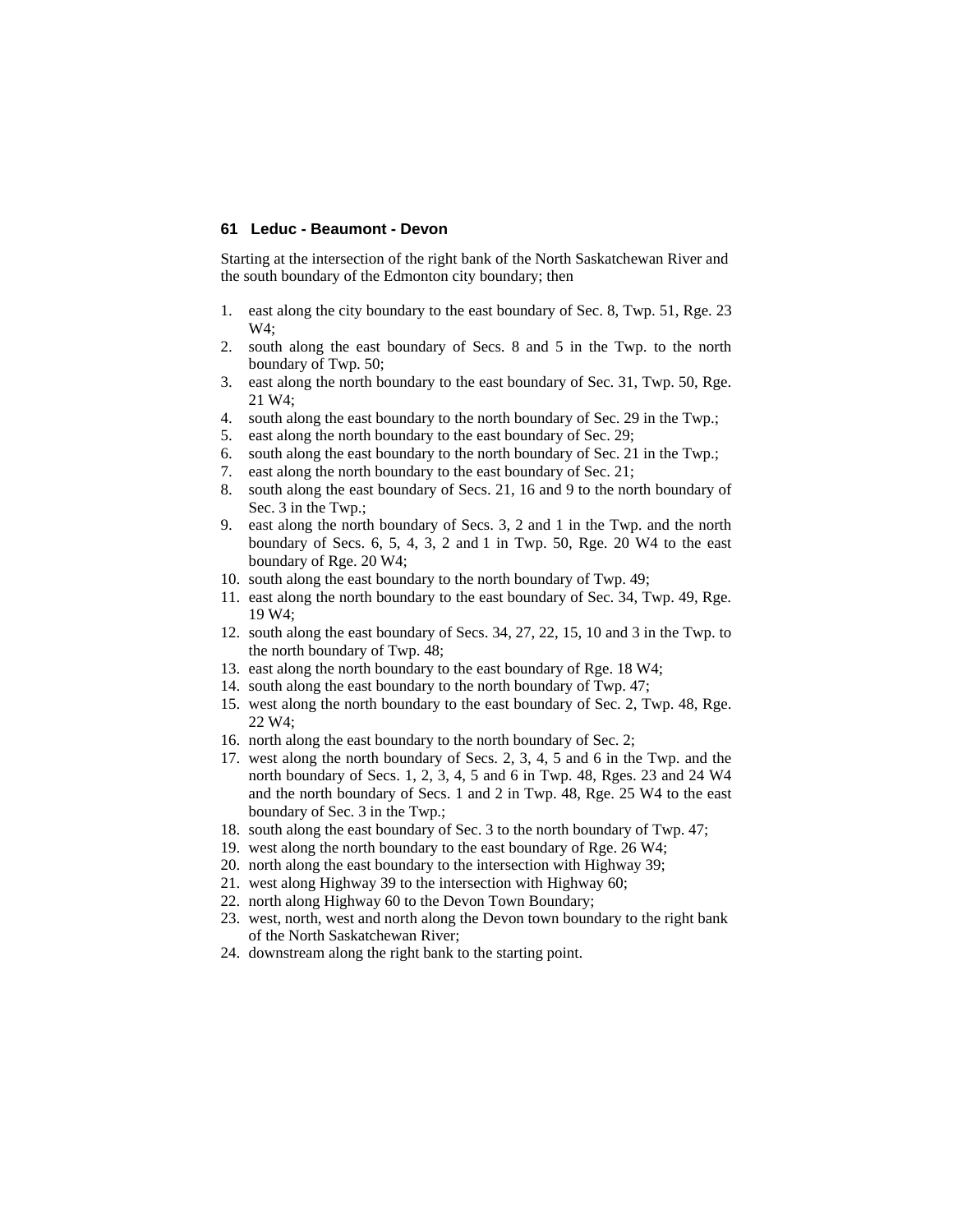### **62 Lesser Slave Lake**

Starting at the intersection with the east boundary of Rge. 18 and the north boundary of Twp. 96 W5; then

- 1. east along the north boundary to the east boundary of Rge. 20 W4;
- 2. south along the east boundary to the north boundary of Twp. 95;
- 3. east along the north boundary to the east boundary of Rge. 18 W4;
- 4. south along the east boundary to the intersection with the right bank of the Athabasca River;
- 5. upstream along the right bank of the Athabasca River to the east boundary of Rge. 20 W4;
- 6. north along the east boundary to the north boundary of Twp. 69;
- 7. west along the north boundary to the east boundary of Rge. 23 W4;
- 8. south along the east boundary to the north boundary of Twp. 68;
- 9. west along the north boundary to the east boundary of Rge. 25 W4;
- 10. south along the east boundary to the north boundary of Twp. 66;
- 11. west along the north boundary of Twp. 66 to the east boundary of Sec. 34 in the Twp.;
- 12. south along Secs. 34, 27, 22, 15, 10 and 3 in Twps. 66 and 65 to the north boundary of Twp. 64;
- 13. west along the north boundary to the right bank of the Athabasca River;
- 14. downstream along the right bank of the Athabasca River to the north boundary of Twp. 67 in Rge. 2 W5;
- 15. west along the north boundary to the east boundary of Rge. 19 W5;
- 16. north along the east boundary to the north boundary of Twp. 70;
- 17. west along the north boundary to the east boundary of Rge. 20 W5;
- 18. north along the east boundary to the north boundary of Twp. 73;
- 19. east along the north boundary to the east boundary of Rge. 19 W5;
- 20. north along the east boundary of Rge. 19 to the north boundary of Twp. 77;
- 21. west along the north boundary of the Twp. to the east boundary of Sec. 3 in Twp. 78, Rge. 19 W5;
- 22. north along the east boundary to the north boundary of Sec. 3 in the Twp.;
- 23. west along the north boundary of Secs. 3, 4 and 5 in the Twp. to the east boundary of Sec. 7 in the Twp.;
- 24. north along the east boundary of Secs. 7, 18, 19, 30 and 31 in the Twp. to the north boundary of Twp. 78;
- 25. west along the north boundary to the east boundary of Rge. 20 W5;
- 26. north along the east boundary of Rge. 20 to the north boundary of Twp. 79, Rge. 19 W5;
- 27. east along the north boundary of Twp. 79 to the east boundary of Rge. 18 W5;
- 28. north along the east boundary of Rge. 18 to the starting point.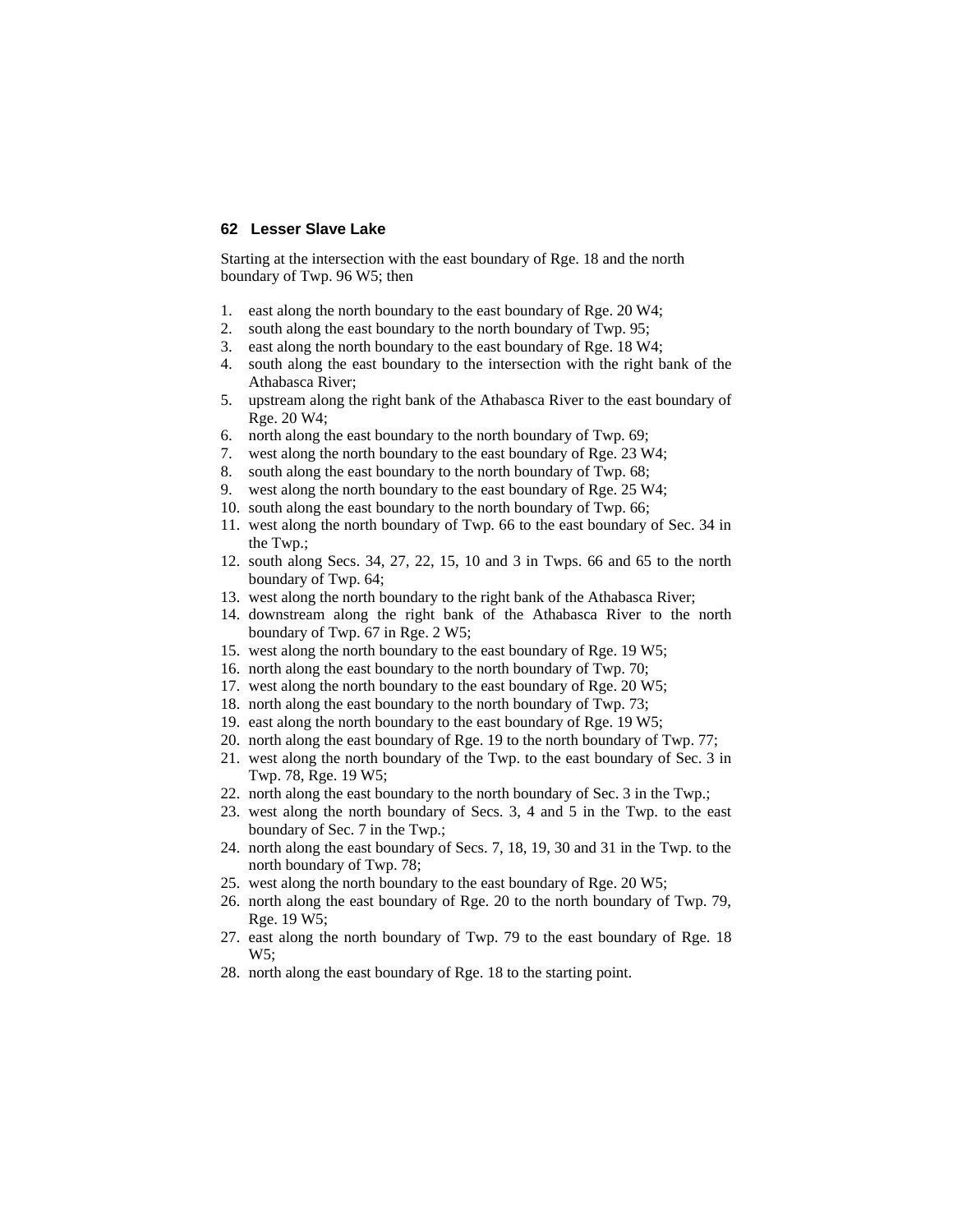## **63 Lethbridge - East**

Starting at the intersection of 13 Street North and the north Lethbridge city boundary; then

- 1. generally east, south and west along the city boundary to the right bank of the Oldman River;
- 2. north along the right bank to the east boundary of Sec. 18 in Twp. 8, Rge. 21 W4;
- 3. north along the east boundary of Secs. 18, 19 and 30 in the Twp. to Scenic Drive;
- 4. northwest along Scenic Drive to 16 Avenue South;
- 5. east along 16 Avenue South to 13 Street South;
- 6. north along 13 Street South and 13 Street North to the starting point.

# **64 Lethbridge - West**

Starting at the right bank of the Oldman River and the north Lethbridge city boundary; then

- 1. east along the city boundary to 13 Street North;
- 2. south along 13 Street North and 13 Street South to 16 Avenue South;
- 3. west along 16 Avenue South to Scenic Drive South;
- 4. southeast along Scenic Drive South to the east boundary of Sec. 30 in Twp. 8, Rge. 21 W4;
- 5. south along Secs. 30, 19 and 18 in the Twp. to the right bank of the Oldman River;
- 6. upstream along the right bank to the north boundary of Sec. 16, Twp. 8, Rge. 22 W4;
- 7. east along the north boundary to the west Lethbridge city boundary;
- 8. north, east and northeast along the west city boundary to the starting point.

### **65 Little Bow**

Starting at the intersection of the east boundary of Sec. 23 in Twp. 21, Rge. 26 W<sub>4</sub> and the right bank of the Bow River; then

- 1. downstream along the right bank to the south boundary of the Siksika Indian Reserve No. 146 in Sec. 6, Twp. 22, Rge. 24 W4;
- 2. in a northeasterly, southeasterly and southerly direction along the Indian Reserve boundary to the right bank of the Bow River;
- 3. downstream along the right bank of the Bow River to the right bank of the Oldman River;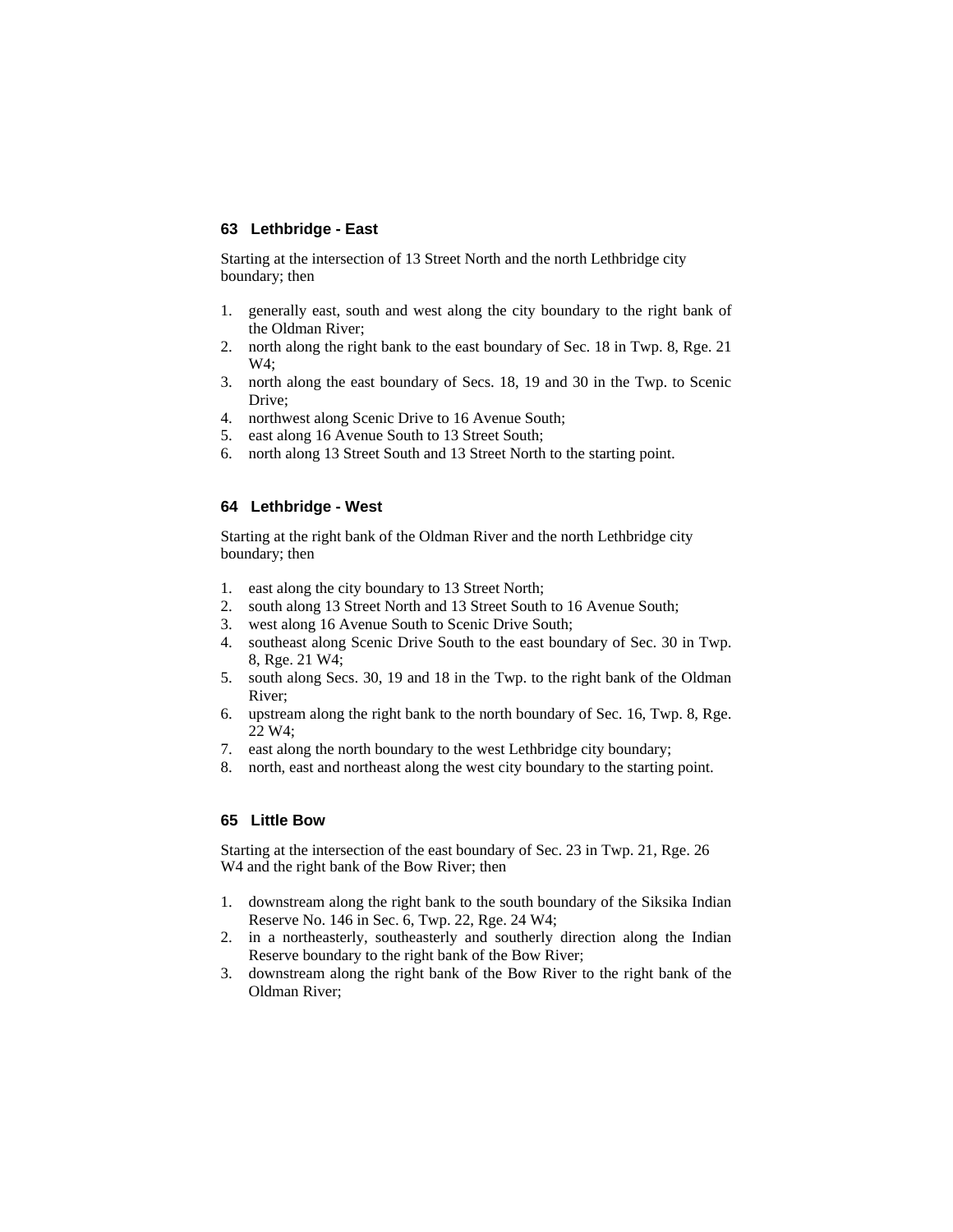- 4. upstream along the right bank of the Oldman River to the east boundary of Rge. 19, Twp. 10 W4;
- 5. south along the east boundary to the north boundary of the south half of Sec. 7 in Twp. 9, Rge. 18 W4;
- 6. east along the north boundary of the south half to the east boundary of the west half of Sec. 7 in the Twp.;
- 7. south along the east boundary of the west half of Secs. 7 and 6 to the north boundary of the south half of Sec. 6 in the Twp.;
- 8. east along the north boundary to the east boundary of Sec. 6 in the Twp.;
- 9. south along the east boundary to the north boundary of Twp. 8;
- 10. east along the north boundary to the east boundary of Sec. 32 in Twp. 8, Rge. 18 W4;
- 11. south along the east boundary to the north boundary of the south half of Sec. 33 in the Twp.;
- 12. east along the north boundary of the south half of Secs. 33 and 34 to the east boundary of the west half of Sec. 34 in the Twp.;
- 13. south along the east boundary to the north boundary of Sec. 27 in the Twp.;
- 14. east along the north boundary of Secs. 27 and 26 to the east boundary of the west half of Sec. 26 in the Twp.;
- 15. south along the east boundary to the north boundary of the south half of Sec. 26 in the Twp.;
- 16. east along the north boundary to the east boundary of Sec. 26 in the Twp.;
- 17. south along the east boundary to the north boundary of Sec. 24 in the Twp.;
- 18. east along the north boundary to the east boundary of Rge. 18 W4;
- 19. south along the east boundary to the north boundary of the south half of Sec. 19 in Twp. 8, Rge. 17 W4;
- 20. east along the north boundary of the south half of Secs. 19 and 20 to the east boundary of the west half of Sec. 20 in the Twp.;
- 21. south along the east boundary to the north boundary of Sec. 17 in the Twp.;
- 22. east along the north boundary to the east boundary of Sec. 17 in the Twp.;
- 23. south along the east boundary to the north boundary of the south half of Sec. 16 in the Twp.;
- 24. east along the north boundary of the south half to the east boundary of the west half of Sec. 16 in the Twp.;
- 25. south along the east boundary of the west half of Secs. 16 and 9 to the north boundary of Sec. 4 in the Twp.;
- 26. east along the north boundary to the east boundary of Sec. 4 in the Twp.;
- 27. south along the east boundary to the north boundary of the south half of Sec. 3 in the Twp.;
- 28. east along the north boundary of the south half of Sec. 3 to the east boundary of Sec. 3;
- 29. south along the east boundary to the north boundary of Twp. 7;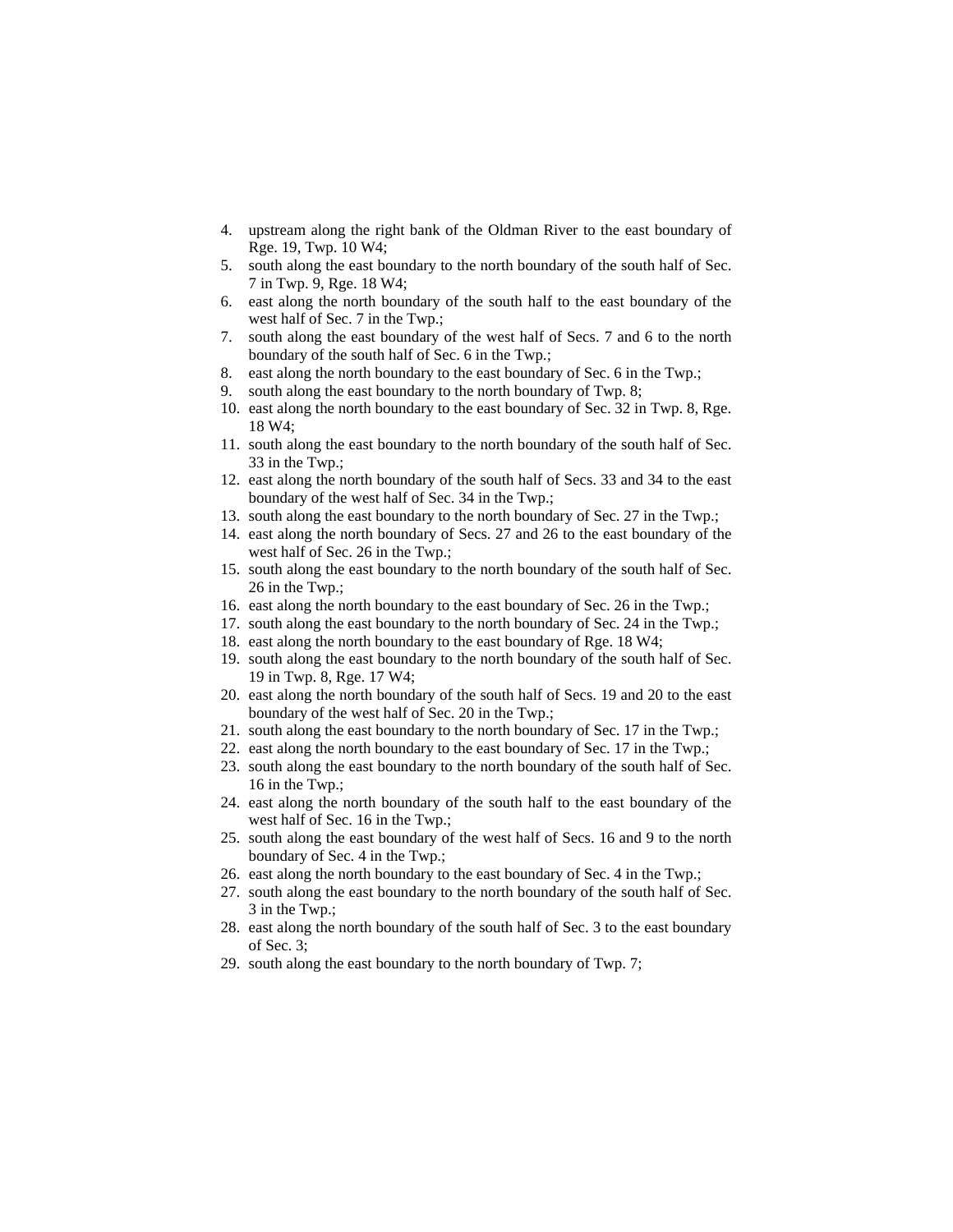- 30. west along the north boundary to the east boundary of Sec. 34 in Twp. 7, Rge. 18 W4;
- 31. south along the east boundary of Secs. 34, 27 and 22 to the north boundary of Sec. 15 in the Twp.;
- 32. west along the north boundary of Secs. 15, 16, 17 and 18 in the Twp. and the north boundary of Secs. 13, 14, 15, 16 and 17 in Twp. 7, Rge. 19 W4 to the east boundary of Sec. 18 in the Twp.;
- 33. south along the east boundary of Secs. 18, 7 and 6 in the Twp. to the north boundary of Twp. 6;
- 34. west along the north boundary to the east boundary of Rge. 20 W4;
- 35. north along the east boundary to the north boundary of Sec. 1 in Twp. 7, Rge. 20 W4;
- 36. west along the north boundary of Secs. 1, 2, 3, 4, 5 and 6 in the Twp. and the north boundary of Sec. 1 in Twp. 7, Rge. 21 W4 to the east boundary of Sec. 11 in the Twp.;
- 37. north along the east boundary to the north boundary of Sec. 11 in the Twp.;
- 38. west along the north boundary of Secs. 11, 10 and 9 in the Twp. to the right bank of Pothole Creek;
- 39. downstream along the right bank of Pothole Creek to the right bank of the St. Mary River;
- 40. downstream along the right bank of the St. Mary River to the right bank of the Oldman River;
- 41. upstream along the right bank (by-passing and excluding the City of Lethbridge) to the east boundary of Sec. 30 in Twp. 10, Rge. 24 W4;
- 42. north along the east boundary of Secs. 30 and 31 in the Twp. to the north boundary of Twp. 10;
- 43. west along the north boundary to the east boundary of Sec. 5 in Twp. 11, Rge. 24 W4;
- 44. north along the east boundary of Secs. 5, 8 and 17 to the north boundary of the south half of Sec. 17 in the Twp.;
- 45. west along the north boundary of the south half of Secs. 17 and 18 in the Twp. to the east boundary of Rge. 25 W4;
- 46. north along the east boundary to the right bank of the Little Bow River;
- 47. upstream along the right bank to the east boundary of Sec. 23 in Twp. 17, Rge. 27 W4;
- 48. north along the east boundary of Secs. 23, 26 and 35 in the Twp. and the east boundary of Secs. 2, 11, 14, 23, 26 and 35 in Twp. 18, Rge. 27 W4 to the north boundary of Twp. 18 (Highway 23);
- 49. east along the north boundary of Twp. 18 (Highway 23) to the east boundary of Sec. 2 in Twp. 19, Rge. 26 W4;
- 50. north along the east boundary of Secs. 2, 11, 14, 23, 26 and 35 in Twps. 19 and 20, Rge. 26 W4 and east boundary of Secs. 2, 11, 14 and 23 in Twp. 21, Rge. 26 W4 to the starting point.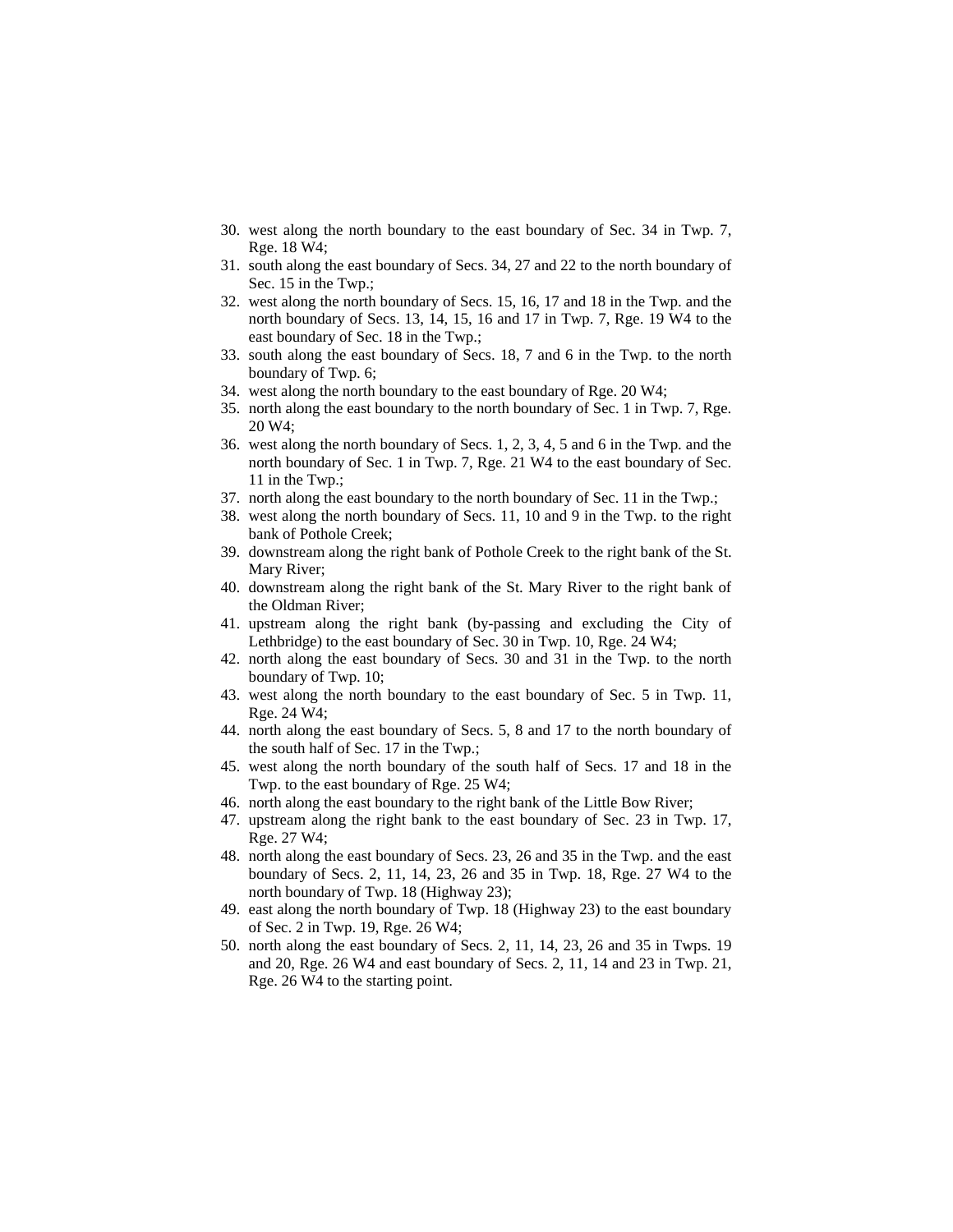### **66 Livingstone - MacLeod**

Starting at the intersection of the Alberta-British Columbia boundary and the north boundary of Twp. 13; then

- 1. east along the north boundary of Twp. 13 to the east boundary of Rge. 6 W5;
- 2. north along the east boundary of Rge. 6 W5 to the south boundary of the Cataract Creek Snow Vehicle Forest Land Use Zone described in Order In Council 998/79;
- 3. northeasterly along the south boundary to the north boundary of Sec. 14 in Twp. 15, Rge. 3 W5;
- 4. west along the north boundary to the east boundary of Sec. 22 in the Twp.;
- 5. north along the east boundary of Secs. 22 and 27 to the north boundary of Sec. 27;
- 6. west along the north boundary of Sec. 27 to the east boundary of Sec. 33;
- 7. north along the east boundary to the north boundary of Twp. 15, Rge. 3 W5;
- 8. east along the Twp. to the east boundary of Sec. 4, Twp. 16, Rge. 2 W5;
- 9. north along the east boundary of Secs. 4, 9, 16, 21, 28 and 33 to the north boundary of Twp. 16, Rge. 2 W5;
- 10. east along the north boundary of Twp. 16 to the east boundary of Sec. 6, Twp. 17, Rge. 28 W4;
- 11. north along the east boundary to the north boundary of Sec. 5;
- 12. east along the north boundary of Secs. 5, 4, 3, 2 and 1 in Twp. 17, Rge. 28 W<sub>4</sub> and east along the north boundary of Secs. 6, 5, 4, 3, 2 and 1 in Twp. 17, Rge. 27 W4;
- 13. east along the north boundary of Sec. 6 in Twp. 17, Rge. 26 W4 to the right bank of the Little Bow River;
- 14. downstream along the right bank to the east boundary of Rge. 25 W4;
- 15. south along the east boundary to the north boundary of the south half of Sec. 18 in Twp. 11, Rge. 24 W4;
- 16. east along the north boundary of the south half of Secs. 18 and 17 to the east boundary of Sec. 17 in the Twp.;
- 17. south along the east boundary of Secs. 17, 8 and 5 in the Twp. to the north boundary of Twp. 10;
- 18. east along the north boundary to the east boundary of Sec. 31 in Twp. 10, Rge. 24; W4;
- 19. south along the east boundary of Sec. 31 and 30 in the Twp. to the right bank of the Oldman River;
- 20. downstream along the Oldman River to the north boundary of the Blood Indian Reserve No. 148;
- 21. generally southeast, southwest, west and northeast along the boundary of the Blood Indian Reserve No. 148 to its intersection with the right bank of the Waterton River;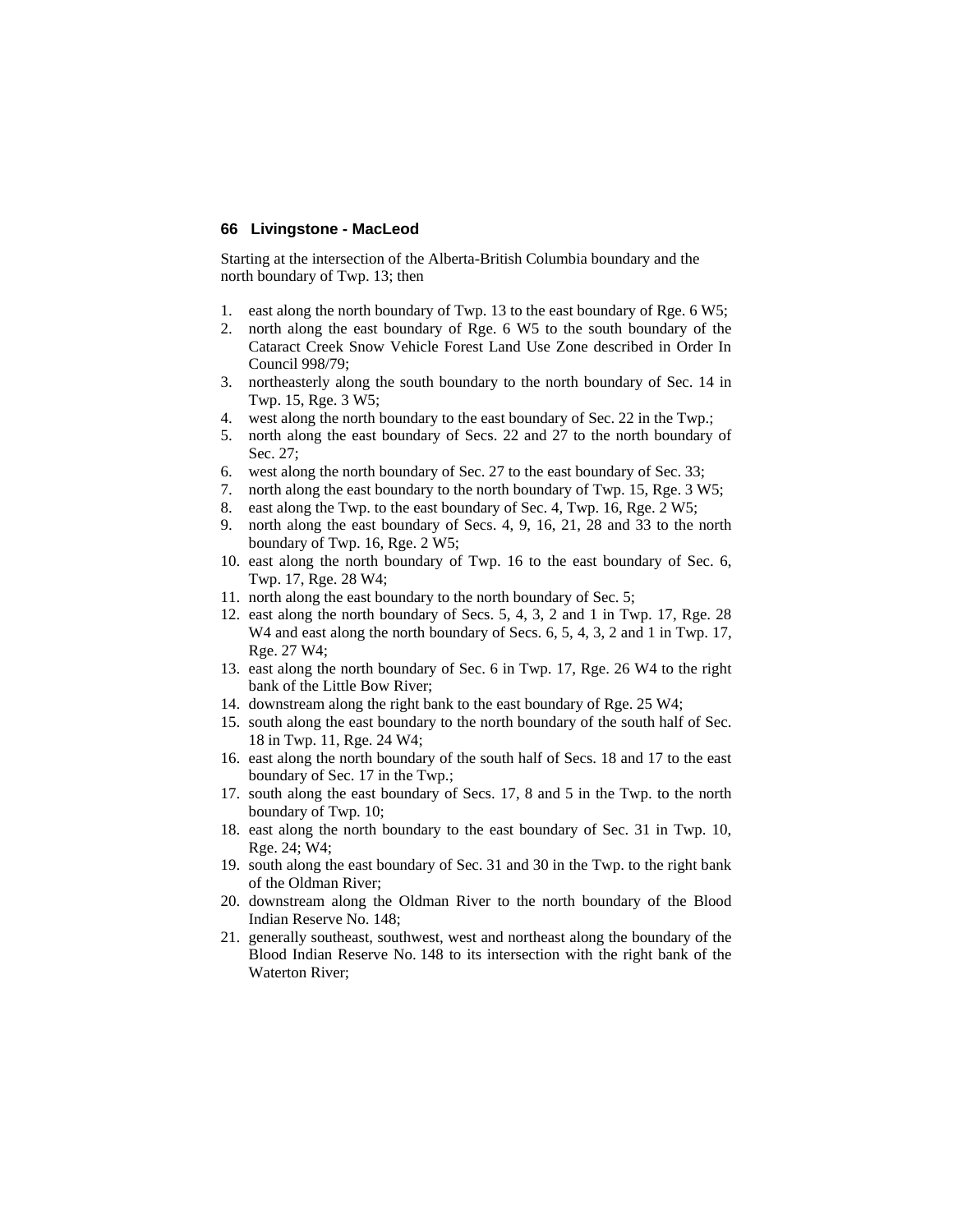- 22. upstream along the right bank to the north boundary of Waterton Lakes National Park;
- 23. in a generally westerly direction along the north park boundary to the Alberta-British Columbia boundary;
- 24. in a generally northerly direction along the boundary to the starting point.

# **67 Medicine Hat**

Starting at the intersection of the west Medicine Hat city boundary with the north Medicine Hat city boundary; then

- 1. generally east and southeast along the city boundary to the northeasterly extension of Carry Drive;
- 2. southwest along the extension and Carry Drive and its southwesterly extension to the Trans Canada highway;
- 3. northwest along the Trans Canada highway to the left bank of the South Saskatchewan River;
- 4. west along the left bank to the west Medicine Hat city boundary;
- 5. generally north, east and north to the starting point.

### **68 Olds - Didsbury - Three Hills**

Starting at the east boundary of Rge. 4 W5 with the north boundary of Sec. 7 in Twp. 34, Rge. 3 W5; then

- 1. east along the north boundary of Secs. 7, 8, 9, 10, 11 and 12 in the Twp. and Secs. 7, 8, 9 and 10 in Twp. 34, Rge. 2 W5 to the east boundary of Sec. 10;
- 2. south along the east boundary of Sec. 10 to the north boundary of Sec. 2;
- 3. east along the north boundary of Sec. 2 to the east boundary of Sec. 2;
- 4. south along the east boundary of Sec. 2 to the north boundary of Twp. 33;
- 5. east along the north boundary of Twp. 33 to the east boundary of Rge. 28 W4;
- 6. north along the east boundary of Rge. 28 W4 to the north boundary of Sec. 6 in Twp. 34, Rge. 27 W4;
- 7. east along the north boundary of Secs. 6, 5, 4, 3, 2 and 1 in Rge. 27 W4 and the north boundary of Secs. 6 and 5 in Rge. 26 W4 to the east boundary of Sec. 8;
- 8. north along the east boundary of Secs. 8, 17, 20 and 29 to the north boundary of Sec. 28 in the Twp.;
- 9. east along the north boundary of Secs. 28, 27, 26 and 25 in the Twp. and the north boundary of Secs. 30, 29 and 28 in Twp. 34, Rge. 25 W4 to the east boundary of Sec. 33 in the Twp.;
- 10. north along the east boundary to the north boundary of Twp. 34;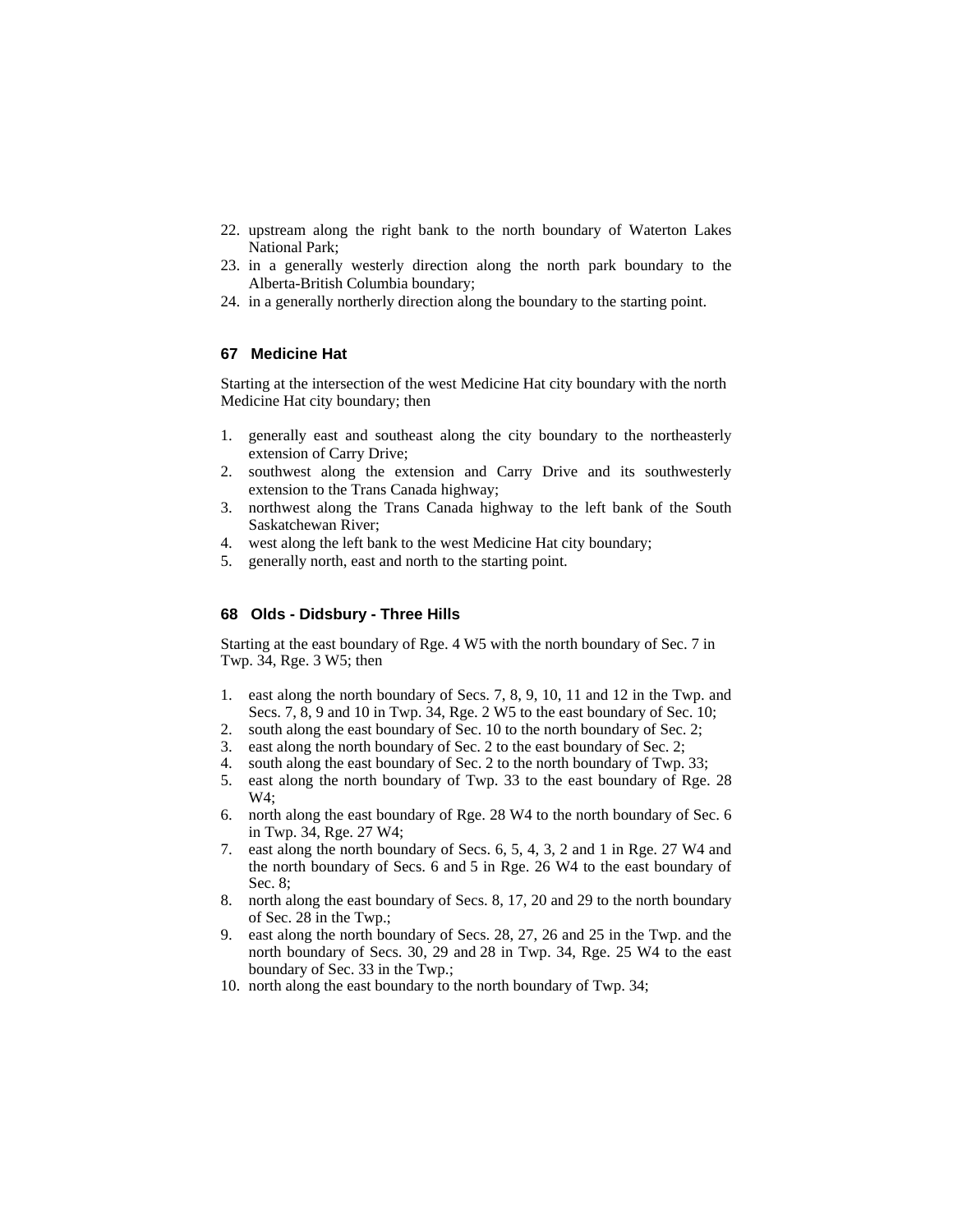- 11. west along the north boundary to the east boundary of Sec. 3 in Twp. 35, Rge. 25 W4;
- 12. north along the east boundary to the north boundary of Sec. 2 in the Twp.;
- 13. east along the north boundary of Secs. 2 and 1 in the Twp. and the north boundary of Secs. 6, 5, 4, 3, 2 and 1 in Twp. 35, Rge. 24 W4 to the east boundary of Rge. 24 W4;
- 14. south along the east boundary to the north boundary of Twp. 34;
- 15. east along the north boundary to the right bank of the Red Deer River;
- 16. downstream along the right bank to the west boundary of the Town of Drumheller;
- 17. in a generally southeasterly direction along the west boundary of the Town of Drumheller to the north boundary of Sec. 1, Twp. 28, Rge. 20 W4;
- 18. west along the north boundary of Sec. 1 to the east boundary of the west half of Sec. 1;
- 19. south along the east boundary of the west half of Sec. 1 to the intersection with the Canadian National Railway (CNR) right-of-way;
- 20. in a southwesterly direction along the CNR right-of-way to the east boundary of Sec. 21, Twp. 27, Rge. 21 W4;
- 21. north along the east boundary of Secs. 21, 28 and 33 in the Twp. and the east boundary of Secs. 4 and 9 in Twp. 28 to the north boundary of Sec. 9 in Twp. 28, Rge. 21 W4;
- 22. west along the north boundary of Secs. 9, 8 and 7 in the Twp. and Secs. 12, 11, 10, 9, 8 and 7 in Twp. 27, Rges. 22, 23 and 24 to the east boundary of Rge. 25 W4;
- 23. north along the east boundary to the north boundary of Twp. 28;
- 24. west along the north boundary to the east boundary of Rge. 28 W4;
- 25. north along the east boundary to the north boundary of Sec. 1 in Twp. 29, Rge. 28 W4;
- 26. west along the north boundary of Secs. 1, 2, 3 and 4 to the east boundary of Sec. 8 in the Twp.;
- 27. north along the east boundary of Secs. 8 and 17 to the north boundary of Sec. 17 in the Twp.;
- 28. west along the north boundary of Secs. 17 and 18 in the Twp. and the north boundary of Secs. 13, 14 and 15 in Twp. 29, Rge. 29 W4 and the north boundary of Secs. 13, 14 and 15 in Twp. 29, Rge. 1 W5 to the east boundary of Sec. 16 in the Twp.;
- 29. south along the east boundary to the north boundary of Sec. 9 in the Twp.;
- 30. west along the north boundary of Secs. 9, 8 and 7 in the Twp. and the north boundary of Secs. 12 and 11 in Twp. 29, Rge. 2 W5 to the east boundary of Sec. 10 in the Twp.;
- 31. south along the east boundary of Secs. 10 and 3 in the Twp. to the north boundary of Twp. 28;
- 32. west along the north boundary to the east boundary of Rge. 6 W5;
- 33. north along the east boundary to the north boundary of Sec. 13 in Twp. 29, Rge. 6 W5;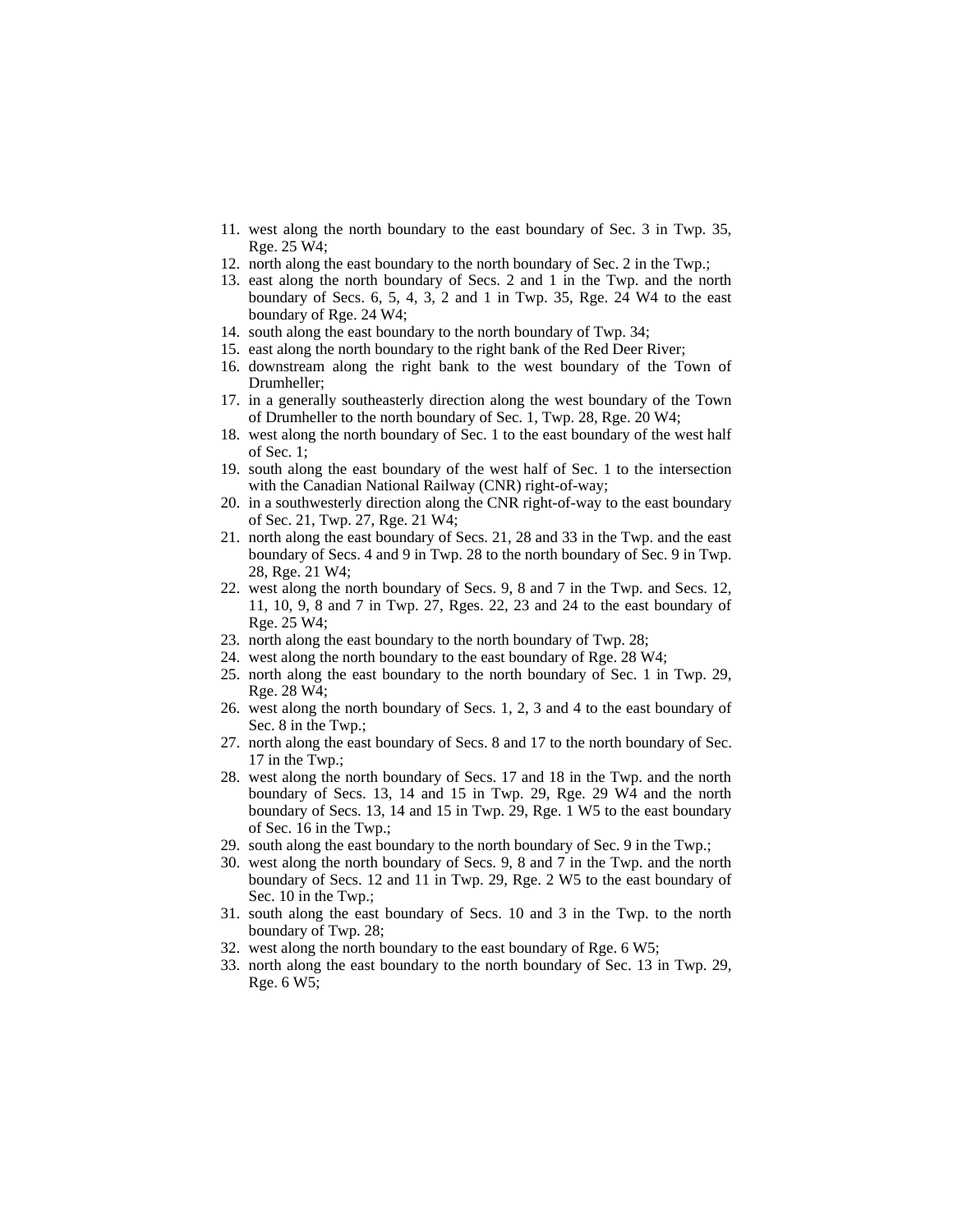- 34. west along the north boundary to the east boundary of the west half of Sec. 24 in the Twp.;
- 35. north along the east boundary of the west half of Sec. 24 to the north boundary of the south half of Sec. 24;
- 36. west along the north boundary of the south half of Sec. 24 to the east boundary of Sec. 23 in the Twp.;
- 37. north along the east boundary of Sec. 23 to the north boundary of Sec. 23;
- 38. west along the north boundary to the east boundary of Sec. 27;
- 39. north along the east boundary of Secs. 27 and 34 to the north boundary of Twp. 29, Rge. 6 W5;
- 40. east along the north boundary of the Twp. to the east boundary of Rge. 6 W5;
- 41. north along the east boundary of Rge. 6 to the north boundary of Twp. 30, Rge. 6 W5;
- 42. east along the north boundary of Twp. 30 to the intersection with Highway 22;
- 43. north along Highway 22 to the intersection with Highway 27;
- 44. east along Highway 27 to the east boundary of Rge. 4 W5;
- 45. north along the east boundary to the starting point.

### **69 Peace River**

Starting at the northwest corner of the Province; then

- 1. east along the north boundary of the Province to the west boundary of Wood Buffalo National Park;
- 2. south, east and south along the park boundary to the north boundary of Twp. 104 at the 5th meridian;
- 3. south along the 5th meridian to the north boundary of Twp. 96;
- 4. west along the north boundary to the east boundary of Rge. 18 W5;
- 5. south along the east boundary of Rge. 18 W5 to the north boundary of Twp. 79;
- 6. west along the north boundary of Twp. 79 to the east boundary of Rge. 20 W5;
- 7. north along the east boundary of Rge. 20 W5 to the north boundary of Sec. 13, Twp. 80, Rge. 20 W5;
- 8. west along the north boundary of Secs. 13, 14, 15, 16, 17 and 18 in Rges. 20 and 21 to the east boundary of Rge. 22 W5;
- 9. north along the east boundary of Rge. 22 to the north boundary of Twp. 80;
- 10. west along the north boundary of Twp. 80 to the right bank of the Smoky River;
- 11. downstream along the right bank of the Smoky River to the intersection with the right bank of the Peace River;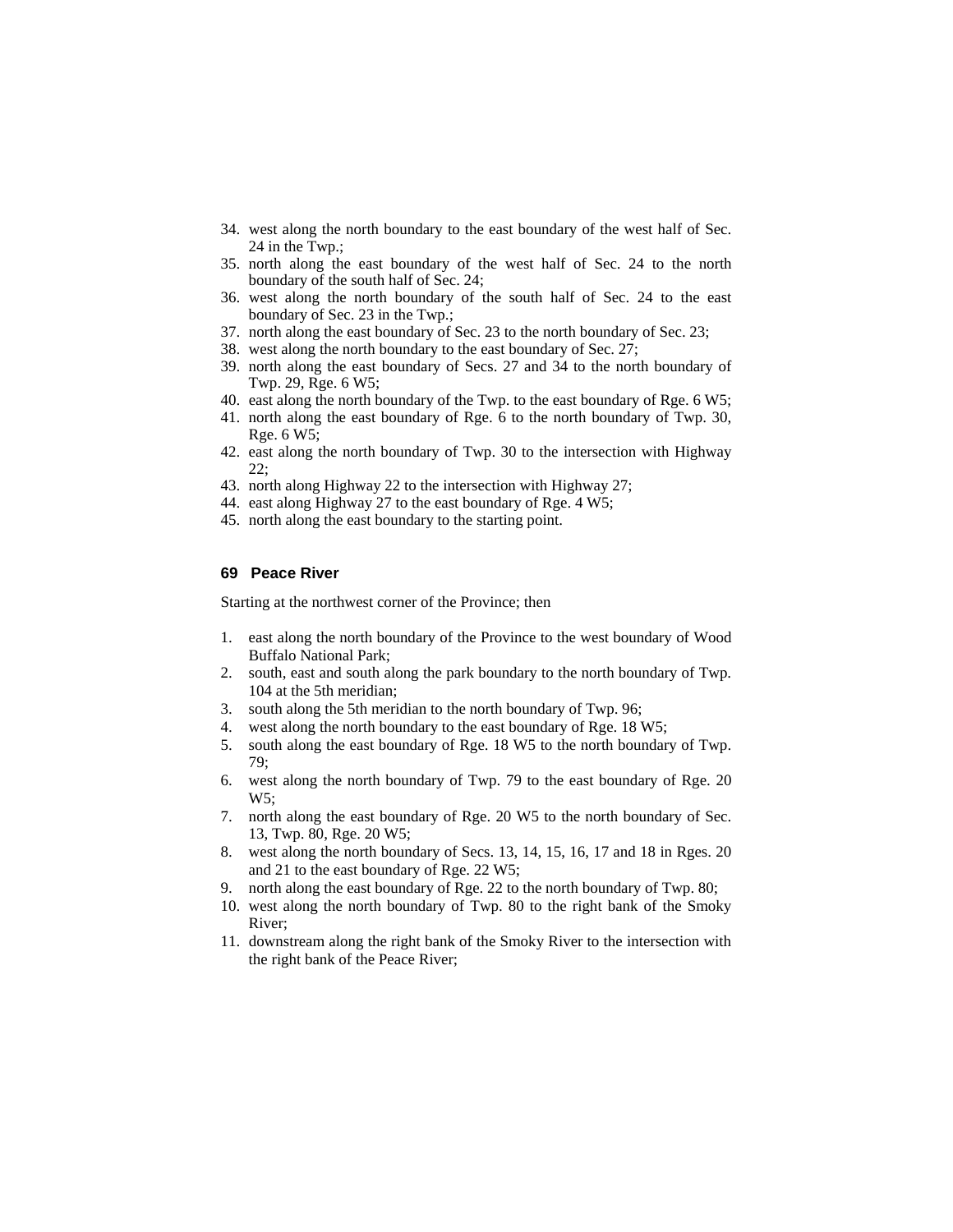- 12. upstream along the right bank of the Peace River to the intersection with the north boundary of Twp. 82;
- 13. west along the north boundary of Twp. 82 to the east boundary of Rge. 23 W5;
- 14. north along the east boundary of Rge. 23 W5 to the north boundary of Twp. 83;
- 15. west along the north boundary of Twp. 83 to the 6th meridian;
- 16. north along the 6th meridian to the north boundary of Twp. 85;
- 17. west along the north boundary to the east boundary of Rge. 2 W6;
- 18. north along the east boundary to the north boundary of Twp. 96;
- 19. east along the north boundary to the 6th meridian;
- 20. north along the 6th meridian to the north boundary of Twp. 104;
- 21. west along the north boundary to the west boundary of the Province;
- 22. north along the west boundary of the Province to the starting point.

#### **70 Red Deer - North**

Starting at the intersection of the east boundary of Rge. 28 and the north boundary of Twp. 39 W4; then

- 1. east along the north boundary of Twp. 39 to the east boundary of Rge. 27 W4;
- 2. south along the east boundary of Rge. 27 to its intersection with the right bank of the Red Deer River;
- 3. southeasterly along the right bank of the Red Deer River to the intersection with Highway 11;
- 4. west along Highway 11 to the east City of Red Deer boundary (30 Avenue);
- 5. south along 30 Avenue to Ross Street (50 Street);
- 6. west along Ross Street to Taylor Drive;
- 7. northwest along Taylor Drive to the right bank of the Red Deer River;
- 8. upstream along the right bank to its intersection with the west Red Deer city boundary;
- 9. southwest and north along the City of Red Deer boundary to the north boundary of Twp. 38 (Highway 11A);
- 10. west along the north boundary of Twp. 38 (Highway 11A) to the east boundary of Rge. 28 W4;
- 11. north along the east boundary of Rge. 28 to the starting point.

### **71 Red Deer - South**

Starting at the intersection of the west City of Red Deer boundary with the right bank of the Red Deer River near the northerly extension of 60 Avenue; then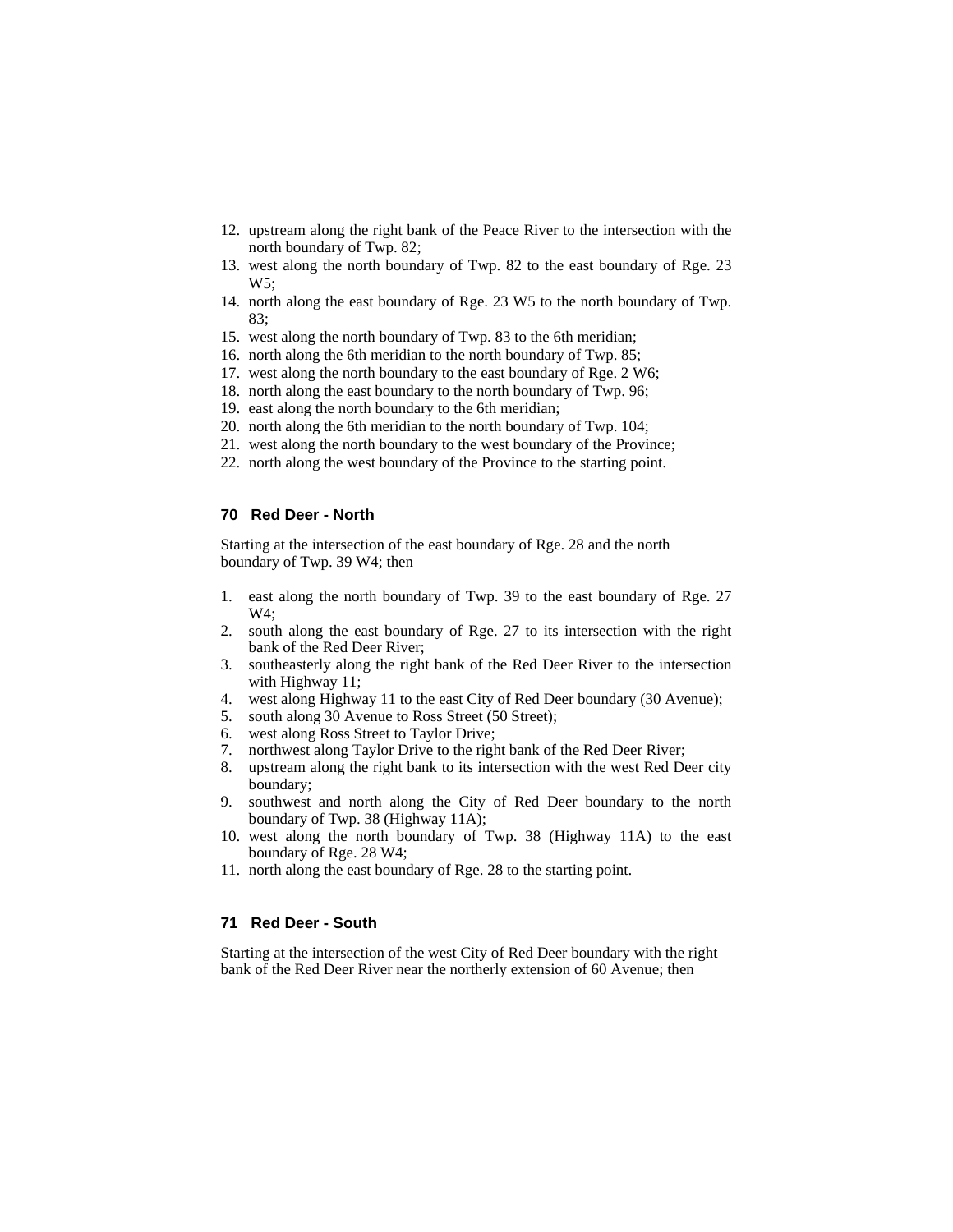- 1. generally northeast along the right bank of the Red Deer River to Taylor Drive;
- 2. southeast along Taylor Drive to Ross Street;
- 3. east along Ross Street (50 Street) to 30 Avenue;
- 4. north along 30 Avenue to the City of Red Deer boundary;
- 5. east, south, west, northwest and north along the city boundary to the starting point.

# **72 Rocky Mountain House**

Starting at the intersection of the east boundary of Rge. 19 W5 and the north boundary of Twp. 44; then

- 1. east along the north boundary to the west boundary of O'Chiese Indian Reserve No. 203;
- 2. north, east and south along the boundary to the north boundary of Twp. 44;
- 3. east along the north boundary to the right bank of the North Saskatchewan River;
- 4. downstream along the right bank to the east boundary of Rge. 8 W5;
- 5. south along the east boundary to the north boundary of Twp. 44;
- 6. east along the north boundary to the east boundary of Sec. 5, Twp. 45, Rge. 4 W5;
- 7. north along the east boundary of Secs. 5, 8 and 17 to the north boundary of Sec. 16 in the Twp.;
- 8. east along the north boundary of Secs. 16, 15, 14 and 13 in the Twp. and east along the north boundary of Secs. 18, 17 and 16 in Twp. 45, Rge. 3 W5 to the intersection with Highway 20;
- 9. southeast along Highway 20 to the north boundary of Twp. 42;
- 10. west along the north boundary of Twp. 42 to the east boundary of Rge. 3 W5;
- 11. south along the east boundary of Rge. 3 W5 to the north boundary of Twp. 41;
- 12. east along the north boundary of Twp. 41 to the east shore of Gull Lake;
- 13. south along the east shore of Gull Lake to the north boundary of Twp. 40;
- 14. east along the north boundary of Twp. 40 to the east boundary of Rge. 28 W4;
- 15. south along the east boundary of Rge. 28 W4 to the right bank of the Blind Man River (at Sec. 12, Twp. 39, Rge. 28 W4);
- 16. upstream along the right bank of the Blind Man River to the east boundary of Sec. 15 in Twp. 39, Rge. 28 W4;
- 17. south along the east boundary of Sec. 15 to the north boundary of Sec. 10;
- 18. west along the north boundary of Secs. 10, 9 and 8 in the Twp. and the north boundary of Secs. 12, 11, 10, 9, 8 and 7 in Twp. 39, Rge. 1 to the east boundary of Rge. 2 W5;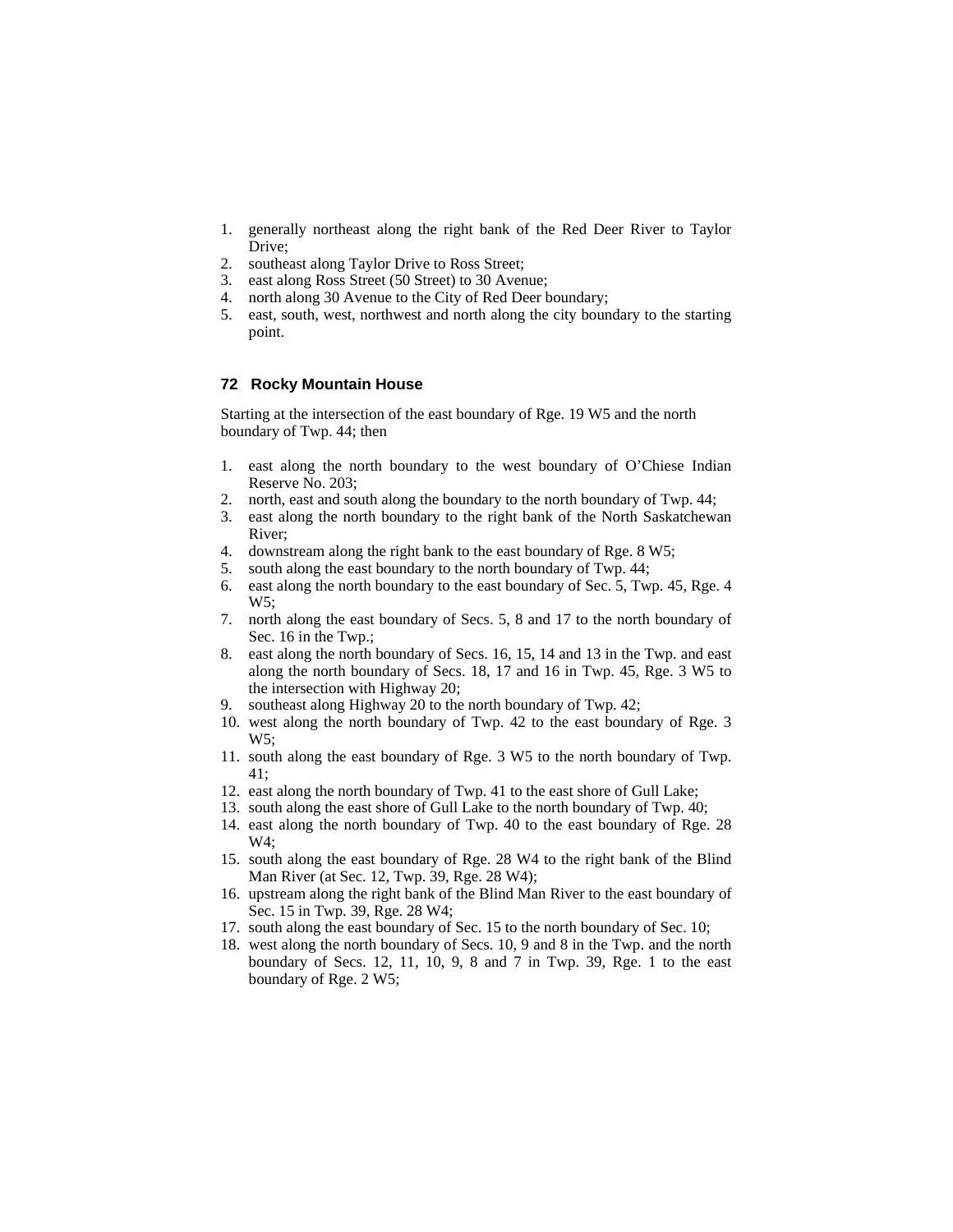- 19. north along the east boundary of Rge. 2 W5 to the north boundary of the south half of Sec. 13 in Twp. 39, Rge. 2 W5;
- 20. west along the north boundary of the south half of Sec. 13 to the east boundary of Sec. 14 in the Twp.;
- 21. south along the east boundary of Secs. 14, 11 and 2 to the north boundary of the south half of Sec. 2 in the Twp.;
- 22. west along the north boundary of the south half of Secs. 2, 3, 4, 5 and 6 to the east boundary of the west half of Sec. 6 in the Twp.;
- 23. south along the east boundary to the north boundary of Twp. 38 (Highway 11);
- 24. west along the north boundary of Twp. 38 (Highway 11) to the right bank of the Medicine River;
- 25. downstream along the right bank to the east boundary of Sec. 26 in Twp. 38, Rge. 3 W5;
- 26. south along the east boundary of Sec. 26 to the north boundary of Sec. 23;
- 27. west along the north boundary of Sec. 23 to the east boundary of the west half of Sec. 23 in the Twp.;
- 28. south along the east boundary to the north boundary of the south half of Sec. 23 in the Twp.;
- 29. west along the north boundary of the south half to the east boundary of Sec. 22 in the Twp.;
- 30. south along the east boundary to the north boundary of Sec. 15 in the Twp.;
- 31. west along the north boundary of Secs. 15, 16, 17 and 18 in the Twp. to the east boundary of Rge. 4 W5;
- 32. south along the east boundary to the north boundary of Sec. 25 in Twp. 36, Rge. 4 W5;
- 33. west along the north boundary of Secs. 25, 26, 27, 28, 29 and 30 in the Twp. to the east boundary of Rge. 5 W5;
- 34. south along the east boundary to the north boundary of Sec. 6 in Twp. 36, Rge. 4 W5;
- 35. east along the north boundary of Secs. 6, 5 and 4 to the east boundary of Sec. 4 in the Twp.;
- 36. south along the east boundary of Sec. 4 in the Twp. and the east boundary of Secs. 33, 28, 21, 16, 9 and 4 in Twp. 35 and the east boundary of Secs. 33 and 28 in Twp. 34, Rge. 4 W5 to the north boundary of Sec. 22 in the Twp.;
- 37. east along the north boundary of Secs. 22 and 23 to the east boundary of Sec. 23 in the Twp.;
- 38. south along the east boundary of Secs. 23 and 14 to the north boundary of Sec. 12 in the Twp.;
- 39. east along the north boundary to the east boundary of Rge. 4 W5;
- 40. south along the east boundary to Highway 27;
- 41. westerly along Highway 27 to Highway 22;
- 42. south along Highway 22 to the north boundary of Twp. 30;
- 43. west along the north boundary to the east boundary of Rge. 6 W5;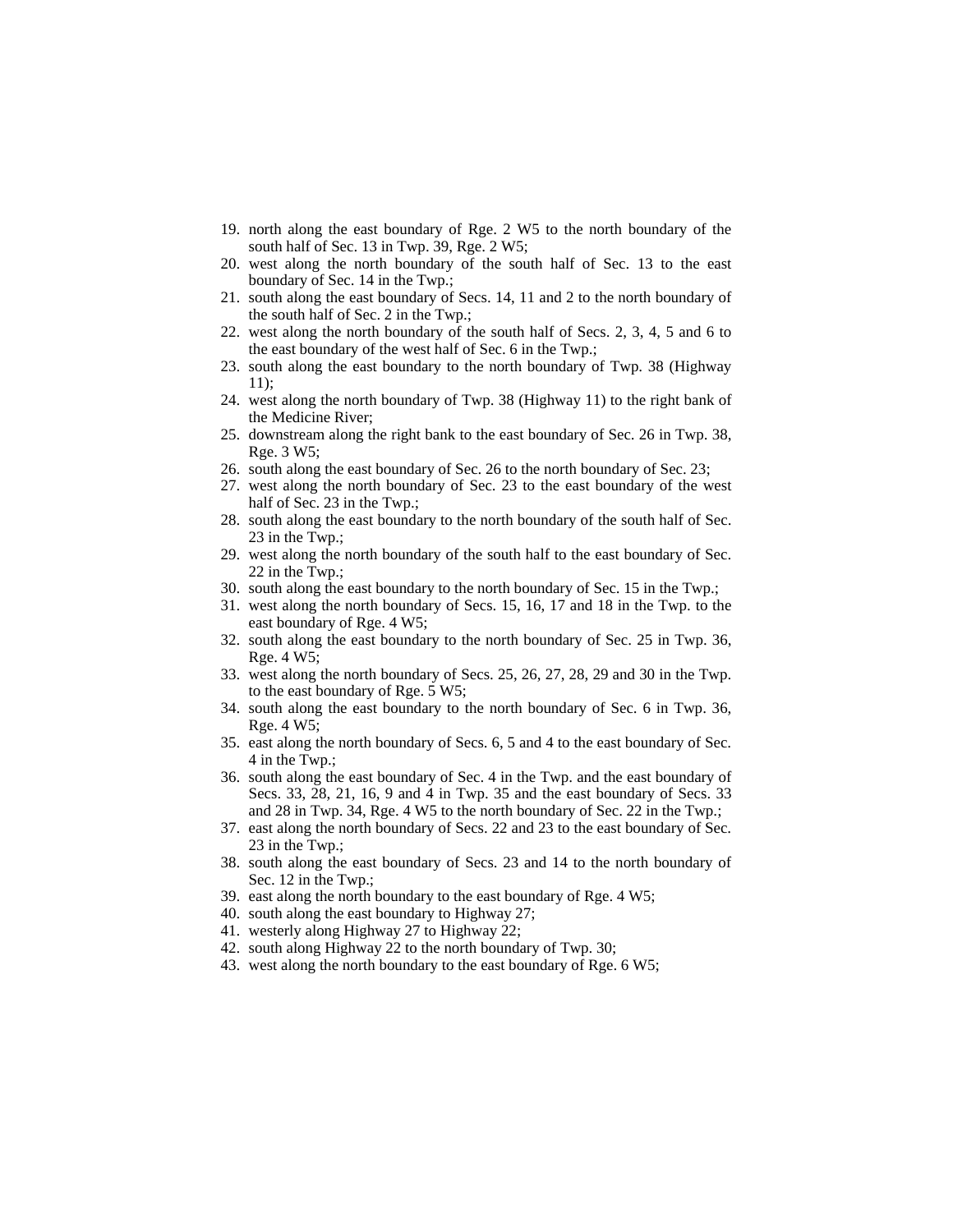- 44. north along the east boundary of Rge. 6 to the north boundary of Sec. 12 in Twp. 31;
- 45. west along the north boundary of Secs. 12, 11 and 10 to the east boundary of Sec. 16;
- 46. north along the east boundary of Secs. 16, 21, 28 and 33 to the north boundary of Twp. 31;
- 47. west along the north boundary of Twp. 31 to the intersection with the right bank of the Red Deer River;
- 48. upstream along the right bank to the intersection with the east boundary of Rge. 8 W5;
- 49. south along the east boundary of Rge. 8 to the north boundary of Twp. 30;
- 50. west along the north boundary of Twp. 30 to the east boundary of Banff National Park;
- 51. in a generally northwesterly direction along the park boundary to the intersection with Rge. 19 W5;
- 52. project a line southwest from the east boundary of Rge. 19 to the Alberta-British Columbia boundary at its intersection with the north boundary of Twp. 32;
- 53. in a generally westerly and northerly direction along the Alberta-British Columbia boundary to the intersection with the south Jasper National Park boundary;
- 54. in a northeasterly direction along the park boundary to the right bank of the Brazeau River;
- 55. downstream along the right bank to the north boundary of Twp. 43;
- 56. east along the north boundary to the east boundary of Rge. 19 W5;
- 57. north along the east boundary to the starting point.

### **73 Sherwood Park**

Starting at the intersection of the right bank of the North Saskatchewan River and the east Edmonton city boundary at the centre line of Highway 16; then

- 1. east along Highway 16 to the intersection with Clover Bar Road;
- 2. southwest and southeast along Clover Bar Road to Wye Road (Highway 630);
- 3. west along Wye Road and the Sherwood Park Freeway to the east Edmonton city boundary at 34 Street;
- 4. north, west and north along the east Edmonton city boundary to the starting point.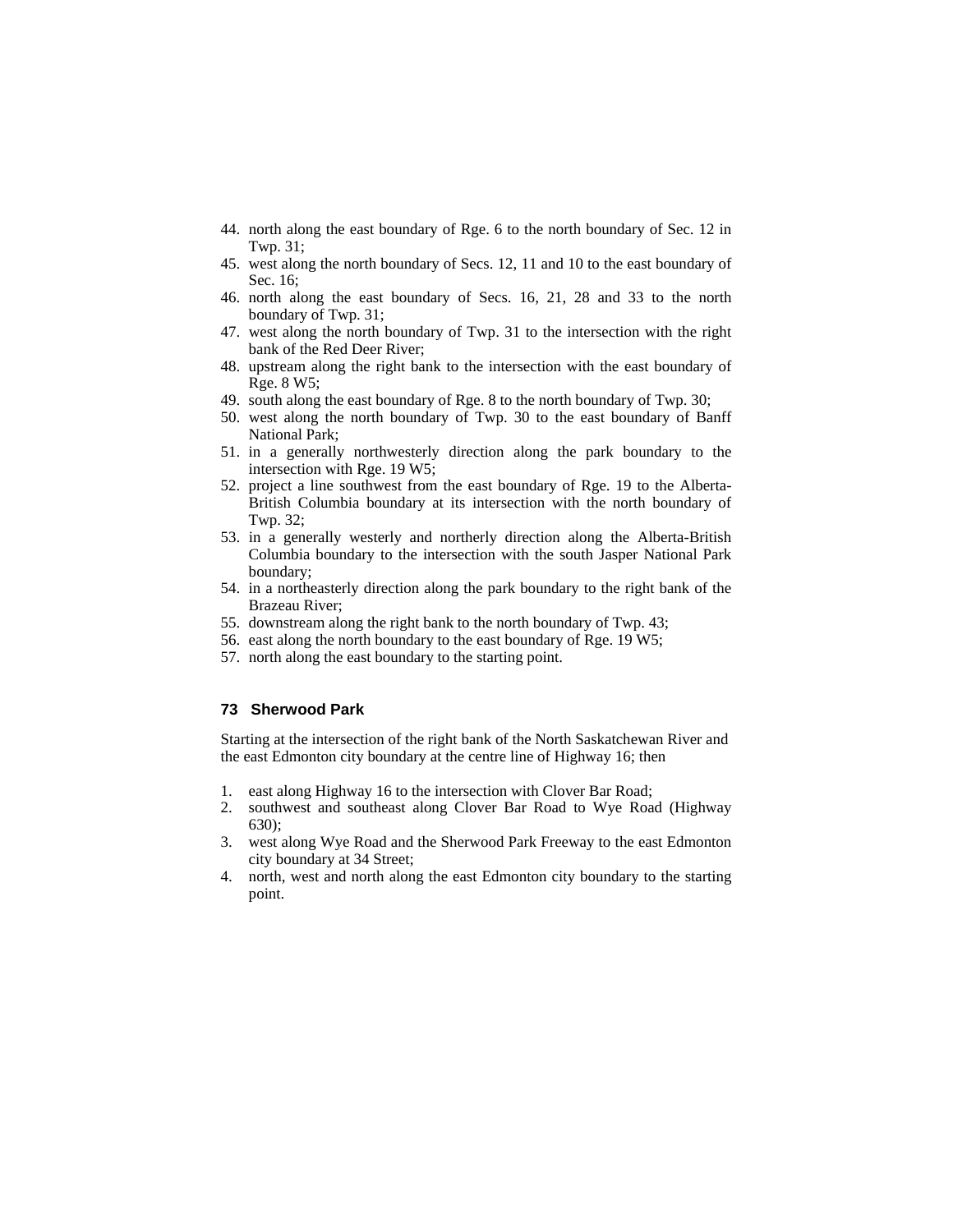### **74 Spruce Grove - Sturgeon - St. Albert**

Starting at the intersection of the north boundary of Twp. 56 and the east boundary of Sec. 34 in Twp. 56, Rge. 1 W5; then

- 1. east along the north boundary of Twp. 56 to the centre line of Highway 2;
- 2. in a southerly direction along the centre line to the centre line of McKenney Avenue in the City of St. Albert;
- 3. westerly along the centre line of McKenney Avenue to the east boundary of river lot 20 as shown on plan 5126 T.R.;
- 4. southerly along the east boundary to the centre line of the Canadian National Railway;
- 5. westerly along the centre line of the railway to the St. Albert city boundary;
- 6. in a generally southerly direction along the St. Albert city boundary to the Edmonton city boundary;
- 7. in a westerly and southerly direction along the Edmonton city boundary to Highway 16A;
- 8. west along Highway 16A to the east Spruce Grove city boundary;
- 9. south, west, north and east along the Spruce Grove city boundary to the east boundary of Sec. 9 in Twp. 53, Rge. 27 W4;
- 10. north along the east boundary of Secs. 9, 16, 21, 28 and 33 in the Twp. and the east boundary of Secs. 4 and 9 in Twp. 54, Rge. 27 W4 to the north boundary of Sec. 9 in the Twp. (Highway 633);
- 11. west along Highway 633 to the east boundary of Sec. 14 in Twp. 54, Rge. 1 W5;
- 12. north along the east boundary of Secs. 14, 23, 26 and 35 in the Twp. and Secs. 2, 11, 14 and 23 in Twp. 55, Rge. 1 W5 to the south boundary of Alexander Indian Reserve No. 134;
- 13. east, north and west along the Indian Reserve to the northeast boundary of Sec. 14 in Twp. 56, Rge. 1 W5;
- 14. west along the north boundary of Sec. 14 to the east boundary of Sec. 22 in the Twp.;
- 15. north along the east boundary of Secs. 22, 27 and 34 in Twp. 56, Rge. 1 W5 to the starting point.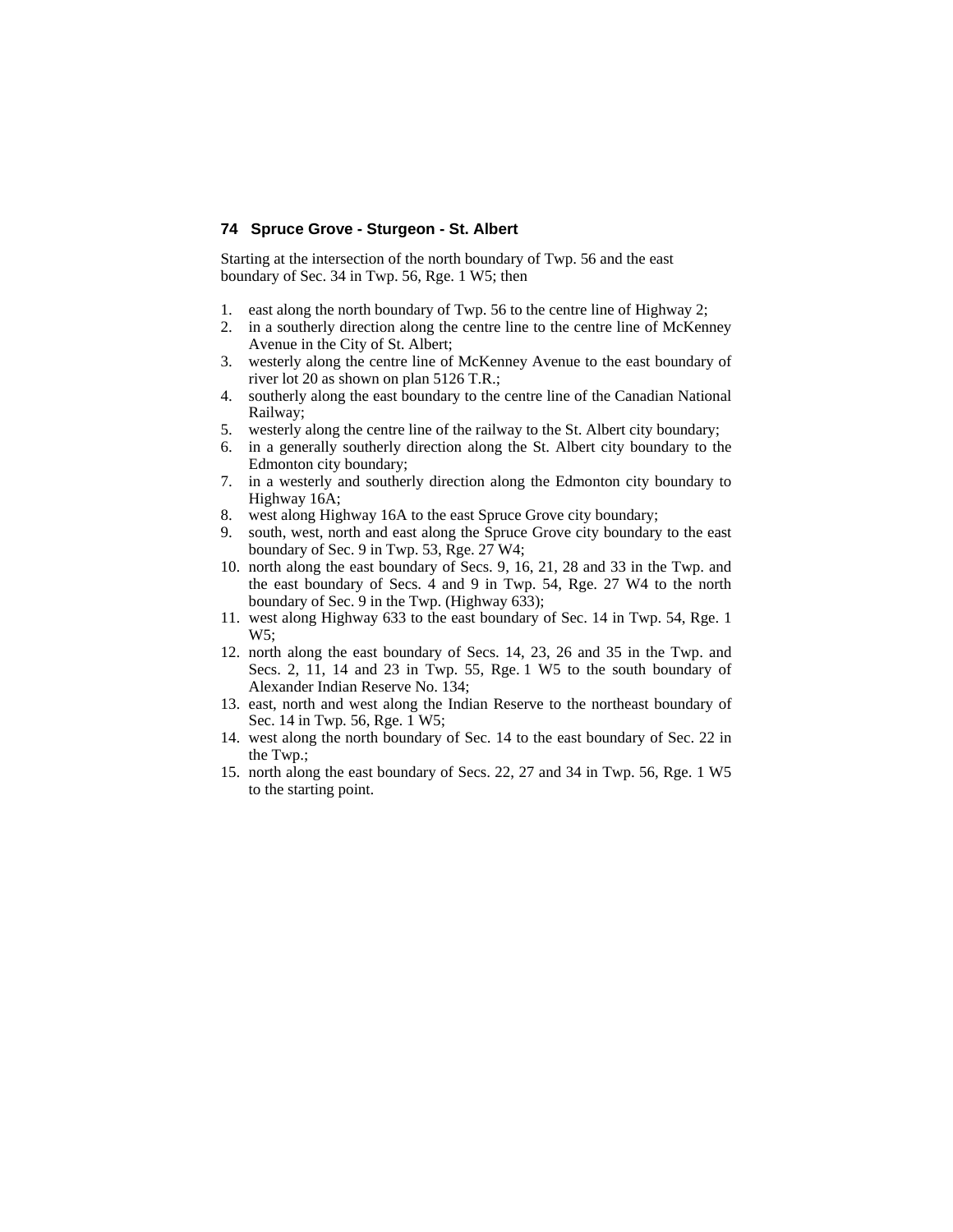### **75 St. Albert**

Starting at the intersection of the west boundary of the St. Albert city boundary and the centre line of the Canadian National Railway; then

- 1. easterly along the centre line to the east boundary of river lot 20 as show on plan 5126 T.R.;
- 2. northerly along the east boundary to the centre line of McKenney Avenue;
- 3. easterly along the centre line of McKenney Avenue to the centre line of St. Albert Road;
- 4. northerly along the centre line of St. Albert Road to the centre line of Highway 2;
- 5. northerly along the centre line of Highway 2 to the northerly boundary of the St. Albert city boundary;
- 6. in a generally easterly, southerly, westerly and northerly direction along the St. Albert city boundary to the starting point.

### **76 Stony Plain**

Starting at the intersection of the right bank of the Pembina River and the north boundary of Twp. 54; then

- 1. east along the north boundary to the east boundary of Sec. 33 in Twp. 54, Rge. 6 W5;
- 2. south along the east boundary of Secs. 33, 28, 21 16, 9 and 4 in the Twp. and the east boundary of Secs. 33 and 28 in Twp. 53, Rge. 6 W5 to the north shore of Isle Lake;
- 3. in a generally northeasterly direction along the north shore to the north boundary of Twp. 53;
- 4. east along the north boundary to the east boundary of Sec. 32 in Twp. 53, Rge. 5 W5;
- 5. south along the east boundary to the north boundary of Sec. 28 in the Twp.;
- 6. east along the north boundary of Secs. 28, 27, 26 and 25 in the Twp. and the north boundary of Secs. 30, 29, 28, 27, 26 and 25 in Twp. 53, Rges. 4 and 3 W5 and the north boundary of Secs. 30 and 29 in Twp. 53, Rge. 2 W5 to the east boundary of Sec. 29;
- 7. south along the east boundary to the north boundary of Sec. 21 in the Twp.;
- 8. east along the north boundary of Secs. 21, 22, 23 and 24 in the Twp. and the north boundary of Sec. 19 in Twp. 53, Rge. 1 W5 to the east boundary of Sec. 30 in the Twp.;
- 9. north along the east boundary of Secs. 30 and 31 in the Twp. and the east boundary of Secs. 6 and 7 in Twp. 54, Rge. 1 W5 to the north boundary of Sec. 8 in the Twp.;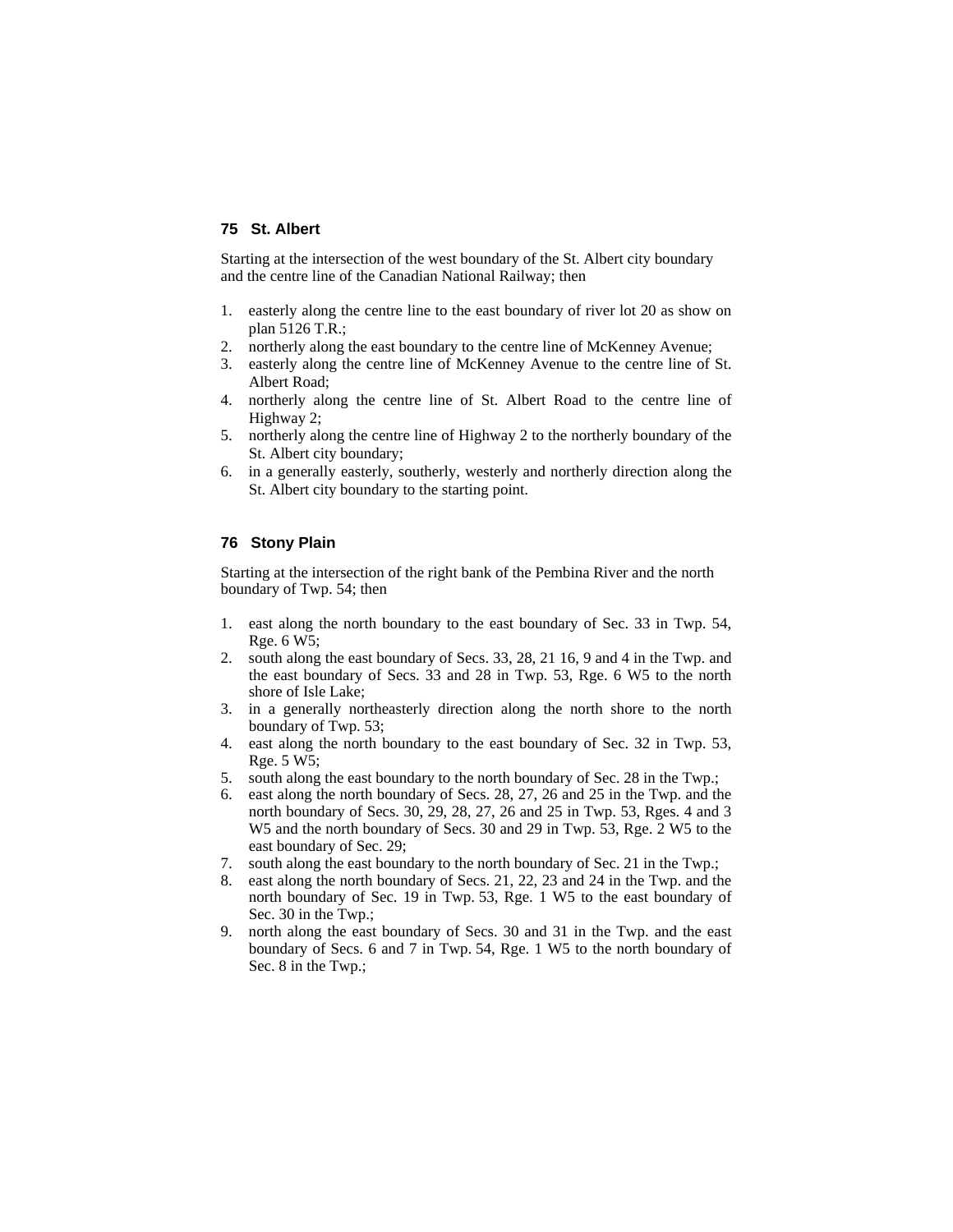- 10. east along the north boundary of Secs. 8, 9, 10, 11 and 12 in the Twp. and the north boundary of Sec. 12 in Twp. 54, Rge. 28 W4 and the north boundary of Secs. 7, 8 and 9 in Twp. 54, Rge. 27 W4 to the east boundary of Sec. 9 in the Twp.;
- 11. south along the east boundary of Secs. 9 and 4 in the Twp. and the east boundary of Secs. 33, 28, 21 16 and 9 in Twp. 53, Rge. 27 W4 to the north Spruce Grove city boundary;
- 12. westerly, southerly, easterly and north along the city boundary to the north boundary of Twp. 52;
- 13. east along the north boundary to the west Edmonton city boundary;
- 14. southerly and easterly along the city boundary to the right bank of the North Saskatchewan River;
- 15. upstream along the right bank to the east boundary of Sec. 21, Twp. 50, Rge. 6 W5;
- 16. north along the east boundary to the north boundary of Sec. 21;
- 17. west along the north boundary of Secs. 21 and 20 in the Twp. to the east boundary of Sec. 30 in the Twp.;
- 18. north along the east boundary to the north boundary of Sec. 30;
- 19. west along the north boundary to the east boundary of Rge. 7 W5;
- 20. north along the east boundary to the north boundary of Twp. 50;
- 21. west along the north boundary to the right bank of the Pembina River;
- 22. downstream along the right bank of the Pembina River to the starting point.

# **77 Strathcona**

Starting at the intersection of the right bank of the North Saskatchewan River and the south city boundary of Fort Saskatchewan; then

- 1. generally in a north easterly direction along the east city boundary of Fort Saskatchewan to the intersection with Highway 15;
- 2. in an easterly direction along Highway 15 to the east boundary of Sec. 20, Twp. 55, Rge. 20 W4;
- 3. south along the east boundary of Secs. 20, 17, 8 and 5 in the Twp. to the north boundary of Twp. 54, Rge. 20 W4;
- 4. east along the north boundary to the west boundary of Elk Island National Park;
- 5. in a southwesterly direction along the west boundary of Elk Island National Park to the northeast boundary of Sec. 25, Twp. 52, Rge. 21 W4;
- 6. south along the east boundary of Secs. 25, 24 and 13 to the north boundary of Sec. 7 in Twp. 52, Rge. 20 W4;
- 7. east along the north boundary of Secs. 7 and 8 to the east boundary of Sec. 8;
- 8. south along the east boundary of Sec. 8 to the north boundary of Sec. 4;
- 9. east along the north boundary of Sec. 4 to the east boundary of Sec. 4;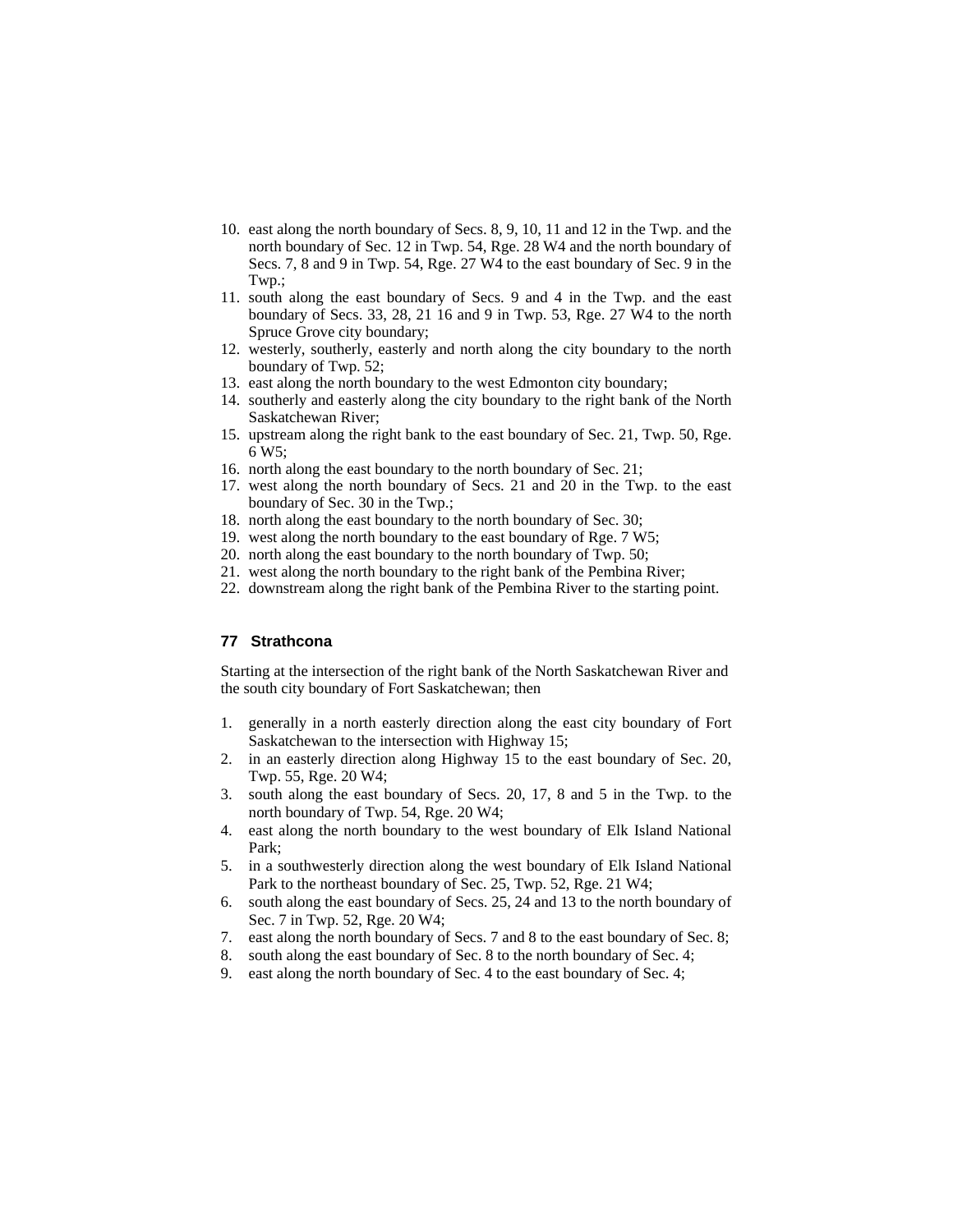- 10. south along the east boundary of Sec. 4 to the north boundary of the south half of Sec. 3;
- 11. east along the north boundary of the south half of Sec. 3 to the east boundary of Sec. 3;
- 12. south along the east boundary of Sec. 3 in the Twp. and the east boundary of Secs. 34, 27 and 22 in Twp. 51, Rge. 20 W4 to the north boundary of Sec. 14;
- 13. east along the north boundary of Sec. 14 to the east boundary of the west half of Sec. 14;
- 14. south along the east boundary of the west half of Secs. 14, 11 and 2 to the north boundary of Twp. 50;
- 15. west along the north boundary of Twp. 50 to the east boundary of Sec. 34 in Twp. 50, Rge. 21 W4;
- 16. south along the east boundary of Sec. 34 to the north shore of Ministik Lake;
- 17. in a westerly direction along the north shore of Ministik Lake to the east boundary of Sec. 31 in Twp. 50, Rge. 21 W4;
- 18. north along the east boundary of Sec. 31 to the north boundary of Twp. 50, Rge. 21 W4;
- 19. west along the north boundary of Twp. 50 to the east boundary of Sec. 5 in Twp. 51, Rge. 23 W4;
- 20. north along the east boundary of Secs. 5 and 8 to the east Edmonton city boundary;
- 21. north along the east city boundary to Wye Road (Highway 630);
- 22. east along Wye Road to Clover Bar Road;
- 23. north along Clover Bar Road to Highway 16;
- 24. west along Highway 16 to the east Edmonton city boundary;
- 25. north along the east city boundary and the right bank of the North Saskatchewan River to the starting point.

# **78 Strathmore - Brooks**

Starting at the intersection of the east boundary of Rge. 25 W4 and the north boundary of Sec. 7 in Twp. 28 W4; then

- 1. east along the north boundary of Secs. 7, 8, 9, 10, 11 and 12 in Rges. 24, 23 and 22 and Secs. 7, 8 and 9 in Twp. 28, Rge. 21 W4 to the east boundary of Sec. 9 in the Twp.;
- 2. south along the east boundary of Secs. 9 and 4 in the Twp. and the east boundary of Secs. 33, 28 and 21 in Twp. 27, Rge. 21 W4 to the intersection with the Canadian National Railway (CNR) right-of-way;
- 3. in a northeasterly direction along the CNR right-of-way to the east boundary of the west half of Sec. 1, Twp. 28, Rge. 20 W4;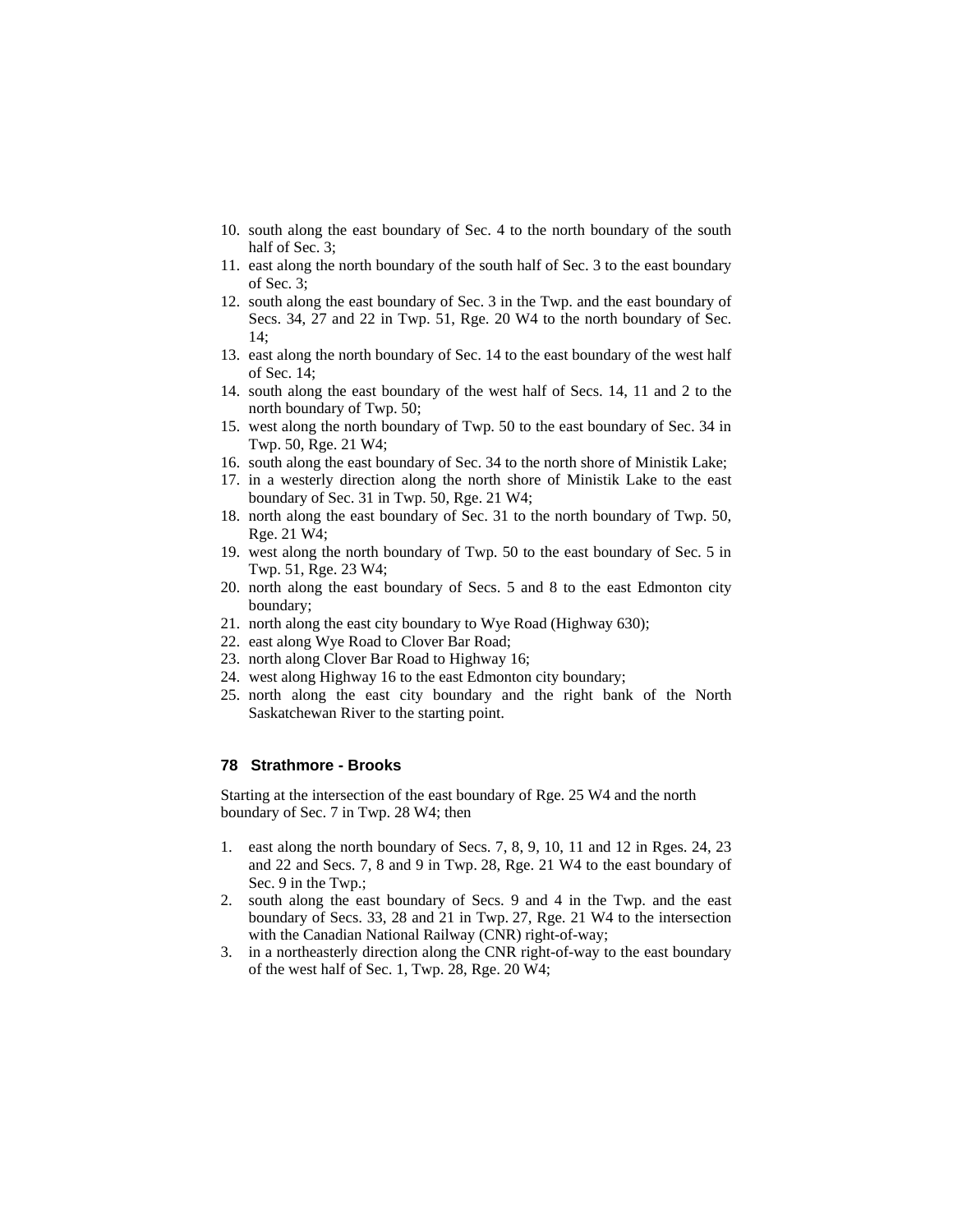- 4. north along the east boundary of the west half to the north boundary of Sec. 1;
- 5. east along the north boundary of Sec. 1 to the south Drumheller town boundary;
- 6. easterly and southerly along the town boundary to its most southeasterly point of the town boundary and the right bank of the Red Deer River;
- 7. downstream along the right bank of the Red Deer River to the east boundary of Rge. 11 W4;
- 8. south along the east boundary to the north boundary of Twp. 13;
- 9. west along the north boundary to the right bank of the Bow River;
- 10. upstream along the right bank of the Bow River to its intersection with the south boundary of the Siksika Indian Reserve No. 146;
- 11. generally north, northwest and southwest along the Siksika Indian Reserve No. 146 boundary to the right bank of the Bow River;
- 12. upstream along the right bank to the east boundary of Rge. 27 W4;
- 13. north along the east boundary to the north boundary of Sec. 7 in Twp. 25, Rge. 26 W4;
- 14. east along the north boundary to the east boundary of Sec. 18 in the Twp.;
- 15. north along the east boundary of Secs. 18 and 19 to the north boundary of Sec. 20 in the Twp.;
- 16. east along the north boundary to the east boundary of Sec. 29 in the Twp.;
- 17. north along the east boundary of Secs. 29 and 32 in the Twp. to the north boundary of Twp. 25;
- 18. east along the north boundary to the east boundary of Rge. 26 W4;
- 19. north along the east boundary to the north boundary of Sec. 19 in Twp. 26, Rge. 25 W4;
- 20. east along the north boundary of Secs. 19, 20, 21, 22 and 23 in the Twp. to the east boundary of Sec. 26;
- 21. north along the east boundary of Secs. 26 and 35 to the north boundary of Twp. 26;
- 22. west along the north boundary to the east boundary of Rge. 25;
- 23. north along the east boundary of Rge. 25 to the starting point.

### **79 Vermilion - Lloydminster**

Starting at the intersection of Highway 36 with the north boundary of Sec. 6 in Twp. 53, Rge. 12 W4; then

- 1. east along the north boundary of Secs. 6, 5, 4, 3, 2 and 1 in Twp. 53, Rges. 12 and 11 W4 to the east boundary of Rge. 11 W4;
- 2. south along the east boundary of Rge. 11 W4 to the north boundary of Twp. 52;
- 3. east along the north boundary of Twp. 52 to the east boundary of the west half of Sec. 34 in Twp. 52, Rge. 8 W4;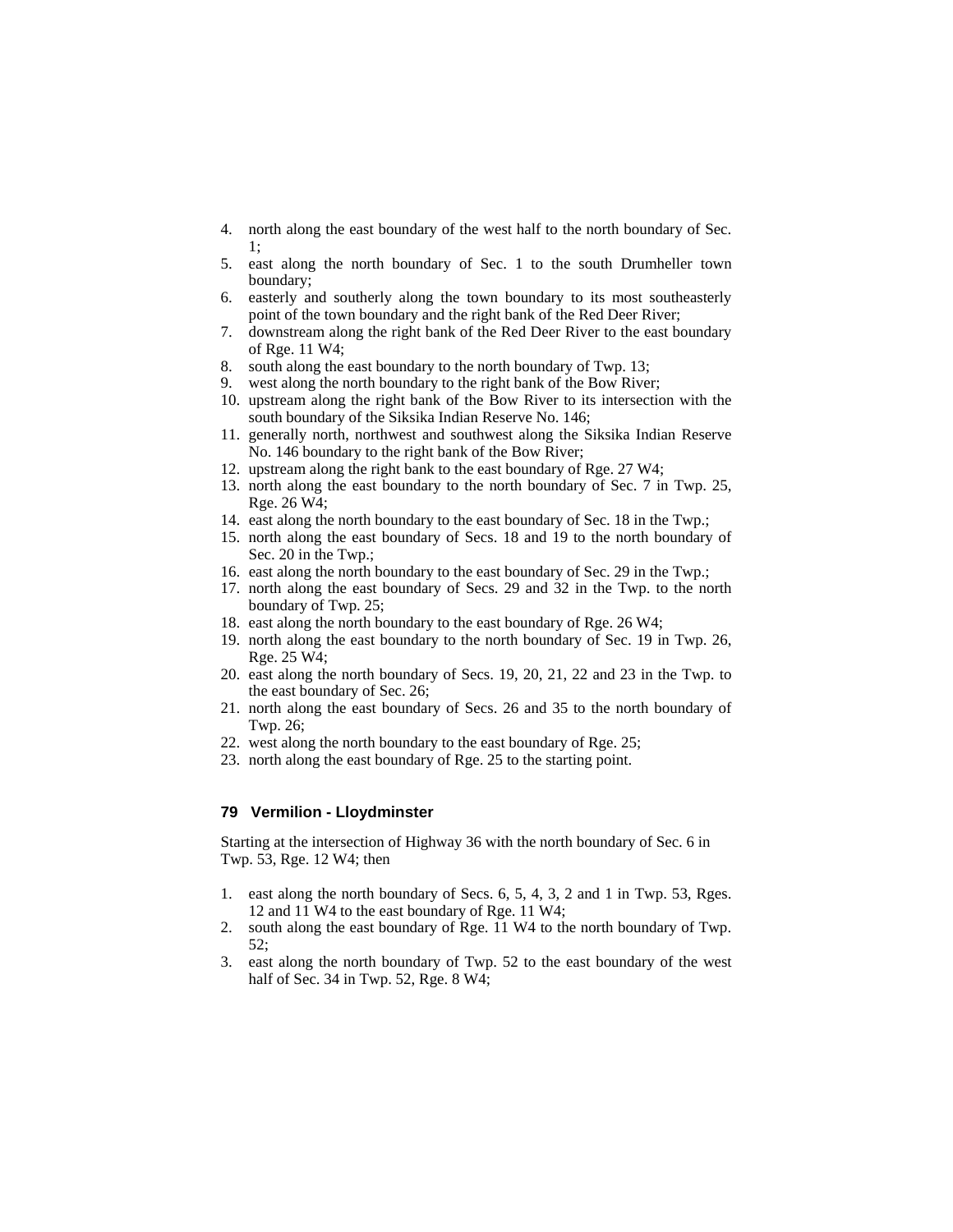- 4. south along the east boundary of the west half of Sec. 34 to the north boundary of the south half of Sec. 34;
- 5. east along the north boundary of the south half of Secs. 34 and 35 to the east boundary of the west half of Sec. 35;
- 6. south along the east boundary of the west half of Sec. 35 to the north boundary of Sec. 26;
- 7. east along the north boundary of Secs. 26 and 25 in the Twp. and the north boundary of Secs. 30, 29, 28 and 27 in Twp. 52, Rge. 7 W4 to the east boundary of Sec. 34;
- 8. north along the east boundary of Sec. 34 in the Twp. and the east boundary of Secs. 3, 10 and 15 in Twp. 53, Rge. 7 W4 to the north boundary of Sec.  $14$
- 9. east along the north boundary of Secs. 14 and 13 in Twp. 53, Rge. 7 W4 and the north boundary of Secs. 18, 17, 16 and 15 in Rge. 6 to the east boundary of Sec. 22;
- 10. north along the east boundary of Secs. 22, 27 and 34 in the Twp. and the east boundary of Secs. 3, 10, 15, 22, 27 and 34 in Twp. 54 and the east boundary of Secs. 3, 10, 15 and 22 in Twp. 55 to the north boundary of Sec. 23 in Twp. 55, Rge. 6 W4;
- 11. east along the north boundary of Secs. 23 and 24 in the Twp. and the north boundary of Secs. 19, 20, 21, 22, 23 and 24 in Twp. 55, Rge. 5 W4 and the north boundary of Secs. 19, 20 and 21 in Twp. 55, Rge. 4 W4 to the right bank of the North Saskatchewan River;
- 12. downstream along the right bank to the east boundary of the Province;
- 13. south along the east boundary of the Province to the right bank of the Battle River;
- 14. upstream along the right bank to the north boundary of Sec. 17 in Twp. 47, Rge. 5 W4;
- 15. west along the north boundary of Secs. 17 and 18 in the Twp. and the north boundary of Secs. 13, 14, 15, 16, 17 and 18 in Twp. 47, Rges. 6 and 7 W4 to the east boundary of Rge. 8 W4;
- 16. north along the east boundary to the north boundary of Sec. 24 in Twp. 47, Rge. 8 W4;
- 17. west along the north boundary to the east boundary of the west half of Sec. 25 in the Twp.;
- 18. north along the east boundary of the west half of Sec. 25 to the north boundary of Sec. 25;
- 19. west along the north boundary of Secs. 25 and 26 in the Twp. to the east boundary of Sec. 34 in the Twp.;
- 20. north along the east boundary of Sec. 34 to the north boundary of the south half of the Sec. 34;
- 21. west along the north boundary of the west half of Sec. 34 to the east boundary of Sec. 33 in the Twp.;
- 22. north along the east boundary of Sec. 33 to the north boundary of Twp. 47;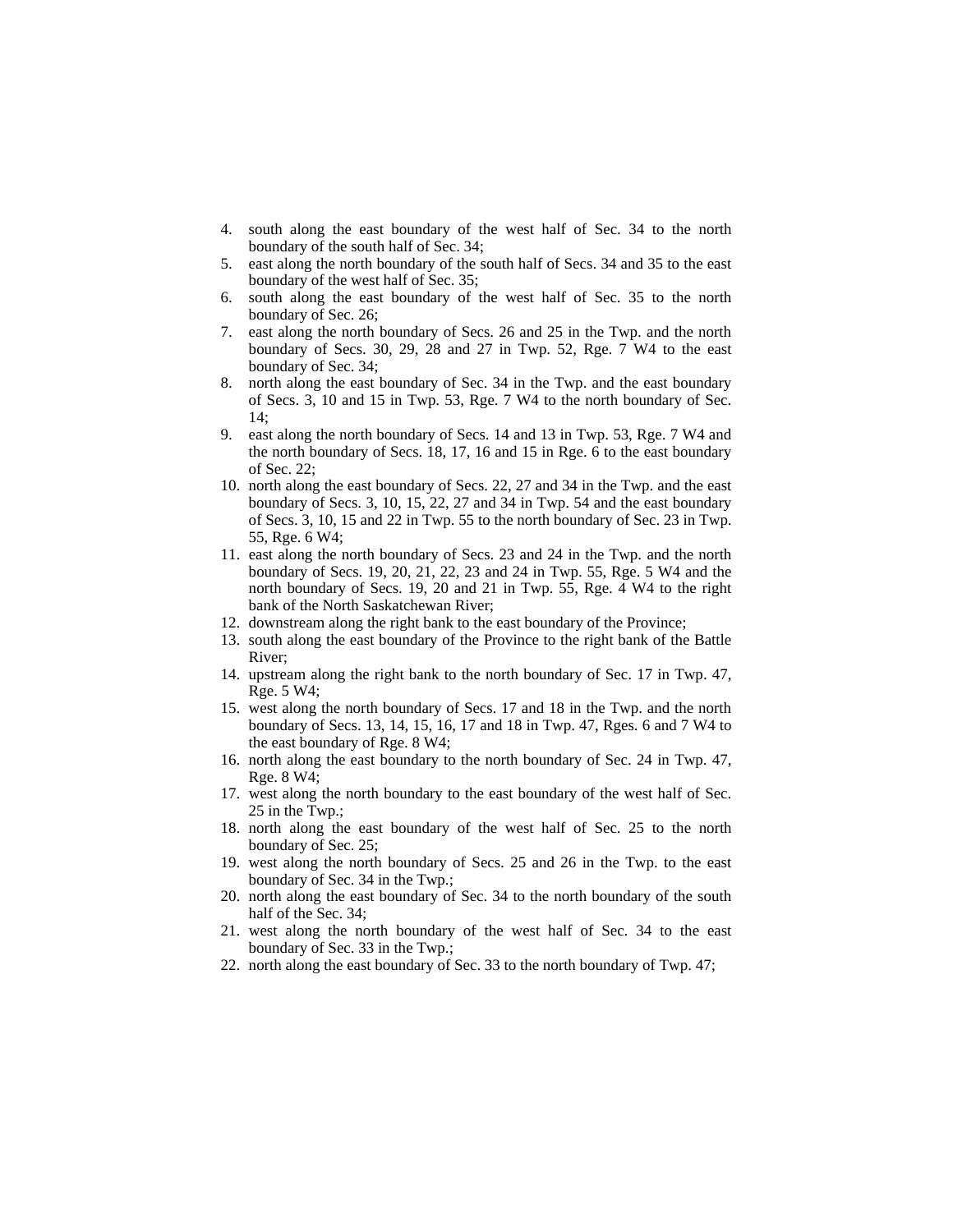- 23. west along the north boundary of Twp. 47 to the east boundary of Sec. 6 in Twp. 48, Rge. 8 W4;
- 24. north along the east boundary of Sec. 6 to the north boundary of the south half of Sec. 6;
- 25. west along the north boundary of the south half of Sec. 6 to the east boundary of the west half of Sec. 6;
- 26. north along the east boundary of the west half of Sec. 6 to the north boundary of Sec. 6;
- 27. west along the north boundary of Sec. 6 to the east boundary of Rge. 9 W4;
- 28. north along the east boundary of Rge. 9 W4 to the north boundary of Sec. 12 in Twp. 48, Rge. 9 W4;
- 29. west along the north boundary of Sec. 12 to the east boundary of the west half of Sec. 13 in the Twp.;
- 30. north along the east boundary of the west half of Sec. 13 to the north boundary of the south half of Sec. 13;
- 31. west along the north boundary of the south half of Secs. 13 and 14 in the Twp. to the east boundary of the west half of Sec. 14;
- 32. north along the east boundary of the west half of Sec. 14 to the north boundary of Sec. 14;
- 33. west along the north boundary of Secs. 14, 15, 16 and 17 in the Twp. to the east boundary of Sec. 18 in the Twp.;
- 34. south along the east boundary to the north boundary of the south half of Sec. 18;
- 35. west along the north boundary to the east boundary of Rge. 10 W4;
- 36. north along the east boundary to the north boundary of Sec. 13 in Twp. 48, Rge. 10 W4;
- 37. west along the north boundary of Secs. 13, 14, 15, 16 and 17 in the Twp. to the east boundary of the west half of Sec. 17 in the Twp.;
- 38. south along the east boundary of the west half of Secs. 17, 8 and 5 in the Twp. and the east boundary of the west half of Secs. 32, 29, 20, 17, 8 and 5 in Twp. 47, Rge. 10 W4 to the north boundary of Twp. 46;
- 39. east along the north boundary to the east boundary of Sec. 32 in Twp. 46, Rge. 10 W4;
- 40. south along the east boundary of Secs. 32, 29, 20, 17, 8 and 5 in Twp. 46, Rge. 10 W4 to the north boundary of Twp. 45;
- 41. west along the north boundary to the east boundary of Sec. 3 in Twp. 46, Rge. 13 W4;
- 42. north along the east boundary to the north boundary of Sec. 3;
- 43. west along the north boundary of Secs. 3 and 4 to the intersection with Highway 36;
- 44. north along Highway 36 to the north boundary of Twp. 46;
- 45. west along the north boundary of Twp. 46 to the east boundary of Sec. 5 in Twp. 47, Rge. 13 W4;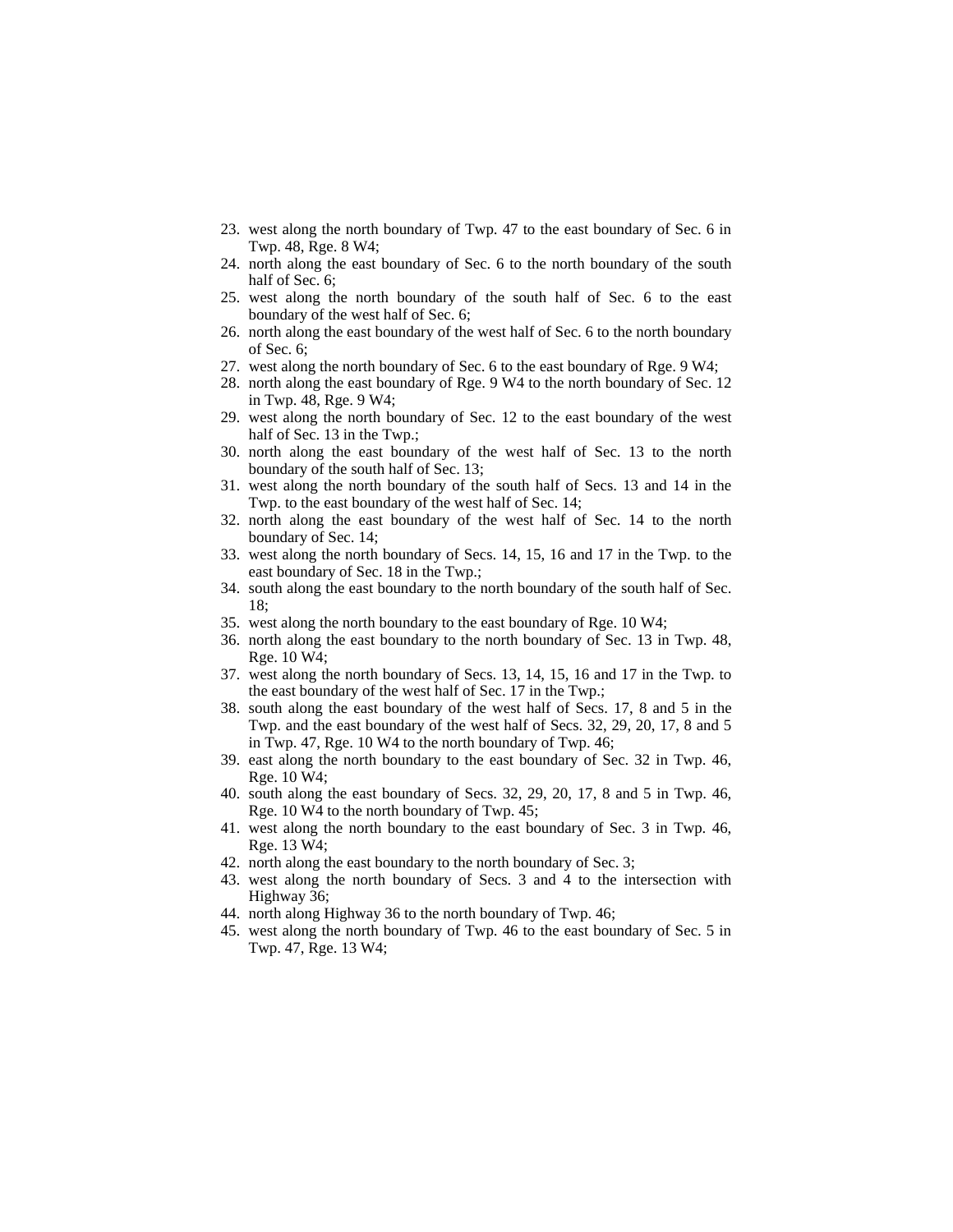- 46. north along the east boundary of Secs. 5, 8, 17, 20, 29 and 32 in the Twp. and the east boundary of Secs. 5, 8, 17 and 20 in Twp. 48 to the north boundary of Sec. 21;
- 47. east along the north boundary of Secs. 21, 22 and 23 to Highway 36 in Twp. 48, Rge. 13 W4;
- 48. north along Highway 36 to the starting point.

# **80 West Yellowhead**

Starting at the intersection of the west boundary of the Province and the north boundary of Twp. 58; then

- 1. east along the north boundary to the left bank of the Smoky River;
- 2. downstream along the left bank to its most westerly intersection with the north boundary of Twp. 62;
- 3. east along the north boundary to the east boundary of Rge. 25 W5;
- 4. south along the east boundary to the right bank of the Berland River;<br>5. downstream along the right bank of the Berland River to the right bank
- 5. downstream along the right bank of the Berland River to the right bank of the Athabasca River;
- 6. downstream along the right bank of the Athabasca River to the east boundary of Rge. 19 W5;
- 7. south along the east boundary to the north boundary of Twp. 58;
- 8. east along the north boundary to the east boundary of Rge. 18 W5;
- 9. south along the east boundary to the north boundary of Twp. 57;
- 10. east along the north boundary to the east boundary of Rge. 16 W5;
- 11. south along the east boundary to the north boundary of Twp. 47;
- 12. east along the north boundary to the east boundary of Rge. 15 W5;
- 13. south along the east boundary to the north boundary of Twp. 44;
- 14. west along the north boundary to the east boundary of Rge. 19 W5;
- 15. south along the east boundary to the north boundary of Twp. 43;
- 16. west along the north boundary to the right bank of the Brazeau River;
- 17. upstream along the right bank to the Jasper National Park boundary;
- 18. in a generally southwesterly direction along the park boundary to the Alberta-British Columbia boundary;
- 19. in a generally northwesterly direction along the boundary to the starting point.

#### **81 Wetaskiwin - Camrose**

Starting at the intersection of the east boundary of Rge. 24 W4 (Highway 814) with the north boundary of Sec. 6 in Twp. 48, Rge. 23 W4; then

1. east along the north boundary of Secs. 6, 5, 4, 3, 2 and 1 in the Twp. and Secs. 6, 5, 4, 3 and 2 to the east boundary of Sec. 2 in Twp. 48, Rge. 22 W4;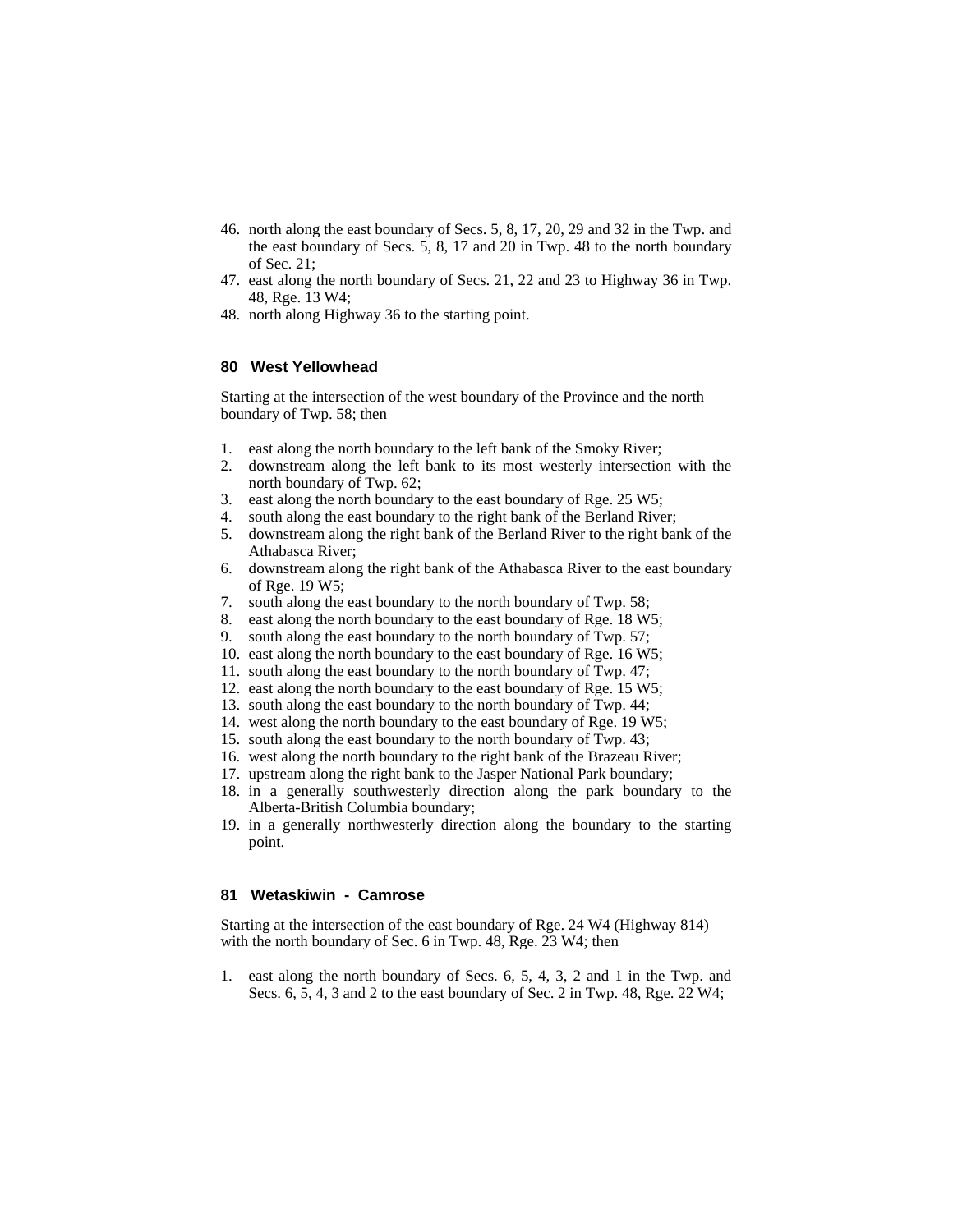- 2. south along the east boundary to the north boundary of Twp. 47;
- 3. east along the north boundary to the east boundary of Rge. 19 W4 (Highway 834);
- 4. south along the east boundary of Rge. 19 W4 (Highway 834) to the north boundary of Twp. 45;
- 5. west along the north boundary of Twp. 45 to the east boundary of Ermineskin Indian Reserve No. 138;
- 6. south, east south, west and north along Indian Reserves No. 138, 137, 139 and 137 to the south boundary of Indian Reserve No. 138 (north boundary of Twp. 44);
- 7. west along the south boundary of Indian Reserve No. 138 and the north boundary of Twp. 44 to the centre line of Highway 2;
- 8. north along the centre line of Highway 2 to the north boundary of Twp. 46;
- 9. east along the north boundary of Twp. 46 to the east boundary of Rge. 24 W4;
- 10. north along the east boundary of Rge. 24 W4 to the starting point.

# **82 Whitecourt - Ste. Anne**

Starting at the intersection of the east boundary of Rge. 14 W5 and the north boundary of Twp. 63; then

- 1. east along the north boundary to the east boundary of Rge. 11 W5;
- 2. south along the east boundary to the north boundary of Twp. 60;
- 3. east along the north boundary to the right bank of the Athabasca River;
- 4. upstream along the right bank to the east boundary of Rge. 9 W5;
- 5. south along the east boundary to the north boundary of Twp. 59;
- 6. east along the north boundary to the east boundary of Sec. 32, Twp. 59, Rge. 7 W5;
- 7. south along the east boundary of Secs. 32 and 29 in the Twp. to the north boundary of Sec. 21 in the Twp.;
- 8. east along the north boundary of Secs. 21, 22, 23 and 24 in the Twp. and the north boundary of Secs. 19, 20 and 21 in Twp. 59, Rge. 6 W5 to the east boundary of Sec. 21 in the Twp.;
- 9. south along the east boundary of Secs. 21, 16, 9 and 4 in the Twp. and Secs. 33 and 28 in Twp. 58 to the north boundary of Sec. 22 in Twp. 58, Rge. 6 W5;
- 10. east along the north boundary of Sec. 22 to the east boundary of Sec. 22;
- 11. south along the east boundary of Secs. 22, 15, 10 and 3 in the Twp. to the north boundary of Twp. 57;
- 12. east along the north boundary to the east boundary of the west half of Sec. 31, Twp. 57, Rge. 5 W5;
- 13. south along the east boundary of the west half of Secs. 31, 30, 19 and 18 in the Twp. to the right bank of the Pembina River;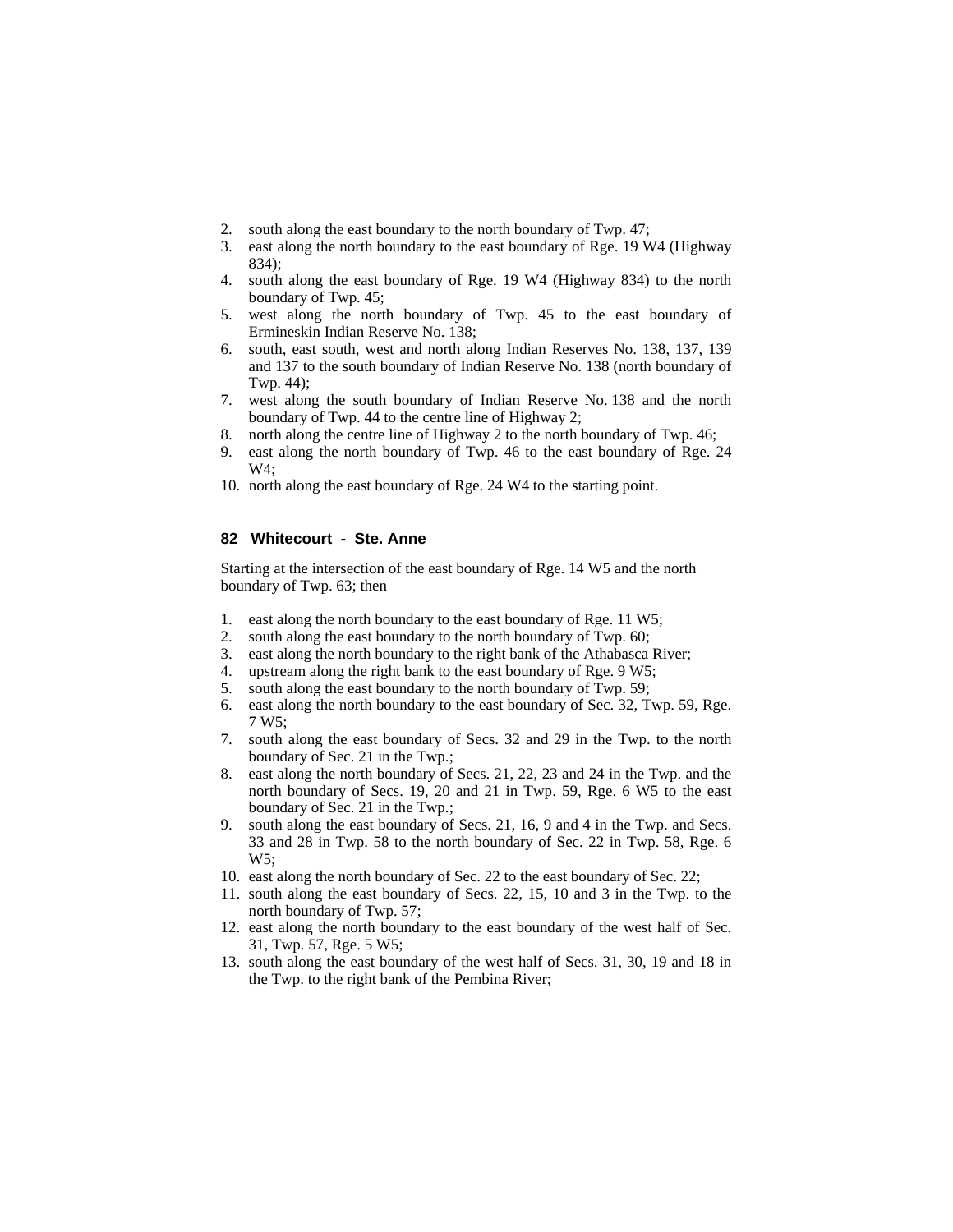- 14. downstream along the right bank of the Pembina River to the north boundary of Twp. 57;
- 15. east along the north boundary to the east boundary of Sec. 34, Twp. 57, Rge. 3 W5;
- 16. south along the east boundary of Secs. 34, 27 and 22 in the Twp. to the north boundary of the south half of Sec. 23 in the Twp.;
- 17. east along the north boundary of the south half of Secs. 23 and 24 in the Twp. to the east boundary of the west half of Sec. 24;
- 18. south along the east boundary of the west half of Secs. 24 and 13 in the Twp. to the north boundary of the south half of Sec. 13;
- 19. east along the north boundary to the east boundary of Rge. 3 W5;
- 20. south along the east boundary to the north boundary of Sec. 7, Twp. 57, Rge. 2 W5;
- 21. east along the north boundary to the east boundary of the west half of the Sec. 7;
- 22. south along the east boundary of the west half of Secs. 7 and 6 in the Twp. to the north boundary of Twp. 56;
- 23. east along the north boundary to the east boundary of Rge. 2 W5;
- 24. south along the east boundary to the north boundary of the south half of Sec. 19 in Twp. 56, Rge. 1 W5;
- 25. east along the north boundary of the south half of Secs. 19, 20, 21 and 22 in the Twp. to the east boundary of Sec. 22;
- 26. south along the east boundary to the north boundary of Sec. 14 in the Twp.;
- 27. east along the north boundary to the Alexander Indian Reserve No. 134;
- 28. east, south and west along the boundary of the Alexander Indian Reserve No. 134 to the east boundary of Sec. 23, Twp. 55, Rge. 1 W5;
- 29. south along the east boundary of Secs. 23, 14, 11 and 2 in the Twp. and the east boundary of Secs. 35, 26, 23 and 14 in Twp. 54, Rge. 1 W5 to the north boundary of Sec. 11 in the Twp. (Highway 633);
- 30. west along Highway 633 to the east boundary of Sec. 7 in Twp. 54 Rge. 1  $W5:$
- 31. south along the east boundary of Secs. 7 and 6 in the Twp. and the east boundary of Secs. 31 and 30 in Twp. 53, Rge. 1 W5 to the north boundary of Sec. 19 in the Twp.;
- 32. west along the north boundary of Sec. 19 in the Twp. and the north boundary of Secs. 24, 23, 22 and 21 in Twp. 53, Rge. 2 W5 to the east boundary of Sec. 29 in the Twp.;
- 33. north along the east boundary of Sec. 29 to the north boundary of Sec. 29;
- 34. west along the north boundary of Secs. 29 and 30 in the Twp. and the north boundary of Secs. 25, 26, 27, 28, 29 and 30 in Twp. 53, Rges. 3 and 4 W5 and the north boundary of Secs. 25, 26, 27 and 28 in Twp. 53, Rge. 5 W5 to the east boundary of Sec. 32 in the Twp.;
- 35. north along the boundary to the north boundary of Twp. 53;
- 36. west along the north boundary to the west shore of Isle Lake;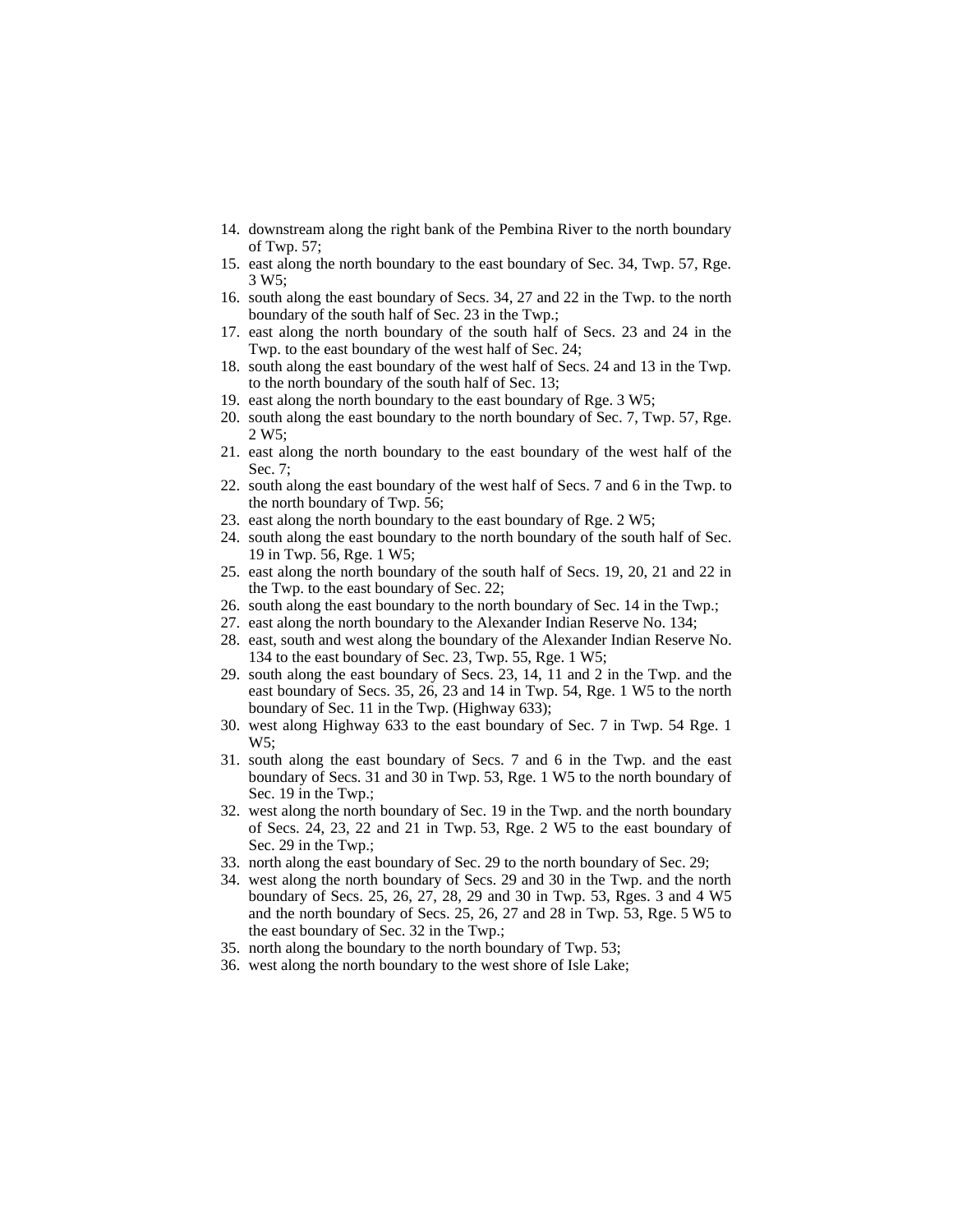- 37. in a generally southwesterly direction along the west bank to the east boundary of Sec. 28 in Twp. 53, Rge. 6 W5;
- 38. north along the east boundary of Secs. 28 and 33 in the Twp. and the east boundary of Secs. 4, 9, 16, 21, 28 and 33 in Twp. 54, Rge. 6 W5 to the north boundary of Twp. 54;
- 39. west along the north boundary to the right bank of the Pembina River;
- 40. upstream along the right bank to the north boundary of Twp. 50;
- 41. west along the north boundary to the east boundary of Rge. 16 W5;
- 42. north along the east boundary to the north boundary of Twp. 57;
- 43. west along the north boundary to the east boundary of Rge. 18 W5;
- 44. north along the east boundary to the north boundary of Twp. 58;
- 45. west along the north boundary to the east boundary of Rge. 19 W5;
- 46. north along the east boundary to the right bank of the Athabasca River;
- 47. downstream along the right bank to the east boundary of Rge. 16 W5;
- 48. north along the east boundary to the north boundary of Twp. 61;
- 49. east along the north boundary to the east boundary of Rge. 15 W5;
- 50. north along the east boundary to the north boundary of Twp. 62;
- 51. east along the north boundary to the east boundary of Rge. 14 W5;
- 52. north along the east boundary to the starting point.

### **83 Wood Buffalo**

Starting at the intersection of the east boundary of Rge. 10 W5 and the north boundary of the Province; then

- 1. east along the north boundary of the Province to the east boundary of the Province;
- 2. south along the east boundary of the Province to the north boundary of Twp. 73, Rge. 1 W4 (north boundary of the Cold Lake Air Weapons Range [CLAWR]);
- 3. west along the north boundary of the CLAWR to the east boundary of Sec. 21, Twp. 73, Rge. 9 W4;
- 4. north along the east boundary of Secs. 21, 28 and 33 in the Twp. and Secs. 4, 9, 16, 21, 28 and 33 in Twp. 74, Rge. 9 W4 to the north boundary of Twp. 74;
- 5. west along the north boundary of Twp. 74 to the east boundary of Rge. 10;
- 6. north along the east boundary of Rge. 10 to the north boundary of Twp. 80;
- 7. west along the north boundary of Twp. 80 to the east boundary of Rge. 13 W4;
- 8. south along the east boundary of Rge. 13 to the north boundary of Sec. 13 in the Twp.;
- 9. west along the north boundary of Secs. 13, 14, 15, 16, 17 and 18 in the Twp. to the east boundary of Rge. 14 W4;
- 10. north along the east boundary of Rge. 14 to the north boundary of Twp. 80;